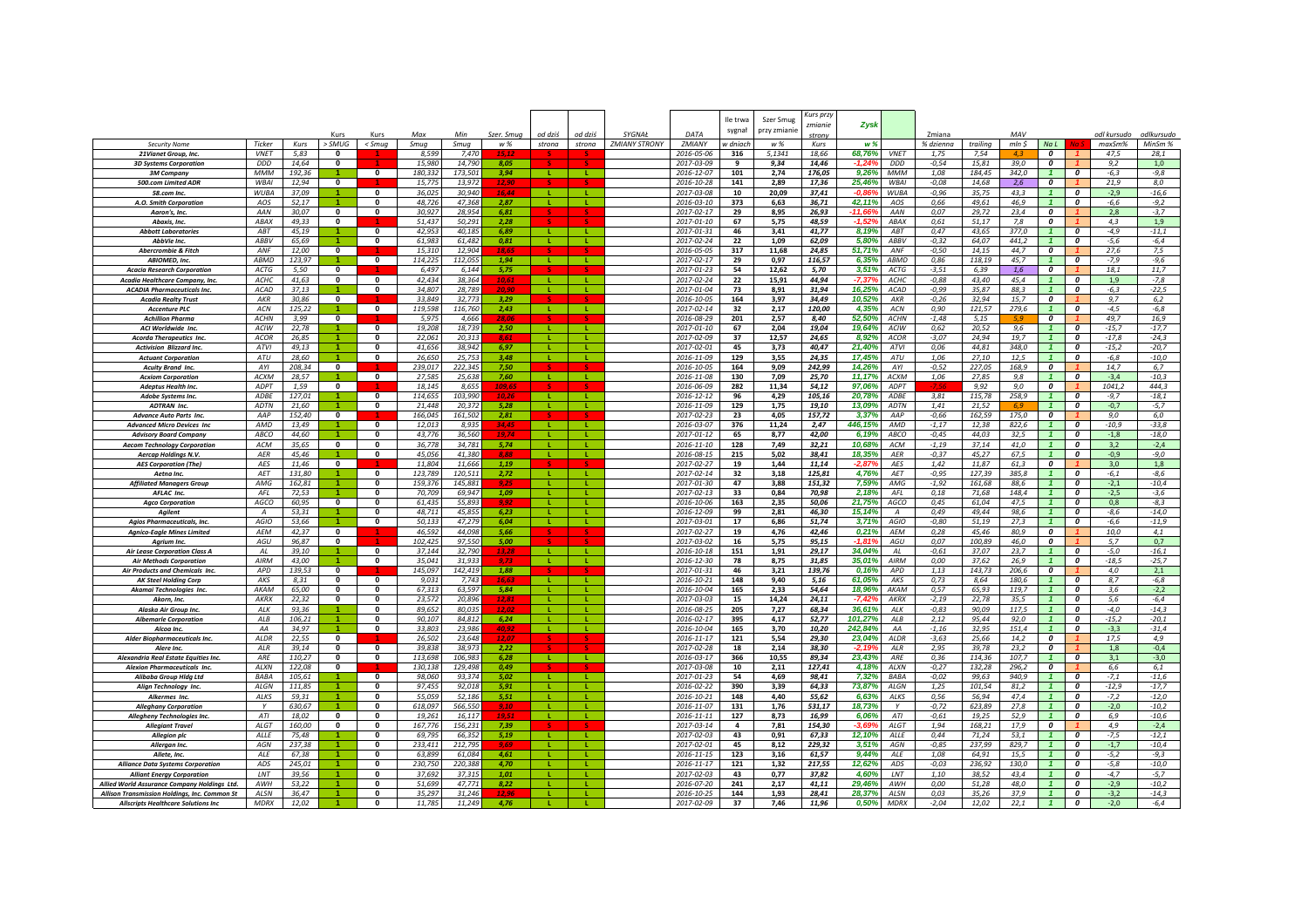| <b>Allstate Corporation</b>                                          | ALL               | 82,85          |                         | $\Omega$                 | 77,961            | 71,264           |               |              |              |                      | 2016-11-10               | 128            | 2,17         | 69,45          | 19,29%<br>ALL                   | $-0.05$         | 78,70           | 140,3         |                         | 0                                | $-5,9$            | $-14,0$           |
|----------------------------------------------------------------------|-------------------|----------------|-------------------------|--------------------------|-------------------|------------------|---------------|--------------|--------------|----------------------|--------------------------|----------------|--------------|----------------|---------------------------------|-----------------|-----------------|---------------|-------------------------|----------------------------------|-------------------|-------------------|
| <b>Ally Financial Inc.</b>                                           | ALLY              | 21,15          | $\mathbf{0}$            | 0                        | 21,692            | 19,03            |               |              |              |                      | 2016-11-18               | 120            | 3,56         | 19,41          | 8,96%<br>ALLY                   | $-2,04$         | 21,77           | 102.3         |                         | 0                                | 2,6               | $-10,0$           |
| Alnylam Pharmaceuticals, Inc.                                        | AI NY             | 55.25          |                         | $\mathbf{0}$             | 49.03.            | 41.881           |               |              |              |                      | 2017-02-27               | 19             | 21.20        | 51,31          | 7,68%<br><b>AINY</b>            | 1,41            | 49.17           | 43.4          |                         | $\boldsymbol{0}$                 | $-11.3$           | $-24,2$           |
| <b>Altisource Residential Corporation</b>                            | <b>RFSI</b>       | 14.86          |                         |                          | 12.53.            | 11.044           |               |              |              |                      | 2016-11-07               | 131            | 2,10         | 10,70          | 38.88<br><b>RESI</b>            | 2,41            | 13.07           | 7.5           |                         | $\boldsymbol{0}$                 | $-15,7$           | $-25,7$           |
| <b>Altria Group</b>                                                  | <b>MO</b>         | 75.16          |                         | $\mathbf{0}$             | 71.070            | 65.628           | 8.29          |              | ÷.           |                      | 2016-12-07               | 101            | 1.32         | 65.41          | 14.91%<br><b>MO</b>             | $-0.19$         | 73.20           | 442.8         |                         | $\Omega$                         | $-5.4$            | $-12,7$           |
| <b>AMAG Pharmaceuticals, Inc.</b>                                    | <b>AMAG</b>       | 23,50          | $\overline{\mathbf{0}}$ |                          | 27,531            | 25,542           | 7.79          |              |              |                      | 2017-01-09               | 68             | 19,16        | 23,00          | AMAG<br>-2.17                   | 0,00            | 26,75           | 34,1          | $\overline{\mathbf{c}}$ |                                  | 17,2              | 8,7               |
| Amazon.com Inc.                                                      | AMZN              | 852,31         |                         | 0                        | 823.789           | 773,978          | 6,44          | - 12         | л.           |                      | 2017-01-06               | 71             | 4,13         | 795,99         | 7,08%<br>AMZN                   | $-0,13$         | 826.84          | 2669,9        |                         | $\boldsymbol{0}$                 | $-3,3$            | $-9,2$            |
|                                                                      | AMRA              | 56,34          | $\mathbf{0}$            | 0                        | 58.037            | 54,734           | 6.03          |              |              |                      | 2017-03-07               | 11             | 8,12         | 53,92          | <b>AMRA</b><br>$-4.49$          | 0,64            | 57,79           | 52,1          | $\boldsymbol{o}$        |                                  | 3,0               | $-2,8$            |
| Ambarella, Inc.<br><b>AMC Networks Inc</b>                           | <b>AMCX</b>       | 58,21          |                         | $\Omega$                 | 55.806            | 53,983           | 3.38          | - 11 -       | т.           |                      |                          | 73             |              | 56,21          | 3,56%<br><b>AMCX</b>            |                 | 58,22           | 40,1          | $\mathbf{1}$            | $\Omega$                         | $-4,1$            |                   |
|                                                                      | DOX               |                |                         | $\mathbf{0}$             | 59.201            |                  |               |              |              |                      | 2017-01-04               |                | 6,35         |                |                                 | 0,26            |                 |               |                         | $\Omega$                         |                   | $-7,3$            |
| <b>Amdocs Limited</b>                                                |                   | 61,83          |                         |                          |                   | 58,759           | 0,75          |              | L.           |                      | 2017-02-09               | 37             | 0,69         | 59,10          | 4,62%<br>DOX                    | 0,06            | 60,50           | 37,2          |                         | $\Omega$                         | $-4,3$            | $-5,0$            |
| <b>Ameren Corporation</b>                                            | AEE               | 55,05          |                         | $\mathbf{0}$             | 51,843            | 50,250           | 3,17          |              |              |                      | 2016-12-07               | 101            | 1,03         | 49,88          | 10,36%<br>AEE                   | 1,29            | 53,07           | 66.6          |                         |                                  | $-5,8$            | $-8,7$            |
| <b>American Airlines Group Inc</b>                                   | AAL               | 41.72          | $\mathbf{0}$            |                          | 45,797            | 42.60            | 7.48          |              |              |                      | 2017-03-13               | 5              | 7,75         | 42,37          | 1,53%<br>AAL                    | $-0.97$         | 45.66           | 307,5         | 0                       |                                  | 9,8               | 2,1               |
| American Axle & Manufacturing Holdings Inc.                          | AXI               | 20,38          |                         | $\mathbf{0}$             | 18.746            | 17.37            | 7,92          | -11          |              |                      | 2016-12-07               | 101            | 9,13         | 17,49          | 16.52%<br>AXI                   | $-1,26$         | 18,91           | 29.5          |                         | $\boldsymbol{0}$                 | -8,0              | $-14,8$           |
| <b>American Campus Communities Ine</b>                               | ACC               | 47.36          | $\mathbf{0}$            |                          | 49 305            | 48.751           | 1.14          |              |              |                      | 2017-03-07               | 11             | 0.63         | 48.32          | 1.99%<br>ACC                    | 0.62            | 49.37           | 32.1          | $\boldsymbol{o}$        |                                  | 4.1               | 2.9               |
| <b>American Capital Agency Corp</b>                                  | <b>AGNC</b>       | 19.67          |                         | $\mathbf 0$              | 19.098            | 18.863           | 1.25          | - 11         | - 11         |                      | 2017-02-06               | 40             | 1,63         | 19.20          | 2,45%<br>AGNC                   | 0.56            | 19.35           | 58.0          |                         | $\boldsymbol{0}$                 | $-2.9$            | $-4.1$            |
| American Capital Mortgage Inv. Corp                                  | <b>MTGE</b>       | 16,75          |                         | $\Omega$                 | 16,611            | 16.330           | 1.72          |              |              | <b>ZMIANA STRONY</b> | 2017-03-17               | $\overline{1}$ | 1,72         | 16,75          | 0,00%<br><b>MTGE</b>            | 3,08            | 16,64           |               |                         | $\Omega$                         | $-0,8$            | $-2,5$            |
| <b>American Eagle Outfitters</b>                                     | AEO               | 14,29          | $\overline{\mathbf{0}}$ |                          | 16,601            | 15.888           | 4.48          |              |              |                      | 2016-12-14               | 94             | 3,86         | 16,79          | 14,89%<br>AEO                   | $-1,45$         | 16,34           | 69,8          | $\overline{\mathbf{c}}$ |                                  | 16,2              | 11,2              |
| American Electric Power Company Inc                                  | AEP               | 66,47          |                         | $\Omega$                 | 63,505            | 62,420           | 1,74          | - 11         | л.           |                      | 2017-01-31               | 46             | 2,27         | 64,06          | 3,76%<br>AFP                    | 0,70            | 65,01           | 144,5         |                         | 0                                | $-4,5$            | $-6,1$            |
| American Equity Inv Life Hldg Co.                                    | AEL               | 25,44          |                         | $\mathbf{0}$             | 24,549            | 19,405           |               |              |              |                      | 2016-11-09               | 129            | 3,31         | 18,32          | 38,86%<br>AEL                   | $-1,55$         | 24,56           | 13,0          |                         | 0                                | $-3,5$            | $-23,7$           |
| <b>American Express Co</b>                                           | AXP               | 79,25          |                         | $\Omega$                 | 76,657            | 69.82            |               |              |              |                      | 2016-10-20               | 149            | 0,96         | 66,78          | 18,67%<br>AXP                   | $-0,65$         | 76,76           | 320,5         |                         | $\boldsymbol{0}$                 | $-3,3$            | $-11,9$           |
| American Financial Group Inc.                                        | AFG               | 95.98          |                         | $\mathbf{0}$             | 90.231            | 81.89            | 10.18         |              |              |                      | 2016-06-29               | 262            | 2,22         | 72,02          | 33.27%<br>AFG                   | $-0,22$         | 90.80           | 21.5          |                         | $\boldsymbol{0}$                 | -6,0              | $-14,7$           |
| <b>American Homes 4 Rent</b>                                         | AMH               | 23.19          |                         | $\mathbf{0}$             | 22.441            | 20.632           |               |              |              |                      | 2017-01-20               | 57             | 2.14         | 21.13          | 9,75%<br>AMH                    | 1.67            | 22.75           | 44.0          |                         | $\boldsymbol{o}$                 | $-3,2$            | $-11.0$           |
| <b>American International Group Inc</b>                              | AIG               | 62,42          | $\mathbf 0$             | 0                        | 64,653            | 62,115           | 4,09          |              |              |                      | 2017-03-01               | 17             | 4,64         | 64,63          | AIG<br>-3,42                    | $-0,78$         | 64,64           | 419,3         |                         | 0                                | 3,6               | $-0,5$            |
| <b>American Tower Corporation</b>                                    | AMT               | 116,01         |                         | $\mathbf{0}$             | 107,962           | 106.038          | 1.81          |              |              |                      | 2017-02-21               | 25             | 2,03         | 111,18         | 4,34%<br>AMT                    | 0,80            | 111,46          | 211,6         |                         | $\boldsymbol{0}$                 | $-6,9$            | $-8,6$            |
| American Water Works Co.                                             | AWK               | 76,20          |                         | $\mathbf{0}$             | 73,663            | 72,771           | 1,22          | -11          | л.           |                      | 2017-02-21               | 25             | 1,76         | 74,38          | 2,45%<br>AWK                    | 0,61            | 75,99           | 67,4          | $\mathbf{1}$            | $\mathbf{a}$                     | $-3,3$            | $-4,5$            |
| AmeriGas Partners, L.P.                                              | APU               | 44.74          | $\mathbf{0}$            |                          | 47,663            | 46,200           | 3,17          |              |              |                      | 2017-03-03               | 15             | 3,41         | 45.79          | 2,29%<br>APU                    | $-0,29$         | 47,51           | 9.8           | $\boldsymbol{0}$        |                                  | 6.5               | 3,3               |
| Ameriprise Financial Inc.                                            | AMP               | 131,71         |                         | $\mathbf{0}$             | 121,679           | 106,122          | 14,66         | -11          | ÷.           |                      | 2016-11-09               | 129            | 1,21         | 102,00         | 29,13%<br>AMP                   | $-2,15$         | 123,87          | 130,5         |                         | $\Omega$                         | $-7,6$            | $-19,4$           |
| <b>AmerisourceBergen Corporation</b>                                 | ABC               | 87,53          |                         | $\mathbf 0$              | 85.580            | 80.684           | 6,07          |              |              |                      | 2017-01-03               | 74             | 3,94         | 82,61          | 5,96%<br>ABC                    | $-0,53$         | 87,80           | 178,8         |                         | $\boldsymbol{0}$                 | $-2,2$            | $-7,8$            |
| Ametek Inc.                                                          | AME               | 54,31          |                         | 0                        | 52,364            | 48.14            | 8.77          |              |              |                      | 2016-12-01               | 107            | 4,86         | 49,40          | 9,94%<br>AME                    | 0,39            | 52,59           | 89.1          |                         | $\boldsymbol{0}$                 | $-3.6$            | $-11,4$           |
| <b>Amaen Inc</b>                                                     | <b>AMGN</b>       | 168,61         |                         | $\mathbf{0}$             | 164,310           | 151.90           | 8,17          |              |              |                      | 2017-01-09               | 68             | 5,43         | 158,84         | 6,15%<br>AMGN                   |                 | 171,53          | 621.2         | $\overline{1}$          | $\boldsymbol{0}$                 | $-2,6$            | $-9,9$            |
| <b>Amicus Therapeutics Inc</b>                                       | <b>FOLD</b>       | 7.02           |                         | $\Omega$                 | 6.333             | 5.767            | 9.81          |              |              |                      | 2017-03-01               | 17             | 12.97        | 7.60           | <b>FOLD</b>                     | $-1.40$         | 6.82            | 20.3          |                         | $\overline{a}$                   | $-9.8$            | $-17.9$           |
| Amkor Technology Inc.                                                | AMKR              | 11.09          | $\blacktriangleleft$    | $\Omega$                 | 10.640            | 9.967            | 6.75          |              |              |                      | 2017-03-10               | 8              | 7,95         | 10.89          | 1,84%<br><b>AMKR</b>            | 1,28            | 10.60           | 17.7          |                         | $\boldsymbol{0}$                 | $-4.1$            | $-10,1$           |
| <b>Amphenol Corporation</b>                                          | <b>APH</b>        | 71.34          |                         | $\Omega$                 | 68.305            | 64.695           | 5.58          | - 11         | -11          |                      | 2016-03-01               | 382            | 8.30         | 54,86          | 30.04%<br><b>APH</b>            | $-0,14$         | 68,76           | 77.3          |                         | $\Omega$                         | $-4.3$            | $-9.3$            |
| <b>AmTrust Financial Services, Inc</b>                               | AFSI              | 17,58          | $\mathbf 0$             |                          | 27,112            | 26,640           | 1,77          |              |              |                      | 2017-02-27               | 19             | 1,42         | 22,34          | 21,319<br><b>AFSI</b>           |                 | 25,32           | 30,7          | $\overline{\mathbf{c}}$ |                                  | 54,2              | 51,5              |
| Anadarko Petroleum Corporation                                       | APC               | 63,25          | $\mathbf 0$             | $\Omega$                 | 66,976            | 62,237           | 7,61          |              |              |                      | 2017-03-08               | 10             | 8,61         | 61,40          | $-3.01$<br>APC                  | $-0,24$         | 65,90           | 273,5         | 0                       |                                  | 5,9               | $-1,6$            |
| <b>Analoa Devices Inc</b>                                            | <b>ADI</b>        | 83,26          |                         | $\mathbf{0}$             | 76,298            | 67,466           |               | $\mathbf{L}$ | $\mathbf{L}$ |                      | 2016-07-08               | 253            | 2,19         | 57,74          | 44,20%<br>ADI                   | 0,65            | 77,10           | 209,2         |                         | $\boldsymbol{o}$                 | $-8,4$            | $-19,0$           |
| Angie's List, Inc.                                                   | ANGI              | 5,65           | $\mathbf 0$             |                          | 8,495             | 6.80             | 24.89         |              |              |                      | 2016-12-22               | 86             | 5,18         | 8,27           | 31,68%<br>ANGI                  | $-0,53$         | 7,23            | 3.5           | 0                       |                                  | 50,3              | 20,4              |
| AngloGold Ashanti Ltd. ADR                                           | AlJ               | 10.81          | $\mathbf{0}$            |                          | 12.883            | 11.76            |               |              |              |                      | 2016-09-15               | 184            | 21.89        | 15,53          | 30.39<br>AlJ                    | $-0,28$         | 11.94           | 46.6          | $\boldsymbol{o}$        |                                  | 19,2              | 8,9               |
| <b>Anixter International Inc.</b>                                    | AXE               | 82.85          |                         | $\Omega$                 | 78.93             | 70.718           |               |              |              |                      | 2016-07-22               | 239            | 5.45         | 58.85          | 40.78%<br>AXE                   | 1.59            | 78.78           | 14.0          |                         | $\Omega$                         | $-4.7$            | $-14.6$           |
| Annaly Mortgage Management Inc.                                      | <b>NLY</b>        | 11,00          |                         | 0                        | 10,532            | 10,288           | 2,37          |              |              |                      | 2017-02-08               | 38             | 1,34         | 10,50          | 4,76%<br>NLY                    | 0,46            | 10,75           | 70,4          |                         | $\boldsymbol{0}$                 | $-4,3$            | $-6,5$            |
| ANSYS Inc.                                                           | ANSS              | 107,29         |                         | $\mathbf{0}$             | 97,959            | 92,760           | 5,60          | <b>L</b>     | $\mathbf{L}$ |                      | 2016-11-23               | 115            | 1,51         | 94,01          | 14.13%<br>ANSS                  | 0,07            | 101,32          | 46,2          |                         | $\boldsymbol{o}$                 | $-8,7$            | $-13,5$           |
| <b>Antero Resources Corporation</b>                                  | $\Delta R$        | 23,48          | $\mathbf{0}$            |                          | 25.751            | 25,247           | 2,00          |              |              |                      | 2016-10-21               | 148            | 1,42         | 26,48          | 11,33%<br>AR                    | $-0,63$         | 25,89           | 81,3          | $\boldsymbol{o}$        |                                  | 9,7               | 7,5               |
| Anthem, Inc.                                                         | <b>ANTM</b>       | 168,27         |                         | $\Omega$                 | 151,919           | 135,851          |               | - 11         | -11          |                      | 2016-11-10               | 128            | 4,13         | 133,86         | 25,71%<br>ANTM                  | $-0,09$         | 155.64          | 261,0         | $\mathbf{1}$            | $\Omega$                         | $-9,7$            | $-19,3$           |
| <b>Aon Corporation</b>                                               | <b>AON</b>        | 118,91         |                         | $\mathbf{0}$             | 114,052           | 109,857          | 3,82          | -11          | <b>L</b>     |                      | 2016-02-25               | 387            | 5,31         | 95,31          | 24,76%<br>AON                   | $-0,28$         | 114,93          | 108,4         |                         | $\Omega$                         | $-4,1$            | $-7,6$            |
|                                                                      | APA               | 51,22          | 0                       |                          | 62,825            | 58.715           | 7.00          |              |              |                      | 2017-02-01               | 45             | 8,28         | 57,78          | 11,35%<br>APA                   | 0,27            | 57,61           | 206,0         | 0                       |                                  | 22,7              | 14,6              |
| <b>Apache Corporation</b>                                            | AV                | 44,21          | 0                       | $\mathbf 0$              | 44,221            | 43,471           | 1,73          | -11          |              |                      | 2017-03-15               | 3              | 1,68         | 44,34          | AIV<br>-0.29                    | 0,18            | 44,86           | 46.6          | $\mathbf{1}$            | $\boldsymbol{0}$                 | 0,0               | $-1,7$            |
| Apartment Investment & Management Co.                                | APO               | 22.99          |                         | $\mathbf{0}$             | 21.663            | 19.30            | 12.22         |              |              |                      | 2016-07-22               | 239            | 3,99         | 16,55          | 38,91%<br><b>APO</b>            | $-0.82$         | 21.96           | 32,6          | $\mathbf{1}$            | $\boldsymbol{0}$                 | $-5,8$            | $-16,0$           |
| Apollo Global Management, LLC                                        |                   |                |                         | $\Omega$                 |                   |                  |               |              |              |                      |                          |                |              |                |                                 |                 |                 |               | $\overline{1}$          | $\Omega$                         |                   |                   |
| <b>Apollo Investment Corporation</b><br>Apple Hospitality REIT, Inc. | AINV<br>APLE      | 6.34<br>19.06  | $\mathbf{0}$            |                          | 6.093<br>19.931   | 5.924<br>19.250  | 2.85<br>3.53  |              |              |                      | 2017-02-01<br>2017-03-03 | 45<br>15       | 1.84<br>2,97 | 5,99<br>19.06  | 5.84%<br>AINV<br>0.00%<br>APLE  | $-1.86$<br>0.00 | 6.26<br>19.74   | 25.8          | $\boldsymbol{o}$        |                                  | $-3.9$<br>4.6     | $-6.6$<br>1.0     |
|                                                                      | AAPL              | 139.99         | $\blacktriangleleft$    | $\Omega$                 | 130.417           | 113549           | 14.8          | $\mathbf{E}$ | - 11         |                      | 2016-07-27               | 234            | 4.38         |                | 35.98%<br><b>AAPI</b>           | $-0.50$         | 132.42          | 3438.3        | $\overline{1}$          | $\Omega$                         |                   | $-18.9$           |
| Annie Inc                                                            | AIT               |                | $\blacktriangleleft$    | $\mathbf{0}$             | 61,094            | 55.371           |               | - 11         | <b>L</b>     |                      | 2016-10-26               | 143            | 3,22         | 102,95         | 29,61%<br>AIT                   |                 | 61,11           | 13,2          | $\mathbf{1}$            | 0                                | $-6,8$<br>$-1,7$  | $-10,9$           |
| Applied Industrial Technologies Inc.                                 | AMA <sub>7</sub>  | 62,15          | $\blacktriangleleft$    | $\Omega$                 | 33,582            |                  |               | - 11         | т.           |                      |                          |                |              | 47,95          | 113,71%<br><b>AMAT</b>          | 2,14<br>0,59    |                 |               |                         |                                  | $-14,5$           |                   |
| <b>Applied Materials Inc.</b>                                        |                   | 39,28          |                         | $\mathbf{0}$             | 75,228            | 29,834           | 1,39          |              | L.           |                      | 2016-02-19               | 393            | 4,26         | 18,38          | 1,34%                           | 0,13            | 35,00<br>76,13  | 320,8<br>24,1 |                         | 0                                |                   | $-24,0$<br>$-3,7$ |
| AptarGroup Inc.<br>Agua America Inc.                                 | ATR<br><b>WTR</b> | 77,08<br>32,07 |                         | $\mathbf{0}$             | 30,765            | 74,195<br>30,209 | 1,84          |              | т.           |                      | 2017-03-01<br>2017-02-24 | 17<br>22       | 1,62<br>2,05 | 76,06<br>31,04 | ATR<br>3,32%<br>WTR             | 2,82            | 31,31           | 17,3          |                         | 0<br>0                           | $-2,4$<br>$-4,1$  | $-5,8$            |
| <b>Aramark</b>                                                       | <b>ARMK</b>       | 37,51          |                         | $\mathbf{0}$             | 35.343            | 34.55            |               |              |              |                      |                          | 15             | 4,06         |                | 3,70%<br><b>ARMK</b>            | 0,67            | 35.98           | 65.8          |                         | $\boldsymbol{0}$                 | $-5,8$            | $-7,9$            |
|                                                                      |                   |                |                         | $\mathbf{0}$             |                   |                  | 2,29          |              |              |                      | 2017-03-03               |                |              | 36,17          |                                 |                 |                 |               |                         | $\boldsymbol{o}$                 |                   |                   |
| <b>Arch Capital Group Ltd.</b>                                       | ACGL              | 95,60          |                         |                          | 91,010            | 82,012           | 10.9          |              |              |                      | 2016-07-28               | 233            | 0,64         | 72,28          | 32,26%<br>ACGL                  | 0, 10           | 91,26           | 31,1          |                         |                                  | $-4,8$            | $-14,2$           |
| <b>Archer Daniels Midland Co.</b>                                    | ADM               | 44,72          | 0                       | $\Omega$                 | 44,791            | 44,033           | 1.72          |              |              |                      | 2017-03-10               | 8              | 2,08         | 45,04          | ADM<br>-0,71'                   | $-0,29$         | 45,42           | 147,3         |                         | 0                                | 0,2               | $-1,5$            |
| <b>Arena Pharmaceuticals, Inc.</b>                                   | ARNA              | 1,55           | $\mathbf{0}$            | $\mathbf{0}$             | 1,580             | 1.487            | 6.22          | л.           | л.           |                      | 2017-03-15               | 3              | 7,06         | 1,60           | <b>ARNA</b><br>-3.13            | $-1,27$         | 1,60            | 2,6           |                         | $\boldsymbol{o}$                 | 1,9               | $-4,0$            |
| <b>Ares Capital Corporation</b>                                      | ARCC<br>ANET      | 17,23          |                         | $\mathbf{0}$<br>$\Omega$ | 17,156<br>104,638 | 15,969           | 7.43<br>18 3: |              |              |                      | 2016-11-18               | 120            | 1,87         | 15,70          | 9,75%<br>ARCC<br>79,46%<br>ANET | 0,29            | 17,26<br>111,55 | 53,0<br>87.9  | $\overline{1}$          | $\boldsymbol{0}$<br>$\mathbf{a}$ | $-0,4$<br>$-18,3$ | $-7,3$<br>$-31,0$ |
| <b>Arista Networks, Inc.</b>                                         |                   | 128,10         |                         |                          |                   | 88,430           |               | л.           |              |                      | 2016-07-18               | 243            | 9,74         | 71,38          |                                 | 0,76            |                 |               |                         |                                  |                   |                   |
| <b>ARMOUR Residential REIT, Inc.</b>                                 | ARR               | 22,14          |                         | $\mathbf{0}$             | 22,043            | 21.788           | 1,17          |              |              | <b>ZMIANA STRONY</b> | 2017-03-17               | 1              | 1,17         | 22,14          | 0,00%<br>ARR                    | 1,00            | 22,23           | 10,6          | $\mathbf{1}$            | $\mathbf{a}$                     | $-0,4$            | $-1,6$            |
| <b>Armstrong World Industries Inc</b>                                | AWI               | 46,50          |                         | $\mathbf 0$              | 41,167            | 40,493           | 1,66          | -L.          |              |                      | 2017-02-27               | 19             | 3,06         | 44,85          | 3,68%<br>AWI                    | $-0,75$         | 43,72           | 24,1          |                         | $\boldsymbol{0}$                 | $-11,5$           | $-12,9$           |
| <b>Arris Group Inc.</b>                                              | ARRS              | 25,99          | 0                       |                          | 29,346            | 28.391           | 3.36          |              |              |                      | 2017-02-23               | 23             | 4.43         | 26,26          | 1,03%<br>ARRS                   | $-0.15$         | 28,34           | 56,8          | 0                       |                                  | 12,9              | 9,2               |
| <b>Arrow Electronics Inc</b>                                         | ARW               | 75.35          |                         | $\mathbf{0}$             | 70,948            | 67.79            | 4,65          | -11          | - L          |                      | 2016-11-14               | 124            | 1,61         | 65,11          | 15.73%<br>ARW                   | 0.35            | 71,59           | 43.9          | $\overline{1}$          | $\boldsymbol{0}$                 | $-5.8$            | $-10,0$           |
| <b>Arrowhead Research Corp</b>                                       | ARWI              | 2,05           | $\bf{0}$                | $\mathbf{0}$             | 3.084             | 2.04             | 50.7          |              |              |                      | 2016-10-28               | 141            | 11,64        | 5,86           | 65,02%<br>ARWF                  | $-1,44$         | 2,52            | 2.6           | 0                       |                                  | 50.5              | $-0,2$            |
| Arthur J. Gallagher & Co.                                            | $A$ J $G$         | 56.93          |                         | $\Omega$                 | 54.190            | 50.111           | 8.14          | - 11         |              |                      | 2016-03-15               | 368            | 7.28         | 42.67          | 33.42%<br>A/G                   | 0,12            | 54.42           | 47.9          |                         | $\Omega$                         | $-4.8$            | $-12,0$           |
| Asbury Automotive Group Inc.                                         | <b>ARG</b>        | 61.90          | $\Omega$                | $\mathbf{r}$             | 62.266            | 58.215           | 6.96          | - 11         | п.           |                      | 2016-11-14               | 124            | 2.73         | 57.95          | 6.82%<br>ABC                    | $-1,59$         | 63.20           | 16.5          |                         | $\Omega$                         | 0.6               | $-6.0$            |
| <b>Ashland Inc.</b>                                                  | ASH               | 124,36         |                         | $\Omega$                 | 117.852           | 112.08           | 5.15          | - 11         | л.           |                      | 2017-01-25               | 52             | 1,40         | 116,48         | 6,77%<br>ASH                    | 1,06            | 119,25          | 53,4          | $\overline{1}$          | $\boldsymbol{0}$                 | $-5,2$            | $-9,9$            |
| <b>Aspen Insurance Holdings Limited</b>                              | AHL               | 54,50          | $\mathbf{0}$            | $\Omega$                 | 54.683            | 51,106           | 7.00          | - 11         | т.           |                      | 2016-09-21               | 178            | 1,39         | 46,32          | 17,669<br>AHL                   | 0,37            | 54,68           | 13,5          |                         | $\boldsymbol{0}$                 | 0,3               | $-6,2$            |
| Aspen Technology, Inc.                                               | <b>AZPN</b>       | 59,37          |                         | $\Omega$                 | 55,451            | 49,763           |               |              |              |                      | 2016-04-20               | 332            | 6,95         | 36,94          | 60,72%<br><b>AZPN</b>           | 1,28            | 56,30           | 32,3          |                         | $\boldsymbol{0}$                 | -6,6              | $-16,2$           |
| <b>Associated Banc-Corp</b>                                          | ASB               | 25,10          |                         | $\mathbf{0}$             | 24,56             | 21,706           |               |              |              |                      | 2016-07-22               | 239            | 2,03         | 18,51          | <b>35,60%</b><br>ASB            | 0,00            | 24,64           | 20,7          |                         | 0                                | $-2,1$            | $-13,5$           |
| Assurant Inc.                                                        | AIZ               | 98.97          |                         | $\mathbf{0}$             | 94.752            | 88.50            | 7.06          |              |              |                      | 2016-12-06               | 102            | 5,75         | 88,89          | 11.349<br>AIZ                   | 0.39            | 96.46           | 36,0          | $\mathbf{1}$            | $\boldsymbol{o}$                 | $-4,3$            | $-10,6$           |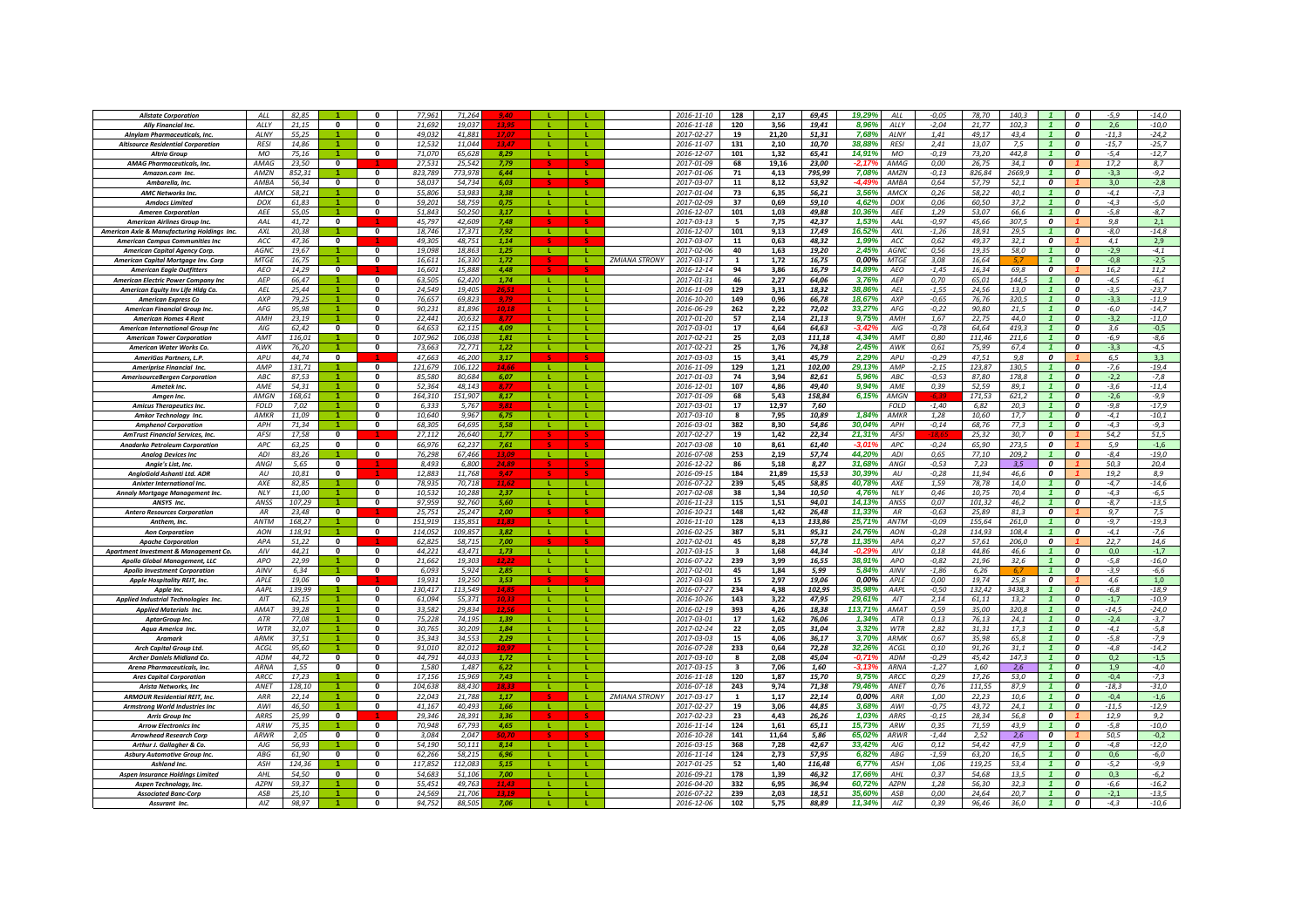| <b>Assured Guaranty Ltd.</b>           | AGO              | 39.06  | $\mathbf{0}$            | $\Omega$                | 39.60   | 34.85   |       |              |              | 2016-07-18       | 243                      | 2.74  | 26,09  | 49,71%  | AGO            | $-2,76$ | 39.36  | 38.9   |                         | $\boldsymbol{0}$        | 1,4     | $-10,8$ |
|----------------------------------------|------------------|--------|-------------------------|-------------------------|---------|---------|-------|--------------|--------------|------------------|--------------------------|-------|--------|---------|----------------|---------|--------|--------|-------------------------|-------------------------|---------|---------|
|                                        |                  |        |                         |                         |         |         |       |              |              |                  |                          |       |        |         |                |         |        |        |                         |                         |         |         |
| AT&T Corp.                             |                  | 42,61  |                         | $\Omega$                | 41,236  | 40.448  | 1.95  |              |              | 2016-12-12       | 96                       | 6,02  | 41,12  | 3,62%   | $\tau$         | 0,40    | 41,65  | 816,2  |                         | $\mathbf{a}$            | $-3,2$  | $-5,1$  |
| athenahealth Inc.                      | ATHN             | 115,01 | $\mathbf{0}$            | $\Omega$                | 117.454 | 112.930 | 4.01  |              |              | 2017-01-12       | 65                       | 13,17 | 123,08 |         | <b>ATHN</b>    | $-0.48$ | 118.69 | 58.8   |                         | $\boldsymbol{0}$        | 2,1     | $-1,8$  |
| <b>Atlas Air Worldwide Holdings</b>    | AAWW             | 54,70  |                         | $\Omega$                | 50,991  | 45,810  |       | -11          | <b>T</b>     | 2016-09-29       | 170                      | 10,20 | 41,96  | 30,36%  | AAWW           | 1,77    | 53,01  | 9.2    |                         | $\boldsymbol{0}$        | $-6,8$  | $-16,3$ |
|                                        |                  |        |                         |                         |         |         |       |              |              |                  |                          |       |        |         |                |         |        |        |                         |                         |         |         |
| <b>Atmos Energy Corporation</b>        | ATO              | 79.93  |                         | $\mathbf{0}$            | 74.625  | 73.284  | 1.83  |              | т.           | 2016-12-16       | 92                       | 1.55  | 74,16  | 7,78%   | ATO            | 0.59    | 76.83  | 29.5   |                         | $\boldsymbol{0}$        | $-6.6$  | $-8,3$  |
| Atwood Oceanics Inc.                   | ATW              | 9.16   | $\mathbf 0$             |                         | 12.01   | 10.66   |       |              |              | 2017-02-17       | 29                       | 18,34 | 10.00  | 8.40    | ATW            | $-2,03$ | 11.31  | 47.7   | 0                       |                         | 31.2    | 16,5    |
| Autodesk Inc.                          | ADSK             | 86,22  |                         | $\mathbf{0}$            | 80,296  | 72,137  | (1.3) |              |              | 2016-07-14       | 247                      | 2,38  | 58,16  | 48,25   | ADSK           | $-0,59$ | 81,42  | 174,3  |                         | $\boldsymbol{0}$        | -6,9    | $-16,3$ |
|                                        |                  |        |                         |                         |         |         |       |              |              |                  |                          |       |        |         |                |         |        |        |                         |                         |         |         |
| Autohome Inc                           | <b>ATHM</b>      | 33.26  |                         | $\mathbf{0}$            | 30.914  | 26.242  | 17.81 | - L -        | <b>L</b>     | 2016-11-15       | 123                      | 4.89  | 25.31  | 31.41%  | <b>ATHM</b>    |         | 31.54  | 22.5   |                         | $\boldsymbol{o}$        | $-7,1$  | $-21,1$ |
| <b>Autoliv Inc.</b>                    | ALV              | 103.16 | $\overline{\mathbf{0}}$ |                         | 108.963 | 107,264 | 1.58  |              |              | 2017-02-07       | 39                       | 4.71  | 103.23 | 0.07%   | ALV            | $-1.64$ | 107.91 | 62.2   | $\overline{0}$          |                         | 5.6     | 4,0     |
|                                        | ADP              | 105,11 |                         | $\mathbf{0}$            | 99.857  | 96.423  | 3.56  | -11          | -11          | 2016-11-07       | 131                      | 1,29  | 90,60  | 16,02%  | ADP            | 0,82    | 101.53 | 191.7  | $\mathbf{1}$            | $\boldsymbol{o}$        | $-5.0$  | $-8,3$  |
| <b>Automatic Data Processing, Inc.</b> |                  |        |                         |                         |         |         |       |              |              |                  |                          |       |        |         |                |         |        |        |                         |                         |         |         |
| <b>Autonation Inc</b>                  | $\Delta N$       | 44,53  | $\mathbf{0}$            |                         | 49,600  | 47,771  | 3,83  |              |              | 2017-02-28       | 18                       | 6,64  | 45,90  | 2.98%   | AN             | $-1,66$ | 48.47  | 48,3   | $\boldsymbol{o}$        |                         | 11,4    | 7,3     |
| AutoZone Inc                           | A ZO             | 730,77 | $\mathbf{0}$            |                         | 775,474 | 743,116 | 4,35  |              |              | 2017-01-23       | 54                       | 2,23  | 739,35 | 1,16%   | AZO            | 1,24    | 754,54 | 261,7  | $\overline{\mathbf{c}}$ |                         | 6,1     | 1,7     |
|                                        | AVGO             | 221,18 |                         | $\mathbf{0}$            | 196,426 | 170,837 | 14.98 | -11          | ÷.           | 2016-03-01       | 382                      | 5,31  | 138,43 | 59,78%  | AVGO           | $-0,53$ | 206,03 | 566,6  |                         | 0                       | $-11,2$ | $-22,8$ |
| <b>Avago Technologies Limited</b>      |                  |        |                         |                         |         |         |       |              |              |                  |                          |       |        |         |                |         |        |        |                         |                         |         |         |
| <b>AvalonBay Communities Inc</b>       | AVB              | 185.86 |                         | $\mathbf{0}$            | 175.344 | 172.59  | 1,59  |              |              | 2016-12-20       | 88                       | 3,14  | 175,23 | 6.07%   | AVB            | 0,52    | 179.90 | 128.5  | $\overline{1}$          | $\boldsymbol{0}$        | $-5.7$  | $-7,1$  |
| <b>Avery Dennison Corporation</b>      | AVY              | 80.39  |                         | $\mathbf{0}$            | 75.877  | 72.27   | 4.98  | $\mathbf{L}$ | $\mathbf{L}$ | 2017-01-24       | 53                       | 1,39  | 73,83  | 8.89%   | AVY            | 0,76    | 77.52  | 54.6   | $\mathbf{1}$            | $\boldsymbol{0}$        | $-5,6$  | $-10,1$ |
| <b>AVIS BUDGET GROUP.</b>              | CAR              | 32.70  | $\mathbf{0}$            |                         | 37.267  | 35.687  | 4.43  |              |              | 2017-02-17       | 29                       | 4.11  | 33.76  | 3.14%   | CAR            |         | 36.98  | 66.7   | 0                       |                         | 14.0    | 9.1     |
|                                        |                  |        |                         |                         |         |         |       |              |              |                  |                          |       |        |         |                |         |        |        |                         |                         |         |         |
| <b>Avista Corporation</b>              | AVA              | 39.49  | $\mathbf{0}$            |                         | 40.69   | 39.723  | 2.45  |              |              | 2016-12-16       | 92                       | 0.74  | 40.77  | 3.14%   | <b>AVA</b>     | 1.13    | 40.44  | 14.2   | $\overline{0}$          |                         | 3.1     | 0,6     |
| <b>Avnet Inc.</b>                      | AVT              | 46.05  | $\mathbf{0}$            | $\Omega$                | 46.238  | 44.655  | 3.55  | $\mathbf{L}$ | - 11         | 2016-10-04       | 165                      | 0.93  | 42,13  | 9.30%   | AVT            | $-0.37$ | 46.23  | 46.8   | $\overline{1}$          | $\Omega$                | 0.4     | $-3,0$  |
| <b>Avon Products Inc</b>               | AVP              | 4,43   | $\mathbf{0}$            |                         | 5,623   | 5,307   | 5.95  |              |              | 2017-02-16       | 30                       | 3,74  | 4,77   | 7,13%   | AVP            | 2,07    | 5,27   | 30,0   | $\boldsymbol{o}$        |                         | 26,9    | 19,8    |
|                                        |                  |        |                         |                         |         |         |       |              |              |                  |                          |       |        |         |                |         |        |        |                         |                         |         |         |
| <b>Axalta Couting Systems Limited</b>  | <b>AXTA</b>      | 32,61  |                         | $\mathbf{0}$            | 28,381  | 26,879  | 5,59  |              |              | 2016-12-29       | 79                       | 4,02  | 27,29  | 19,49%  | AXTA           | 1,02    | 29,32  | 55.8   |                         | $\boldsymbol{0}$        | $-13,0$ | $-17,6$ |
| <b>Axis Capital Holdings Limited</b>   | AXS              | 68,27  |                         | $\Omega$                | 66,386  | 60,430  |       |              | T.           | 2016-10-07       | 162                      | 2,04  | 55,85  | 22,24%  | AXS            | $-0.07$ | 66,75  | 32,3   |                         | $\boldsymbol{0}$        | $-2,8$  | $-11,5$ |
| <b>B&amp;G Foods, Inc.</b>             | BGS              | 41.00  | $\mathbf{0}$            |                         | 45.40   | 44.097  | 2.96  |              |              | 2017-02-24       | 22                       | 1,12  | 43,65  | 6,07%   | <b>BGS</b>     | 4,06    | 44.84  | 26.3   | 0                       |                         | 10,7    | 7,6     |
|                                        |                  |        | $\bf{0}$                | $\mathbf{0}$            | 178.963 | 173.38  | 3.22  |              |              | 2017-03-14       | 4                        |       |        | -2.19   | <b>BIDU</b>    |         | 179.35 | 354.6  | $\overline{0}$          |                         | 1.3     | $-1,8$  |
| Baidu.com Inc. ADR                     | <b>BIDU</b>      | 176,62 |                         |                         |         |         |       |              |              |                  |                          | 3,17  | 172,84 |         |                | 0,03    |        |        |                         |                         |         |         |
| <b>Baker Hughes Inc.</b>               | BHI              | 58.93  | $\mathbf{0}$            | $\mathbf{0}$            | 61.576  | 57.975  | 6.21  |              |              | 2017-03-09       | 9                        | 7.23  | 57.40  | $-2,67$ | BHI            | 1.18    | 60.60  | 148.6  | 0                       |                         | 4.5     | $-1,6$  |
| <b>Ball Corporation</b>                | <b>BLL</b>       | 75,12  | $\mathbf{0}$            |                         | 76,886  | 75,631  | 1,66  |              |              | 2016-11-30       | 108                      | 3,14  | 75,06  | -0.08   | BII            | 0,50    | 76,60  | 90,3   | 0                       |                         | 2,4     | 0,7     |
| <b>BancorpSouth Inc</b>                | <b>BXS</b>       | 31.80  |                         | $\mathbf{0}$            | 30.253  | 27.38   |       |              |              | 2016-11-07       | 131                      | 2,12  | 24.00  | 32.50%  | <b>BXS</b>     | $-0,16$ | 30.33  | 15.1   | $\mathbf{1}$            | $\boldsymbol{0}$        | $-4.9$  | $-13,9$ |
|                                        |                  |        |                         |                         |         |         | 10,47 | - 12         | п.           |                  |                          |       |        |         |                |         |        |        |                         |                         |         |         |
| <b>Bank of America Corporation</b>     | BAC              | 24,86  |                         | $\mathbf{0}$            | 22,671  | 19,344  |       |              |              | 2016-07-26       | 235                      | 4,47  | 14,53  | 71,09%  | BAC            | $-1,43$ | 22,94  | 2139,6 |                         | $\boldsymbol{0}$        | $-8,8$  | $-22,2$ |
| <b>Bank of Hawaii Corporation</b>      | <b>BOH</b>       | 85,03  |                         | $\Omega$                | 84,313  | 79,447  | 6,13  |              |              | 2016-03-01       | 382                      | 7,04  | 65,27  | 30,27%  | <b>BOH</b>     | $-0,16$ | 84,39  | 22,1   |                         | $\boldsymbol{0}$        | $-0,8$  | $-6,6$  |
| <b>Bank of Montreal</b>                | <b>BMO</b>       | 75,66  |                         | $\mathbf{0}$            | 74,767  | 69,234  | 7,99  | л.           | L.           | 2016-11-21       | 117                      | 1,90  | 65,91  | 14,79%  | <b>BMO</b>     | $-0,58$ | 74,64  | 33,4   |                         | $\boldsymbol{0}$        | $-1,2$  | $-8,5$  |
|                                        |                  |        |                         |                         |         |         |       |              |              |                  |                          |       |        |         |                |         |        |        |                         |                         |         |         |
| <b>Bank of New York Mellon Corp.</b>   | <b>BK</b>        | 47.91  |                         | $\mathbf{0}$            | 46.215  | 44.532  | 3,78  | $\mathbf{L}$ |              | 2016-10-20       | 149                      | 2,46  | 42,25  | 13.40%  | <b>BK</b>      | $-1,16$ | 46.77  | 253.8  |                         | $\boldsymbol{0}$        | $-3.5$  | $-7,1$  |
| <b>Bank of Nova Scotia (The)</b>       | <b>BNS</b>       | 58.37  | $\mathbf{0}$            | $\mathbf{0}$            | 59.99   | 55.36   | 8,36  |              |              | 2016-03-07       | 376                      | 12,00 | 45,61  | 27,98%  | <b>BNS</b>     | $-0.73$ | 59.67  | 39.1   | $\overline{1}$          | $\boldsymbol{0}$        | 2,8     | $-5,2$  |
| <b>Bank of the Ozarks</b>              | O <sub>ZRK</sub> | 53,96  |                         | $\mathbf{0}$            | 51,105  | 44.97   | 13,62 |              |              | 2016-11-09       | 129                      | 1,64  | 39,57  | 36,37%  | <b>OZRK</b>    | $-0.85$ | 50,95  | 63.3   |                         | $\boldsymbol{0}$        | $-5,3$  | $-16,6$ |
|                                        |                  |        |                         |                         |         |         |       |              |              |                  |                          |       |        |         |                |         |        |        |                         |                         |         |         |
| <b>BankUnited, Inc.</b>                | <b>BKU</b>       | 38.40  | $\blacktriangleleft$    | $\mathbf{0}$            | 37.837  | 34.24   | 10.48 | - 11         | $\mathbf{I}$ | 2016-11-10       | 128                      | 4.44  | 32,56  | 17,94%  | <b>BKU</b>     | $-0.95$ | 38.17  | 29.7   |                         | $\boldsymbol{o}$        | $-1,5$  | $-10,8$ |
| <b>Barnes &amp; Noble Inc</b>          | <b>RKS</b>       | 940    | $\Omega$                |                         | 11 49   | 10.79   | 6.55  |              |              | 2017-01-05       | 72                       | 7,65  | 10,65  | 11.74%  | <b>RKS</b>     | 2.73    | 10,64  | 8.7    | $\Omega$                |                         | 22.3    | 14,8    |
| <b>Barnes Group, Inc.</b>              | $\overline{R}$   | 51,01  |                         | $\Omega$                | 47.53   | 43.784  | 8.51  | $\mathbf{L}$ | $\mathbf{L}$ | 2016-07-11       | 250                      | 1,93  | 34,90  | 46,16%  | $\overline{R}$ | 0,37    | 48,09  | 8.4    |                         | $\Omega$                | $-6,8$  | $-14,2$ |
|                                        |                  |        |                         |                         |         |         |       |              |              |                  |                          |       |        |         |                |         |        |        |                         |                         |         |         |
| <b>Barrick Gold Corporation</b>        | ABX              | 18,85  |                         | $\mathbf{r}$            | 18.192  | 16,283  |       |              | т.           | 2017-01-20       | 57                       | 8,08  | 17,11  | 10,17%  | ABX            | $-0,32$ | 18,57  | 304.9  |                         | $\mathbf{a}$            | $-3,5$  | $-13,6$ |
| <b>Baxter International Inc</b>        | BAX              | 51,63  |                         | $\Omega$                | 48,124  | 45.690  | 5.33  | -11          | L.           | 2017-01-27       | 50                       | 3,74  | 47,08  | 9,66%   | BAX            | 0,39    | 49.65  | 132,9  |                         | 0                       | $-6,8$  | $-11,5$ |
| <b>Baytex Energy Corp.</b>             | <b>BTE</b>       | 3,44   | 0                       |                         | 4,523   | 4,214   | 7,34  |              |              | 2017-01-18       | 59                       | 9,89  | 4,13   | 16,719  | <b>BTE</b>     | $-1,71$ | 4,31   | 9.2    | 0                       |                         | 31,5    | 22,5    |
|                                        |                  |        |                         |                         |         |         |       |              |              |                  |                          |       |        |         |                |         |        |        |                         |                         |         |         |
| <b>BB&amp;T</b> Corporation            | <b>BBT</b>       | 46,83  |                         | $\mathbf 0$             | 46.217  | 42,413  |       |              |              | 2016-06-30       | 261                      | 3,23  | 35,61  | 31.51%  | <b>BBT</b>     | $-1,01$ | 46.39  | 210,6  |                         | $\boldsymbol{0}$        | $-1,3$  | $-9,4$  |
| <b>BCE Inc.</b>                        | <b>BCF</b>       | 43.76  | $\mathbf{0}$            |                         | 44.55   | 44.06   | 1.12  |              |              | 2017-02-28       | 18                       | 1,41  | 43,64  | 0.27    | <b>BCF</b>     | 1,46    | 44.49  | 40.8   | 0                       |                         | 1,8     | 0,7     |
| <b>BE Aerospace Inc.</b>               | <b>BEAV</b>      | 64.50  |                         | $\mathbf 0$             | 61.173  | 56.522  | 8.23  |              | л.           | 2016-07-26       | 235                      | 3.00  | 48.23  | 33.73%  | <b>BEAV</b>    | 0.17    | 61.68  | 75.0   |                         | $\boldsymbol{o}$        | $-5.2$  | $-12,4$ |
|                                        | <b>BECN</b>      | 50,45  |                         | $\overline{\mathbf{0}}$ | 45.219  |         |       |              |              |                  | 43                       | 3.28  | 45,65  | 10,51%  | <b>BECN</b>    | 0.78    | 46.70  | 19,6   |                         | $\Omega$                | $-10,4$ | $-11,6$ |
| <b>Beacon Roofing Supply Inc.</b>      |                  |        |                         |                         |         | 44,620  | 1,34  | -11          | <b>L</b>     | 2017-02-03       |                          |       |        |         |                |         |        |        |                         |                         |         |         |
| <b>Beazer Homes USA, Inc.</b>          | R <sub>7</sub> H | 12,14  | $\mathbf{0}$            |                         | 13.419  | 12,213  |       |              |              | 2017-03-09       | 9                        | 10,33 | 11,80  |         | <b>BZH</b>     | $-2,72$ | 13.13  | 8,9    | $\boldsymbol{0}$        |                         | 10,5    | 0,6     |
| <b>Becton Dickinson and Company</b>    | BDX              | 183,79 |                         | $\mathbf 0$             | 176,669 | 169,913 | 3.98  | <b>L</b>     | <b>L</b>     | 2017-01-11       | 66                       | 1,94  | 173,71 | 5,80%   | BDX            | 1,33    | 180,44 | 163,7  | $\mathbf{1}$            | 0                       | $-3,9$  | $-7,6$  |
| Bed Bath & Beyond Inc.                 | <b>BBBY</b>      | 39,68  | $\mathbf{0}$            |                         | 43.386  | 41,755  | 3,91  |              |              | 2016-12-22       | 86                       | 5,13  | 41,38  | 4,11%   | BBBY           | 0,03    | 42,54  | 94.9   | $\boldsymbol{0}$        |                         | 9,3     | 5,2     |
|                                        |                  |        |                         |                         |         |         |       |              |              |                  |                          |       |        |         |                |         |        |        |                         |                         |         |         |
| <b>Belden Inc</b>                      | <b>BDC</b>       | 70,11  | $\mathbf{0}$            |                         | 74,373  | 71,012  | 4,73  |              |              | 2017-03-08       | 10                       | 5,12  | 70,14  | 0,04%   | <b>BDC</b>     | $-0,48$ | 73,91  | 25,0   | $\boldsymbol{0}$        |                         | 6,1     | 1,3     |
| <b>Bemis Company Inc.</b>              | <b>BMS</b>       | 49,22  | $\bf{0}$                |                         | 49.859  | 49.357  | 1.02  |              |              | 2017-03-02       | 16                       | 1,01  | 49,35  | 0.269   | <b>BMS</b>     | 0,00    | 50.06  | 35.4   | 0                       |                         | 1.3     | 0,3     |
| <b>Berkshire Hathaway Inc</b>          | <b>RRK R</b>     | 172.82 |                         | $\Omega$                | 165 10  | 15586   | 5.93  | - 11         |              | 2016-11-07       | 131                      | 1.77  | 146.91 | 17.64%  | <b>RRK F</b>   | $-0.72$ | 169.64 | 572.6  |                         | $\Omega$                | $-4.5$  | $-9.8$  |
|                                        |                  |        |                         | $\mathbf{0}$            | 49.56   | 46.57   |       |              |              |                  | 366                      |       |        |         |                |         |        |        | $\overline{1}$          |                         | $-1,5$  |         |
| <b>Berry Plastics Group</b>            | BERY             | 50,32  |                         |                         |         |         | 6,43  |              |              | 2016-03-17       |                          | 4,52  | 35,22  | 42,87%  | BERY           | $-0.08$ | 49,73  | 56,3   |                         | 0                       |         | $-7,5$  |
| Best Buy Co. Inc.                      | <b>BBY</b>       | 45.74  |                         | $\mathbf{0}$            | 44.184  | 41.796  | 5.71  | $\mathbf{L}$ | $\mathbf{L}$ | 2016-07-21       | 240                      | 3,62  | 32,28  | 41,70%  | BBY            | 2,79    | 44.42  | 207.7  | $\mathbf{1}$            | $\boldsymbol{o}$        | $-3,4$  | $-8,6$  |
| <b>Big Lots Inc</b>                    | BIG              | 50,01  | $\overline{\mathbf{0}}$ | $\mathbf{0}$            | 50.985  | 49.886  | 2.20  |              |              | 2017-03-13       | -5                       | 2,01  | 49,49  | -1 05   | BIG            | 0,06    | 52,14  | 56.3   | $\overline{\mathbf{c}}$ |                         | 1,9     | $-0,2$  |
| <b>Bill Barrett Corporation</b>        | BBG              | 4.49   | $\mathbf{0}$            |                         | 6,786   | 6,354   | 6.80  |              |              | 2017-02-02       | 44                       | 7,14  | 6,20   | 27,58%  | <b>BBG</b>     | 0,67    | 5,97   | 13.5   | $\boldsymbol{o}$        |                         | 51,1    | 41,5    |
|                                        |                  |        |                         | $\Omega$                |         |         |       |              |              |                  |                          |       |        |         |                |         |        |        |                         |                         |         |         |
| <b>Bio-Rad Laboratories Inc</b>        | BIO              | 197,31 |                         |                         | 184.077 | 170,593 | 7.90  | $\mathbf{L}$ | $\mathbf{L}$ | 2016-03-11       | 372                      | 4,45  | 137,36 | 43,64%  | <b>BIO</b>     | $-1,82$ | 187,89 | 38,6   |                         | $\boldsymbol{0}$        | $-6,7$  | $-13,5$ |
| <b>Biogen Idec Inc</b>                 | BIIB             | 276,09 | $\mathbf{0}$            |                         | 294.492 | 283.940 | 3,72  |              |              | 2017-03-16       | $\overline{2}$           | 3,76  | 278,96 | 1,03%   | <b>BIIB</b>    | $-1,03$ | 294,32 | 466,4  | $\overline{0}$          |                         | 6,7     | 2,8     |
| <b>BioMarin Pharmaceutical Inc.</b>    | <b>BMRN</b>      | 90,90  |                         | $\mathbf 0$             | 88,015  | 85,839  | 2,53  |              |              | 2017-02-01       | 45                       | 2,86  | 88,59  | 2,61%   | <b>BMRN</b>    | $-0,07$ | 90,78  | 98,4   |                         | 0                       | $-3,2$  | $-5,6$  |
|                                        |                  |        |                         | $\mathbf{0}$            |         |         | 10.84 |              |              |                  |                          |       |        |         |                |         |        |        |                         |                         |         | $-19,4$ |
| <b>Bitauto Holdings Limited</b>        | <b>BITA</b>      | 25,28  |                         |                         | 22,57;  | 20,369  |       |              |              | 2017-03-08       | 10                       | 10,35 | 23,85  | 6,00%   | <b>BITA</b>    | $-2,88$ | 23,51  | 15,3   |                         | 0                       | $-10,7$ |         |
| <b>BJ's Restaurants Inc.</b>           | <b>BJRI</b>      | 39,15  |                         | $\mathbf{0}$            | 38,273  | 36,882  | 3,77  |              |              | 2017-03-15       | 3                        | 4,01  | 38,90  | 0,64%   | <b>BJRI</b>    | 1,03    | 38,49  | 12,6   |                         | 0                       | $-2,2$  | $-5,8$  |
| <b>Black Hills Corporation</b>         | <b>BKH</b>       | 66.65  |                         | $\mathbf{0}$            | 61.687  | 60.000  | 2.81  | -11          | т.           | 2016-12-08       | 100                      | 1.24  | 60,10  | 10.90%  | <b>BKH</b>     | 0.48    | 63.48  | 21.4   |                         | $\boldsymbol{o}$        | $-7,4$  | $-10,0$ |
| <b>BlackRock Inc.</b>                  | BLK              | 382,85 |                         | $\Omega$                | 381,169 | 368.039 | 3,57  |              |              | 2016-11-09       | 129                      | 2,11  | 364,42 | 5,06%   | R1K            | $-1,83$ | 383.34 | 217,3  |                         | $\Omega$                | $-0,4$  | $-3,9$  |
|                                        |                  |        |                         |                         |         |         |       |              |              |                  |                          |       |        |         |                |         |        |        |                         |                         |         |         |
| <b>Bloomin' Brands, Inc.</b>           | <b>RIMN</b>      | 18.60  |                         | $\Omega$                | 18,210  | 17.807  | 2,27  | -11          | л.           | 2017-03-16       | $\overline{\phantom{a}}$ | 2,45  | 18,31  | 1,58%   | <b>RIMN</b>    | 1,58    | 18.33  | 25.0   | $\mathbf{1}$            | $\Omega$                | $-2,1$  | $-4,3$  |
| bluebird bio, Inc                      | <b>BLUE</b>      | 92,40  |                         | 0                       | 69,423  | 60,288  | 15.15 | л.           | L.           | 2016-11-14       | 124                      | 16,01 | 62,65  | 47,49%  | <b>BLUE</b>    | $-0,38$ | 75,94  | 55,1   |                         | 0                       | -24,9   | $-34,8$ |
| <b>Boardwalk Pipeline Partners, LP</b> | <b>BWP</b>       | 17,87  | $\mathbf{0}$            | $\mathbf 0$             | 17,962  | 16.968  | 5,86  |              |              | 2016-11-17       | 121                      | 3,88  | 17,19  | 3,96%   | <b>BWP</b>     | $-0,67$ | 18,02  | 10,2   |                         | 0                       | 0,5     | $-5,0$  |
|                                        |                  |        |                         |                         |         |         |       |              |              |                  |                          |       |        |         |                |         |        |        |                         |                         |         |         |
| <b>Bob Evans Farms</b>                 | <b>BOBE</b>      | 61,59  |                         | $\mathbf{0}$            | 53,232  | 47,069  | 13,09 | -11          | L.           | 2016-10-19       | 150                      | 4,38  | 40,41  | 52,41%  | <b>BOBE</b>    | 0,98    | 54,76  | 14,5   |                         | 0                       | $-13,6$ | $-23,6$ |
| <b>Boeing Company (The)</b>            | <b>BA</b>        | 180.10 |                         | $\mathbf{0}$            | 164,265 | 145.468 | 12,92 | $\mathbf{L}$ |              | 2016-10-05       | 164                      | 1,19  | 134,66 | 33.74%  | <b>BA</b>      | 1.07    | 170,63 | 578.6  | $\mathbf{1}$            | $\boldsymbol{0}$        | $-8.8$  | $-19,2$ |
| <b>Bofl Holding, Inc.</b>              | <b>BOF</b>       | 29,00  |                         | $\mathbf{0}$            | 27,63   | 23.51   |       | <b>L</b>     |              | $2016 - 11 - 10$ | 128                      | 6,23  | 21,80  | 33.03   | <b>BOFI</b>    | $-0.34$ | 28,19  | 23.2   |                         | $\boldsymbol{0}$        | $-4,7$  | $-18,9$ |
|                                        | <b>BOKF</b>      | 80.22  |                         | $\Omega$                | 80.01   | 73.70   | 8.56  | $\mathbf{L}$ | $\mathbf{L}$ | 2016-04-13       | 339                      | 8.88  | 56.92  | 40.93%  | <b>BOKF</b>    | 0.05    | 79.93  | 12.5   |                         | $\boldsymbol{o}$        | $-0.3$  |         |
| <b>BOK Financial Corporation</b>       |                  |        |                         |                         |         |         |       |              |              |                  |                          |       |        |         |                |         |        |        |                         |                         |         | $-8,1$  |
| <b>Bonanza Creek Energy, Inc.</b>      | <b>BCFI</b>      | 1.00   | $\mathbf{0}$            |                         | 2.011   | 1.55    | 29 AF |              |              | 2017-03-08       | 10                       | 48,01 | 1,19   | 15.97%  | <b>BCEI</b>    |         | 1,94   | 7.3    | $\boldsymbol{0}$        |                         | 101.8   | 55,9    |
| <b>Booz Allen Hamil</b>                | <b>BAH</b>       | 37,62  |                         | $\overline{\mathbf{0}}$ | 35.66   | 34.14   | 4.44  | $\mathbf{L}$ | -11          | 2016-06-29       | 262                      | 1,08  | 28,68  | 31,17%  | BAH            | 1,02    | 35.92  | 44.8   | $\overline{1}$          | $\overline{\mathbf{c}}$ | $-5,2$  | $-9,2$  |
|                                        | <b>BWA</b>       | 42,76  |                         | $\Omega$                | 39.878  | 36,712  |       | - 11         | л.           | 2016-09-01       | 198                      | 5,60  | 34,61  | 23,55%  | <b>BWA</b>     | $-2,04$ | 40,21  | 71.8   | $\overline{1}$          | $\mathbf{r}$            | $-6,7$  | $-14,1$ |
| <b>BorgWarner Inc.</b>                 |                  |        |                         |                         |         |         |       |              |              |                  |                          |       |        |         |                |         |        |        |                         |                         |         |         |
| <b>Boston Beer Co</b>                  | SAM              | 149,40 | $\mathbf{0}$            |                         | 165,643 | 161,541 | 2,54  |              |              | 2017-02-23       | 23                       | 3,56  | 157,90 | 5,38%   | SAM            | 0,71    | 163,05 | 27,5   | 0                       |                         | 10,9    | 8,1     |
| <b>Boston Properties Ind</b>           | <b>BXP</b>       | 133,19 |                         | $\overline{\mathbf{0}}$ | 132,788 | 126,581 | 4,90  |              |              | 2017-01-04       | 73                       | 3,40  | 131,22 | 1,50%   | <b>BXP</b>     | 0,55    | 134,34 | 101,7  |                         | 0                       | $-0,3$  | $-5,0$  |
| <b>Boston Scientific Corporation</b>   | <b>BSX</b>       | 24,43  |                         | $\mathbf{0}$            | 24.057  | 22.266  | 8.04  |              |              | 2017-01-10       | 67                       | 3,93  | 23,61  | 3.47%   | <b>BSX</b>     | 0.58    | 24.19  | 198.1  |                         | $\boldsymbol{0}$        | $-1,5$  | $-8.9$  |
|                                        |                  |        |                         |                         |         |         |       |              |              |                  |                          |       |        |         |                |         |        |        |                         |                         |         |         |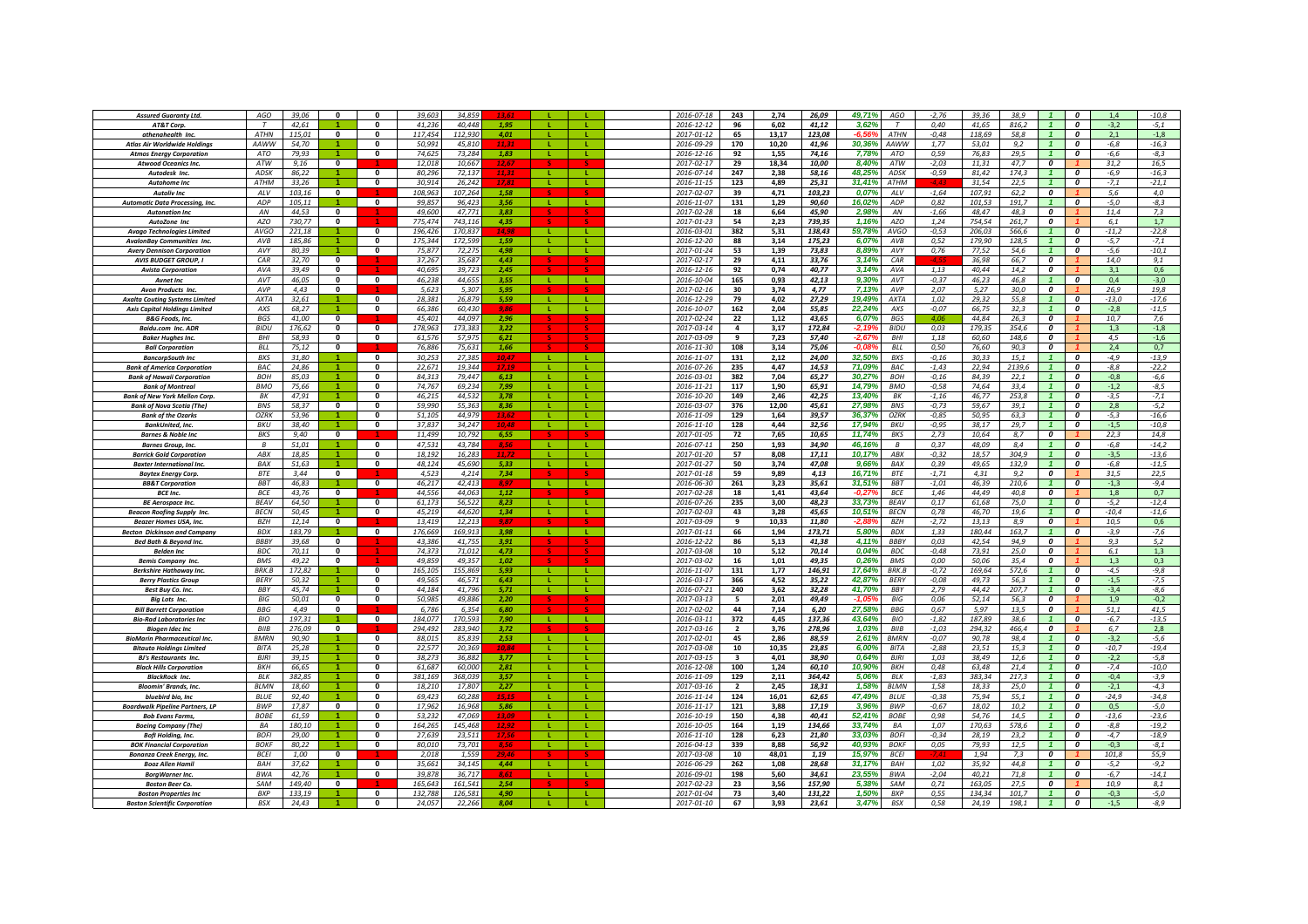| <b>Boyd Gaming Corporation</b>                 | <b>BYD</b>       | 20,40  |                      | n            | 20,17   | 19.412  | 3.95  |              |                | 2016-11-25       | 113                     | 3,81  | 19,28  | 5,81%    | <b>BYD</b>     | 0,94    | 20,34  | 26,0  |                         | $\boldsymbol{0}$        | $-1,1$  | $-4,8$  |
|------------------------------------------------|------------------|--------|----------------------|--------------|---------|---------|-------|--------------|----------------|------------------|-------------------------|-------|--------|----------|----------------|---------|--------|-------|-------------------------|-------------------------|---------|---------|
|                                                | <b>BDN</b>       |        |                      | 0            |         | 15,65   |       |              |                |                  |                         |       |        | 3,38%    |                |         |        |       |                         |                         | $-0,9$  |         |
| <b>Brandvwine Realty Trust</b>                 |                  | 16,23  |                      |              | 16,07   |         | 2,73  |              |                | 2016-12-07       | 101                     | 2,19  | 15,70  |          | <b>BDN</b>     | 0,93    | 16,28  | 17,0  |                         | 0                       |         | $-3,6$  |
| <b>Briggs &amp; Stratton Corporation</b>       | <b>BGG</b>       | 21.92  |                      | 0            | 21.53   | 21.06   | 2,22  |              |                | $2016 - 11 - 11$ | 127                     | 3,79  | 20,48  | 7.03%    | <b>BGG</b>     | 0.23    | 21.80  |       |                         | $\boldsymbol{0}$        | $-1.8$  | $-3,9$  |
| <b>Brinker International Inc.</b>              | EAT              | 43.36  | $\mathbf{0}$         |              | 50.094  | 46.14   |       |              |                | 2016-12-30       | 78                      | 5,23  | 49.53  | 12,46%   | <b>FAT</b>     | 2,02    | 46.08  | 65.1  | 0                       |                         | 15,5    | 6,4     |
| <b>Bristol Myers Squibb Co.</b>                | <b>BMY</b>       | 56.29  | $\mathbf{0}$         | $\mathbf{0}$ | 58.104  | 52.836  |       |              |                | 2017-01-19       | 58                      | 5.24  | 55.49  |          | <b>BMY</b>     | $-1.78$ | 56.37  | 712.9 | $\Omega$                |                         | 3.2     | $-6.1$  |
| <b>Bristow Group Inc.</b>                      | <b>BRS</b>       | 13,92  | $\overline{0}$       |              | 18,008  | 16,37   | 10.0  |              |                | 2017-02-28       | 18                      | 14,30 | 15,71  | 11,39%   | <b>BRS</b>     | 0,51    | 16,80  | 12,2  | $\overline{0}$          |                         | 29,4    | 17,6    |
| <b>Brixmor Property Group Inc.</b>             | <b>BRX</b>       | 21.97  | $\mathbf{0}$         |              | 25.589  | 24.489  | 4.49  |              |                | 2016-10-07       | 162                     | 5,60  | 26,02  | 15,56%   | <b>BRX</b>     | 0,73    | 24,10  | 48.5  | 0                       |                         | 16.5    | 11,5    |
| <b>Broadridge Financial Solutions Inc.</b>     | <b>BR</b>        | 69,28  |                      | $\mathbf{0}$ | 66,864  | 65,504  | 2.08  | <b>L</b>     | л.             | 2016-12-29       | 79                      | 1,99  | 66,85  | 3,64%    | <b>RR</b>      | $-0.01$ | 67.89  | 31,7  | $\overline{1}$          | $\boldsymbol{0}$        | $-3,5$  | $-5,5$  |
|                                                | <b>RSFT</b>      |        | $\Omega$             |              |         |         |       |              |                | 2017-03-14       | $\overline{\mathbf{a}}$ |       |        | $-0.36$  | <b>BSFT</b>    |         | 43.93  |       | $\Omega$                |                         | 2,5     | 1,2     |
| BroadSoft, Inc.                                |                  | 41,75  |                      |              | 42,785  | 42,235  | 1,30  |              |                |                  |                         | 1,07  | 41,60  |          |                | $-1,53$ |        | 10,3  |                         |                         |         |         |
| <b>Brocade Communications Systems Inc.</b>     | <b>BRCD</b>      | 12,45  |                      | $\Omega$     | 12,134  | 11,142  | 8,91  | <b>L</b>     | Æ.             | 2016-10-31       | 138                     | 1,98  | 10,60  | 17,45%   | <b>BRCD</b>    | 0, 16   | 11,95  | 54,4  |                         | $\boldsymbol{0}$        | $-2,5$  | $-10,5$ |
| <b>Brookdale Senior Living Inc.</b>            | <b>BKD</b>       | 12,23  | $\mathbf{0}$         |              | 14,702  | 14,060  | 4,57  |              |                | 2017-03-07       | 11                      | 12,63 | 12,95  | 5,56%    | BKD            | $-0,57$ | 14,23  | 65,5  | 0                       |                         | 20,2    | 15,0    |
| <b>Brookfield Asset Management Inc.</b>        | <b>BAM</b>       | 36.36  |                      | $\mathbf{0}$ | 35.53   | 33.75   | 5,24  | -11          | -11            | 2017-01-20       | 57                      | 1,75  | 34,53  | 5,30%    | BAM            | $-0,71$ | 35.94  | 36.1  |                         | 0                       | $-2,3$  | $-7,2$  |
| <b>Brookfield Infrastructure Partners L.P.</b> | <b>BIP</b>       | 36,75  |                      | 0            | 34.92   | 32.85   | 6,29  |              |                | 2016-03-11       | 372                     | 9,25  | 26,30  | 39,73%   | <b>BIP</b>     | 0,08    | 35.27  | 10.8  |                         | $\boldsymbol{0}$        | $-5,0$  | $-10,6$ |
| <b>Brown &amp; Brown Inc.</b>                  | <b>RRO</b>       | 43.76  | $\blacktriangleleft$ | $\Omega$     | 43.22   | 41.228  | 4.84  |              |                | 2016-02-26       | 386                     | 4.50  | 32.45  | 34.85%   | <b>BRO</b>     | 0.62    | 43.02  | 28.1  |                         | $\Omega$                | $-1.2$  | $-5.8$  |
| <b>Brown Forman Corp</b>                       | BF.B             | 46.79  | $\mathbf{0}$         | $\Omega$     | 47.089  | 45.695  | 3.05  | $\mathbf{L}$ | $\mathbf{L}$   | 2017-02-14       | 32                      | 2.76  | 47.13  | $-0.729$ | BF.B           | 0.24    | 47.69  | 39.5  |                         | $\boldsymbol{o}$        | 0.6     | $-2,3$  |
|                                                | <b>BRKR</b>      | 23.29  | $\Omega$             | $\Omega$     | 23,466  | 22.326  | 5.11  | $\mathbf{L}$ | $\mathbf{L}$   | 2017-01-10       | 67                      | 3,31  | 22,98  | 1,35%    | <b>BRKR</b>    | $-0,34$ | 23.98  | 16.0  |                         | $\Omega$                | 0.8     | $-4,1$  |
| <b>Bruker Corporation</b>                      |                  |        |                      |              |         |         |       |              |                |                  |                         |       |        |          |                |         |        |       |                         |                         |         |         |
| <b>Brunswick Corporation</b>                   | BC               | 60,97  |                      | $\bf{0}$     | 56,463  | 50,065  | 12.78 |              | $\mathbf{L}$   | $2016 - 11 - 23$ | 115                     | 2,93  | 49,25  | 23,80%   | ВC             | 0,05    | 56,26  | 47,0  |                         | 0                       | $-7,4$  | $-17,9$ |
| <b>Buckeye Partners L.P.</b>                   | <b>BPL</b>       | 66,67  | 0                    | $\Omega$     | 68,978  | 65,904  | 4.66  | - 11         | <b>T</b>       | 2017-01-26       | 51                      | 3,14  | 68,67  | $-2,919$ | <b>BPL</b>     | $-1,17$ | 69,38  | 38,9  |                         | $\boldsymbol{0}$        | 3,5     | $-1,1$  |
| <b>Buckle Inc. (The)</b>                       | <b>BKE</b>       | 18,85  | $\mathbf{0}$         |              | 23,988  | 22,231  | 7,90  |              |                | 2016-12-22       | 86                      | 9,91  | 22,15  | 14,90%   | BKE            | $-0,53$ | 22,56  | 11,8  | 0                       |                         | 27,3    | 17,9    |
| <b>BuenaVentura Mining Company</b>             | <b>BVN</b>       | 12.78  |                      | $\mathbf{0}$ | 12.757  | 12.05   | 5,87  |              |                | 2017-03-16       | $\overline{2}$          | 6,00  | 12,86  | $-0.62$  | <b>BVN</b>     | $-0,62$ | 12.88  | 16.9  |                         | $\boldsymbol{0}$        | $-0,2$  | $-5,7$  |
| <b>Buffalo Wild Wings Inc.</b>                 | <b>BWLD</b>      | 152.95 | $\mathbf{0}$         |              | 157.349 | 156.36. | 0,63  |              |                | 2017-01-13       | 64                      | 8,00  | 150,05 | -1.93    | <b>BWID</b>    | 0,72    | 159.02 | 67.7  | 0                       |                         | 2.9     | 2,2     |
| <b>Bunge Limited</b>                           | <b>BG</b>        | 81.84  |                      | $\mathbf{0}$ | 73.153  | 66.75   | 9.59  |              |                | 2016-11-02       | 136                     | 1.97  | 68.81  | 18.94%   | BG             | 0.22    | 76.01  | 78.8  |                         | $\boldsymbol{o}$        | $-10.6$ | $-18,4$ |
|                                                |                  |        |                      | 0            |         |         |       |              |                |                  |                         |       |        |          |                |         |        |       |                         |                         |         |         |
| <b>Burlington Stores, Inc.</b>                 | <b>BURL</b>      | 95,38  |                      |              | 84,193  | 79,374  | 6,07  |              |                | 2016-11-18       | 120                     | 10,30 | 77,94  | 22,38%   | <b>BURL</b>    | 0,32    | 88,06  | 78,9  |                         | 0                       | $-11,7$ | $-16,8$ |
| <b>BWX Technologies Inc.</b>                   | <b>BWXT</b>      | 47,00  |                      | 0            | 41.086  | 38.538  | 6,61  |              |                | 2016-02-22       | 390                     |       | 30,08  | 56.25%   | <b>BWXT</b>    | 0,58    | 43.72  | 40.9  |                         | $\boldsymbol{0}$        | $-12,6$ | $-18,0$ |
| C. R. Bard Inc.                                | <b>BCR</b>       | 250,85 |                      | n.           | 236,220 | 224,036 | 5.44  |              | L.             | 2016-12-23       | 85                      | 1,43  | 223,10 | 12,44%   | <b>BCR</b>     | 0,52    | 240,55 | 134,4 | $\mathbf{1}$            | $\mathbf{a}$            | $-5,8$  | $-10,7$ |
| C.H. Robinson Worldwide Inc.                   | CHRW             | 78.92  |                      | 0            | 76.562  | 72.835  | 5.12  | -11          | L.             | 2016-11-09       | 129                     | 1.87  | 71,45  | 10,45%   | <b>CHRW</b>    | 0,91    | 78.04  | 87.9  | $\mathbf{1}$            | $\boldsymbol{o}$        | $-3,0$  | $-7,7$  |
| CA Inc.                                        | CA               | 32,43  |                      | $\mathbf{0}$ | 32,362  | 31,972  | 1,22  | -11          | <b>L</b>       | 2017-03-10       | -8                      | 1,22  | 32,40  | 0,09%    | CA             | 0,25    | 32,68  | 82,9  |                         | $\boldsymbol{0}$        | $-0,2$  | $-1,4$  |
| <b>CABELA'S INC</b>                            | CAB              | 47,40  | $\mathbf{0}$         |              | 59,13   | 51,991  | 13,75 |              |                | 2017-01-23       | 54                      | 7,89  | 56,78  | 16,52%   | CAB            | 0,87    | 53,15  | 49,2  | 0                       |                         | 24,8    | 9,7     |
| Cable One Inc                                  | CABO             | 645,10 |                      | $\mathbf 0$  | 618,042 | 568,14  | 8,78  | -11          | -11            | 2016-03-03       | 380                     |       | 449,90 | 43,39%   | CABO           | 0,41    | 621,96 | 20,9  |                         | 0                       | $-4,2$  | $-11,9$ |
|                                                | C <sub>R</sub> T |        |                      | 0            | 55.34   | 50.80   | 8.93  | $\mathbf{L}$ |                | 2016-07-08       | 253                     |       |        |          |                |         |        |       |                         | $\boldsymbol{0}$        |         |         |
| <b>Cabot Corporation</b>                       |                  | 60,17  |                      |              |         |         |       |              |                |                  |                         | 4,63  | 47,07  | 27,83%   | CBT            | 1,48    | 55,71  | 16,8  |                         |                         | -8,0    | $-15,6$ |
| <b>Cabot Oil &amp; Gas Corporation</b>         | COG              | 22.35  | $\mathbf{0}$         |              | 22.90:  | 22.468  | 1.93  |              |                | 2017-03-14       | $\Delta$                | 1.95  | 22.31  | -0 18    | COG            | 0.36    | 23.42  | 146.3 | $\boldsymbol{o}$        |                         | 2.5     | 0.5     |
| <b>CACI</b> International Inc.                 | CACI             | 127.15 |                      | $\mathbf{0}$ | 124.332 | 116.036 | 7.15  | - 11         | $\mathbf{L}$   | 2016-08-22       | 208                     | 3.71  | 98.55  | 29.02%   | CACI           | 2.33    | 124.08 | 15.5  |                         | $\boldsymbol{o}$        | $-2.2$  | $-8,7$  |
| Cadence Design Systems Inc.                    | CDNS             | 31.86  | $\overline{4}$       | $\Omega$     | 28.929  | 25,427  | 13.77 | $\mathbf{L}$ | $\mathbf{L}$   | 2016-02-25       | 387                     | 6,71  | 21,61  | 47.43%   | CDNS           | 0.73    | 29.45  | 54.3  | $\overline{1}$          | $\Omega$                | $-9.2$  | $-20,2$ |
| <b>Caesars Entertainment Corp</b>              | CZR              | 9,45   |                      | $\Omega$     | 8,505   | 7,78    |       | - 11         |                | 2016-12-23       | 85                      | 2,66  | 7,85   | 20,389   | CZR            | 0,00    | 8,92   | 8,2   |                         | $\boldsymbol{0}$        | $-10,0$ | $-17,6$ |
| Cal-Maine Foods, Inc.                          | CALM             | 38,50  | $\mathbf{0}$         |              | 41,802  | 40,110  | 4,22  |              |                | 2017-02-06       | 40                      | 4,58  | 39,60  | 2,78%    | CALM           | $-1,28$ | 40,70  | 16,8  | $\boldsymbol{o}$        |                         | 8,6     | 4,2     |
| <b>CalAtlantic Group Inc.</b>                  | CAA              | 37,47  |                      | $\mathbf{0}$ | 34,485  | 33,828  | 1.94  | <b>L</b>     | $\mathbf{L}$   | 2017-01-24       | 53                      | 2,49  | 35,23  | 6,36%    | CAA            | $-1,83$ | 35,97  | 36,1  |                         | $\boldsymbol{0}$        | $-8,0$  | $-9,7$  |
| <b>California Resources Corp.</b>              | CRC              | 14,73  | $\mathbf 0$          |              | 18.79   | 16,305  |       |              |                | 2017-03-08       | 10                      | 17,40 | 15,25  | 3,41%    | CRC            | $-3,28$ | 18,55  | 28,9  | 0                       |                         | 27,6    | 10,7    |
|                                                |                  |        |                      |              |         |         |       |              |                |                  |                         |       |        |          |                |         |        |       |                         |                         |         |         |
| Calpine Corp.                                  | CPN              | 10.88  | $\mathbf{0}$         |              | 12.37   | 11,740  | 5,38  |              |                | 2016-07-19       | 242                     | 2.37  | 14,49  | 24.91%   | CPN            | $-2,86$ | 12.06  | 46,7  | 0                       |                         | 13.7    | 7,9     |
| <b>Calumet Specialty Prod.Partners LP</b>      | <b>CLMT</b>      | 3.80   | $\Omega$             |              | 4.573   | 4.10:   |       |              |                | 2015-11-30       | 474                     | 2.16  | 25.44  | 85.069   | <b>CLMT</b>    | 2.70    | 4.33   | 1.6   | 0                       |                         | 20.3    | 7,9     |
| <b>Cambrex Corp</b>                            | CBM              | 51,30  | 0                    | $\mathbf 0$  | 52,710  | 49,342  | 6,82  | . L.         | ъ.             | 2016-11-08       | 130                     | 6,90  | 48,45  | 5,88%    | CBM            | 2,50    | 53,24  | 18,5  |                         | 0                       | 2,7     | $-3,8$  |
| <b>Camden Property Trust</b>                   | CPT              | 81,96  | $\mathbf{0}$         | $\mathbf{0}$ | 82,164  | 81,688  | 0.58  |              |                | 2017-03-06       | 12                      | 0.89  | 81,34  | -0,769   | CPT            | 0,82    | 82,90  | 50.7  | 0                       |                         | 0,2     | $-0,3$  |
| <b>Cameco Corporation</b>                      | CCJ              | 11,06  | $\Omega$             | $\mathbf{0}$ | 11.089  | 10,255  | 8.13  | <b>L</b>     | <b>L</b>       | 2016-12-07       | 101                     | 15,54 | 10,25  | 7,90%    | CCJ            | $-0,90$ | 11,21  | 44.9  | $\overline{1}$          | $\boldsymbol{0}$        | 0,3     | $-7,3$  |
| <b>Campbell Soup Company</b>                   | <b>CPB</b>       | 59,20  | $\Omega$             | $\mathbf{0}$ | 61,119  | 59,099  | 3.42  |              |                | 2017-03-08       | 10                      | 3,88  | 58,66  | -0.92    | <b>CPB</b>     | 0,63    | 60,81  | 97,5  | $\Omega$                |                         | 3,2     | $-0,2$  |
| <b>Canadian Imperial Bank of Commerce</b>      | CM               | 88,19  |                      | $\mathbf{0}$ | 86.99   | 80,62   | 7,90  | -11          | л.             | 2016-11-21       | 117                     | 1,53  | 78,20  | 12,77%   | CM             | $-0,38$ | 87,05  | 35,8  |                         | $\boldsymbol{0}$        | $-1,4$  | $-8,6$  |
|                                                |                  |        |                      |              |         |         |       |              |                |                  |                         |       |        |          |                |         |        |       |                         |                         |         |         |
| <b>Canadian National Railway Company</b>       | CNI              | 72,16  |                      | $\mathbf{0}$ | 69,742  | 66.21   | 5,33  |              |                | 2016-07-12       | 249                     | 1,84  | 61,19  | 17,93%   | CNI            | $-0.07$ | 70,22  | 72,8  |                         | 0                       | $-3,4$  | $-8,2$  |
| <b>Canadian Natural Resources Limited</b>      | <b>CNQ</b>       | 32,74  |                      | 0            | 31,824  | 31.024  | 2.58  | -11          | л.             | 2017-03-10       | 8                       | 3,07  | 32,21  | 1,65%    | CNQ            | $-0,24$ | 32,01  | 96,5  |                         | 0                       | $-2,8$  | $-5,2$  |
| <b>Canadian Pacific Railway Limited</b>        | $\mathcal{C}P$   | 147,18 | $\mathbf{0}$         | 0            | 148.75  | 146.33  | 1,65  | $\mathbf{L}$ |                | 2017-02-13       | 33                      | 2,03  | 149,88 | $-1.80$  | $\mathcal{C}P$ | 0,18    | 150.28 | 119.9 |                         | $\boldsymbol{0}$        | 1,1     | $-0,6$  |
| <b>Canadian Solar Ing</b>                      | CSIO             | 13.74  |                      | $\Omega$     | 13.564  | 12.47   | 8.76  |              |                | 2017-02-15       | 31                      | 8.26  | 13.79  | -0.36    | <b>CSIO</b>    | $-3.65$ | 13.98  | 15.0  |                         | $\Omega$                | $-1.3$  | $-9.2$  |
| Canon, Inc. ADR                                | CAJ              | 31.17  | $\blacktriangleleft$ | $\Omega$     | 29.100  | 28.823  | 0.96  | $\mathbf{L}$ | $\mathbf{L}$   | 2017-01-12       | 65                      | 1,26  | 28.97  | 7.59%    | CAJ            | 0.48    | 29.75  | 9.6   |                         | $\boldsymbol{o}$        | $-6,6$  | $-7,5$  |
| <b>Capital One Financial Corp.</b>             | COF              | 88.23  | $\overline{4}$       | $\Omega$     | 87.724  | 79 39   | 10.49 | $\mathbf{L}$ | $\mathbf{L}$   | 2016-08-24       | 206                     | 3,35  | 68,62  | 28.58%   | COF            | $-2.19$ | 88.95  | 214.6 |                         | $\Omega$                | $-0.6$  | $-10,0$ |
| <b>Capitol Federal Financial</b>               | <b>CFFN</b>      | 14,96  | $\mathbf{0}$         |              | 15,887  | 15.243  | 4.22  |              |                | 2017-03-02       | 16                      | 5,23  | 15,09  | 0,86%    | <b>CFFN</b>    | 0,74    | 15,44  | 10,0  | $\overline{\mathbf{c}}$ |                         | 6,2     | 1,9     |
| <b>Capstead Mortgage Corporation</b>           | CMO              | 10,48  |                      | $\mathbf{0}$ | 10,418  | 9,935   | 4.85  | $\mathbf{L}$ | -11            | 2016-11-16       | 122                     | 5,45  | 10,03  | 4,49%    | CMO            | 0,96    | 10,46  | 8,0   |                         | $\boldsymbol{0}$        | $-0,6$  | $-5,2$  |
|                                                |                  |        | $\mathbf{0}$         | 0            | 13,277  |         |       |              | <b>L</b>       |                  |                         | 36,20 |        | 9,46%    |                | 2,04    | 13,19  |       |                         |                         | 10,4    | $-22,7$ |
| Carbo Ceramics Inc.                            | CRR              | 12,03  |                      |              |         | 9,302   |       |              |                | 2017-01-04       | 73                      |       | 10,99  |          | CRR            |         |        | 11,3  |                         | 0                       |         |         |
| Cardinal Health Inc.                           | CAH              | 83,11  |                      | 0            | 77,469  | 73,433  | 5,50  |              | т.             | 2017-02-06       | 40                      | 3,61  | 75,97  | 9,40%    | CAH            | 0,34    | 79,43  | 170,1 |                         | $\boldsymbol{0}$        | $-6,8$  | $-11,6$ |
| Cardtronics, Inc.                              | CATM             | 47,16  | $\mathbf{0}$         |              | 52.003  | 48.172  | 7,95  |              |                | 2017-02-10       | 36                      | 8,96  | 45,49  | $-3.67$  | CATM           | 0,66    | 48.97  | 22.5  | 0                       |                         | 10,3    | 2,1     |
| <b>Carlisle Companies Inc</b>                  | CSL              | 108,42 | 0                    | $\mathbf 0$  | 109,631 | 107,388 | 2,09  |              |                | 2017-02-10       | 36                      | 3,49  | 105,16 | -3,10    | <b>CSL</b>     | 0,37    | 109,20 | 44,6  | 0                       |                         | 1,1     | $-1,0$  |
| <b>CarMax Group</b>                            | KMX              | 61,69  | $\mathbf 0$          | $\mathbf 0$  | 64,140  | 58,194  | 10.2. |              |                | 2016-11-14       | 124                     | 5,02  | 56,89  | 8,44%    | KMX            | $-2,91$ | 64,25  | 133,2 | $\mathbf{1}$            | 0                       | 4,0     | $-5,7$  |
| <b>Carnival Corporation</b>                    | CCL              | 57,64  |                      | 0            | 53,790  | 50.096  | 7.37  | л.           | л.             | 2016-10-28       | 141                     | 2,21  | 48,45  | 18,97%   | CCI            | 0,17    | 54,10  | 159.3 | $\mathbf{1}$            | $\boldsymbol{0}$        | $-6,7$  | $-13,1$ |
| <b>Carpenter Technology Corp</b>               | CRS              | 38,27  | $\mathbf{0}$         | $\mathbf{0}$ | 39,601  | 36,55:  | 8,35  |              |                | 2017-03-08       | 10                      | 7,29  | 36,38  | -5.20    | CRS            | $-0,21$ | 39,44  | 13,7  | 0                       |                         | 3,5     | $-4,5$  |
| Carrizo Oil & Gas Inc.                         | CRZO             | 28,43  | $\mathbf{0}$         |              | 37.596  | 35.841  | 4.90  |              |                | 2017-01-10       | 67                      | 5,07  | 36,18  | 21,42%   | CRZO           | $-0,32$ | 35.54  | 42,8  | $\mathbf{r}$            |                         | 32,2    | 26,1    |
| Carter's Inc.                                  | CRI              | 91,16  | $\mathbf{0}$         | $\Omega$     | 91,989  | 86,497  | 6,35  |              |                | 2016-08-02       | 228                     | 4,53  | 98,14  | 7,11%    | <b>CRI</b>     | 0,40    | 90,26  | 77,2  | $\Omega$                |                         | 0,9     | $-5,1$  |
|                                                |                  |        |                      |              |         |         |       |              |                |                  |                         |       |        |          |                |         |        |       |                         |                         |         |         |
| Casey's General Stores Inc.                    | CASY             | 111,91 | $\mathbf 0$          |              | 119,756 | 117,308 | 2,09  |              |                | 2016-12-28       | 80                      | 1,52  | 119,06 | 6,01%    | CASY           | 1,00    | 117,66 | 67,2  | $\boldsymbol{0}$        |                         | 7,0     | 4,8     |
| Catalent, Inc.                                 | <b>CTLT</b>      | 28,73  |                      | $\mathbf{0}$ | 27.10   | 25.39   | 6.73  | -11          | -11            | 2016-12-13       | 95                      | 4,21  | 25,60  | 12,23%   | <b>CTLT</b>    | 0,63    | 27,53  | 19,0  |                         | 0                       | $-5,7$  | $-11,6$ |
| <b>Caterpillar Inc.</b>                        | CAT              | 92,91  | $\mathbf{0}$         | 0            | 94.44   | 87.54   | 7,88  | - L          |                | 2016-06-29       | 262                     | 2,97  | 74,23  | 25,17%   | CAT            | 0.06    | 94.66  | 474.5 | $\mathbf{1}$            | $\boldsymbol{0}$        | 1,6     | $-5,8$  |
| <b>Cathay General L</b>                        | CAT              | 39,40  |                      | $\bf{0}$     | 37.75   | 34.06   | 10,85 |              |                | 2016-11-09       | 129                     | 1,56  | 31,79  | 23.94    | CATY           | 0,13    | 37.98  | 13.2  |                         | $\boldsymbol{0}$        | $-4,2$  | $-13,6$ |
| Cavium Inc.                                    | CAVM             | 72.00  |                      | 0            | 62.790  | 56.95   | 10.24 | - 11         | $\mathbf{L}$ . | 2016-08-18       | 212                     | 17.81 | 53.08  | 35.649   | CAVM           | $-0,22$ | 65.82  | 51.8  |                         | $\boldsymbol{o}$        | $-12,8$ | $-20,9$ |
| <b>CBL &amp; Associates Properties Inc.</b>    | CBL              | 9.62   | $\Omega$             |              | 11.598  | 10.86   | 6.74  |              |                | 2017-01-05       | 72                      | 1.36  | 11,58  | 16.93%   | CRI            | $-0.72$ | 10.99  | 23.7  | $\Omega$                |                         | 20.6    | 13.0    |
| <b>CBOE Holdings, Inc.</b>                     | CBOE             | 80,57  | -1                   | $\mathbf{0}$ | 76.55   | 71.08   | 7.70  | -11          | -11            | 2016-11-10       | 128                     | 1,71  | 67,64  | 19,12%   | CBOF           | 0,15    | 77,34  | 94.3  | $\overline{1}$          | $\overline{\mathbf{c}}$ | $-5,0$  | $-11,8$ |
|                                                |                  |        |                      |              |         |         |       | -11          |                |                  |                         |       |        |          |                |         |        |       |                         |                         |         |         |
| <b>CBRE Group Inc</b>                          | CBG              | 36,03  |                      | n            | 32.943  | 29,820  |       |              | т.             | 2016-11-22       | 116                     | 3,78  | 29,70  | 21,319   | CBG            | $-0,50$ | 33,54  | 67,8  |                         | $\boldsymbol{0}$        | $-8,6$  | $-17,2$ |
| <b>CBS Corporation</b>                         | CBS              | 66,95  |                      | 0            | 63,738  | 59,319  | 7,45  |              | L.             | 2016-09-29       | 170                     | 2,33  | 54,57  | 22,69%   | CBS            | $-0.52$ | 64,58  | 223,5 |                         | $\boldsymbol{0}$        | $-4,8$  | $-11,4$ |
| <b>CDK Global Inc</b>                          | CDK              | 66,52  |                      | 0            | 62,642  | 57,213  |       |              |                | 2016-11-16       | 122                     | 3,40  | 57,32  | 16,059   | CDK            | 0,00    | 63,28  | 45,6  |                         | 0                       | $-5,8$  | $-14,0$ |
| CDW Corp                                       | CDW              | 60.36  |                      | 0            | 56.020  | 48.173  |       |              |                | 2016-07-18       | 243                     | 2,47  | 41,36  | 45.94%   | CDW            | $-0,40$ | 55.84  | 46.5  |                         | 0                       | $-7,2$  | $-20,2$ |
|                                                |                  |        |                      |              |         |         |       |              |                |                  |                         |       |        |          |                |         |        |       |                         |                         |         |         |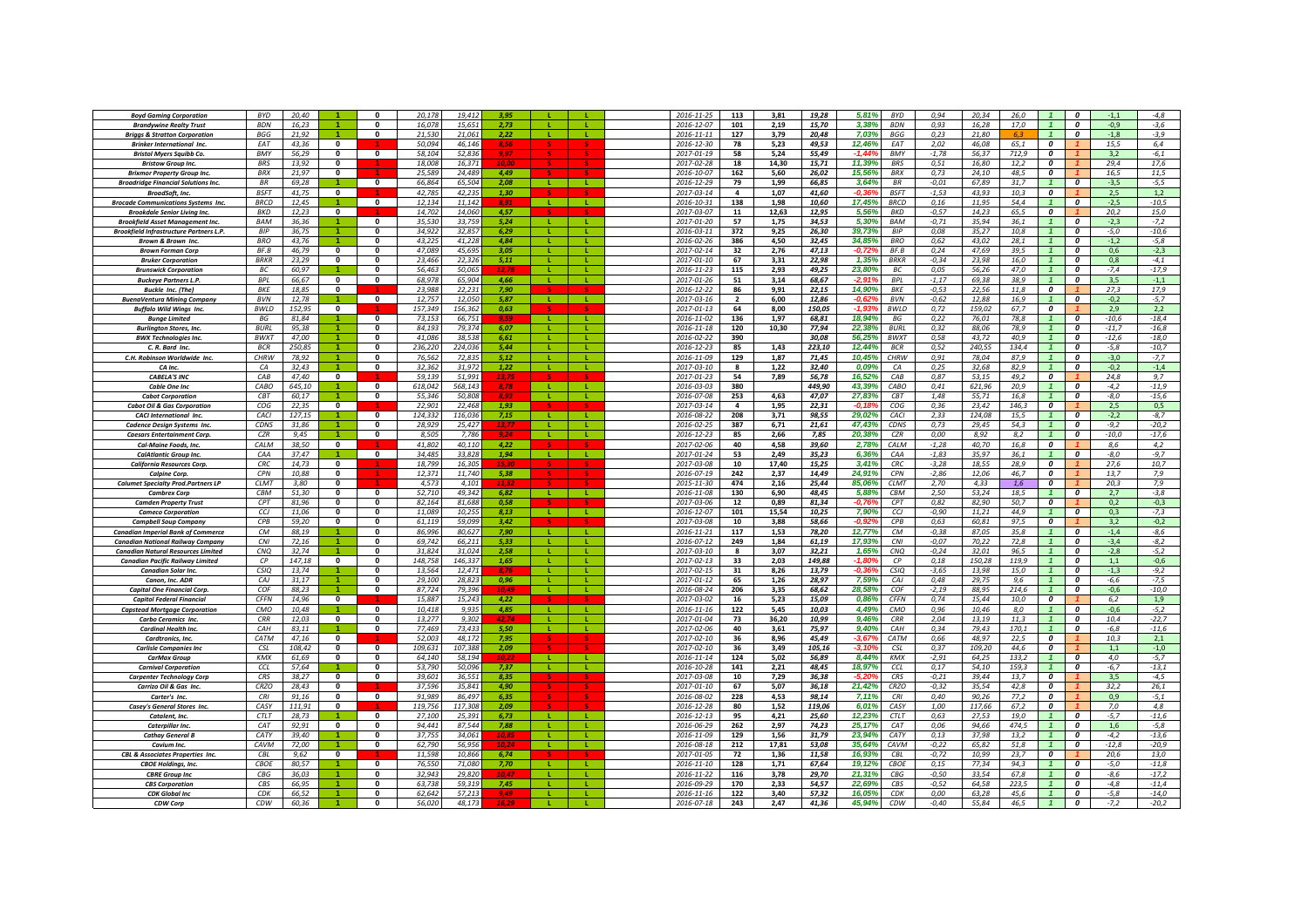| <b>Celanese Corporation</b>                         | СE          | 91,94  |                      | n                       | 85.16   | 75.90   |       |              |              |                      | 2016-10-18       | 151                     | 3,25  | 69.37  | 32.54%  | СE           | 0.48     | 85.31  | 70.5   |                         | $\boldsymbol{0}$        | $-7,4$  | $-17,4$ |
|-----------------------------------------------------|-------------|--------|----------------------|-------------------------|---------|---------|-------|--------------|--------------|----------------------|------------------|-------------------------|-------|--------|---------|--------------|----------|--------|--------|-------------------------|-------------------------|---------|---------|
|                                                     | CELG        | 125,77 |                      | n                       | 115.530 | 112,272 | 2.90  |              |              |                      | 2016-11-08       | 130                     | 2,54  | 108,45 | 15,97%  | CELG         |          | 119,02 | 491,4  |                         | $\boldsymbol{0}$        | $-8,1$  | $-10,7$ |
| <b>Celgene Corporation</b>                          |             |        |                      |                         |         |         |       |              |              |                      |                  |                         |       |        |         |              | $-0,67$  |        |        |                         |                         |         |         |
| <b>Celldex Therapeutics, Inc.</b>                   | <b>CLDX</b> | 3,42   | $\mathbf{0}$         |                         | 3.98    | 3,563   |       |              |              |                      | 2016-12-30       | 78                      | 17,26 | 3,54   | 3,39%   | <b>CLDX</b>  | $-3,39$  | 3,84   |        | $\boldsymbol{o}$        |                         | 16,6    | 4,2     |
| Cempra Inc.                                         | <b>CFMP</b> | 3,85   | $\mathbf{0}$         |                         | 10,643  | 4,965   |       |              |              |                      | 2016-10-28       | 141                     | 11,04 | 18,50  | 79,19%  | <b>CEMP</b>  | 0,00     | 6,75   | 10,1   | $\boldsymbol{0}$        |                         | 176,4   | 29,0    |
| Cenovus Energy Inc                                  | CVE         | 12.36  | $\mathbf{0}$         |                         | 14.96   | 14.19.  | 5.45  |              |              |                      | 2017-01-23       | 54                      | 3,69  | 14,09  | 12.28%  | <b>CVF</b>   | $-0.80$  | 14.13  | 25.4   | $\boldsymbol{o}$        |                         | 21.1    | 14.8    |
| <b>Centene Corporation</b>                          | CNC         | 68.59  |                      | $\overline{\mathbf{0}}$ | 65.31   | 61.11   | 6.88  |              |              |                      | 2017-01-25       | 52                      | 5,27  | 64,48  | 6.37    | CNC          | $-0,01$  | 67,03  | 107.1  |                         | 0                       | $-4,8$  | $-10.9$ |
| CenterPoint Energy Inc.                             | CNP         | 27,68  |                      | 0                       | 25,147  | 23,536  | 6,85  |              |              |                      | 2016-11-07       | 131                     | 4,38  | 23,62  | 17,199  | <b>CNP</b>   | 0,33     | 26,09  | 76,2   |                         | $\boldsymbol{0}$        | $-9,1$  | $-15,0$ |
| <b>Century Aluminum Company</b>                     | <b>CENX</b> | 12,11  | $\mathbf{0}$         | $\Omega$                | 13,468  | 8.81    | 52.R. | - 12         | <b>L</b>     |                      | 2016-10-06       | 163                     | 7.93  | 7.28   | 66.35%  | <b>CENX</b>  |          | 13.45  | 37.4   |                         | $\boldsymbol{0}$        | 11.2    | $-27,2$ |
| CenturyLink Inc.                                    | CTI         | 23.65  | $\mathbf{0}$         |                         | 26.424  | 25.054  | 5,47  |              |              |                      | 2016-10-31       | 138                     | 3,59  | 26.58  | 11.02%  | CTL          | 1,20     | 25.10  | 188.6  | $\overline{\mathbf{c}}$ |                         | 11.7    | 5,9     |
|                                                     |             |        |                      |                         |         |         |       |              |              |                      |                  |                         |       |        |         |              |          |        |        |                         |                         |         |         |
| <b>Cerner Corporation</b>                           | <b>CERN</b> | 56,61  |                      | $\Omega$                | 53.946  | 51,388  | 4,98  | -1.          | -11          |                      | 2017-02-16       | 30                      | 7,45  | 55,61  | 1,80%   | <b>CERN</b>  | 0,46     | 54.48  | 143,9  | $\overline{1}$          | $\Omega$                | $-4.7$  | $-9,2$  |
| CF Industries Holdings Inc.                         | CF          | 29,29  | $\mathbf{0}$         | $\mathbf{0}$            | 32,278  | 28,498  | 13.26 | -11          | L.           |                      | 2016-11-10       | 128                     | 12,50 | 27,13  | 7,96%   | CF           | 2,02     | 31.58  | 175,9  |                         | $\boldsymbol{0}$        | 10,2    | $-2,7$  |
| <b>Charles River Laboratories International Inc</b> | <b>CRI</b>  | 90,00  |                      | $\Omega$                | 82,810  | 77,709  | 6,56  | л.           | L.           |                      | 2017-01-05       | 72                      | 5,75  | 80,56  | 11,72%  | CRL          | 0,68     | 85,14  | 35,0   |                         | $\boldsymbol{0}$        | -8,0    | $-13,7$ |
| <b>Charles Schwab Corporation (The)</b>             | <b>SCHW</b> | 42,86  |                      | 0                       | 39,669  | 35,530  | 11,65 | -11          | Æ.           |                      | 2016-08-05       | 225                     | 5,62  | 29,93  | 43,20%  | <b>SCHW</b>  | $-1,54$  | 39,77  | 311,8  |                         | 0                       | $-7,4$  | $-17,1$ |
| <b>Chart Industries Inc</b>                         | GTLS        | 35,62  | $\mathbf{0}$         | $\bf{0}$                | 36.96   | 33.48   | 10,42 |              |              |                      | 2016-03-17       | 366                     | 18,54 | 21,00  | 69,62%  | <b>GTLS</b>  | 0,99     | 36.73  | 9.7    |                         | $\boldsymbol{0}$        | 3,8     | $-6,0$  |
| <b>Charter Communications Inc</b>                   | CHTR        | 325,81 |                      | 0                       | 303.89  | 269.53  | 12.75 | $\mathbf{L}$ |              |                      | 2016-03-01       | 382                     | 3,41  | 184,33 | 76,75%  | CHTR         | 0,65     | 302.92 | 462.7  |                         | $\boldsymbol{0}$        | $-6,7$  | $-17,3$ |
| Check Point Software Technologies Ltd.              | CHKP        | 101.42 | $\blacktriangleleft$ | $\Omega$                | 94.846  | 83.841  | 13.13 | $\mathbf{L}$ | $\mathbf{L}$ |                      | 2016-10-28       | 141                     | 3.20  | 80,98  | 25.24%  | <b>CHKP</b>  | $-0,49$  | 95.66  | 135.0  |                         | $\boldsymbol{o}$        | $-6,5$  | $-17,3$ |
|                                                     |             |        |                      |                         |         |         |       |              |              |                      |                  |                         |       |        |         |              |          |        |        |                         |                         |         |         |
| Cheesecake Factory Incorporated (The)               | CAKE        | 63.20  |                      | $\Omega$                | 60.05   | 56.982  | 5.39  |              |              |                      | 2016-10-27       | 142                     | 1,02  | 52,00  | 21.54%  | CAKF         | 1.54     | 60.61  | 45.4   |                         | $\Omega$                | $-5.0$  | $-9,8$  |
| <b>Chemed Corporation</b>                           | CHE         | 186,11 | $\overline{4}$       | $\Omega$                | 166.87  | 151.712 | 9.99  | $\mathbf{L}$ | $\mathbf{L}$ |                      | 2016-11-09       | 129                     | 0.97  | 138,76 | 34.12%  | <b>CHF</b>   | 0,66     | 172.71 | 15.7   |                         | $\overline{0}$          | $-10.3$ | $-18,5$ |
| <b>Chemours Company</b>                             | cc          | 34,75  | $\blacktriangleleft$ | 0                       | 28,923  | 20,365  |       | л.           | т.           |                      | 2016-07-14       | 247                     | 14,50 | 8,78   | 295,79% | СC           | 0,32     | 29,32  | 96,1   |                         | $\boldsymbol{0}$        | $-16,8$ | $-41,4$ |
| Chemtura Corp.                                      | CHMT        | 33,30  |                      | $\Omega$                | 32,760  | 31,478  | 4,07  |              |              |                      | 2016-07-12       | 249                     | 1,46  | 27,25  | 22,20%  | <b>CHMT</b>  | 0,00     | 32,51  | 13,3   |                         | $\boldsymbol{0}$        | $-1,6$  | $-5,5$  |
| <b>Chesapeake Energy Corporation</b>                | CHK         | 5,29   | $\mathbf{0}$         |                         | 6,831   | 6,373   | 7,18  |              |              |                      | 2017-02-08       | 38                      | 10,05 | 6,12   | 13,56%  | <b>CHK</b>   | $-2,94$  | 6,24   | 247,5  | 0                       |                         | 29,1    | 20,5    |
| Chevron Corp.                                       | CVX         | 107,68 | $\mathbf{0}$         |                         | 114.17  | 109.958 | 3,83  |              |              |                      | 2017-03-13       | 5.                      | 4,24  | 109,35 | 1,53%   | $C\vee x$    | $-0,17$  | 113.01 | 721.8  | 0                       |                         | 6.0     | 2,1     |
| Chicago Bridge & Iron Co N.V.                       | CRI         | 29,76  | $\mathbf{0}$         |                         | 33,274  | 32.210  | 3,30  |              |              |                      | 2017-03-06       | 12                      | 1,47  | 31,54  | 5.64%   | CRI          | $-2,11$  | 33,03  | 51.2   | 0                       |                         | 11,8    | 8,2     |
|                                                     |             |        |                      |                         |         |         |       |              |              |                      |                  |                         |       |        |         |              |          |        |        |                         |                         |         |         |
| Chico's FAS Inc.                                    | CHS         | 14.25  |                      | $\mathbf{0}$            | 14.246  | 13.776  | 3.42  |              |              | <b>ZMIANA STRONY</b> | 2017-03-17       | $\mathbf{1}$            | 3.42  | 14.25  | 0.00%   | CHS          | 0.99     | 14.38  | 33.0   |                         | 0                       | 0.0     | $-3.3$  |
| Children's Place Retail Stores Inc. (The)           | PLCE        | 118,45 |                      | $\mathbf{0}$            | 100,176 | 94.350  | 6,17  | - 12         |              |                      | 2016-11-11       | 127                     | 4,12  | 82,60  | 43.40%  | PLCE         | 0,51     | 105,60 | 50,9   | $\mathbf{1}$            | $\boldsymbol{0}$        | $-15,4$ | $-20,3$ |
| <b>Chimera Investment Corporation</b>               | CIM         | 19,83  |                      | $\mathbf{0}$            | 17,840  | 16,29   | 9.48  | - L -        | л.           |                      | 2016-11-07       | 131                     | 4,27  | 16,48  | 20.33%  | CIM          | 1,74     | 18,27  | 25,5   |                         | $\boldsymbol{0}$        | $-10,0$ | $-17,8$ |
| China Biologic Products, Inc.                       | CBPO        | 100,81 | $\Omega$             |                         | 114,957 | 112,53: | 2.16  |              |              |                      | 2016-12-09       | 99                      | 1,25  | 116,33 | 13,34%  | CBPO         | $-1,10$  | 111,42 | 22,3   | $\boldsymbol{0}$        |                         | 14,0    | 11,6    |
| <b>Chipotle Mexican Grill Inc</b>                   | CMG         | 402,58 | $\mathbf{0}$         | $\Omega$                | 409,044 | 395,41  | 3,45  |              |              |                      | 2017-01-10       | 67                      | 5,53  | 414,48 | -2.87   | CMG          | 0,41     | 414,94 | 347,1  | $\mathbf{1}$            | $\boldsymbol{0}$        | 1,6     | $-1,8$  |
| <b>Chubb Corporation</b>                            | CВ          | 138,10 |                      | $\mathbf{0}$            | 133,808 | 128,274 | 4,31  | -11          | L.           |                      | 2016-11-10       | 128                     | 1,07  | 126,46 | 9,20%   | CB           | 0,27     | 135,09 | 178,4  |                         | $\boldsymbol{0}$        | $-3,1$  | $-7,1$  |
|                                                     | CHD         | 50,10  |                      | 0                       | 47.76   | 45.322  |       | $\mathbf{L}$ |              |                      | 2017-02-07       | 39                      | 2.62  | 47,27  | 5.99%   | CHD          | $-0.02$  | 48.54  | 95.1   | $\mathbf{1}$            | $\boldsymbol{0}$        | $-4.7$  | $-9,5$  |
| Church & Dwight Co Inc                              |             |        |                      |                         |         |         | 5,38  |              |              |                      |                  |                         |       |        |         |              |          |        |        |                         |                         |         |         |
| <b>Churchill Downs Inc</b>                          | CHDN        | 156,65 |                      | 0                       | 150,09  | 145,544 | 3,13  |              |              |                      | 2017-02-10       | 36                      | 3,00  | 150,00 | 4.439   | CHDN         | 1,03     | 153.18 | 9.3    |                         | $\boldsymbol{0}$        | $-4,2$  | $-7,1$  |
| <b>CIENA Corporation</b>                            | <b>CIEN</b> | 23,78  | $\mathbf{0}$         | $\bf{0}$                | 24,17   | 21,954  | 10.13 |              |              |                      | 2016-11-11       | 127                     | 4,63  | 21,74  | 9,38%   | <b>CIEN</b>  | 0,85     | 24,56  | 71,6   |                         | $\boldsymbol{0}$        | 1,7     | $-7,7$  |
| <b>Ciana Corp</b>                                   | $\alpha$    | 151.89 |                      | $\mathbf{0}$            | 140.15  | 133.46  | 5.01  | - 11         | -11          |                      | 2016-11-09       | 129                     | 4,16  | 135,80 | 11.85%  | $\alpha$     | 0.07     | 144.98 | 192.6  | $\overline{1}$          | $\boldsymbol{o}$        | $-7,7$  | $-12,1$ |
| <b>Cimarex Energy Co</b>                            | XEC         | 120,92 | $\Omega$             |                         | 136.687 | 132.294 | 3.32  |              |              |                      | 2017-02-07       | 39                      | 6,39  | 127,38 | 5.07%   | XEC          | $-0,11$  | 132,94 | 135.1  | $\boldsymbol{o}$        |                         | 13,0    | 9,4     |
| <b>Cincinnati Financial Corporation</b>             | <b>CINF</b> | 75,18  |                      | $\Omega$                | 73.994  | 72.837  | 1.59  | $\mathbf{L}$ | $\mathbf{L}$ |                      | 2017-03-15       | $\overline{\mathbf{a}}$ | 2,19  | 74,95  | 0.319   | <b>CINF</b>  | 0,64     | 74,16  | 385    | $\overline{1}$          | $\Omega$                | $-1.6$  | $-3,1$  |
| <b>Cinemark Holdings Inc</b>                        | CNK         | 44.44  |                      | $\Omega$                | 41,287  | 38,782  | 6.46  |              | т.           |                      | 2016-06-29       | 262                     | 2,39  | 35,25  | 26,07%  | CNK          | 0,98     | 42,09  | 34.2   |                         | $\Omega$                | $-7,1$  | $-12,7$ |
|                                                     |             |        |                      | 0                       | 116.62  | 113.49  |       |              | т.           |                      |                  |                         |       |        |         |              |          |        |        |                         | 0                       |         | $-9,1$  |
| <b>Cintas Corporation</b>                           | CTAS        | 124,87 |                      |                         |         |         | 2,76  |              |              |                      | 2016-11-21       | 117                     | 4,97  | 112,79 | 10,71%  | CTAS         |          | 117,36 | 67,2   |                         |                         | $-6,6$  |         |
| Cirrus Logic Inc.                                   | CRUS        | 58,43  |                      | 0                       | 56,814  | 51,909  |       |              | L.           |                      | 2016-05-24       | 298                     | 5,52  | 35,90  | 62,769  | <b>CRUS</b>  | 0,90     | 56,12  | 80,3   |                         | 0                       | $-2,8$  | $-11,2$ |
| Cisco Systems Inc.                                  | csco        | 34,23  |                      | 0                       | 32.29   | 30.23   | 6.80  |              |              |                      | 2017-01-25       | 52                      | 1,62  | 30,70  | 11.50   | CSCO         | 0,00     | 32.81  | 644.7  |                         | $\boldsymbol{0}$        | $-5.7$  | $-11,7$ |
| CIT Group Inc (DEL)                                 | <b>CIT</b>  | 42,17  |                      | 0                       | 41.71   | 39,011  | 6,92  |              |              |                      | 2016-07-12       | 249                     | 2,38  | 33,76  | 24.91   | CIT          | $-0.02$  | 41.73  | 68,2   |                         | $\boldsymbol{0}$        | $-1,1$  | $-7,5$  |
| Citigroup Inc.                                      | $\epsilon$  | 60.37  |                      | 0                       | 58.000  | 53.262  | 8.90  |              | T.           |                      | 2016-08-05       | 225                     | 4.58  | 45.72  | 32.04%  | $\epsilon$   | $-1,28$  | 58.19  | 1114.9 |                         | 0                       | $-3.9$  | $-11.8$ |
| <b>Citizens Financial Group Inc.</b>                | CFG         | 36.62  |                      | $\Omega$                | 34.968  | 30.624  | 14.19 | -11          | <b>L</b>     |                      | 2016-08-05       | 225                     | 6.78  | 23.39  | 56.56%  | CFG          | $-1.29$  | 35.00  | 171.5  |                         | $\Omega$                | $-4,5$  | $-16.4$ |
| Citrix Systems Inc.                                 | CTXS        | 82,72  | $\mathbf{0}$         |                         | 89,22   | 82,835  | 7,72  |              |              |                      | 2017-02-01       | 45                      | 3,92  | 71,24  | 16.11.  | <b>CTXS</b>  | 0,18     | 85,29  | 178,1  | 0                       |                         | 7,9     | 0,1     |
|                                                     | CLC         | 83,00  |                      | $\mathbf{0}$            | 80,012  | 71,995  |       |              | л.           |                      | 2016-03-07       |                         |       |        | 57,02%  | CLC          |          | 79,48  | 60,4   | $\mathbf{1}$            | $\boldsymbol{o}$        |         | $-13,3$ |
| <b>CLARCOR Inc.</b>                                 |             |        |                      |                         |         |         | 11,14 | -1.          |              |                      |                  | 376                     | 8,20  | 52,86  |         |              | 0,02     |        |        |                         |                         | $-3,6$  |         |
| <b>Clayton Williams Energy Inc</b>                  | <b>CWEI</b> | 129,30 | $\mathbf{0}$         | $\mathbf{0}$            | 130,71  | 95,798  |       | -11          | Æ.           |                      | 2016-05-17       | 305                     |       | 27,66  | 367,46% | CWEI         | $-0,55$  | 126,74 | 44,3   |                         | $\boldsymbol{0}$        | 1,1     | $-25,9$ |
| <b>Clean Energy Fuels Corp.</b>                     | CLNF        | 2,47   | $\mathbf{0}$         |                         | 3,517   | 2,952   | 19.14 |              |              |                      | 2016-11-04       | 134                     | 12,42 | 3,42   | 27,78%  | <b>CLNE</b>  | $-1,59$  | 3,22   |        | $\boldsymbol{0}$        |                         | 42,4    | 19,5    |
| Clean Harbors Inc.                                  | <b>CLH</b>  | 57.48  |                      | $\mathbf{0}$            | 55.116  | 53.170  | 3,66  | - Li         | <b>L</b>     |                      | 2016-11-14       | 124                     | 2.71  | 49,21  | 16.81%  | $CII$ H      | 0.31     | 56.14  | 21.9   | $\overline{1}$          | $\boldsymbol{0}$        | $-4,1$  | $-7,5$  |
| <b>Cliffs Natural Resources Inc.</b>                | C1F         | 9.27   | $\Omega$             | $\Omega$                | 9.98    | 773     | 29.N  |              |              |                      | 2016-11-09       | 129                     | 8.88  | 7.19   | 28.939  | CIF          | $-0.75$  | 10.06  | 183.6  |                         | $\Omega$                | 7.7     | $-16.5$ |
| <b>Clorox Company (The)</b>                         | CLX         | 137,54 |                      | $\bf{0}$                | 127,647 | 119,74  | 6,60  | $\mathbf{L}$ |              |                      | 2017-02-03       | 43                      | 3,09  | 125,14 | 9,91%   | CLX          | $-0, 34$ | 132,09 | 121,6  |                         | $\boldsymbol{0}$        | $-7,2$  | $-12,9$ |
| Cloud Peak Energy Inc.                              | <b>CLD</b>  | 3.94   | $\mathbf{0}$         |                         | 5.771   | 5.29    | 9.07  |              |              |                      | 2017-02-23       | 23                      | 12,23 | 5,13   | 23.20%  | <b>CLD</b>   | $-0,25$  | 5,16   | 10.5   | $\boldsymbol{o}$        |                         | 46.5    | 34,3    |
| Clovis Oncology, Inc.                               | <b>CLVS</b> | 71,32  |                      | $\mathbf{0}$            | 55.682  | 37.940  | 46.7  | -11          | -11          |                      | 2016-08-23       | 207                     | 39,09 | 23,03  | 209,68% | CIVS         | 0,07     | 56.66  | 138.1  |                         | $\boldsymbol{0}$        | $-21,9$ | $-46,8$ |
|                                                     | CME         | 124,59 | $\blacktriangleleft$ | $\Omega$                | 118.725 | 113.09  | 4.98  | - 11         | $\mathbf{L}$ |                      | 2016-11-07       | 131                     | 4,08  | 104,80 | 18,88%  | CME          | $-0,12$  | 120,05 | 182,3  |                         | $\boldsymbol{o}$        | $-4.7$  | $-9,2$  |
| <b>CME Group Inc.</b>                               |             |        |                      |                         |         |         |       |              |              |                      |                  |                         |       |        |         |              |          |        |        |                         |                         |         |         |
| <b>CMS Energy Corp.</b>                             | CMS         | 44,71  |                      | $\Omega$                | 42,352  | 41,469  | 2,13  |              | T.           |                      | 2017-01-06       | 71                      | 1,85  | 42,15  | 6,07%   | CMS          | 0,72     | 43,25  | 74.4   |                         | $\boldsymbol{0}$        | $-5,3$  | $-7,2$  |
| <b>CNO Financial Group Inc.</b>                     | CNO         | 20,59  |                      | 0                       | 19,642  | 17,713  |       |              | т.           |                      | 2016-11-11       | 127                     | 6,20  | 17,15  | 20,06%  | CNO          | 1,18     | 19,79  | 22,1   |                         | $\boldsymbol{0}$        | $-4,6$  | $-14,0$ |
| Coach Inc.                                          | COH         | 39,74  |                      | 0                       | 37,20   | 36,260  | 2,61  |              |              |                      | 2017-02-01       | 45                      | 3,92  | 37,81  | 5,10%   | COH          | 0,18     | 38,13  | 127,8  |                         | 0                       | $-6,4$  | $-8,8$  |
| <b>Cobalt International Energy Inc.</b>             | <b>CIE</b>  | 0,43   | $\mathbf{0}$         |                         | 1,311   | 0,994   | 31.89 |              |              |                      | 2015-11-13       | 491                     | 14,81 | 7,84   | 94,52%  | CIE          | 7.50     | 0,97   |        | 0                       |                         | 205,0   | 131,2   |
| Coca-Cola Company (The)                             | кo          | 42,03  | $\mathbf{0}$         | 0                       | 42,429  | 41,59:  | 2,02  |              |              |                      | 2016-07-27       | 234                     | 1,87  | 43,40  | 3,16%   | КO           | $-0,52$  | 42,39  | 596,9  | 0                       |                         | 0,9     | $-1,0$  |
| Coca-Cola Enterprises Inc.                          | CCE         | 36.07  |                      | $\mathbf{0}$            | 35.257  | 33.350  | 5.72  | - 12         | л.           |                      | 2017-03-10       | 8                       | 6.41  | 35.68  | 1.09%   | CCF          | $-0,36$  | 35.37  | 49.6   |                         | $\boldsymbol{0}$        | $-2,3$  | $-7,5$  |
| <b>Coeur d'Alene Mines Corporation</b>              | CDE         | 7.95   | $\mathbf{0}$         |                         | 10.859  | 10.002  | 8.5.  |              |              |                      | 2017-02-09       | 37                      | 8,52  | 9,39   | 15,34%  | CDF          | $-1,00$  | 9.86   | 41.7   | $\mathbf{r}$            |                         | 36,6    | 25,8    |
|                                                     | CCOI        | 42,15  |                      | $\Omega$                | 40.645  | 38,940  | 4,38  | - 12         | -11          |                      | 2016-12-07       | 101                     | 2,51  | 38,65  | 9.06%   | ccou         | 0.84     | 41.04  | 12,6   | $\overline{1}$          | $\Omega$                | $-3,6$  | $-7,6$  |
| <b>Cogent Communication</b>                         |             |        |                      |                         |         |         |       |              |              |                      |                  |                         |       |        |         |              |          |        |        |                         |                         |         |         |
| <b>Cognex Corporation</b>                           | CGNX        | 80,75  |                      | 0                       | 68,744  | 56,422  | 21,84 | л.           |              |                      | 2016-05-03       | 319                     | 4,38  | 41,13  | 96,33%  | CGNX         | 0,47     | 71,90  | 40,7   | $\mathbf{1}$            | $\boldsymbol{o}$        | $-14,9$ | $-30,1$ |
| <b>Cognizant Technology Solutions Corporation</b>   | <b>CTSH</b> | 58,56  |                      | 0                       | 56,294  | 54,569  | 3,16  |              |              |                      | 2017-02-08       | 38                      | 2,64  | 56,45  | 3,74%   | <b>CTSH</b>  | $-1,43$  | 58,01  | 300,4  |                         | 0                       | $-3,9$  | $-6,8$  |
| Coherent, Inc.                                      | <b>COHR</b> | 192,94 |                      | 0                       | 170,680 | 122,223 |       | л.           | L.           |                      | 2016-06-25       | 266                     |       | 77,27  | 149,70% | <b>COHR</b>  | $-0,60$  | 172,74 | 55,1   |                         | 0                       | $-11,5$ | $-36,7$ |
| <b>Colfax Corporation</b>                           | <b>CFX</b>  | 39.58  |                      | 0                       | 37.944  | 34.04   | 11.45 | $\mathbf{L}$ |              |                      | 2016-07-11       | 250                     | 2,11  | 28,24  | 40.16%  | <b>CFX</b>   | 0.15     | 38.09  | 22.4   |                         | $\boldsymbol{0}$        | $-4,1$  | $-14,0$ |
| <b>Colgate-Palmolive Co</b>                         | $\alpha$    | 73,96  |                      | $\bf{0}$                | 69.74   | 67.27   | 3.66  |              |              |                      | $2017 - 02 - 17$ | 29                      | 2,53  | 71,98  | 2,75%   | $\alpha$     | 0.08     | 71,45  | 303.5  |                         | $\boldsymbol{0}$        | $-5.7$  | $-9,0$  |
| <b>Columbia Property Trust Inc</b>                  | CXP         | 22.10  | $\Omega$             | $\Omega$                | 22.30   | 21.494  | 3.78  | $\mathbf{I}$ | -11          |                      | 2017-01-24       | 53                      | 2.70  | 22.47  | -1.65   | <b>CXP</b>   | $-0.14$  | 22.62  | 14.6   |                         | $\boldsymbol{o}$        | 0.9     | $-2,7$  |
|                                                     | <b>COLM</b> | 57,36  | $\mathbf{0}$         | $\bf{0}$                | 57.750  | 56.524  | 2.17  |              |              |                      | 2017-02-15       | 31                      |       |        | 0.28%   | COLM         |          | 57,85  | 23.9   | $\boldsymbol{0}$        |                         | 0.7     |         |
| Columbia Sportswear Company                         |             |        |                      |                         |         |         |       |              |              |                      |                  |                         | 2,22  | 57,52  |         |              | 0,07     |        |        |                         |                         |         | $-1,5$  |
| <b>Comcast Corp. Cl.A</b>                           | CMCSA       | 37,46  |                      | 0                       | 36.39   | 33.83   | 7.55  | -11          | -11          |                      | 2016-11-11       | 127                     | 2,52  | 33,23  | 12,73%  | <b>CMCSA</b> | $-0,58$  | 36,46  | 629,2  |                         | $\overline{\mathbf{c}}$ | $-2,8$  | $-9,7$  |
| Comerica Inc.                                       | CMA         | 71,36  |                      | $\Omega$                | 67,91   | 59,229  | 14 G  | -11          | т.           |                      | 2016-07-19       | 242                     | 7,55  | 44,79  | 59,32%  | CMA          | $-0,74$  | 67,79  | 121,6  |                         | $\boldsymbol{0}$        | $-4,8$  | $-17,0$ |
| <b>Commerce Bancshares Inc.</b>                     | CBSH        | 58,24  |                      | 0                       | 56,930  | 52,713  | 8,00  |              | <b>L</b>     |                      | 2016-03-03       | 380                     | 8,01  | 45,00  | 29,42%  | CBSH         | $-0.09$  | 57,33  | 25,9   |                         | $\boldsymbol{0}$        | $-2,2$  | $-9,5$  |
| <b>Commercial Metals Company</b>                    | CMC         | 19,06  | $\mathbf{0}$         |                         | 21,637  | 20,22   | 6.98  |              |              |                      | 2017-03-02       | 16                      | 7,62  | 20,12  | 5,279   | CMC          | $-2,06$  | 21,32  | 47,0   | 0                       |                         | 13,5    | 6,1     |
| CommScope Hld Co., Inc                              | COMM        | 39.64  |                      | $\mathbf{0}$            | 37.620  | 33,286  |       |              |              |                      | 2016-09-19       | 180                     | 4,46  | 31,07  | 27.58%  | COMM         | $-0,35$  | 37,72  | 59,6   |                         | 0                       | $-5,1$  | $-16,0$ |
|                                                     |             |        |                      |                         |         |         |       |              |              |                      |                  |                         |       |        |         |              |          |        |        |                         |                         |         |         |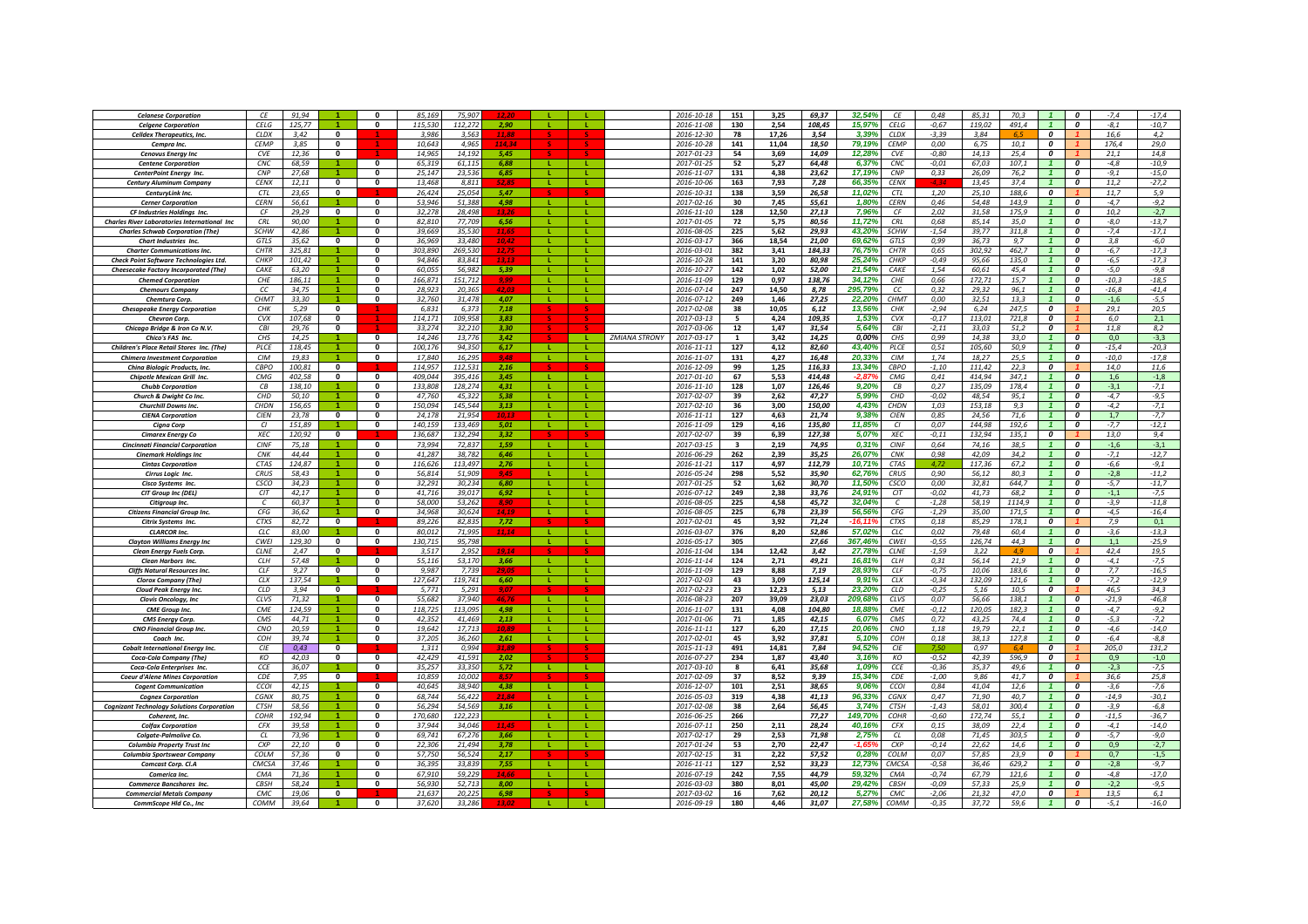| <b>Communications Sales &amp; Leasing Inc</b>    | C <sub>SAI</sub> | 28.94  |                      | n                       | 27.194  | 26.52   | 2.53  |              |              |                      | 2017-02-22       | 24             | 2,59  | 27,34  | 5.85%           | CSAL        | 2,26     | 27.43  | 23.9  |                           | $\boldsymbol{0}$        | $-6,0$  | $-8,4$  |
|--------------------------------------------------|------------------|--------|----------------------|-------------------------|---------|---------|-------|--------------|--------------|----------------------|------------------|----------------|-------|--------|-----------------|-------------|----------|--------|-------|---------------------------|-------------------------|---------|---------|
| <b>Community Health Systems Inc.</b>             | CYH              | 9.34   |                      | n                       | 8,308   | 6,650   |       |              |              |                      | 2017-02-21       | 25             | 37,61 | 9,23   | 1,19%           | CYH         | $-0,85$  | 8,62   | 28,4  |                           | $\boldsymbol{0}$        | $-11,1$ | $-28,8$ |
| CommVault Systems Inc.                           | <b>CVLT</b>      | 50,80  | $\mathbf{0}$         |                         | 53,530  | 51.592  | 3,76  |              |              |                      | 2017-01-26       | 51             | 4,65  | 49,90  |                 | <b>CVLT</b> | $-0.29$  | 52,36  | 18,3  | $\boldsymbol{o}$          |                         | 5,4     | 1,6     |
| <b>Compass Minerals International Inc.</b>       | CMP              | 68,95  | $\mathbf{0}$         |                         | 79,086  | 76,095  | 3.93  |              |              |                      | 2017-03-02       | 16             | 4,56  | 73,25  | 5,87%           | CMP         | $-0,51$  | 76,57  | 29,3  | $\boldsymbol{0}$          |                         | 14,7    | 10,4    |
|                                                  |                  |        |                      |                         |         |         |       | $\mathbf{L}$ | $\mathbf{L}$ |                      |                  |                |       |        |                 |             |          |        |       |                           |                         |         |         |
| ConAgra Foods Inc.                               | CAG              | 41.42  |                      | $\mathbf{0}$            | 41.082  | 39.430  | 4.19  |              |              |                      | 2017-03-14       | $\overline{a}$ | 4,51  | 41,24  | 0,449           | CAG         | $-0.14$  | 40.92  | 122.0 |                           | 0                       | $-0.8$  | $-4.8$  |
| Concho Resources Inc.                            | CXO              | 130,47 | $\mathbf 0$          |                         | 137.60  | 130,96  | 5.07  |              |              |                      | 2017-03-08       | 10             | 5,11  | 126,61 |                 | CXO         | 0,23     | 137.44 | 183.1 | 0                         |                         | 5,5     | 0,4     |
| Conn's, Inc.                                     | CONN             | 8,65   | $\mathbf{0}$         |                         | 11,74   | 10,89   | 7,72  |              |              |                      | 2017-02-07       | 39             | 15,65 | 10,15  | 14,78%          | CONN        | $-2,81$  | 10,35  |       | 0                         |                         | 35,7    | 26,0    |
| <b>ConocoPhillips</b>                            | COP              | 45.69  | $\mathbf{0}$         |                         | 48.75   | 46.59   | 4.63  |              |              |                      | 2017-03-08       | 10             | 5,13  | 45.91  | 0.48%           | COP         | $-0,33$  | 48.57  | 323.3 | 0                         |                         | 6.7     | 2,0     |
| <b>CONSOL Energy Inc.</b>                        | CNX              | 15,10  | $\mathbf{0}$         |                         | 19.108  | 18.067  | 5.76  |              |              |                      | 2017-01-31       | 46             | 10.14 | 16.94  | 10.86%          | <b>CNX</b>  | $-0,72$  | 17.89  | 61.9  | $\overline{\mathbf{c}}$   |                         | 26.5    | 19,7    |
| <b>Consolidated Edison Inc</b>                   | FD.              | 76,68  |                      | $\Omega$                | 73.792  | 72.997  | 1.09  | -1.          | -11          |                      | 2017-01-17       | 60             | 2,30  | 74.60  | 2.79%           | <b>ED</b>   | 0,47     | 75.35  | 115,7 | $\overline{1}$            | $\Omega$                | $-3,8$  | $-4,8$  |
| <b>Constellation Brands Inc.</b>                 | STZ              | 161,75 |                      | $\mathbf{0}$            | 156,816 | 154,836 | 1,28  | -11          | л.           |                      | 2017-02-24       | 22             | 1,60  | 158,85 | 1,83%           | STZ         | $-0,18$  | 159,29 | 309,8 |                           | $\boldsymbol{0}$        | $-3,1$  | $-4,3$  |
| <b>Continental Resources Inc.</b>                | CIR              | 44,84  | $\mathbf{0}$         |                         | 51,371  | 48,490  | 5.94  |              |              |                      | 2017-02-06       | 40             | 8,15  | 46,62  | 3,82%           | CLR         | 0,63     | 49.77  | 116,4 | $\Omega$                  |                         | 14,6    | 8,1     |
|                                                  | CVG              |        | 0                    |                         | 26,767  | 25,344  | 5,62  |              |              |                      | 2016-11-09       | 129            | 4,80  | 25,98  | 18,59%          | CVG         | $-0,98$  | 24,81  | 18,9  | 0                         |                         | 26,6    | 19,8    |
| <b>Convergys Corporation</b>                     |                  | 21,15  |                      |                         |         |         |       |              |              |                      |                  |                |       |        |                 |             |          |        |       |                           |                         |         |         |
| Cooper Companies Inc. (The                       | COO              | 195,14 |                      | $\mathbf{0}$            | 187.43  | 173.96  | 7,74  | - Li         |              |                      | $2017 - 01 - 10$ | 67             | 3,50  | 181,80 | 7,34%           | coo         | 0,73     | 190,87 | 79,3  |                           | $\boldsymbol{0}$        | $-3,9$  | $-10,9$ |
| Cooper Tire & Rubber Co.                         | <b>CTB</b>       | 43,00  |                      | 0                       | 38.20   | 36.54   | 4,55  |              |              |                      | 2017-02-14       | 32             | 3,73  | 37,95  | 13,31%          | <b>CTB</b>  | $-0,12$  | 39.73  | 37,3  | $\mathbf{1}$              | $\boldsymbol{0}$        | $-11,2$ | $-15,0$ |
| Copa Holdings S.A.                               | CPA              | 110.73 | $\blacktriangleleft$ | 0                       | 96.859  | 84.946  | 14.02 | $\mathbf{L}$ | $\mathbf{L}$ |                      | 2016-07-12       | 249            | 5,36  | 62,78  | 76.38%          | CPA         | 0.76     | 98.55  | 34.3  | $\overline{1}$            | $\boldsymbol{o}$        | $-12,5$ | $-23,3$ |
| Copart Inc                                       | CPRT             | 61,49  |                      | $\Omega$                | 56.962  | 53.134  | 7.20  |              | $\mathbf{L}$ |                      | 2016-02-25       | 387            | 6,76  | 38,09  | 61.43%          | CPRT        | 0.36     | 57.98  | 28.7  |                           | $\Omega$                | $-7.4$  | $-13,6$ |
| <b>Core Laboratories NV</b>                      | CIB              | 110.75 | $\overline{0}$       |                         | 116.289 | 113 78  | 2.20  |              |              |                      | 2017-03-06       | 12             | 3,26  | 112,43 | 1.49%           | <b>CLB</b>  | $-0,64$  | 117.14 | 45.1  | $\overline{\mathbf{c}}$   |                         | 5.0     | 2,7     |
| CoreLogic, Inc.                                  | CLGX             | 40,00  |                      | $\mathbf{0}$            | 38,208  | 36,799  | 3,83  | -11          | -11          |                      | 2017-02-16       | 30             | 5,06  | 39,20  | 2,04%           | <b>CLGX</b> | 0,50     | 39,07  | 23,9  |                           | $\boldsymbol{0}$        | $-4,5$  | $-8,0$  |
| CoreSite Realty Corp.                            | COR              | 89,08  |                      | 0                       | 83,209  | 77,029  | 8,02  |              |              |                      | 2016-12-19       | 89             | 7,64  | 78,65  | 13,26%          | COR         | 1,09     | 85,64  | 31,7  |                           | 0                       | -6,6    | $-13,5$ |
| Cornerstone OnDemand, Inc.                       | <b>CSOD</b>      | 40,34  | $\mathbf{0}$         | 0                       | 40,993  | 40,229  | 1,90  |              | L.           |                      | 2017-03-10       | 8              | 1,68  | 41,03  | $-1.68^{\circ}$ | <b>CSOD</b> | $-0,42$  | 41,81  | 25,6  |                           | 0                       | 1,6     | $-0,3$  |
|                                                  |                  |        |                      | 0                       | 26.086  | 23.323  |       |              |              |                      |                  |                | 2,50  | 18,61  | 46,379          | GIW         | $-0, 15$ | 26,24  | 178.0 |                           | $\boldsymbol{0}$        | $-4,2$  | $-14,4$ |
| Corning Inc.                                     | GLW              | 27,24  |                      |                         |         |         | 11,84 |              |              |                      | 2016-01-29       | 414            |       |        |                 |             |          |        |       |                           |                         |         |         |
| <b>Corporate Executive Board Company (The)</b>   | <b>CFB</b>       | 79,30  |                      | $\bf{0}$                | 73.57   | 63.89   |       |              |              |                      | 2016-12-07       | 101            | 12,07 | 59,50  | 33,28%          | <b>CFB</b>  | $-0,06$  | 73,50  | 43.5  |                           | $\boldsymbol{0}$        | $-7,2$  | $-19,4$ |
| <b>Corporate Office Properties Trust</b>         | OFC              | 34.09  |                      | 0                       | 31.710  | 28,660  | 10,64 |              |              |                      | 2016-11-14       | 124            | 2.25  | 28.71  | 18.74%          | OFC         | 1.67     | 32.36  | 30.5  |                           | $\boldsymbol{o}$        | $-7.0$  | $-15,9$ |
| <b>Corrections Corporation of America</b>        | CXW              | 33,05  |                      | 0                       | 30.185  | 23.014  | 31.11 | a ka         | л.           |                      | 2016-11-30       | 108            | 41,30 | 22,71  | 45,53%          | CXW         | 1,23     | 30.59  | 45,2  |                           | $\boldsymbol{0}$        | $-8,7$  | $-30,4$ |
| <b>CoStar Group Inc</b>                          | <b>CSGP</b>      | 205,09 |                      | 0                       | 201,650 | 195,283 | 3.26  | - L.         | п.           |                      | 2017-01-13       | 64             | 2,79  | 201,11 | 1,98%           | <b>CSGP</b> | $-0,81$  | 205,26 | 32,8  |                           | $\boldsymbol{0}$        | $-1,7$  | $-4,8$  |
| <b>Costco Wholesale Corporation</b>              | COST             | 167,81 | $\mathbf{0}$         | $\mathbf{0}$            | 168,738 | 156,816 | 7,60  | - L -        | л.           |                      | 2016-12-08       | 100            | 3,35  | 157,59 | 6,49%           | COST        | 0,45     | 168,90 | 390,9 | $\mathbf{1}$              | $\boldsymbol{0}$        | 0,6     | $-6,6$  |
| Coty Inc                                         | COTY             | 19,43  | $\mathbf{0}$         |                         | 21,911  | 19,803  | 10.6  |              |              |                      | 2016-09-01       |                | 2,30  | 25,71  | 24,43%          | COTY        | 0,62     | 20,97  | 104,9 | $\boldsymbol{0}$          |                         | 12,8    | 1,9     |
| <b>Cousins Properties Inc.</b>                   | CUZ              | 8,19   | $\mathbf{0}$         |                         | 8,639   | 8,266   | 4,51  |              |              |                      | 2017-03-08       | 10             | 4,90  | 8,18   | $-0.129$        | CUZ         | 0,37     | 8,55   | 41,2  | $\boldsymbol{0}$          |                         | 5,5     | 0,9     |
| <b>Covanta Holding Corporation</b>               | <b>CVA</b>       | 15.65  |                      | $\mathbf{0}$            | 15.465  | 15.302  | 1.07  | -11          | <b>L</b>     |                      | 2017-03-16       | $\overline{2}$ | 1.09  | 15.55  | 0.64%           | CVA         | 0,64     | 15.83  | 16.8  | $\overline{1}$            | $\boldsymbol{0}$        | $-1.2$  | $-2,2$  |
|                                                  | <b>CBRI</b>      |        |                      | $\bf{0}$                |         |         |       |              |              |                      |                  |                |       |        |                 | <b>CBRI</b> |          |        |       |                           | $\boldsymbol{0}$        |         |         |
| <b>Cracker Barrel Old Country Store Inc</b>      |                  | 162,93 |                      |                         | 162,16  | 157,03  | 3,26  |              |              |                      | 2016-11-14       | 124            | 9,44  | 153,28 | 6,30%           |             | 0,49     | 163,04 | 51,4  |                           |                         | $-0,5$  | $-3,6$  |
| Crane Co                                         | CR               | 75,17  |                      | 0                       | 72,62   | 68.95   | 5,32  | - Li         | <b>L</b>     |                      | 2016-03-01       | 382            | 7,17  | 50,94  | 47,57%          | CR          | 1,09     | 72,90  | 25,5  |                           | 0                       | $-3,4$  | $-8,3$  |
| <b>Cray Inc</b>                                  | CRAY             | 20,80  | $\mathbf{0}$         | 0                       | 22.11   | 18,470  | 19.74 |              |              |                      | 2016-05-04       | 318            | 13.21 | 31,02  | 32.95%          | CRAY        | 0.73     | 20.97  | 8.9   | $\boldsymbol{o}$          |                         | 6,3     | $-11,2$ |
| <b>Credicorp Ltd.</b>                            | <b>BAP</b>       | 164,00 |                      | $\Omega$                | 161 46  | 153.044 | 5.50  | - 11         | -11          |                      | 2016-02-22       | 390            | 16,32 | 115,52 | 41.97%          | <b>RAP</b>  | 0,23     | 161,96 | 42.5  |                           | $\boldsymbol{o}$        | $-1,5$  | $-6,7$  |
| Credit Acceptance Corp.                          | CACC             | 202.74 | $\blacktriangleleft$ | $\Omega$                | 201.240 | 196,409 | 246   | $\mathbf{L}$ | $\mathbf{L}$ |                      | 2017-02-27       | 19             | 4,20  | 203,12 | -0.19           | CACC        | $-0,64$  | 203.56 | 30.7  | $\overline{1}$            | $\Omega$                | $-0.7$  | $-3,1$  |
| Cree Inc.                                        | CREE             | 26,83  |                      | $\Omega$                | 26,643  | 25.683  | 3.74  | $\mathbf{I}$ | L.           |                      | 2016-11-25       | 113            | 6,96  | 25,72  | 4.32%           | <b>CREE</b> | $-0,56$  | 27,08  | 30.9  |                           | $\Omega$                | $-0,7$  | $-4,3$  |
| Crocs Inc.                                       | CROX             | 6,80   | $\mathbf{0}$         |                         | 7.99    | 7,218   |       |              |              |                      | 2016-08-03       | 227            | 10,48 | 8,44   | 19,43%          | <b>CROX</b> | 1,04     | 7,62   | 7,3   | $\overline{\mathbf{c}}$   |                         | 17,6    | 6,2     |
| Crown Castle International Corp.                 | CCI              | 89,80  |                      | $\mathbf{0}$            | 88,994  | 86,929  | 2,38  | <b>L</b>     |              |                      | 2017-02-13       | 33             | 3,20  | 90,22  | $-0,47$         | CCI         | 0,20     | 90,79  | 165,8 |                           | 0                       | $-0,9$  | $-3,2$  |
| Crown Cork & Seal Company Inc.                   | CCK              | 53,91  |                      | 0                       | 53.88   | 53.53   | 0.64  |              |              | <b>ZMIANA STRONY</b> | 2017-03-17       | $\mathbf{1}$   | 0.64  | 53,91  | 0.00%           | CCK         | 0,24     | 54.28  | 47.8  |                           | $\boldsymbol{0}$        | $-0,1$  | $-0,7$  |
| <b>CST Brands Inc.</b>                           | CST              | 48,23  |                      | 0                       | 47.96   | 46,169  | 3,88  |              |              |                      | 2016-05-20       | 302            | 1,33  | 37,29  | 29,349          | <b>CST</b>  | $-0,04$  | 47,58  | 22,8  |                           | $\boldsymbol{0}$        | $-0,6$  | $-4,3$  |
|                                                  | CSX              | 46.88  |                      | 0                       | 42.323  | 33.52   | 26.21 |              |              |                      | 2016-07-08       | 253            | 1.14  | 26.53  | 76.71%          | CSX         | $-1,51$  | 42.33  | 557.0 |                           | 0                       | $-9.7$  | $-28.5$ |
| <b>CSX Corporation</b>                           | <b>CTRP</b>      | 49.06  |                      | $\Omega$                | 45.085  | 42.639  |       |              |              |                      | 2017-02-10       |                |       | 44.49  | 10.27%          | <b>CTRP</b> |          |        | 154.8 |                           | $\Omega$                |         |         |
| Ctrip.com International Ltd.                     |                  |        |                      |                         |         |         | 5.74  | -11          | -11          |                      |                  | 36             | 5,53  |        |                 |             | 0,12     | 46.61  |       |                           |                         | $-8,1$  | $-13,1$ |
| <b>CubeSmart</b>                                 | <b>CURE</b>      | 26,39  | $\mathbf{0}$         | $\mathbf{0}$            | 26,820  | 25.97.  | 3,26  |              |              |                      | 2017-03-10       | -8             | 3,72  | 25,86  | -2.05           | <b>CUBE</b> | 0,96     | 26,94  | 38,7  | $\overline{\mathfrak{o}}$ |                         | 1,6     | $-1,6$  |
| Cullen/Frost Bankers Inc.                        | <b>CFR</b>       | 91,64  |                      | 0                       | 87,868  | 77,243  | 13,76 | л.           | л.           |                      | 2016-04-13       | 339            | 11,00 | 58,05  | 57,86%          | CFR         | $-0,08$  | 88,24  | 47,7  | $\mathbf{1}$              | $\boldsymbol{o}$        | $-4,1$  | $-15,7$ |
| <b>Cummins Inc.</b>                              | CMI              | 154,51 |                      | $\Omega$                | 145,020 | 130,813 | 10.8  | -11          | л.           |                      | 2016-03-07       | 376            | 12,44 | 105,07 | 47,05%          | CMI         | 0,34     | 145,29 | 178,7 |                           | $\boldsymbol{0}$        | $-6,1$  | $-15,3$ |
| Curtiss-Wright Corp.                             | CW               | 95,77  | $\mathbf{0}$         | $\mathbf{0}$            | 98,373  | 95,550  | 2,95  |              |              |                      | 2017-03-09       | 9              | 3,45  | 95,22  | $-0.589$        | CW          | $-0,17$  | 98,47  | 26,3  | $\boldsymbol{0}$          |                         | 2,7     | $-0,2$  |
| <b>CVR</b> Energy Inc.                           | CVI              | 20.16  | $\mathbf{0}$         | $\mathbf{0}$            | 22.092  | 19.835  | 11.38 | -11          | -11          |                      | 2016-12-05       | 103            | 21.70 | 18,06  | 11.63%          | CVI         |          | 22.27  | 17.7  | $\overline{1}$            | $\boldsymbol{0}$        | 9.6     | $-1,6$  |
| <b>CVS Corporation</b>                           | CVS              | 78.88  | $\Omega$             |                         | 84.02   | 79.56   | 5.61  |              |              |                      | 2016-05-23       | 299            | 2.06  | 98.07  | 19.57%          | CVS         | $-0.85$  | 81.93  | 546.4 | $\Omega$                  |                         | 6.5     | 0.9     |
| CyberArk Software, Ltd.                          | <b>CYBR</b>      | 50,72  | $\mathbf{0}$         | $\Omega$                | 51,38   | 49.35   | 4,13  | $\mathbf{L}$ |              |                      | 2017-01-13       | 64             | 4,47  | 52,21  | <u>ית כ-</u>    | CYBR        | 0,28     | 52,00  | 23,5  |                           | 0                       | 1,3     | $-2,7$  |
| <b>Cypress Semiconductor Corporation</b>         | CY               | 13.98  |                      | 0                       | 11.797  | 10.93   | 7.90  | $\mathbf{L}$ | -11          |                      | 2016-12-08       | 100            | 7,23  | 11,50  | 21.57%          | CY          | 0,50     | 12,47  | 73.0  | $\overline{1}$            | $\boldsymbol{o}$        | $-15,6$ | $-21,8$ |
| Cyrusone Inc.                                    | CONE             | 51,18  |                      | 0                       | 47.640  | 46.544  | 2.36  | -11          | <b>L</b>     |                      | 2017-01-05       | 72             | 7,09  | 48,36  | 5.83%           | CONE        | 1,57     | 49.01  | 77,5  | $\mathbf{1}$              | $\overline{\mathbf{c}}$ | $-6,9$  | $-9,1$  |
| CYS Investments, Inc.                            | CYS              | 7.99   | $\mathbf{0}$         | $\Omega$                | 8,269   | 7,97    | 3.74  |              |              |                      | 2016-10-04       | 165            | 4,48  | 8,39   | 4,77%           | CYS         | 2,04     | 8,12   | 12,2  | $\overline{\mathbf{c}}$   |                         | 3,5     | $-0,2$  |
| <b>D&amp;B</b> Corporation                       | DNB              | 108,38 | $\mathbf{0}$         |                         | 124.214 | 114,888 | 8,12  |              |              |                      | 2017-02-07       | 39             | 1,83  | 122,41 | 11,46%          | <b>DNB</b>  | 0,52     | 117,98 | 38,8  | $\boldsymbol{o}$          |                         | 14,6    | 6,0     |
|                                                  |                  |        |                      | $\overline{\mathbf{0}}$ |         |         | 3.55  | $\mathbf{I}$ | т.           |                      |                  |                |       |        | 9,86%           | DHI         | $-0,56$  |        | 131,4 |                           | $\boldsymbol{0}$        | $-11,3$ | $-14,4$ |
| D.R. Horton Inc.                                 | DHI              | 33,66  |                      |                         | 29,846  | 28,821  |       |              |              |                      | 2017-01-24       | 53             | 5,19  | 30,64  |                 |             |          | 31,78  |       |                           |                         |         |         |
| <b>Dana Holding Corporation</b>                  | DAN              | 19,53  |                      | 0                       | 18,820  | 16.56   | 13.60 |              |              |                      | 2016-07-22       | 239            | 8,09  | 13,16  | 48,40%          | DAN         | $-1,66$  | 18,70  | 26,4  |                           | 0                       | $-3,6$  | $-15,2$ |
| <b>Darden Restaurants Inc.</b>                   | DRI              | 76,66  |                      | 0                       | 73,936  | 70,807  | 4,42  |              |              |                      | 2016-10-31       | 138            | 1,33  | 64,79  | 18,329          | DRI         | 1,67     | 74,36  | 102,3 |                           | $\boldsymbol{0}$        | $-3,6$  | $-7,6$  |
| <b>Darlina International Inc.</b>                | DAR              | 14,51  |                      | 0                       | 13,552  | 12,775  | 6,08  |              |              |                      | 2017-03-01       | 17             | 7,32  | 14,69  | -1.23           | DAR         | 1,47     | 13,65  | 16,0  |                           | 0                       | -6,6    | $-12,0$ |
| Davita Inc.                                      | <b>DVA</b>       | 67.80  |                      | 0                       | 65.569  | 63.734  | 2.88  | л.           |              |                      | 2017-01-04       | 73             | 6.34  | 66.31  | 2.25%           | DVA         | 0.09     | 67.64  | 80.8  |                           | $\boldsymbol{0}$        | $-3,3$  | $-6,0$  |
| <b>DCT</b> Industrial Trust Inc.                 | DCT              | 47.16  |                      | $\Omega$                | 47.015  | 46.218  | 1.72  |              |              | <b>ZMIANA STRONY</b> | 2017-03-17       | $\mathbf{1}$   | 1,72  | 47.16  | 0.00%           | DCT         | 0,92     | 47.30  | 27.2  |                           | $\Omega$                | $-0,3$  | $-2,0$  |
| <b>Dean Foods Company</b>                        | DE               | 19.31  | $\Omega$             |                         | 20.169  | 19.337  | 4.30  |              |              |                      | 2017-02-17       | 29             | 6,90  | 18.53  | $-4.219$        | DE          | 2.99     | 19,65  | 31,2  | $\mathbf{r}$              |                         | 4.4     | 0,1     |
| <b>Deckers Outdoor Corporation</b>               | DECK             | 54,61  | $\mathbf 0$          | $\mathbf{0}$            | 58,183  | 53,898  | 7,95  |              |              |                      | 2017-02-01       | 45             | 5,19  | 56,85  | 3,94%           | DECK        | 0,50     | 56,03  | 64,8  | $\boldsymbol{o}$          |                         | 6,5     | $-1,3$  |
| <b>Deere &amp; Company</b>                       | DE               | 110,45 |                      | 0                       | 104,575 | 94,326  | 10,87 | -11          |              |                      | 2016-08-19       | 211            | 2,56  | 87,32  | 26,49%          | DE          | $-0.25$  | 104,20 | 256,4 | $\mathbf{1}$              | $\boldsymbol{0}$        | $-5,3$  | $-14,6$ |
| Delek US Holdings, Inc.                          | DK               | 25,44  |                      | 0                       | 22,367  | 20,198  | 10,74 | -11          |              |                      | 2016-11-09       | 129            | 4,48  | 16,69  | 52,43%          | DK          | 0,00     | 22,99  | 21,5  |                           | 0                       | $-12,1$ | $-20,6$ |
| Delphi Automotive plo                            | DLPH             | 81,85  |                      | 0                       | 72,347  | 68.25   | 6,00  | $\mathbf{L}$ |              |                      | 2016-12-07       | 101            | 3,18  | 70,36  | 16,33%          | <b>DLPH</b> | $-0.51$  | 74,79  | 145.1 |                           | $\boldsymbol{0}$        | $-11,6$ | $-16,6$ |
|                                                  | DA               |        | $\mathbf{0}$         |                         | 49.23   | 45.73   |       |              |              |                      | 2016-10-19       | 150            |       |        |                 | DAI         |          | 49.14  | 391.4 |                           | $\boldsymbol{0}$        | 5.9     |         |
| Delta Air Lines Inc.                             |                  | 46,51  |                      |                         |         |         | 7,65  |              |              |                      |                  |                | 5,67  | 40,90  | 13,72%          |             | $-1,90$  |        |       |                           |                         |         | $-1,7$  |
| <b>Deluxe Corr</b>                               | DLX              | 74.42  |                      | 0                       | 72.004  | 67.48   | 6.70  | $\mathbf{I}$ | $\mathbf{L}$ |                      | 2016-11-21       | 117            | 4.03  | 67.80  | 9.76%           | DLX         | 0.11     | 72.42  | 18.9  |                           | $\boldsymbol{o}$        | $-3.2$  | $-9.3$  |
| <b>Denbury Resources Inc.</b>                    | <b>DNR</b>       | 2,33   | $\mathbf{0}$         |                         | 3.475   | 3.269   | 6.24  |              |              |                      | 2017-02-22       | 24             | 8,19  | 2,93   | 20,48%          | <b>DNR</b>  | $-1,27$  | 3,18   | 27.4  | $\boldsymbol{0}$          |                         | 49.0    | 40,3    |
| <b>DENTSPLY International Inc.</b>               | <b>XRAY</b>      | 63,26  | -1                   | $\mathbf{0}$            | 60.00   | 58.198  | 3.10  | -11          | -11          |                      | 2017-02-15       | 31             | 2,45  | 60,38  | 4,77%           | <b>XRAY</b> | 0,25     | 61,51  | 97.8  | $\overline{1}$            | $\overline{\mathbf{c}}$ | $-5,1$  | $-8,0$  |
| Department 56 Inc.                               | DFS              | 70,31  |                      | n                       | 69,371  | 64,263  | 7.95  | - 11         | л.           |                      | 2016-11-07       | 131            | 2,41  | 57,74  | 21,77%          | DFS         | $-0.97$  | 69,26  | 159.3 |                           | $\Omega$                | $-1,3$  | $-8,6$  |
| <b>Depomed Inc</b>                               | <b>DEPO</b>      | 15,78  | $\mathbf{0}$         |                         | 20,266  | 18,304  |       |              |              |                      | 2016-11-08       |                | 14,95 | 19,01  | 16,99%          | <b>DEPO</b> | $-2,05$  | 18,80  | 26,0  | 0                         |                         | 28,4    | 16,0    |
| <b>Developers Diversified Realty Corporation</b> | <b>DDR</b>       | 13,09  | $\mathbf{0}$         |                         | 16,17.  | 15,22:  | 6,25  |              |              |                      | 2016-09-14       | 185            | 5,25  | 17,60  | 25,639          | DDR         | $-0.91$  | 15,26  | 54,7  | 0                         |                         | 23,5    | 16,3    |
| <b>Devon Energy Corporation</b>                  | <b>DVN</b>       | 40.54  |                      |                         | 45.232  | 42,946  | 5.32  |              |              |                      | 2017-03-08       | 10             | 5,85  | 40,72  | 0.449           | <b>DVN</b>  | $-0,44$  | 44.90  | 190.9 | $\boldsymbol{o}$          |                         | 11,6    | 5.9     |
|                                                  |                  |        |                      |                         |         |         |       |              |              |                      |                  |                |       |        |                 |             |          |        |       |                           |                         |         |         |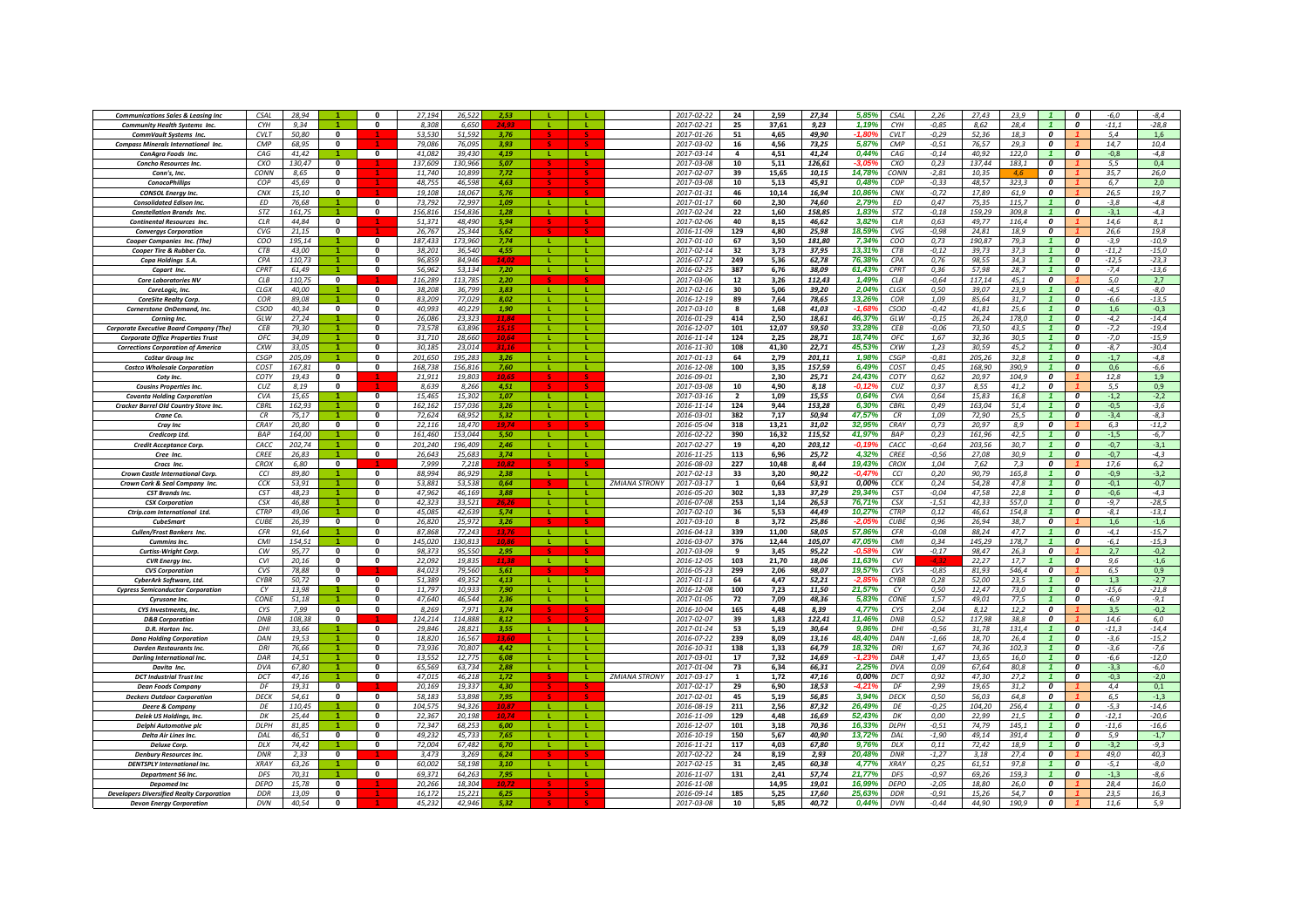| DeVry Inc.                                       | DV            | 33.55         |                         | $\Omega$                                | 31.102          | 27.66           | 12 AL          |              |              |                      | 2016-07-11               | 250          | 11,74         | 20,41         | 64,38%           | DV              | $-0,89$         | 31,06         | 23.5        |                         | $\boldsymbol{0}$        | $-7,3$        | $-17,6$          |
|--------------------------------------------------|---------------|---------------|-------------------------|-----------------------------------------|-----------------|-----------------|----------------|--------------|--------------|----------------------|--------------------------|--------------|---------------|---------------|------------------|-----------------|-----------------|---------------|-------------|-------------------------|-------------------------|---------------|------------------|
| DexCom, Inc.                                     | <b>DXCM</b>   | 78,89         |                         | $\Omega$                                | 75,603          | 71,074          | 6.37           |              |              |                      | 2017-01-13               | 64           | 11,25         | 85,13         | $-73$            | <b>DXCM</b>     | 1,95            | 77,79         | 96,8        |                         | $\Omega$                | $-4,2$        | $-9,9$           |
| <b>Diamond Offshore Drilling Inc.</b>            | DO            | 15,57         | $\mathbf{0}$            |                                         | 18,613          | 17.667          | 5.35           |              |              |                      | 2017-01-30               | 47           | 8,35          | 16,16         | 3,65%            | DO              | 0,06            | 17,88         | 49,6        | $\boldsymbol{o}$        |                         | 19,5          | 13,5             |
| <b>Diamondback Energy, Inc</b>                   | <b>FANG</b>   | 104,69        |                         | $\Omega$                                | 101,965         | 96,664          | 5.48           | -11          | <b>T</b>     |                      | 2016-02-22               | 390          | 7,74          | 73,70         | 42,05%           | <b>FANG</b>     | 1,21            | 103,58        | 147,0       |                         | $\boldsymbol{0}$        | $-2,6$        | $-7,7$           |
| <b>Diamondrock Hospitality Company</b>           | DRH           | 11.19         |                         | $\mathbf{0}$                            | 11.164          | 10.413          | 7.21           |              |              |                      | 2016-11-11               | 127          | 2.57          | 9,94          | 12.589           | DRH             | 0,45            | 11.17         | 27.5        |                         | $\boldsymbol{0}$        | $-0.2$        | $-6,9$           |
| <b>Dick's Sporting Goods Inc</b>                 | DKS           | 48,35         | $\overline{\mathbf{0}}$ |                                         | 55.51           | 53.57           | 3,63           |              |              |                      | 2016-12-22               | 86           | 7,45          | 52,85         | 8.519            | DKS             | 0.31            | 54.71         | 149.8       | 0                       |                         | 14,8          | 10,8             |
| Diebold Inc.                                     | <b>DBD</b>    | 29,30         |                         | $\mathbf{0}$                            | 27,57           | 24,437          |                |              |              |                      | 2016-12-20               | 88           | 6,20          | 25,30         | 15,819           | DBD             | 0,51            | 28,63         | 29,8        |                         | $\boldsymbol{0}$        | $-5,9$        | $-16,6$          |
| <b>Digital Realty Trust Inc.</b>                 | <b>DLR</b>    | 102.89        | $\mathbf{0}$            | $\Omega$                                | 102.960         | 97,221          | 5.90           |              | л.           |                      | 2016-12-29               | 79           | 3.05          | 98.41         | 4.55%            | <b>DLR</b>      | $-0,50$         | 104.73        | 134.7       |                         | $\boldsymbol{0}$        | 0,1           | $-5,5$           |
| DigitalGlobe, Inc.                               | DGI           | 32,20         |                         | $\overline{\mathbf{0}}$                 | 30.586          | 28.343          | 7.91           | - 12         | -11          |                      | 2016-03-18               | 365          | 19.34         | 17.91         | 79.79%           | DGI             | 0.78            | 31.05         | 23.8        |                         | $\overline{\mathbf{c}}$ | $-5.0$        | $-12,0$          |
| Dillard's Inc.                                   | DDS           | 52,15         | $\Omega$                |                                         | 63.301          | 60.597          | 4,46           |              |              |                      | 2017-01-05               | 72           | 9,84          | 56,49         | 7.68%            | <b>DDS</b>      | $-0,06$         | 61.62         | 46.5        | $\mathbf{r}$            |                         | 21,4          | 16,2             |
|                                                  | DIN           |               | $\bf{0}$                |                                         | 80.232          | 68.058          |                |              |              |                      |                          |              |               |               |                  |                 |                 | 66.39         |             | 0                       |                         |               |                  |
| <b>DineEquity, Inc</b>                           |               | 53,15         | $\mathbf{0}$            | $\mathbf{0}$                            | 19.575          |                 | 17.89<br>30.46 |              |              |                      | 2016-12-20               | 88           | 4,90          | 78,51         | 32,30%           | DIN             | $-0,71$         |               | 24,7        |                         |                         | 51,0          | 28,0             |
| Diplomat Pharmacy, Inc.                          | DPLO          | 15,76         |                         |                                         |                 | 15,003          |                |              |              |                      | 2016-08-30               | 200          | 8,46          | 31,58         | 50,09%           | DPLO            | 0,57            | 16,96         | 16,8        | $\overline{\mathbf{c}}$ |                         | 24,2          | $-4,8$           |
| <b>Dolby Laboratories</b>                        | <b>DLB</b>    | 51,84         |                         | 0                                       | 48,592          | 47,804          | 1,65           | <b>L</b>     | ÷.           |                      | 2017-01-20               | 57           | 3,28          | 49,00         | 5,80%            | DLB             | 0,27            | 49,64         | 20,5        | $\mathbf{1}$            | 0                       | $-6,3$        | $-7,8$           |
| <b>Dollar General Corporation</b>                | DG            | 72,33         | $\mathbf{0}$            |                                         | 76.351          | 74.378          | 2,65           |              |              |                      | 2017-02-28               | 18           | 3,31          | 73,02         | 0.94%            | DG              | $-1, 19$        | 76,76         | 210.6       | $\boldsymbol{0}$        |                         | 5,6           | 2,8              |
| <b>Dollar Tree Stores Inc.</b>                   | DI TR         | 75,70         | $\mathbf{0}$            |                                         | 82.311          | 80.030          | 2,85           |              |              |                      | 2016-12-22               | 86           | 5,35          | 79,31         | 4.55%            | <b>DITR</b>     | 0,23            | 81.31         | 222.1       | $\boldsymbol{0}$        |                         | 8.7           | 5,7              |
| <b>Dominion Resources Inc.</b>                   | $\mathcal{D}$ | 77.12         |                         | $\mathbf{0}$                            | 74.818          | 73.999          | 1.11           | $\mathbf{L}$ | $\mathbf{I}$ |                      | 2017-02-22               | 24           | 1.22          | 75.35         | 2.35%            | $\mathcal{D}$   | 0.42            | 75.95         | 190.9       |                         | $\boldsymbol{o}$        | $-3.0$        | $-4,0$           |
| Domino's Pizza In                                | <b>DPZ</b>    | 184.83        |                         | $\Omega$                                | 176.094         | 158.144         | 11.21          |              |              |                      | 2016-06-30               | 261          | 3,37          | 131.38        | 40.68%           | DP7             | $-0,43$         | 177.44        | 118.0       |                         | $\overline{0}$          | $-4.7$        | $-14,4$          |
| <b>Domtar Corporation</b>                        | UFS           | 38.07         | $\overline{0}$          |                                         | 40.476          | 38.126          | 6.16           |              |              |                      | 2017-03-03               | 15           | 6,44          | 38.00         | $-0.189$         | <b>UFS</b>      | 0.74            | 39.72         | 20.0        | $\overline{0}$          |                         | 6.3           | 0,1              |
| Donaldson Co Inc.                                | DCI           | 45,12         |                         | $\Omega$                                | 41,847          | 39,759          | 5,25           | -11          | л.           |                      | 2016-03-02               | 381          | 7,03          | 30,35         | 48,67%           | DCI             | 0,02            | 42,72         | 23,0        |                         | $\boldsymbol{0}$        | $-7,3$        | $-11,9$          |
| <b>Douglas Emmett Inc.</b>                       | DEI           | 38,51         |                         | $\mathbf{0}$                            | 38,371          | 36,144          | 6,16           |              |              |                      | 2016-12-30               | 78           | 2,77          | 36,56         | 5,33%            | DEI             | 0,81            | 38,88         | 24,6        |                         | $\boldsymbol{0}$        | $-0,4$        | $-6,1$           |
| <b>Dover Corp</b>                                | DOV           | 79,70         |                         | $\Omega$                                | 77,229          | 72,336          | 6,76           |              | T.           |                      | 2016-11-10               | 128          | 2,43          | 71,61         | 11,30%           | DOV             | 0,45            | 77,90         | 90,0        |                         | 0                       | $-3,1$        | $-9,2$           |
| Dow Chemical Co.                                 | DOW           | 64,03         |                         | $\mathbf{0}$                            | 59.495          | 55.068          | 8,04           |              |              |                      | 2016-07-14               | 247          | 3,83          | 51,80         | 23,61%           | <b>DOW</b>      | 0,27            | 60,26         | 351.4       |                         | $\boldsymbol{0}$        | $-7,1$        | $-14,0$          |
| Dr Pepper Snapple Group Inc                      | DPS           | 95.59         |                         | $\Omega$                                | 91.510          | 89.411          | 2.35           |              |              |                      | 2017-01-04               | 73           | 3,46          | 91,29         | 4.71%            | D <sub>PS</sub> | $-0,85$         | 92,99         | 105.4       |                         | $\boldsymbol{0}$        | $-4,3$        | $-6,5$           |
| Dr. Reddy's Laboratories Ltd.                    | <b>RDY</b>    | 41.49         | $\mathbf{0}$            |                                         | 46.241          | 44.667          | 3.52           |              |              |                      | 2016-11-18               | 120          | 1.44          | 46.30         | 10.39%           | <b>RDY</b>      | $-0.55$         | 44.88         | 12.7        | 0                       |                         | 11.4          | 7,7              |
| Dress Barn Inc. (The)                            | ASNA          | 4,17          | $\mathbf{0}$            |                                         | 6,384           | 5,464           | 16.85          |              |              |                      | 2017-01-10               | 67           | 14,54         | 5,41          | 22,92%           | <b>ASNA</b>     | 0,00            | 5,60          | 18,3        | 0                       |                         | 53,1          | 31,0             |
| Dril-Quip Inc.                                   | <b>DRO</b>    | 53.30         | $\mathbf{0}$            |                                         | 61.288          | 57.951          | 5,76           |              |              |                      | 2017-03-06               | 12           | 5,59          | 56.60         | 5.83%            | <b>DRO</b>      | $-0,37$         | 59.83         | 28,0        | $\overline{\mathbf{c}}$ |                         | 15,0          | 8,7              |
| <b>DST Systems Inc.</b>                          | DST           | 117,79        |                         | $\mathbf 0$                             | 113,142         | 107,681         | 5,07           | -11          | л.           |                      | 2017-01-09               | 68           | 6,22          | 110,92        | 6,19%            | DST             | $-0,27$         | 115,42        | 20,7        | $\mathbf{1}$            | $\boldsymbol{0}$        | $-3,9$        | $-8,6$           |
| DSW Inc.                                         | DSW           | 20,40         | $\mathbf{0}$            |                                         | 22,573          | 21.929          | 2,94           |              |              |                      | 2017-01-03               | 74           | 6,31          | 21,12         | 3,41%            | DSW             | $-1,07$         | 22,52         | 40.2        | $\boldsymbol{0}$        |                         | 10,7          | 7,5              |
| DTE Energy Co.                                   | DTF           | 100,90        |                         | $\mathbf{0}$                            | 96,889          | 94.686          | 2,33           | -11          | л.           |                      | 2016-12-02               | 106          | 1,50          | 95,13         | 6,07%            | DTE             | 0,69            | 98,70         | 91,5        |                         | $\boldsymbol{0}$        | $-4,0$        | $-6,2$           |
| <b>Duke Energy Corporation</b>                   | DUK           | 81.84         |                         | $\mathbf{0}$                            | 78.309          | 77.268          | 1,35           | $\mathbf{L}$ | л.           |                      | 2017-02-16               | 30           | 1.54          | 78,90         | 3,73%            | <b>DUK</b>      | 0,27            | 80.15         | 243.0       |                         | $\boldsymbol{0}$        | $-4.3$        | $-5,6$           |
| <b>Duke Realty Corporation</b>                   | DRF           | 25.62         | $\bf{0}$                | $\mathbf{0}$                            | 26,170          | 25.430          | 2,91           |              |              |                      | 2017-03-09               | 9            | 3.01          | 25,19         | $-1.71$          | DRF             | 0.55            | 25.97         | 64.2        | $\boldsymbol{0}$        |                         | 2,1           | $-0,7$           |
| <b>Dunkin' Brands Group, Inc.</b>                | <b>DNKN</b>   | 56,53         |                         | $\mathbf{0}$                            | 53,035          | 50.796          | 4,40           | $\mathbf{L}$ |              |                      | 2016-08-05               | 225          | 1,44          | 45,82         | 23,37%           | <b>DNKN</b>     | 1,60            | 53,56         | 66,2        |                         | $\boldsymbol{0}$        | $-6,2$        | $-10,1$          |
| Dunont E I Nemours & Co.                         | DD            | 81,25         | $\blacktriangleleft$    | $\Omega$                                | 75.763          | 70.552          | 7.39           | -11          |              |                      | 2016-07-12               | 249          | 4,64          | 65,94         | 23.22%           | DD              | 0,79            | 76,87         | 202.5       |                         | $\boldsymbol{o}$        | $-6,8$        | $-13,2$          |
| <b>DuPont Fabros Technolog</b>                   | DFT           | 48.25         |                         | $\Omega$                                | 47.436          | 43.322          | 0<             |              |              |                      | 2016-12-12               | 96           | 3,02          | 42,77         | 12,81%           | DFT             | 0,48            | 48.18         | 38.2        |                         | $\Omega$                | $-1.7$        | $-10,2$          |
| <b>Dycom Industries</b>                          | DY            | 93,52         |                         | $\Omega$                                | 81,027          | 79.941          | 1.36           | -11          | <b>T</b>     |                      | 2017-02-27               | 19           | 1,32          | 82,99         | 12,69%           | DY              | $-0,75$         | 88,23         | 53.2        |                         | $\Omega$                | $-13,4$       | $-14,5$          |
|                                                  |               | 5,75          | $\mathbf{0}$            | $\Omega$                                | 9,672           | 5,609           | 72.42          |              |              |                      | 2016-01-27               |              |               | 24,36         | 76,40%           |                 | $-2,54$         | 7,14          |             | $\boldsymbol{o}$        |                         | 68.2          | $-2,4$           |
| <b>Dynavax Technologies Corporation</b>          | DVAX          |               |                         |                                         |                 |                 |                |              |              |                      |                          | 416          |               |               |                  | <b>DVAX</b>     |                 |               |             |                         |                         |               |                  |
| Dynegy Inc.                                      | DYN           | 7,30          | $\mathbf 0$             |                                         | 11,096          | 9,457           | (1.8)          |              |              |                      | 2016-07-29               | 232          | 13,94         | 15,13         | 51,75%           | DYN             | $-2,80$         | 9,78          | 29,1        | 0                       |                         | 52,0          | 29,5             |
| <b>E*TRADE Financial Corporation</b>             | <b>ETFC</b>   | 35,41         | $\mathbf 0$             | $\Omega$                                | 35,674          | 31,905          |                |              |              |                      | 2016-08-25               | 205          | 2,27          | 25,51         | 38,819           | <b>ETFC</b>     | $-1,17$         | 35,57         | 125,6       |                         | 0                       | 0,7           | $-9,9$           |
| <b>Eagle Materials Inc</b>                       | <b>EXP</b>    | 99.62         | $\mathbf{0}$            | $\mathbf{0}$                            | 100.995         | 88.52           | 14.01          |              |              |                      | 2016-03-16               | 367          | 17,98         | 64,43         | 54.629           | <b>FXP</b>      | 0,28            | 100.62        | 64.7        |                         | $\boldsymbol{0}$        | 1,4           | $-11,1$          |
| <b>Eagle Pharmaceuticals, Inc.</b>               | <b>FGRX</b>   | 81,27         |                         | $\mathbf{0}$                            | 71.748          | 67.549          | 6,22           |              | L.           |                      | 2016-08-09               | 221          | 20,61         | 55,43         | 46.62            | <b>FGRX</b>     | 0,81            | 75.37         | 23.1        |                         | $\boldsymbol{0}$        | $-11,7$       | $-16,9$          |
| <b>East West Bancorp Inc.</b>                    | <b>EWBC</b>   | 54.72         |                         | $\mathbf{0}$                            | 50.572          | 44.021          | 14.81          | л.           |              |                      | 2016-08-29               | 201          | 2.55          | 36.20         | 51.16%           | <b>EWBC</b>     | $-0.18$         | 50.50         | 37.2        |                         | 0                       | $-7,6$        | $-19,6$          |
| <b>EastGroup Properties, Inc.</b>                | FGP           | 73,01         |                         | $\Omega$                                | 72.563          | 70,776          | 2.53           |              |              | <b>ZMIANA STRONY</b> | 2017-03-17               | $\mathbf{1}$ | 2,53          | 73.01         | 0.00%            | FGP             | 0,68            | 73.08         | 13,6        |                         | $\overline{0}$          | $-0,6$        | $-3,1$           |
| <b>Eastman Chemical Co.</b>                      | <b>EMN</b>    | 79,17         |                         | 0                                       | 76,891          | 71,922          | 6.91           | -11          | л.           |                      | 2016-10-28               | 141          | 3,32          | 71,99         | 9.97%            | <b>EMN</b>      | 0,35            | 77,16         | 91,2        |                         | $\boldsymbol{o}$        | $-2,9$        | $-9,2$           |
| <b>Eaton Corporation</b>                         | <b>ETN</b>    | 73,25         |                         | $\mathbf{0}$                            | 69,485          | 65,495          | 6,09           | -11          |              |                      | 2016-11-09               | 129          | 2,75          | 66,32         | 10,45%           | ETN             | $-0,14$         | 70,08         | 149,7       |                         | $\boldsymbol{0}$        | $-5,1$        | $-10,6$          |
| <b>Eaton Vance Corporation</b>                   | <b>FV</b>     | 45,88         |                         | $\Omega$                                | 43,217          | 39,527          | 9.34           |              |              |                      | 2016-11-10               | 128          | 4,10          | 38,15         | 20,26%           | <b>FV</b>       | $-2,03$         | 44,35         | 29,6        |                         | $\boldsymbol{0}$        | $-5,8$        | $-13,8$          |
| <b>Eaton Vance Tax-Managed Global</b>            | EXG           | 8,53          | $\mathbf{0}$            | $\Omega$                                | 8,575           | 8,211           | 4,43           | -11          |              |                      | 2017-02-02               | 44           | 3,31          | 8,52          | 0,12%            | EXG             | 1,07            | 8,63          | 11,5        |                         | $\boldsymbol{0}$        | 0,5           | $-3,7$           |
| eBay Inc                                         | EBAY          | 33.70         |                         | $\mathbf{0}$                            | 31.820          | 29.449          | 8,05           |              |              |                      | 2017-01-05               | 72           | 1,99          | 30,01         | 12,30%           | EBAY            | 1,81            | 32.27         | 309.3       |                         | 0                       | $-5,6$        | $-12,6$          |
| <b>Ebix Inc</b>                                  | EBIX          | 62.95         |                         | $\Omega$                                | 57.994          | 55.707          | 4.11           |              |              |                      | 2016-02-17               | 395          | 3.90          | 34.23         | 83.90%           | EBIX            | 0.40            | 60.98         | 10.9        |                         | $\Omega$                | $-7.9$        | $-11.5$          |
| <b>EchoStar Communications Corporation</b>       | <b>DISH</b>   | 63,86         |                         | $\mathbf{0}$                            | 60,296          | 56,685          | 6,37           |              |              |                      | 2016-09-15               | 184          | 1,65          | 52,05         | 22,69%           | DISH            | 1,01            | 61,06         | 207,2       |                         | $\boldsymbol{0}$        | $-5,6$        | $-11,2$          |
| Ecolab Ind                                       | ECL           | 125.41        |                         | $\Omega$                                | 120,867         | 117,476         | 2.89           | -11          | л.           |                      | 2016-12-08               | 100          | 3,20          | 119,61        | 4,85%            | ECL             | 0,18            | 122,15        | 114.5       |                         | $\boldsymbol{o}$        | $-3,6$        | $-6,3$           |
| <b>Edaewell Personal Care Co</b>                 | EPC           | 74,84         | $\overline{\mathbf{0}}$ |                                         | 77,908          | 76.553          | 1.77           |              |              |                      | 2017-02-23               | 23           | 2,08          | 76,27         | 1,87%            | EPC             | $-0,93$         | 78,71         | 38.7        | $\overline{\mathbf{c}}$ |                         | 4,1           | 2,3              |
| <b>Edision International</b>                     | EIX           | 79,60         |                         | $\Omega$                                | 74,254          | 71,382          | 402            | - 11         | - 11         |                      | 2017-01-12               | 65           | 1,25          | 72,38         | 9,98%            | EIX             | 0,53            | 76,48         | 129,5       |                         | $\Omega$                | $-6,7$        | $-10,3$          |
| <b>Education Realty Trust, Inc.</b>              | <b>EDR</b>    | 39,91         | $\mathbf{0}$            |                                         | 42,201          | 41,165          | 2.52           |              |              |                      | 2017-03-06               | 12           | 2,48          | 41,03         | 2,73%            | <b>EDR</b>      | $-0,20$         | 41,78         | 17.7        | 0                       |                         | 5,7           | 3,1              |
| <b>Edwards Lifesciences Corp</b>                 | EW            | 94,40         | $\mathbf 0$             | $\overline{\mathbf{0}}$                 | 96,792          | 93,747          | 3,25           |              |              |                      | 2016-10-26               | 143          | 9,27          | 94,25         | -0.16            | EW              | 1,56            | 96,19         | 214,7       | $\boldsymbol{0}$        |                         | 2,5           | $-0,7$           |
| Eldorado Gold Corp.                              | EGO           | 3,10          | $\mathbf 0$             |                                         | 3,456           | 3,233           | 6,88           |              |              |                      | 2017-02-28               | 18           | 7,75          | 3,06          | $-1, 31$         | EGO             | 0,32            | 3,41          | 18,2        | 0                       |                         | 11,5          | 4,3              |
| <b>Electronic Arts Inc.</b>                      | EA            | 89,59         |                         | $\mathbf{0}$                            | 83,320          | 78,654          | 5,93           |              |              |                      | 2016-12-15               | 93           | 4,39          | 81,51         | 9,91%            | ΕA              | $-0,68$         | 85,74         | 231,6       |                         | 0                       | $-7,0$        | $-12,2$          |
| <b>Eli Lilly and Company</b>                     | <b>LLY</b>    | 83,96         |                         | 0                                       | 77,828          | 74,262          | 4,80           |              |              |                      | 2017-01-18               | 59           | 7,62          | 77,53         | 8,29%            | LLY             | $-1,21$         | 80,62         | 325,4       |                         | 0                       | $-7,3$        | -11,6            |
| Ellie Mae, Inc.                                  | <b>ELLI</b>   | 98.29         |                         | $\mathbf{0}$                            | 90.989          | 87.978          | 3.42           | <b>L</b>     | L.           |                      | 2017-02-10               | 36           | 4,11          | 98.29         | 0.00%            | <b>ELLI</b>     | $-0,20$         | 95.22         | 48.6        |                         | $\boldsymbol{o}$        | $-7,4$        | $-10,5$          |
| <b>EMCOR Group Inc.</b>                          | <b>FMF</b>    | 63,59         | $\mathbf{0}$            |                                         | 68,453          | 64,179          | 6,66           |              |              |                      | 2017-02-23               | 23           | 8,36          | 61,63         | -3.18%           | <b>FMF</b>      | $-0,89$         | 67,12         | 28,7        | $\mathbf{a}$            |                         | 7,6           | 0,9              |
| <b>Emerge Energy Services LP</b>                 | <b>EMES</b>   | 13.50         | $\Omega$                | $\Omega$                                | 17.701          | 11.769          | 50,40          | - 11 -       | -11          |                      | 2016-11-30               | 108          | 21,95         | 12,90         | 4,65%            | <b>EMES</b>     | 1,58            | 17,52         | 10,6        | $\overline{1}$          | $\Omega$                | 31,1          | $-12,8$          |
| Emerson Electric Co.                             | EMR           | 60,60         |                         | $\mathbf 0$                             | 59,548          | 54,112          | 10.0           | л.           | L.           |                      | 2016-11-10               | 128          | 3,03          | 55,75         | 8,70%            | EMR             | 0,61            | 59,75         | 226,3       | $\mathbf{1}$            | $\boldsymbol{o}$        | $-1,7$        | $-10,7$          |
| Enbridge Inc.                                    | <b>ENB</b>    | 41,19         | 0                       |                                         | 42,685          | 41,943          | 1,77           |              |              |                      | 2017-02-23               | 23           | 2,27          | 41,71         | 1,25%            | ENB             | $-1,25$         | 42,76         | 322,4       | 0                       |                         | 3,6           | 1,8              |
| <b>Enbridge Energy Limited Partnership</b>       | EEP           | 17,71         | 0                       |                                         | 24,829          | 20,991          | 18,29          |              |              |                      | 2017-01-27               | 50           | 3.90          | 21,33         | 16,97%           | EEP             | $-0.28$         | 20,89         | 33,0        | 0                       |                         | 40,2          | 18,5             |
| <b>Encana Corporation</b>                        | <b>FCA</b>    | 10.69         | $\mathbf{0}$            |                                         | 12.28           | 11.11'          | 10.51          |              |              |                      | 2017-03-08               | 10           | 13,32         | 10,52         | $-1.62$          | <b>FCA</b>      | $-1,02$         | 11.91         | 137.7       | $\boldsymbol{0}$        |                         | 14.9          | 4,0              |
| <b>Endo Pharmaceuticals Holdings Inc.</b>        | <b>FND</b>    | 10,76         | $\bf{0}$                |                                         | 18.16           | 13.69           | 32.63          |              |              |                      | 2015-08-20               | 576          | 3,07          | 80,82         | 86,69%           | <b>FNDP</b>     | 0.94            | 14,21         | 116.7       | 0                       |                         | 68.8          | 27,2             |
| <b>Endurance Specialty Holdings Ltd</b>          | ENH           | 92.84         |                         | $\mathbf{0}$                            | 91.459          | 84.817          | 7.83           | - 11         | $\mathbf{L}$ |                      | 2016-10-04               | 165          | 1.16          | 87.87         | 5.66%            | <b>ENH</b>      | $-0.04$         | 90.38         | 33.2        |                         | $\boldsymbol{o}$        | $-1.5$        | $-8,6$           |
| <b>Energen Corporation</b>                       | EGN           | 52,26         | $\mathbf{0}$            |                                         | 56.425          | 54.349          | 3.82           |              |              |                      | 2017-02-22               | 24           | 4,74          | 53,23         | 1.82%            | <b>EGN</b>      | 1,44            | 55.93         | 61.7        | $\boldsymbol{0}$        |                         | 8.0           | 4.0              |
| Energizer Holdings, Inc.                         | <b>FNR</b>    | 55,53         |                         | $\overline{\mathbf{0}}$                 | 51,014          | 46,416          |                | -11          | -11          |                      | 2017-01-05               | 72           | 4,53          | 47,60         | 16,66%           | <b>ENR</b>      | 0,14            | 52,24         | 27.7        | $\overline{1}$          | $\boldsymbol{0}$        | $-8,1$        | $-16,4$          |
|                                                  |               |               |                         |                                         |                 | 17,227          | 6.28           | - 11         | л.           |                      |                          |              | 8,94          | 16,99         | 11,60%           | ETE             | $-0,16$         | 18,53         | 94.4        |                         | $\Omega$                | $-3,4$        | $-9,1$           |
|                                                  |               |               |                         |                                         |                 |                 |                |              |              |                      |                          |              |               |               |                  |                 |                 |               |             |                         |                         |               |                  |
| <b>Energy Transfer Equity L.P.</b>               | ETE           | 18,96         |                         | $\Omega$                                | 18,309          |                 |                |              |              |                      | 2016-11-11               | 127          |               |               |                  |                 |                 |               |             |                         |                         |               |                  |
| <b>Energy Transfer Partners</b>                  | ETP           | 35,61         | $\bf{0}$                |                                         | 37,445          | 36,088          | 3,76           |              |              |                      | 2017-03-14               | 4            | 3,77          | 35,81         | 0,56%            | <b>ETP</b>      | $-1,36$         | 37,85         | 108,9       | $\boldsymbol{o}$        |                         | 5,2           | 1,3              |
| <b>Enerplus Resources Fund</b><br><b>EnerSys</b> | ERF<br>ENS    | 8,08<br>77,75 | $\bf{0}$                | $\overline{\mathbf{0}}$<br>$\mathbf{0}$ | 8,764<br>77.197 | 7,801<br>72,811 | 6.02           | -11          |              |                      | 2016-04-08<br>2016-11-09 | 344<br>129   | 29,73<br>5,28 | 4,20<br>67,75 | 92,389<br>14.769 | ERF<br>ENS      | $-1,94$<br>0,73 | 8,77<br>77,12 | 8,8<br>16,4 |                         | 0<br>0                  | 8,5<br>$-0,7$ | $-3,5$<br>$-6,4$ |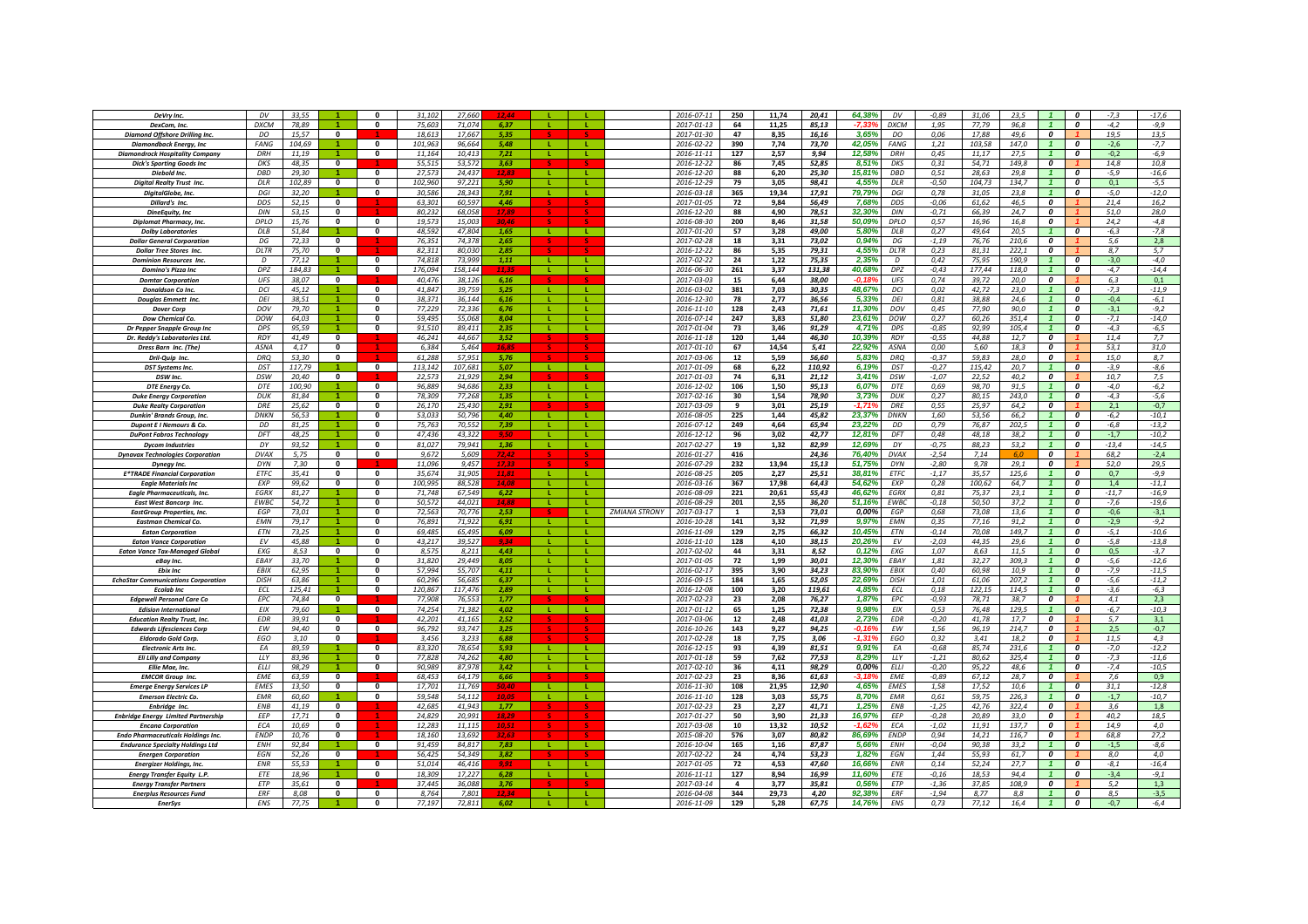| <b>Enpro Industries</b>                                               | <b>NPO</b>                 | 66,80            |                              |                                         | 64.71<br>60.27                          | 7.36           |              |                  |                      | 2016-08-11               | 219                           | 6,00          | 51,95            | 28,59%            | <b>NPO</b>                 | 1,24               | 64,91            |                |                                      | $\boldsymbol{0}$                            | $-3,1$            | $-9,8$             |
|-----------------------------------------------------------------------|----------------------------|------------------|------------------------------|-----------------------------------------|-----------------------------------------|----------------|--------------|------------------|----------------------|--------------------------|-------------------------------|---------------|------------------|-------------------|----------------------------|--------------------|------------------|----------------|--------------------------------------|---------------------------------------------|-------------------|--------------------|
| <b>Ensco International Inc. PLC</b>                                   | ESV                        | 8.53             | $\mathbf{0}$                 |                                         | 10.283<br>9.759                         | 5.37           |              |                  |                      | 2017-03-07               | 11                            | 9,91          | 9,27             | 7,98%             | ESV                        | $-0,70$            | 10,20            | 106.9          | 0                                    |                                             | 20,6              | 14,4               |
| <b>Entegris Inc</b>                                                   | ENTG                       | 23,35            |                              | $\Omega$                                | 20.216<br>16 99                         | 19 O           | - 11         |                  |                      | 2016-03-17               | 366                           | 6,33          | 13,06            | 78,79%            | <b>ENTG</b>                | 41 <sup>14</sup>   | 20,40            | 13,1           |                                      | $\boldsymbol{0}$                            | $-13,4$           | $-27,2$            |
| <b>Entergy Corporation</b>                                            | <b>FTR</b>                 | 75,41            |                              | $\Omega$                                | 73.323<br>71.772                        | 2.16           | - 11         | л.               |                      | 2017-02-21               | 25                            | 2,45          | 73,91            | 2,03%             | <b>FTR</b>                 | 0,61               | 74.38            | 97.4           |                                      | $\boldsymbol{0}$                            | $-2.8$            | $-4,8$             |
| <b>Enterprise Products Partners L.P</b>                               | <b>EPD</b>                 | 27,19            | $\mathbf{0}$                 | $\Omega$                                | 27.873<br>26.65                         | 4.56           | - 11         | -11              |                      | 2016-12-30               | 78                            | 3,06          | 27,04            | 0,55%             | <b>EPD</b>                 | $-0.69$            | 28,06            | 122,7          |                                      | $\boldsymbol{0}$                            | 2,5               | $-2,0$             |
| <b>Entertainment Properties Trust</b>                                 | <b>FPR</b>                 | 72,99            | $\mathbf{0}$                 | $\Omega$                                | 73,752<br>72,345                        | 1,95           | $\mathbf{L}$ | $\mathbf{L}$     |                      | 2017-03-09               | 9                             | 1,74          | 70,89            |                   | <b>FPR</b>                 | 1,02               | 74,52            | 24.7           | $\boldsymbol{0}$                     |                                             | 1,0               | $-0,9$             |
| <b>Envision Healthcare Holdings, Inc.</b>                             | <b>EVHC</b>                | 63,90            |                              | $\mathbf{0}$                            | 62,163<br>47,347                        |                |              |                  |                      | 2016-12-02               | 106                           | 6,15          | 69,91            | -8.6              | <b>EVHC</b>                | $-0,65$            | 60.78            | 93,2           |                                      | 0                                           | $-2,7$            | $-25,9$            |
| <b>EOG Resources Inc.</b>                                             | EOG<br><b>FPF</b>          | 96,43<br>4,19    | $\mathbf{0}$<br>$\mathbf{0}$ | $\mathbf{0}$                            | 100.55<br>95,317<br>5,678<br>5,197      | 5,50           |              |                  |                      | 2017-03-14<br>2017-02-17 | $\overline{\mathbf{a}}$<br>29 | 5,91<br>15,78 | 94,59<br>4,84    | ى.1<br>13,43%     | EOG<br>EPE                 | 0,63<br>$-2,10$    | 100,21<br>5.40   | 326,8<br>10,0  | $\boldsymbol{o}$<br>$\boldsymbol{o}$ |                                             | 4,3<br>35,5       | $-1,2$<br>24,0     |
| <b>EP Energy Corporation</b><br><b>EPAM Systems Inc.</b>              | EPAM                       | 72,50            |                              | $\mathbf{0}$                            | 67.939<br>65,214                        | 4.18           | -11          | -11              |                      | 2017-02-10               | 36                            | 2.34          | 66.60            | 8.86%             | EPAM                       | $-0,78$            | 70.54            | 28.3           |                                      | $\boldsymbol{o}$                            | $-6.3$            | $-10,1$            |
|                                                                       | <b>FOM</b>                 | 77,58            | $\Omega$                     | $\Omega$                                | 78,008<br>74.741                        | 4,37           |              |                  |                      | 2016-12-30               | 78                            | 3,48          | 76,68            | 1.17%             | EQM                        | $-0,46$            | 79.08            | 20.9           | $\overline{1}$                       | $\Omega$                                    | 0,6               | $-3,7$             |
| <b>EQT Midstream Partners, LP</b><br><b>Equifax Inc.</b>              | <b>FFX</b>                 | 136,12           |                              | $\Omega$                                | 125.425<br>119,620                      | 4.85           | -11          | -11              |                      | 2017-02-09               | 37                            | 2,65          | 128,13           | 6,24%             | <b>FFX</b>                 | 0,80               | 128.83           | 100,1          | $\mathcal{I}$                        | $\Omega$                                    | $-7,9$            | $-12,1$            |
| Equinix Inc.                                                          | <b>EQIX</b>                | 375,64           |                              | $\Omega$                                | 372,729<br>359,242                      | 3,75           | -11          | <b>L</b>         |                      | 2017-01-04               | 73                            | 2,60          | 365,91           | 2.669             | EQIX                       | $-0,67$            | 376.83           | 211,1          |                                      | $\boldsymbol{0}$                            | $-0,8$            | $-4,4$             |
| <b>Equitable Resources Inc.</b>                                       | EQT                        | 57,82            | $\mathbf 0$                  |                                         | 67,710<br>64,928                        | 4.28           |              |                  |                      | 2016-12-15               | 93                            | 3,38          | 67,23            | 14,00%            | EQT                        | 0,47               | 65,58            | 122,5          | $\boldsymbol{0}$                     |                                             | 17,1              | 12,3               |
| <b>Eauity Commonwealth</b>                                            | EOC                        | 31,34            |                              | $\Omega$                                | 30,661<br>29,875                        | 2.63           | -11          | л.               |                      | 2016-12-30               | 78                            | 1,46          | 30,24            | 3,64%             | EQC                        | 0,64               | 31,00            | 18.1           |                                      | 0                                           | $-2,2$            | $-4,7$             |
| <b>Equity Lifestyle Properties Inc.</b>                               | <b>FIS</b>                 | 77,58            |                              | $\mathbf{0}$                            | 75.074<br>71.91                         | 4,39           |              |                  |                      | 2017-01-20               | 57                            | 2,36          | 73,55            | 5.48%             | ELS                        | 0,18               | 77,44            | 26.9           | $\overline{1}$                       | $\boldsymbol{0}$                            | $-3,2$            | $-7,3$             |
| <b>Equity One Inc.</b>                                                | EOY                        | 30.85            |                              | $\Omega$                                | 30.288<br>29.59                         | 2.35           |              |                  |                      | 2016-12-12               | 96                            | 4.36          | 30.81            | 0.13%             | EQY                        | $-2.56$            | 30.90            | 35.2           |                                      | $\Omega$                                    | $-1.8$            | $-4.1$             |
| <b>Equity Residential</b>                                             | EOR                        | 63.43            | $\mathbf{0}$                 | $\Omega$                                | 64.091<br>62.008                        | 3.36           |              |                  |                      | 2016-01-28               | 415                           | 3.81          | 75.79            | 16.31%            | <b>EOR</b>                 | 0.06               | 63.61            | 129.5          | $\boldsymbol{o}$                     |                                             | 1.0               | $-2,2$             |
| <b>Esperion Therapeutics Inc.</b>                                     | <b>ESPR</b>                | 23.67            | $\blacktriangleleft$         | $\Omega$                                | 17.745<br>11.861                        | 49.5           | <b>TELE</b>  | - 11             |                      | 2017-02-01               | 45                            | 14.66         | 13,58            | 74.30%            | <b>FSPR</b>                |                    | 23.48            | 18.0           |                                      | $\Omega$                                    | $-25.0$           | $-49.9$            |
| <b>Essex Property Trust Inc</b>                                       | ESS                        | 233,15           | $\blacktriangleleft$         | $\Omega$                                | 225,148<br>221,685                      | 1.56           |              | л.               |                      | 2016-12-14               | 94                            | 2,65          | 219,77           | 6,09%             | ESS                        | 0,08               | 229,48           | 85,1           | $\mathbf{1}$                         | 0                                           | $-3,4$            | $-4,9$             |
| <b>Estee Lauder Companies Inc.</b>                                    | ΕL                         | 85,96            | $\blacktriangleleft$         | $\Omega$                                | 84,141<br>81,085                        | 3.77           | - 11 -       | $\mathbf{L}$     |                      | 2017-02-17               | 29                            | 4,72          | 85,00            | 1,13%             | ΕL                         | 0,44               | 84,41            | 159,9          |                                      | 0                                           | $-2,1$            | $-5,7$             |
| <b>Esterline Technologies Corporation</b>                             | ESL                        | 90,15            |                              | $\Omega$                                | 87,139<br>81,448                        | 6,99           |              | т.               |                      | 2016-11-09               | 129                           | 4,65          | 76,30            | 18, 15%           | ESL                        | 0,45               | 87,52            | 11,2           |                                      | $\boldsymbol{0}$                            | $-3,3$            | $-9,7$             |
| Etsy Inc.                                                             | ETSY                       | 10,37            | $\mathbf 0$                  |                                         | 12,662<br>12,556                        | 0,84           |              |                  |                      | 2017-02-28               | 18                            | 1,04          | 12,12            | 14,44%            | ETSY                       | $-0,10$            | 11,99            | 20,0           | 0                                    |                                             | 22,1              | 21,1               |
| <b>Euronet Worldwide, Inc.</b>                                        | EEFT                       | 83,49            |                              | $\mathbf{0}$                            | 78,672<br>73,726                        | 6,71           |              |                  |                      | 2017-02-08               | 38                            | 2,31          | 76,90            | 8.57%             | EEFT                       | $-0.08$            | 80.39            | 27.1           |                                      | $\boldsymbol{0}$                            | $-5,8$            | $-11,7$            |
| <b>Evercore Partners Inc Class A</b>                                  | <b>EVR</b>                 | 81.90            |                              | $\mathbf{0}$                            | 74.504<br>63.124                        | 18.03          |              | T.               |                      | 2016-07-26               | 235                           | 3,68          | 50.82            | 61.16%            | <b>EVR</b>                 | $-0.97$            | 74.79            | 31.7           |                                      | $\boldsymbol{o}$                            | $-9.0$            | $-22,9$            |
| <b>Everest Re Group Ltd.</b>                                          | RE                         | 235.99           |                              | $\mathbf{0}$                            | 226.035<br>205.427                      |                |              |                  |                      | 2016-10-07               | 162                           | 2.25          | 189.81           | 24.33%            | RE                         | 0.14               | 225.23           | 54.0           |                                      | $\boldsymbol{0}$                            | $-4.2$            | $-13,0$            |
| <b>Eversource Energy</b>                                              | ES                         | 58,93            |                              | $\mathbf{0}$                            | 55,359<br>54,243                        | 2.06           | - 12         |                  |                      | 2016-12-20               | 88                            | 2,44          | 55,26            | 6,64%             | ES                         | 0,67               | 56,82            | 77,5           |                                      | $\boldsymbol{0}$                            | $-6,1$            | $-8,0$             |
| <b>Exact Sciences Corporation</b>                                     | EXAS<br>EXEL               | 20,93            |                              | $\Omega$<br>$\mathbf{0}$                | 18,786<br>16,438<br>19,288<br>14,507    | 14,28<br>32.9  | -11          |                  |                      | 2017-01-09<br>2016-05-06 | 68<br>316                     | 8,82          | 17,98            | 16,41%<br>359,92% | EXAS<br>EXEL               | 2,40               | 19,82<br>19,37   | 50,8<br>106,0  | $\mathbf{1}$                         | 0<br>$\boldsymbol{o}$                       | $-10,2$           | $-21,5$<br>$-34,2$ |
| Exelixis Inc.<br><b>Exelon Corporation</b>                            | EXC                        | 22,03<br>36,01   |                              | $\Omega$                                | 34,773<br>33,947                        | 2,43           | л.           | ÷.               |                      | 2016-12-08               | 100                           | 7,81<br>2,79  | 4,79<br>34,20    | 5,29%             | EXC                        | 0,73<br>0,08       | 35,37            | 182,7          |                                      | $\boldsymbol{0}$                            | $-12,4$<br>$-3,4$ | $-5,7$             |
| Expedia Inc.                                                          | <b>FXPF</b>                | 131.20           |                              | $\Omega$                                | 119.827<br>117.762                      | 1,75           |              |                  |                      | 2017-02-07               | 39                            | 3,86          | 122,34           | 7.24%             | <b>FXPF</b>                | 0.36               | 123.90           | 227.8          |                                      | $\boldsymbol{0}$                            | $-8.7$            | $-10.2$            |
| <b>Expeditors International of Washington Inc.</b>                    | <b>FXPD</b>                | 56.40            |                              | $\Omega$                                | 54.606<br>52.266                        | 4,48           | $\mathbf{L}$ |                  |                      | 2016-06-30               | 261                           | 1,85          | 49,04            | 15.01%            | <b>EXPD</b>                | 0.53               | 55.11            | 61.3           |                                      | $\boldsymbol{0}$                            | $-3.2$            | $-7,3$             |
| <b>Express Scripts Inc</b>                                            | ESRX                       | 65,09            | $\mathbf 0$                  |                                         | 72,683<br>70,306                        | 3,38           |              |                  |                      | 2016-12-08               | 100                           | 3,17          | 70,75            | 8,00%             | <b>ESRX</b>                | 0,40               | 71,34            | 280,5          | 0                                    |                                             | 11,7              | 8,0                |
| <b>Express</b> , Inc.                                                 | EXPR                       | 9.43             | $\mathbf{0}$                 |                                         | 12,569<br>11.356                        | 10.68          |              |                  |                      | 2016-05-05               | 317                           | 11,87         | 17,38            | 45.74%            | <b>EXPR</b>                | 0.00               | 11,64            | 19.1           | 0                                    |                                             | 33.3              | 20,4               |
| <b>Extra Space Storage Inc.</b>                                       | EXR                        | 75.36            | $\mathbf{0}$                 | $\mathbf{0}$                            | 77.004<br>74.544                        | 3.30           |              |                  |                      | 2017-03-13               | -5                            | 3,85          | 73,25            | -2 R              | <b>FXR</b>                 | 0,91               | 77,98            | 69.2           | 0                                    |                                             | 2,2               | $-1,1$             |
| <b>Exxon Mobil Corporation</b>                                        | <b>XOM</b>                 | 82,00            | $\mathbf{0}$                 |                                         | 87.656<br>85,164                        | 2.93           |              |                  |                      | 2017-01-10               | 67                            | 2,14          | 85,93            | 4,57%             | <b>XOM</b>                 | $-0,09$            | 86,22            | 1009,7         | $\boldsymbol{o}$                     |                                             | 6.9               | 3,9                |
| F.N.B. Corporation                                                    | <b>FNB</b>                 | 15,36            |                              | ō                                       | 14.327<br>15,264                        | 6.54           | T.           | -11              |                      | 2016-10-20               | 149                           | 2,44          | 12,83            | 19,72%            | <b>FNB</b>                 | $-1,41$            | 15,45            | 46,3           | $\mathbf{1}$                         | $\boldsymbol{0}$                            | $-0,6$            | $-6,7$             |
| F5 Networks Inc.                                                      | FFIV                       | 148,79           |                              | $\Omega$                                | 141.466<br>133,818                      | 5.71           |              | $\mathbf{L}$     |                      | 2016-04-21               | 331                           | 6,77          | 102,54           | 45,10%            | FFIV                       | 0,66               | 142,52           | 93,8           |                                      | $\boldsymbol{0}$                            | $-4,9$            | $-10,1$            |
| <b>Facebook Inc.</b>                                                  | FB<br><b>FDS</b>           | 139.84<br>179.94 |                              | $\Omega$                                | 129.012<br>121.934<br>174.18<br>164.365 | 5.81<br>5,97   |              | L.               |                      | 2017-01-11<br>2016-12-21 | 66<br>87                      | 3,25<br>1,64  | 126,09           | 10.909<br>8.94    | <b>FB</b><br><b>FDS</b>    | $-0.11$            | 132.76<br>175.5. | 2287.6<br>42.4 |                                      | 0<br>0                                      | $-7.7$            | $-12,8$            |
| <b>FactSet Research Systems Inc.</b><br><b>Fair Isaac Corporation</b> | <b>FICO</b>                | 131,69           |                              | $\mathbf{0}$                            | 125,627<br>119,252                      | 5,35           |              |                  |                      | 2017-01-04               | 73                            | 2,63          | 165,18<br>123,47 | 6,669             | <b>FICO</b>                | 0,09<br>$-0,10$    | 127,51           | 18,9           |                                      | $\boldsymbol{0}$                            | $-3,2$<br>-4,6    | $-8,7$<br>$-9,4$   |
| <b>Fastenal Company</b>                                               | FAST                       | 51,87            |                              | $\mathbf{0}$                            | 49.220<br>46.023                        | 6.95           | -11          | $\mathbf{L}$     |                      | 2016-11-09               | 129                           | 5,74          | 43.59            | 19.00%            | FAST                       | 1,21               | 49.67            | 109.5          |                                      | $\boldsymbol{o}$                            | $-5,1$            | $-11,3$            |
| <b>Federal Realty Investment Trust</b>                                | <b>FRT</b>                 | 134.75           | $\mathbf{0}$                 |                                         | 147.517<br>143,007                      | 3.15           |              |                  |                      | 2016-09-09               | 190                           | 3,97          | 154,48           | 12,77%            | <b>FRT</b>                 | 1,32               | 141.44           | 60.2           | $\overline{\mathbf{c}}$              |                                             | 9.5               | 6,1                |
| Federated Investors Inc.                                              | FII                        | 25.97            | $\Omega$                     |                                         | 28.519<br>27,163                        | 4.99           |              |                  |                      | 2016-09-26               | 173                           | 3,59          | 29,72            | 12,62%            | FII                        | $-3,60$            | 27,81            | 20.9           | $\mathbf{r}$                         |                                             | 9.8               | 4,6                |
| <b>FedEx Corporation</b>                                              | <b>FDX</b>                 | 194,59           |                              | $\Omega$                                | 190.863<br>183,224                      | 4,17           | $\mathbf{L}$ |                  |                      | 2016-07-13               | 248                           | 4,47          | 160,42           | 21.30%            | <b>FDX</b>                 | 0,77               | 191,59           | 301,1          | $\overline{1}$                       | $\boldsymbol{0}$                            | $-1,9$            | $-5,8$             |
| <b>Ferro Corporation</b>                                              | <b>FOF</b>                 | 14,37            |                              | $\Omega$                                | 14.35<br>13.861                         | 3,55           |              | л.               | <b>ZMIANA STRONY</b> | 2017-03-17               | 1                             | 3,55          | 14,37            | 0.00%             | FOE                        | 1,13               | 14,47            |                |                                      | $\boldsymbol{0}$                            | $-0,1$            | $-3,5$             |
| <b>Fidelity National Financial Inc.</b>                               | FNF                        | 38,58            |                              | 0                                       | 36,788<br>34,068                        | 7,98           | -11          |                  |                      | 2017-01-31               | 46                            | 2,39          | 35,36            | 9,11%             | <b>FNF</b>                 | 0,99               | 37,21            | 39,7           | $\mathbf{1}$                         | 0                                           | $-4,6$            | $-11,7$            |
| <b>Fidelity National Information Services Inc.</b>                    | <b>FIS</b>                 | 81,83            |                              | $\Omega$                                | 79.509<br>76.009                        | 4,61           | $\mathbf{I}$ |                  |                      | 2016-11-18               | 120                           | 3,12          | 77,12            | 6.11%             | <b>FIS</b>                 | $-0, 15$           | 80,23            | 132,8          |                                      | $\boldsymbol{0}$                            | $-2,8$            | $-7,1$             |
| <b>Fifth Street Finance Corp.</b>                                     | <b>FSC</b>                 | 4.59             | $\mathbf{0}$                 |                                         | 5.614<br>5.14                           | 9,15           |              |                  |                      | 2017-01-11               | 66                            | 2,16          | 5,54             | 17,15%            | <b>FSC</b>                 | 0,22               | 5.06             | 7,1            | $\boldsymbol{0}$                     |                                             | 22,3              | 12,1               |
| <b>Fifth Third Bancorp</b>                                            | <b>FITB</b><br><b>FNGN</b> | 26.35<br>42.30   | $\blacktriangleleft$         | $\mathbf{0}$<br>$\overline{\mathbf{0}}$ | 26.181<br>23.439<br>37.589<br>32.629    | 11.70<br>15.26 | - 11<br>-11  | - 11<br><b>T</b> |                      | 2016-07-14<br>2016-11-10 | 247<br>128                    | 3.01<br>2.56  | 18.44<br>30.90   | 42.90%<br>36.89%  | <b>FITB</b><br><b>FNGN</b> | $-1.13$<br>$-1.05$ | 26.24<br>40.59   | 160.8<br>13.9  | $\overline{1}$                       | $\boldsymbol{o}$<br>$\overline{\mathbf{c}}$ | $-0.6$<br>$-11.1$ | $-11,0$            |
| <b>Financial Engines, Inc.</b>                                        | <b>FNSR</b>                | 27.36            | $\overline{\mathbf{0}}$      |                                         | 32.337<br>28.489                        | 13.5           |              |                  |                      | 2017-03-10               | $\mathbf{R}$                  | 12,76         | 26,98            | $-1.419$          | <b>FNSR</b>                | 1.98               | 32,29            | 113.2          | $\overline{\mathbf{c}}$              |                                             | 18.2              | $-22,9$<br>4,1     |
| <b>Finisar Corporation</b><br>Finish Line Inc. (The)                  | <b>FINL</b>                | 17,22            | $\mathbf 0$                  |                                         | 20,200<br>18,497                        | 9.21           |              |                  |                      | 2016-12-22               | 86                            | 5,84          | 19,89            | 13,42%            | <b>FINL</b>                | 3,42               | 19,16            | 26,6           | $\overline{\mathbf{c}}$              |                                             | 17,3              | 7,4                |
| FireEye, Inc.                                                         | FEYE                       | 10,73            | $\mathbf 0$                  |                                         | 13,418<br>12,351                        | 8.64           |              |                  |                      | 2016-08-05               | 225                           | 7,39          | 14,73            | 27,16%            | FEYE                       | $-0,65$            | 12,52            | 62,1           | $\overline{\mathbf{c}}$              |                                             | 25,0              | 15,1               |
| <b>First American Corporation</b>                                     | FAF                        | 38,66            | $\mathbf 0$                  | $\mathbf{0}$                            | 38,950<br>38,224                        | 1,90           |              |                  |                      | 2017-03-06               | 12                            | 2,13          | 38,16            | $-1,31$           | FAF                        | 0,34               | 39,01            | 24,3           | 0                                    |                                             | 0,7               | $-1,1$             |
| <b>First Cash Financial Services Inc.</b>                             | FCFS                       | 45.30            | $\mathbf{0}$                 | $\mathbf{0}$                            | 46.687<br>44.911                        | 3.95           |              |                  |                      | 2017-01-09               | 68                            | 1,63          | 46,80            | 3,219             | <b>FCFS</b>                | 0,00               | 46.19            | 13.5           | 0                                    |                                             | 3,1               | $-0,9$             |
| <b>First Data Corp.</b>                                               | <b>FDC</b>                 | 15,93            |                              |                                         | 15,350<br>14,037                        | 9.36           |              |                  |                      | 2016-08-01               | 229                           | 7,74          | 13,02            | 22,35%            | FDC                        | $-1,36$            | 15,43            | 48,7           |                                      | $\boldsymbol{0}$                            | -3,6              | $-11,9$            |
| <b>First Horizon National Corporation</b>                             | <b>FHN</b>                 | 19.01            | $\mathbf{0}$                 | $\mathbf{0}$                            | 19.435<br>17.717                        | 9.70           | л.           | L.               |                      | 2016-07-12               | 249                           | 2.38          | 14.24            | 33.50%            | <b>FHN</b>                 | $-1,25$            | 19.36            | 44.6           |                                      | $\boldsymbol{o}$                            | 2.2               | $-6,8$             |
| <b>First Industrial Realty Trust</b>                                  | FR                         | 26,71            | $\Omega$                     | $\Omega$                                | 27,285<br>26.684                        | 2,25           |              |                  |                      | 2017-01-27               | 50                            | 2,27          | 25.94            | -2,97%            | <b>FR</b>                  | 0,91               | 27,10            | 21.6           | $\overline{a}$                       |                                             | 2,2               | $-0,1$             |
| <b>First Majestic Silver Corp.</b>                                    | AG                         | 7.87             | $\mathbf{0}$                 |                                         | 9,589<br>8.606                          | 11,41          |              |                  |                      | 2017-03-02               | 16                            | 13,57         | 8,24             | 4,49%             | AG                         | $-0,51$            | 9,35             | 46,1           | $\overline{\mathbf{c}}$              |                                             | 21,8              | 9,4                |
| <b>First Republic Bank</b>                                            | <b>FRC</b>                 | 95,09            |                              | $\mathbf{0}$                            | 90,654<br>81,858                        |                | -11          | <b>L</b>         |                      | 2016-06-30               | 261                           | 5,03          | 69,99            | 35,86%            | <b>FRC</b>                 | $-0,31$            | 90,48            | 104,6          | $\mathbf{1}$                         | 0                                           | $-4,7$            | $-13,9$            |
| First Solar Inc.                                                      | <b>FSLR</b>                | 31,83            | $\bf{0}$                     |                                         | 36,622<br>33,163                        | 10.4           |              |                  |                      | 2017-03-07               | 11                            | 10,99         | 32,63            | 2,45%             | <b>FSLR</b>                | $-3,49$            | 35,54            | 88,4           | $\boldsymbol{0}$                     |                                             | 15,1              | 4,2                |
| <b>FirstEnergy Corp</b>                                               | FE                         | 31,36            | $\mathbf 0$                  | $\Omega$                                | 32,248<br>31,002                        | 4,02           |              |                  |                      | 2016-11-10               | 128                           | 3,55          | 31,85            | 1,54%             | FE                         | 0,74               | 32,06            | 132,1          | $\boldsymbol{0}$                     |                                             | 2,8               | $-1,1$             |
| Fiserv Inc.<br><b>Fithit Inc.</b>                                     | <b>FISV</b><br>FI          | 117.79<br>5.68   | $\bf{0}$                     | $\Omega$                                | 109.903<br>104.859<br>9.72<br>6.91      | 4,81<br>40.53  | -11          | $\mathbf{L}$     |                      | 2016-11-17               | 121<br>162                    | 1,29<br>8.99  | 105,06           | 12.12%<br>59.54%  | <b>FISV</b><br><b>FIT</b>  | 0,45               | 112.93<br>7.47   | 105.3<br>75.6  | $\mathbf{1}$<br>$\boldsymbol{o}$     | $\boldsymbol{0}$                            | $-6.7$<br>71,2    | $-11.0$<br>21,8    |
| <b>Five Below, Inc.</b>                                               | <b>FIVE</b>                | 39.32            | $\Omega$                     |                                         | 40.780<br>39.652                        | 2.85           |              |                  |                      | 2016-10-07<br>2017-01-19 | 58                            | 2.97          | 14,04<br>39.68   | 0.919             | <b>FIVE</b>                | 0.18               | 41.18            | 46.9           | 0                                    |                                             | 3.7               | 0.8                |
| <b>Five Prime Therapeutics, Inc.</b>                                  | <b>FPRX</b>                | 38.91            | $\mathbf{0}$                 |                                         | 52.133<br>48.359                        | 7.80           |              |                  |                      | 2017-01-11               | 66                            | 13,43         | 47,60            | 18,26%            | <b>FPRX</b>                | $-2,63$            | 47.68            | 17.9           | $\boldsymbol{o}$                     |                                             | 34.0              | 24,3               |
| <b>FleetCor Technologies, Inc.</b>                                    | <b>FLT</b>                 | 162,23           |                              | $\overline{\mathbf{0}}$                 | 157.621<br>149.049                      | 5.75           | -11          | -11              |                      | 2017-02-09               | 37                            | 4,29          | 167,86           | -33               | FLT                        | $-1,07$            | 160.96           | 139.1          | $\mathbf{1}$                         | $\overline{\mathbf{c}}$                     | $-2.8$            | $-8,1$             |
| <b>Flextronics International Ltd.</b>                                 | <b>FLEX</b>                | 16,80            |                              | $\Omega$                                | 15.586<br>13.649                        |                | -11          | л.               |                      | 2016-03-03               | 380                           | 9,93          | 11,34            | 48,15%            | <b>FLEX</b>                | $-0,36$            | 15.67            | 52.5           |                                      | $\boldsymbol{0}$                            | $-7,2$            | $-18,8$            |
| <b>FLIR Systems Inc.</b>                                              | <b>FLIR</b>                | 36,74            |                              | $\Omega$                                | 35,251<br>33,670                        | 4,70           |              |                  |                      | 2016-10-26               | 143                           | 0,39          | 32,33            | 13,64%            | <b>FLIR</b>                | 0,41               | 35,55            | 26,3           |                                      | $\boldsymbol{0}$                            | $-4,1$            | $-8,4$             |
| Flotek Industries, Inc.                                               | <b>FTK</b>                 | 11,63            | $\mathbf{0}$                 | $\mathbf{0}$                            | 11,815<br>10,897                        |                |              |                  |                      | 2017-02-13               | 33                            | 12,96         | 12,50            |                   | FTK                        | 0,78               | 12,65            | 11,9           |                                      | 0                                           | 1,6               | $-6,3$             |
| Flowers Foods Inc.                                                    | <b>FLO</b>                 | 19.65            |                              | $\mathbf{0}$                            | 19.299<br>17.704                        |                |              |                  |                      | 2016-12-08               | 100                           | 7.08          | 17,03            | 15.38%            | <b>FLO</b>                 | 0,61               | 19.29            | 33.3           | $\mathbf{1}$                         | 0                                           | $-1.8$            | $-9.9$             |
|                                                                       |                            |                  |                              |                                         |                                         |                |              |                  |                      |                          |                               |               |                  |                   |                            |                    |                  |                |                                      |                                             |                   |                    |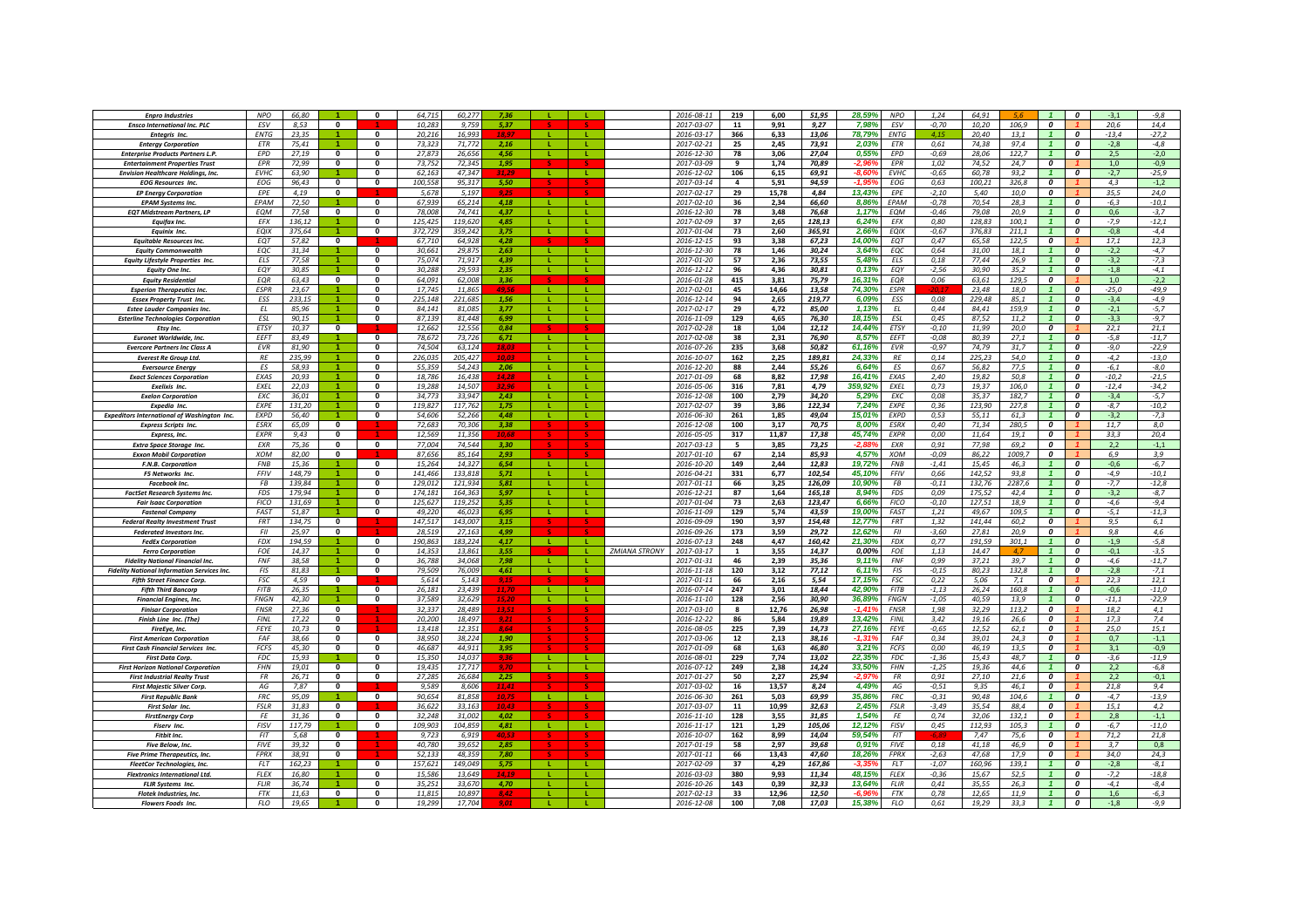| <b>Flowserve Corporation</b>               | FLS                 | 46,99  | $\mathbf{0}$        |                               | 49.250           | 47.19           | 4.37                 |              |              |                      | 2017-02-23       | 23                      | 4,20          | 46,78  | <b>FLS</b><br>ىە ە-             | 0, 15            | 49.17  | 69.0         | $\boldsymbol{o}$               |                                             | 4.8           | 0,4               |
|--------------------------------------------|---------------------|--------|---------------------|-------------------------------|------------------|-----------------|----------------------|--------------|--------------|----------------------|------------------|-------------------------|---------------|--------|---------------------------------|------------------|--------|--------------|--------------------------------|---------------------------------------------|---------------|-------------------|
| <b>Fluor Corporation</b>                   | <b>FLR</b>          | 53,61  | $\mathbf{0}$        | $\Omega$                      | 54.757           | 52.388          | 4.52                 | - 11         |              |                      | 2016-11-18       | 120                     | 0,74          | 51,34  | 4,42%<br><b>FLR</b>             | $-0,76$          | 55,46  | 64,3         |                                | $\boldsymbol{0}$                            | 2,1           | $-2,3$            |
| <b>FMC Corporation</b>                     | <b>FMC</b>          | 61,19  |                     | $\mathbf{0}$                  | 57,968           | 53,268          |                      |              |              |                      | 2016-04-13       | 339                     | 5,88          | 39,62  | 54,44%<br><b>FMC</b>            | 1,32             | 58,25  | 65.8         | $\mathbf{1}$                   | $\boldsymbol{o}$                            | $-5,3$        | $-12,9$           |
| <b>FMC Technologies Inc.</b>               | <b>FTI</b>          | 31,69  | $\mathbf{0}$        |                               | 34,169           | 32,389          | 5.49                 |              |              |                      | 2017-03-07       | 11                      | 6,60          | 31,90  | 0,66%<br><b>FTI</b>             | $-0.41$          | 33,37  | 186,8        | $\boldsymbol{0}$               |                                             | 7,8           | 2,2               |
| Foot Locker Inc.                           | FL                  | 75.67  |                     | $\Omega$                      | 71.350           | 69.544          | 2.60                 |              |              |                      | 2017-02-24       | 22                      | 4.09          | 75,01  | 0,88%<br>FL                     | $-0,17$          | 73.27  | 126.1        |                                | $\boldsymbol{o}$                            | $-5.7$        | $-8,1$            |
| <b>Ford Motor Company</b>                  |                     | 12,48  |                     |                               | 12.47            | 12.39.          | 0,64                 |              |              |                      | 2016-12-07       | 101                     | 5,65          | 13,06  | -4 44                           | $-1,73$          | 12,63  | 428.9        |                                | $\boldsymbol{o}$                            | 0,0           | $-0,7$            |
| <b>Forrest City Enterprises</b>            | FCE.A               | 22,00  |                     | $\mathbf{0}$                  | 21,616           | 20,642          | 4,72                 |              |              |                      | 2017-01-13       | 64                      | 5,58          | 21,60  | 1,859<br>FCE.A                  | 0,05             | 22,20  | 42,2         |                                | $\boldsymbol{0}$                            | $-1,7$        | $-6,2$            |
| Fortinet, Inc.                             | <b>FTNT</b>         | 37,13  |                     | $\Omega$                      | 35,200           | 31.554          |                      |              | л.           |                      | 2017-01-31       | 46                      | 4,88          | 33.26  | 11.64%<br><b>FTNT</b>           | $-0.43$          | 35.74  | 84.1         |                                | $\boldsymbol{0}$                            | $-5,2$        | $-15,0$           |
| <b>Fortune Brands Home &amp; Security</b>  | <b>FBHS</b>         | 61,04  |                     | $\mathbf{0}$                  | 56.627           | 55,708          | 1,65                 | - 12         | - L -        |                      | 2017-02-15       | 31                      | 2.45          | 57,39  | 6,36%<br><b>FBHS</b>            | $-0.07$          | 58.25  | 66.4         |                                | $\overline{\mathbf{c}}$                     | $-7,2$        | $-8,7$            |
|                                            | <b>FFT</b>          | 20,35  | $\mathbf{0}$        | $\mathbf{0}$                  | 21.886           | 20,036          |                      |              |              |                      | 2017-03-09       | $\mathbf{q}$            | 10.87         | 19,25  | <b>FET</b><br>$-5.71$           | 0.99             | 21,81  | 22,8         | $\Omega$                       |                                             | 7,5           | $-1,5$            |
| <b>Forum Energy Tec</b>                    | <b>FOSL</b>         |        | $\mathbf{0}$        |                               | 29.522           | 24.521          | 9,23<br>20.4         |              |              |                      |                  |                         |               |        |                                 |                  |        |              | $\boldsymbol{0}$               |                                             |               |                   |
| Fossil Inc.                                | <b>FRAN</b>         | 16,78  | 0                   |                               | 18.044           |                 |                      |              |              |                      | 2016-12-19       | 89<br>17                | 11,16         | 28,29  | 40,69%<br>FOSL<br><b>FRAN</b>   | 0,18             | 23,25  | 45,6         | $\Omega$                       |                                             | 75,9          | 46,1              |
| <b>Francesca's Holdings Corporation</b>    |                     | 16,48  |                     |                               |                  | 17,076          | 5,67                 |              |              |                      | 2017-03-01       |                         | 6,97          | 16,75  | 1,61%                           | 1,79             | 17,92  | 14,3         |                                |                                             | 9,5           | 3,6               |
| <b>Franco Nev Corp</b>                     | <b>FNV</b>          | 64,60  | 0                   | $\mathbf 0$                   | 65,301           | 61,977          | 5,36                 |              |              |                      | 2017-03-02       | 16                      | 4,07          | 61,24  | $-5,49$<br><b>FNV</b>           | $-0,06$          | 66,02  | 45,2         | 0                              |                                             | 1,1           | $-4,1$            |
| <b>Franklin Resources Inc.</b>             | <b>BFN</b>          | 42,22  |                     | $\mathbf{0}$                  | 40.475           | 37,452          | 8,07                 | -11          |              |                      | 2016-11-09       | 129                     | 1,30          | 38,49  | 9,69%<br><b>BFN</b>             | $-3,85$          | 40.97  | 94.4         | $\mathbf{1}$                   | $\boldsymbol{0}$                            | $-4,1$        | $-11,3$           |
| Freeport-McMoRan Copper & Gold Inc.        | <b>FCX</b>          | 12,76  | $\mathbf{0}$        |                               | 14.963           | 13.279          | 12,68                |              |              |                      | 2017-03-06       | 12                      | 15,14         | 12,90  | 1,09%<br><b>FCX</b>             | $-0,47$          | 14,28  | 405.0        | 0                              |                                             | 17,3          | 4,1               |
| <b>Frontier Communications Corp</b>        | <b>FTR</b>          | 2.47   | $\bf{0}$            |                               | 3.874            | 3.480           | 11.31                |              |              |                      | 2016-05-18       | 304                     | 5.77          | 5,02   | 50.80%<br><b>FTR</b>            | $-1,59$          | 3,36   | 108.5        | $\boldsymbol{o}$               |                                             | 56.8          | 40.9              |
| FTI Consulting Inc.                        | <b>FCN</b>          | 40.57  | $\Omega$            |                               | 43.392           | 42.775          | 1.44                 |              |              |                      | 2017-01-17       | 60                      | 4.41          | 42.10  | 3,63%<br><b>FCN</b>             | $-0.32$          | 43.21  | 10.4         | $\overline{0}$                 |                                             | 7.0           | 5.4               |
| <b>Fulton Financial Corporation</b>        | <b>FULT</b>         | 18.80  |                     | $\Omega$                      | 18.439           | 16.695          | 10.44                | - 11         | - 11         |                      | 2016-07-11       | 250                     | 3.33          | 13,74  | 36.83%<br><b>FULT</b>           | 0.00             | 18.53  | 16.0         | $\mathbf{1}$                   | $\Omega$                                    | $-1.9$        | $-11.2$           |
| G-III Apparel Group, LTD.                  | GIII                | 24,26  | $\mathbf 0$         |                               | 31,520           | 27,834          |                      |              |              |                      | 2016-07-26       | 235                     | 8,25          | 39,43  | 38,47%<br>GIII                  | $-2,61$          | 28,83  | 17,7         | 0                              |                                             | 29,9          | 14,7              |
| <b>GameStop Corp.</b>                      | <b>GME</b>          | 24,64  | $\mathbf 0$         | $\mathbf 0$                   | 25,237           | 24,417          | 3,36                 |              |              |                      | 2017-03-13       | 5                       | 4,15          | 24,19  | -1.8<br><b>GME</b>              | 1,57             | 25,76  | 63,6         | $\boldsymbol{o}$               |                                             | 2,4           | $-0,9$            |
| <b>Gaming and Leisure Properties, Inc.</b> | <b>GLPI</b>         | 31,97  |                     | $\mathbf{0}$                  | 31,832           | 31,209          | 2,00                 |              | л.           | <b>ZMIANA STRONY</b> | 2017-03-17       | 1                       | 2,00          | 31,97  | 0,00%<br><b>GLPI</b>            | 2,90             | 31,99  | 23,4         | $\mathbf{1}$                   | $\boldsymbol{o}$                            | $-0,4$        | $-2,4$            |
| Gannett Co., Inc.                          | GCI                 | 8.10   | $\bf{0}$            |                               | 10,270           | 9,424           |                      |              |              |                      | 2016-06-21       | 270                     |               | 15,03  | 46,11%<br>GCI                   | $-0.25$          | 9.32   | 10,1         | 0                              |                                             | 26,8          | 16,3              |
| GAP Inc.                                   | GPS                 | 24,10  | 0                   | $\mathbf{0}$                  | 24,600           | 24.040          | 2.33                 |              |              |                      | 2017-03-13       | 5                       | 2,40          | 23,54  | <b>GPS</b><br>2.3               | 0,71             | 24,97  | 137,5        | $\overline{\mathbf{c}}$        |                                             | 2,1           | $-0,2$            |
| Garmin Ltd.                                | <b>GRMN</b>         | 52.36  |                     | $\Omega$                      | 50.201           | 49.162          | 2.11                 |              |              |                      | 2017-02-15       | 31                      | 2.24          | 50.82  | 3.03%<br><b>GRMN</b>            | 0.00             | 51.15  | 68.7         | $\mathbf{1}$                   | $\boldsymbol{o}$                            | $-4.1$        | $-6,1$            |
| Gartner Inc.                               | IT                  | 111,47 |                     | $\Omega$                      | 100.730          | 97.468          | 3.35                 | -11          | л.           |                      | 2016-11-03       | 135                     | 3,02          | 94.04  | 18,53%<br>IT                    | $-0.02$          | 104,03 | 71,8         | $\mathbf{1}$                   | $\boldsymbol{0}$                            | $-9,6$        | $-12,6$           |
| GasLog Ltd.                                | GLOG                | 15,35  | $\bf{0}$            | $\mathbf{0}$                  | 16,161           | 15,277          | 5.79                 |              |              |                      | 2017-03-09       | -9                      | 7,17          | 15,00  | GLOG<br>-2,33                   | 1,66             | 16,14  |              | $\overline{\mathbf{c}}$        |                                             | 5,3           | $-0,5$            |
| <b>Generac Holdlings Inc.</b>              | <b>GNRC</b>         | 38,46  | 0                   |                               | 40,250           | 38,673          | 4,08                 |              |              |                      | 2017-03-08       | 10                      | 4,06          | 38,66  | <b>GNRC</b><br>0,52%            | $-0,16$          | 40,49  | 15,9         | $\boldsymbol{o}$               |                                             | 4,7           | 0,6               |
| <b>General Cable Corporation</b>           | <b>BGC</b>          | 17,65  | $\mathbf{0}$        | $\Omega$                      | 18,512           | 16,964          | 9,13                 |              |              |                      | 2017-02-14       | 32                      | 9,75          | 16,35  | -7,95<br>BGC                    | 2,62             | 17,95  | 9,5          | $\boldsymbol{0}$               |                                             | 4,9           | $-3,9$            |
| <b>General Dynamics Corporation</b>        | GD                  | 193,27 |                     | $\mathbf{0}$                  | 181,687          | 164,369         | 10.5                 | <b>L</b>     | <b>L</b>     |                      | 2016-07-01       | 260                     | 2,50          | 141,34 | 36,74%<br>GD                    | 1,37             | 181,83 | 243,1        | $\mathbf{1}$                   | $\boldsymbol{0}$                            | $-6,0$        | $-15,0$           |
| <b>General Electric Company</b>            | GF                  | 29.88  | $\mathbf{0}$        |                               | 31.041           | 30.308          | 2.42                 |              |              |                      | 2017-01-23       | 54                      | 2.12          | 29.75  | $-0.449$<br>GF                  | 0.44             | 30.62  | 899.5        | 0                              |                                             | 3.9           | 1,4               |
| <b>General Growth Properties, Inc.</b>     | GGE                 | 23,32  | 0                   |                               | 26,321           | 25.384          | 3,69                 |              |              |                      | 2016-09-09       | 190                     | 6,04          | 28,11  | 17,04%<br>GGP                   | $-0,64$          | 25,43  | 112,8        | 0                              |                                             | 12,9          | 8,9               |
| <b>General Mills Inc.</b>                  | GIS                 | 60,66  | $\bf{0}$            |                               | 63,391           | 62.26           | 1,81                 |              |              |                      | 2016-09-09       | 190                     | 5,49          | 65,05  | 6,75%<br>GIS                    | $-0.25$          | 63,18  | 189,8        | 0                              |                                             | 4,5           | 2,6               |
| <b>General Motors Company</b>              | <b>GM</b>           | 36.33  |                     | $\mathbf{0}$                  | 35.856           | 33.696          | 6.41                 | - 11         | -11          |                      | 2016-11-10       | 128                     | 1.25          | 32,73  | 11,00%<br><b>GM</b>             | $-2.02$          | 36.13  | 512.8        |                                | $\boldsymbol{0}$                            | $-1.3$        | $-7,3$            |
| Genesco Inc                                | GCO                 | 59.15  | $\mathbf{0}$        |                               | 62.588           | 61.462          | 1.83                 |              |              |                      | 2017-01-27       | 50                      | 4,72          | 59,30  | 0,25%<br>GCO                    | $-0.08$          | 63.22  | 14.5         | $\overline{\mathbf{c}}$        |                                             | 5.8           | 3,9               |
| Genesee & Wyoming Inc.                     | GWR                 | 68,71  | $\mathbf{0}$        |                               | 73.667           | 69.796          | 5.55                 |              |              |                      | 2017-03-14       | $\Delta$                | 5,62          | 67,62  | $-1.61$<br>GWR                  | $-0,04$          | 73.35  | 40,8         | $\Omega$                       |                                             | 7.2           | 1,6               |
| <b>Genesis Enerav.</b>                     | GEL                 | 32,48  | $\Omega$            |                               | 35,798           | 35,246          | 1,57                 |              |              |                      | 2017-02-22       | 24                      | 2,49          | 34,29  | 5.28%<br>GEL                    | $-3,93$          | 35,93  | 16,0         | $\boldsymbol{o}$               |                                             | 10,2          | 8,5               |
| <b>Gentex Corporation</b>                  | GNTX                | 21,89  |                     | $\overline{\mathbf{0}}$       | 20,276           | 18,566          |                      | п.,          | $\mathbf{L}$ |                      | 2016-11-16       | 122                     | 3,68          | 17,82  | 22,84%<br><b>GNTX</b>           | $-0,82$          | 20,69  | 41,6         |                                | 0                                           | $-7,4$        | $-15,2$           |
| <b>Genuine Parts Company</b>               | GPC                 | 94,90  | 0                   |                               | 97,761           | 96,35.          | 1,46                 |              |              |                      | 2017-02-22       | 24                      | 0,74          | 95,99  | 1,14%<br>GPC                    | 0,67             | 97,54  | 61,9         | 0                              |                                             | 3,0           | 1,5               |
| Genworth Financial Inc.                    | GNW                 | 4.16   |                     | $\mathbf{0}$                  | 4.156            | 3.86            | 7,56                 |              |              | <b>ZMIANA STRONY</b> | 2017-03-17       | $\mathbf{1}$            | 7,56          | 4,16   | 0,00%<br>GNW                    | 2,46             | 4.09   | 29.9         |                                | $\boldsymbol{0}$                            | $-0,1$        | $-7,1$            |
| Geo Group Inc.                             | GEO                 | 44,83  |                     |                               | 42.88            | 33,196          |                      |              |              |                      | 2016-11-10       | 128                     | 14,82         | 29,77  | 50,59%<br>GEO                   | 0,52             | 43.55  | 45,0         |                                | $\boldsymbol{0}$                            | $-4,3$        | $-26,0$           |
| <b>Geron Corporation</b>                   | <b>GERN</b>         | 2.10   | $\bf{0}$            | $\mathbf 0$                   | 2.320            | 2.088           | 11.11                |              |              |                      | 2017-03-14       | $\overline{\mathbf{a}}$ | 11.78         | 2.06   | <b>GERN</b><br>$-1.94$          | 0.48             | 2.29   | 3.0          | $\boldsymbol{o}$               |                                             | 10.5          | $-0.6$            |
|                                            | <b>GIMO</b>         | 36.60  | $\Omega$            |                               | 47.278           | 38.547          |                      |              |              |                      | 2017-01-03       | 74                      | 17.75         | 44.35  | 17.47%<br><b>GIMO</b>           | 2,23             | 39.07  | 49.9         | $\overline{a}$                 |                                             | 29.2          | 5.3               |
| <b>Giaamon Inc.</b>                        | GIL                 | 26,39  | $\bf{0}$            | $\mathbf 0$                   | 26,861           | 25,531          | 5,21                 |              |              |                      | 2016-09-09       | 190                     | 2,85          | 29,16  | 9,50%<br>GIL                    | 0,11             | 26,35  | 20,2         | $\boldsymbol{0}$               |                                             | 1,8           | $-3,3$            |
| Gildan Activewear Inc.                     | GILD                |        | $\bf{0}$            |                               |                  | 71.312          | 6.89                 |              |              |                      | 2016-04-29       | 323                     |               |        | 21,71%<br>GILD                  | 0,76             |        |              | $\boldsymbol{0}$               |                                             |               |                   |
| Gilead Sciences Inc.                       | G                   | 69,06  | $\ddot{\mathbf{0}}$ | $\mathbf{0}$                  | 76,224           |                 |                      |              |              |                      |                  |                         | 5,52          | 88,21  |                                 |                  | 72,94  | 762,4        | 0                              |                                             | 10,4          | 3,3               |
| <b>Gillette Company (The)</b>              | GPN                 | 24,45  |                     | $\mathbf{0}$                  | 24,555           | 24,271          | 1,17                 |              | ÷.           |                      | 2017-03-06       | 12                      | 1,71          | 24,05  | G<br>-1.66                      | 1,28             | 24,67  | 29,7         | $\mathbf{1}$                   | $\boldsymbol{o}$                            | 0,4           | $-0,7$            |
| <b>Global Payments Inc.</b>                |                     | 80,03  |                     |                               | 75,921           | 73,907          | 2,72                 | -11          | т.           |                      | 2017-01-06       | 71                      | 2,61          | 74,45  | 7,49%<br>GPN                    | 0,41             | 77,27  | 99,4         |                                |                                             | $-5,1$        | $-7,7$            |
| Globus Medical, Inc.                       | <b>GMED</b><br>GIII | 29.12  | $\Omega$            | $\mathbf{0}$                  | 26.544           | 24.298          | 9.24                 | -11          |              |                      | 2016-12-08       | 100                     | 4.39          | 24,16  | 20,53%<br><b>GMED</b><br>$-142$ | 4.26             | 26.88  | 21.7<br>83   | $\mathbf{1}$<br>$\overline{0}$ | $\boldsymbol{o}$                            | $-8.8$        | $-16,6$           |
| <b>Glu Mobile Inc.</b>                     |                     | 2.14   | $\bf{0}$            |                               | 2.256            | 2.141           | 5.37<br>51.14        |              |              |                      | 2017-02-13       | 33                      | 6.50          | 2.11   | GLUU                            | 0.00             | 2.19   |              |                                |                                             | 5.4           | 0.0               |
| GNC Holdings, Inc. Cl.A                    | GNC                 | 7,40   |                     |                               | 15,466           | 10,233          |                      |              |              |                      | 2016-04-28       | 324                     | 11,04         | 25,32  | 70,77%<br>GNC                   | 1,93             | 11,32  | 35,5         | 0                              |                                             | 109,0         | 38,3              |
| Gogo Inc                                   | GOGO<br>GLNG        | 12,16  | -1.                 | $\mathbf 0$<br>$\overline{0}$ | 10.163<br>25.333 | 9.423<br>22.522 | 7.85<br>12.4         | - Li<br>- 11 | -11<br>-11   |                      | 2017-02-27       | 19<br>215               | 7.11<br>10.74 | 10,49  | 15.92%<br>GOGO<br>36.85%        | 0.91             | 10,77  | 10.7<br>38.0 | $\overline{1}$<br>$\mathbf{1}$ | $\boldsymbol{0}$<br>$\overline{\mathbf{c}}$ | $-16,4$       | $-22,5$           |
| <b>Golar LNG Limited</b>                   |                     | 27,22  | $\mathbf{0}$        | $\Omega$                      | 3.780            |                 |                      |              |              |                      | 2016-08-15       | 165                     |               | 19,89  | <b>GLNG</b><br>21,32%<br>GFI    | 0,93             | 25,81  |              | $\overline{0}$                 |                                             | $-6,9$<br>8.9 | $-17,3$<br>$-1,5$ |
| <b>Gold Fields Limited</b>                 | GFI                 | 3,47   |                     | $\Omega$                      |                  | 3,419           | $Q$ $Q$ <sub>7</sub> | - 11         | л.           |                      | 2016-10-04       |                         | 19,23         | 4,41   |                                 | 0,00             | 3,66   | 24,3         |                                |                                             |               |                   |
| Goldcorp Inc.                              | GG                  | 15,32  | $\mathbf{0}$        | $\Omega$                      | 15,615           | 14,212          | 14.7                 |              |              |                      | 2017-01-23       | 54                      | 12,74         | 15,76  | $-2,79$<br>GG                   | $-0,13$          | 15,72  | 132,0        |                                | $\boldsymbol{o}$                            | 1,9           | $-7,2$            |
| <b>Goldman Sachs Group Inc.</b>            | GS                  | 243,94 |                     |                               | 237,908          | 207,363         |                      |              |              |                      | 2016-08-09       | 221                     | 6,93          | 163,44 | 49,25%<br>GS                    | $-1,72$          | 236,23 | 865,9        |                                | 0                                           | $-2,5$        | $-15,0$           |
| Goodyear Tire & Rubber Co.                 | GT                  | 36,64  |                     | $\mathbf{0}$                  | 33,767           | 30,345          |                      |              |              |                      | 2016-11-15       | 123                     | 4,36          | 30,99  | 18,23%<br>GT                    | $-0,46$          | 34,18  | 93,6         |                                | $\boldsymbol{o}$                            | $-7,8$        | $-17,2$           |
| Google Inc.                                | GOOG                | 852,12 |                     | $\mathbf{0}$                  | 813,922          | 777,559         | 4,68                 |              |              |                      | 2016-12-09       | 99                      | 3,13          | 789,29 | 7,96%<br>GOOG                   | 0,39             | 822,83 | 1123,8       |                                | $\boldsymbol{0}$                            | $-4,5$        | $-8,8$            |
| GoPro, Inc.                                | GPRO                | 8,57   | 0                   |                               | 11,022           | 9,759           | 12.9.                |              |              |                      | 2016-10-31       | 138                     | 13,70         | 12,78  | 32,94%<br>GPRO                  | 0,71             | 9,69   | 39,1         | 0                              |                                             | 28,6          | 13,9              |
| <b>Government Properties Income Trust</b>  | GOV                 | 20.22  |                     | $\mathbf{0}$                  | 20.116           | 19.626          | 2,50                 |              |              | <b>ZMIANA STRONY</b> | 2017-03-17       | 1                       | 2,50          | 20.22  | 0.00%<br>GOV                    | 1.61             | 20.32  | 10.8         | $\mathbf{1}$                   | $\boldsymbol{o}$                            | $-0,5$        | $-2,9$            |
| <b>Graco Inc.</b>                          | GGG                 | 94.25  |                     | $\Omega$                      | 86.998           | 79.736          | 9.11                 |              |              |                      | 2016-11-09       | 129                     | 2,29          | 78.34  | 20.31%<br>GGG                   | 0,05             | 87.81  | 24.3         | $\mathbf{1}$                   | $\Omega$                                    | $-7,7$        | $-15,4$           |
| Grainger W W Inc.                          | GWW                 | 243.97 | $\Omega$            | $\mathbf{0}$                  | 245.057          | 226.965         | 7,97                 | <b>L</b>     |              |                      | 2016-11-25       | 113                     | 4,40          | 225,77 | 8,06%<br>GWW                    | $-0.45$          | 245.97 | 146,8        | $\mathbf{1}$                   | $\mathbf{a}$                                | 0,4           | $-7.0$            |
| <b>Gramercy Property Trust Inc</b>         | GPT                 | 26,34  | 0                   |                               | 27,141           | 26,874          | 0,99                 |              |              |                      | 2017-03-08       | 10                      | 0,83          | 26,03  | $-1,19$<br><b>GPT</b>           | 0,77             | 27,21  | 23,2         | 0                              |                                             | 3,0           | 2,0               |
| <b>Grand Canyon Education, Inc.</b>        | LOPE                | 69,51  |                     | $\mathbf 0$                   | 57,101           | 51,215          | 11.4                 |              |              |                      | 2016-10-26       | 143                     | 1,95          | 42,43  | 63,82%<br>LOPE                  | 0,35             | 62,32  | 17,7         | $\mathbf{1}$                   | $\boldsymbol{o}$                            | $-17,9$       | $-26,3$           |
| Graphic Packaging Hold Co.                 | GPK                 | 12,96  | 0                   | $\mathbf{0}$                  | 13,083           | 12,798          | 2,22                 | -11          |              |                      | 2017-03-13       | 5                       | 2,02          | 13,07  | GPK<br>-0.84'                   | $-0,77$          | 13,36  | 64,0         | $\mathbf{1}$                   | $\boldsymbol{o}$                            | 0,9           | $-1,3$            |
| <b>Great Plains Energy Inc</b>             | GXP                 | 28.90  |                     | $\mathbf{0}$                  | 27.958           | 27.41           | 1,99                 | <b>L</b>     |              |                      | 2017-02-17       | 29                      | 2,12          | 28,13  | 2.74%<br>GXP                    | 0.73             | 28,55  | 54.3         | $\mathbf{1}$                   | $\boldsymbol{0}$                            | $-3,3$        | $-5,2$            |
| Green Dot Corp. Cl.A                       | GDO <sub>1</sub>    | 33.10  |                     | $\mathbf{0}$                  | 26,205           | 23.83           | 9.94                 | -11          |              |                      | $2016 - 11 - 11$ | 127                     | 2,83          | 23,53  | 40,67<br><b>GDOT</b>            | $-0.42$          | 28,31  | 9.2          |                                | $\boldsymbol{0}$                            | $-20,8$       | $-28,0$           |
| <b>Green Plains Inc.</b>                   | <b>GPRE</b>         | 23.50  | $\bf{0}$            |                               | 25.65            | 24.335          | 5.43                 |              |              |                      | 2017-01-19       | 58                      | 14.21         | 23.00  | -2.17<br><b>GPRE</b>            | $-0.63$          | 25.24  | 22.8         | $\boldsymbol{o}$               |                                             | 9.2           | 3.6               |
| <b>Greenbrier Compa</b>                    | GBX                 | 43.15  | $\mathbf{0}$        | $\overline{\mathbf{0}}$       | 43.386           | 38.903          |                      | π.           | -11          |                      | $2016 - 11 - 10$ | 128                     | 10,48         | 34,55  | 24,89%<br>GBX                   | 4.10             | 43,05  | 27.8         |                                | $\boldsymbol{0}$                            | 0.5           | $-9,8$            |
| Greenhil                                   | GHI                 | 30.70  |                     | $\Omega$                      | 28,419           | 24.86.          | $14.3^{\circ}$       | - 11         | -11          |                      | 2016-08-15       | 215                     | 14,86         | 21,74  | 41,219<br>GHI                   | $-0,16$          | 28,45  | 11,2         | $\overline{1}$                 | $\boldsymbol{0}$                            | $-7,4$        | $-19,0$           |
| Group 1 Automotive Inc.                    | GPI                 | 77,55  |                     | $\Omega$                      | 75,890           | 69,124          |                      | - 11         | т.           |                      | 2016-11-10       | 128                     | 3,01          | 62,72  | 23,64%<br>GPI                   | $-2,13$          | 75,86  | 16,5         |                                | $\boldsymbol{0}$                            | $-2,1$        | $-10,9$           |
| Groupon, Inc.                              | GRPN                | 4,08   | $\bf{0}$            | $\Omega$                      | 4,185            | 3,787           |                      |              | L.           |                      | 2017-02-15       | 31                      | 13,83         | 4,64   | GRPN                            | $-0,97$          | 4,29   | 43,0         |                                | $\boldsymbol{0}$                            | 2,6           | $-7,2$            |
| GrubHub Inc.                               | <b>GRUB</b>         | 34,33  | 0                   |                               | 39,942           | 37,488          | 6,55                 |              |              |                      | 2017-02-13       | 33                      | 3,36          | 36,70  | 6,46<br><b>GRUB</b>             | $-0,52$          | 38,35  | 73,0         | 0                              |                                             | 16,3          | 9,2               |
|                                            |                     | 11,30  | $\bf{0}$            |                               | 14.268           | 13,271          |                      |              |              |                      | 2016-12-01       | 107                     | 9,26          | 13.76  | 17,88<br>GES                    | 4.1 <sup>1</sup> | 13.94  | 19,7         | $\boldsymbol{o}$               |                                             | 26,3          | 17,4              |
| Guess? Inc.                                | GES                 |        |                     |                               |                  |                 |                      |              |              |                      |                  |                         |               |        |                                 |                  |        |              |                                |                                             |               |                   |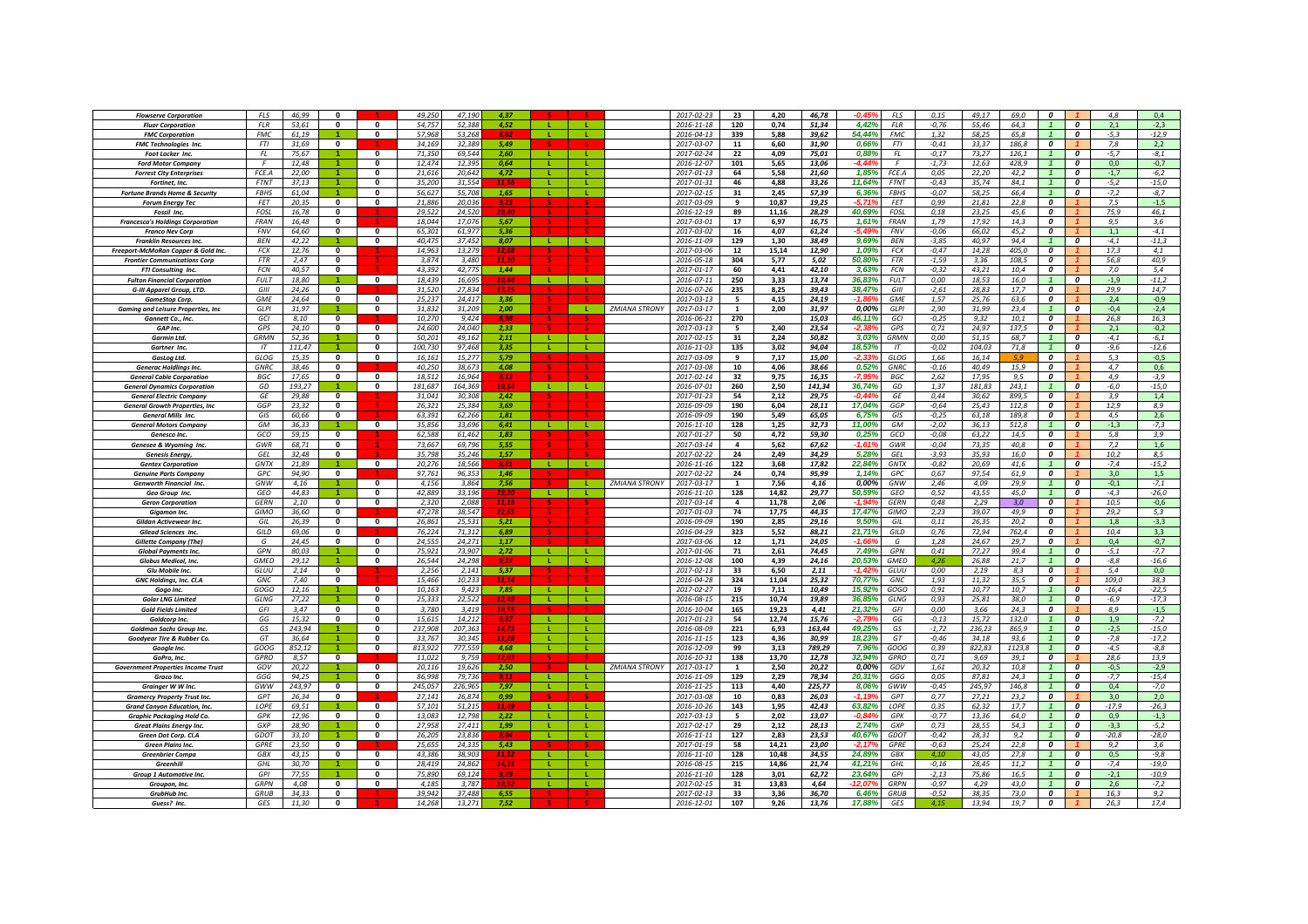| Guidewire Software, Inc.                                                         | GWRE                       | 56,95           |                              | n                 | 55.610           | 53.75            | 3.45              |              |                | 2017-03-03                                | 15                  | 4,12           | 57,45          | <b>-0.87°</b>     | <b>GWRE</b>                | $-1,61$         | 56.60<br>20,5                   |                                           | $\boldsymbol{0}$                     | $-2,4$           | $-5,6$            |
|----------------------------------------------------------------------------------|----------------------------|-----------------|------------------------------|-------------------|------------------|------------------|-------------------|--------------|----------------|-------------------------------------------|---------------------|----------------|----------------|-------------------|----------------------------|-----------------|---------------------------------|-------------------------------------------|--------------------------------------|------------------|-------------------|
| <b>Gulfport Energy Corporation</b>                                               | <b>GPOR</b>                | 16,59           | $\Omega$                     |                   | 24,846           | 21,382           |                   |              |                | 2016-12-15                                | 93                  | 11,87          | 23,01          | 27,90%            | <b>GPOR</b>                | $-1, 31$        | 73,2<br>20,96                   | $\boldsymbol{o}$                          |                                      | 49,8             | 28,9              |
| <b>GW Pharmaceuticals plc</b>                                                    | <b>GWPH</b>                | 123,08          | $\mathbf{0}$                 | $\Omega$          | 123.67           | 115,028          | 7.52              | - 11         | л.             | 2017-02-06                                | 40                  | 4,77           | 120,76         | 1,92%             | <b>GWPH</b>                | 0,09            | 44,1<br>125,68                  |                                           | $\boldsymbol{0}$                     | 0,5              | $-6,5$            |
| H & R Block Inc.                                                                 | <b>HRB</b>                 | 24,45           |                              | $\mathbf{0}$      | 23,153           | 21,504           | 7,67              |              | л.             | 2017-03-08                                | 10                  | 4,56           | 23,94          | 2,13%             | HRB                        | 0,78            | 70,3<br>22,96                   |                                           | $\boldsymbol{0}$                     | $-5,3$           | $-12,1$           |
| H. B. Fuller Com                                                                 | <b>FUL</b>                 | 52.35           |                              | 0                 | 48.629           | 47.210           | 3.01              |              | л.             | 2016-11-11                                | 127                 | 3,08           | 47,80          | 9.52%             | <b>FUI</b>                 | 1,69            | 13.0<br>49.21                   |                                           | $\boldsymbol{0}$                     | $-7,1$           | $-9,8$            |
| <b>Haemonetics Corp</b><br>Hain Celestial Group Inc. (The)                       | HAI<br>HAIN                | 39.66<br>37,36  | $\mathbf{0}$                 | $\mathbf 0$<br>0  | 39.03<br>39,77   | 37,42<br>37,003  | 4,31<br>7,49      |              |                | 2016-11-07<br>2017-02-13                  | 131<br>33           | 5,68<br>4,00   | 36,84<br>35,10 | 7,65%<br>-6,44    | HAE<br>HAIN                | 1,82<br>0,48    | 38.96<br>14.1<br>38,25<br>54,4  | 0                                         | 0                                    | $-1.6$<br>6,5    | $-5,6$<br>$-1,0$  |
| <b>Halliburton Co.</b>                                                           | HAL                        | 50.78           | $\mathbf{0}$                 | 0                 | 53,189           | 48.578           | 9.49              | -1.          | л.             | 2016-04-06                                | 346                 | 9.37           | 36.44          | 39.35%            | <b>HAL</b>                 | $-0.27$         | 52.85<br>437.8                  |                                           | $\boldsymbol{0}$                     | 4.7              | $-4,3$            |
| <b>Halozyme Therapeutics, Inc.</b>                                               | <b>HALO</b>                | 14,54           |                              | 0                 | 11.846           | 11.136           | 6,38              | - L.         | п.             | 2016-11-09                                | 129                 | 10.36          | 11.42          | 27.32%            | <b>HALO</b>                | $-0,95$         | 12.63<br>23.8                   |                                           | $\boldsymbol{0}$                     | $-18,5$          | $-23,4$           |
| <b>Halyard Health Inc.</b>                                                       | <b>HYH</b>                 | 38,94           | $\mathbf{0}$                 | $\Omega$          | 38.954           | 35,636           | 9.31              | -11          | л.             | 2016-11-07                                | 131                 | 4,57           | 34,58          | 12,61%            | <b>HYH</b>                 | $-0,79$         | 39.22<br>12,1                   | $\mathbf{1}$                              | $\Omega$                             | 0.0              | $-8,5$            |
| <b>Hancock Holding Company</b>                                                   | HBHC                       | 47,40           |                              | $\mathbf{0}$      | 43,951           | 37,415           | 17,47             | -11          | л.             | 2016-06-30                                | 261                 | 4,06           | 26,11          | 81,54%            | НВНС                       | 0,00            | 44.00<br>33,5                   |                                           | $\boldsymbol{0}$                     | $-7,3$           | $-21,1$           |
| Hanesbrands Inc.                                                                 | <b>HBI</b>                 | 20,28           | $\mathbf{0}$                 |                   | 24,110           | 21,908           | 10.0              |              |                | 2016-05-05                                | 317                 | 3,60           | 28,01          | 27,60%            | HBI                        | $-1,12$         | 144,1<br>22,69                  | $\Omega$                                  |                                      | 18,9             | 8,0               |
| <b>Hanover Insurance Group Inc</b>                                               | THG                        | 91,07           |                              | $\mathbf{0}$      | 88,165           | 84,990           | 3,74              | -11          | ÷.             | 2016-11-10                                | 128                 | 3,52           | 82,25          | 10,72%            | THG                        | 0,13            | 88,93<br>18,8                   | $\mathbf{1}$                              | 0                                    | $-3,2$           | $-6,7$            |
| <b>Hansen Natural Corporation</b>                                                | <b>MNST</b>                | 46,47           | $\blacktriangleleft$         | 0                 | 46.30            | 43.96            | 5,31              |              |                | 2017-03-02                                | 16                  | 5,66           | 47,37          | $-1.90$           | <b>MNST</b>                | $-0,87$         | 46.03<br>123,8                  |                                           | $\boldsymbol{0}$                     | $-0,4$           | $-5,4$            |
| Harley-Davidson Inc.                                                             | HOG                        | 62,25           |                              | 0                 | 58.113           | 55.48            | 4,74              | $\mathbf{L}$ |                | 2016-07-01                                | 260                 | 2.86           | 54,25          | 14,75%            | HOG                        | $-0,35$         | 58.80<br>113.5                  |                                           | $\boldsymbol{0}$                     | -6,6             | $-10.9$           |
| Harman International Ind. Inc.                                                   | <b>HAR</b>                 | 111.50          | $\blacktriangleleft$         | $\mathbf{0}$      | 108.207          | 98.490           | 9.87              | $\mathbf{L}$ | $\mathbf{L}$ . | 2016-11-04                                | 134                 | 1.37           | 82.33          | 35.43%            | <b>HAR</b>                 | 0,00            | 106.88<br>108.2                 |                                           | $\boldsymbol{o}$                     | $-3,0$           | $-11,7$           |
| Harmony Gold Mining Co. Ltd.                                                     | <b>HMY</b><br><b>HRS</b>   | 2,27            | $\overline{0}$               | $\Omega$          | 2.785<br>105.290 | 2.514<br>98.257  | 10.7<br>7.16      | $\mathbf{L}$ | - 11           | 2017-02-27                                | 19<br>297           | 15.30          | 2,45           | 7,35%<br>41.52%   | <b>HMY</b><br><b>HRS</b>   | 0.59            | 2.74<br>14.4<br>77.6            | $\Omega$                                  | $\Omega$                             | 22.7<br>$-6.3$   | 10,8              |
| <b>Harris Corporation</b>                                                        | HSC                        | 112,31<br>12,45 | $\mathbf{0}$                 | 0                 | 13,459           | 11,939           | 12.7              |              | т.             | 2016-05-25                                |                     | 1,10           | 79,36<br>7,01  | 77,60%            | HSC                        |                 | 106,11<br>13,33                 |                                           | $\boldsymbol{0}$                     | 8,1              | $-12,5$<br>$-4,1$ |
| <b>Harsco Corporation</b><br><b>Hartford Financial Services Group Inc.</b>       | HIG                        | 48,78           |                              | 0                 | 47,233           | 45,029           | 4,89              |              |                | 2016-07-01<br>2016-10-04                  | 260<br>165          | 6,30<br>3,51   | 43,78          | 11,42%            | HIG                        | 1,63<br>$-0,06$ | 47,65<br>128,1                  |                                           | 0                                    | $-3,2$           | $-7,7$            |
| Hasbro Inc.                                                                      | HAS                        | 100,25          |                              | 0                 | 91,782           | 81,626           | 12,44             |              | <b>L</b>       | 2017-01-05                                | 72                  | 2,56           | 83,71          | 19,76%            | HAS                        | 1,02            | 92,28<br>148,0                  |                                           | 0                                    | $-8,4$           | $-18,6$           |
| <b>Hawaiian Electric Industries Inc.</b>                                         | HE                         | 33,30           |                              | 0                 | 32.564           | 31.53            | 3,26              |              |                | 2016-11-29                                | 109                 | 5,46           | 31,70          | 5,05%             | HF                         | 1,06            | 32.88<br>17.8                   |                                           | $\boldsymbol{0}$                     | $-2,2$           | $-5,3$            |
| Hawaiian Holdings Inc.                                                           | HA                         | 49,90           | $\mathbf{0}$                 |                   | 54.54            | 51,319           | 6,29              |              |                | 2017-02-23                                | 23                  | 8,43           | 49,55          | -0,719            | HA                         | 3,53            | 52,66<br>40.0                   | 0                                         |                                      | 9.3              | 2,8               |
| HCA Holdings, Inc.                                                               | <b>HCA</b>                 | 84.59           |                              | $\mathbf{0}$      | 81.941           | 76.549           | 7.04              |              |                | 2017-01-09                                | 68                  | 3.06           | 78.92          | 7.18%             | <b>HCA</b>                 | 0.40            | 84.14<br>175.2                  |                                           | 0                                    | $-3.1$           | $-9,5$            |
| HD Supply Holdings, Inc.                                                         | <b>HDS</b>                 | 41,78           |                              | $\mathbf{0}$      | 41,400           | 38,248           | 8.24              | п.           |                | 2016-11-09                                | 129                 | 3,19           | 35,58          | 17,43%            | <b>HDS</b>                 | 0,94            | 85,7<br>41,47                   | $\mathbf{1}$                              | $\boldsymbol{0}$                     | $-0,9$           | $-8,5$            |
| <b>HDFC Bank Limited</b>                                                         | <b>HDB</b>                 | 72,95           |                              | $\Omega$          | 68,614           | 63.98            | 7.24              | - L -        | л.             | 2017-01-25                                | 52                  | 5,71           | 69,40          | 5,12%             | HDB                        | $-0.91$         | 57,3<br>69.63                   |                                           | $\boldsymbol{0}$                     | $-5,9$           | $-12,3$           |
| <b>Health Care Property Investors Inc.</b>                                       | <b>HCP</b>                 | 30,12           | $\Omega$                     |                   | 32,779           | 30,956           | 5.89              |              |                | 2016-10-11                                | 158                 | 4,91           | 35,75          | 15,75%            | <b>HCP</b>                 | 0,33            | 121,7<br>31,90                  | $\Omega$                                  |                                      | 8,8              | 2,8               |
| <b>Health Care Reit Inc.</b>                                                     | HCN                        | 67,28           | $\mathbf{0}$                 | $\Omega$          | 68,300           | 66,616           | 2,53              |              |                | 2017-03-09                                | 9                   | 2,64           | 65,80          | -2.25             | HCN                        | $-0.01$         | 68,90<br>122,5                  | $\Omega$                                  |                                      | 1,5              | $-1,0$            |
| <b>Healthcare Realty Trust Inc.</b>                                              | HR<br><b>HCSG</b>          | 31,16<br>43.80  |                              | $\mathbf{0}$<br>0 | 31,065<br>40.300 | 30,437<br>38.667 | 2,07<br>4.22      | - Li         | л.             | ZMIANA STRONY<br>2017-03-17<br>2016-11-23 | $\mathbf{1}$<br>115 | 2,07           | 31,16          | 0,00%<br>11.59%   | HR<br><b>HCSG</b>          | 0,39<br>0.46    | 31,60<br>17,8<br>41.23<br>11.1  | $\mathbf{1}$<br>$\mathbf{1}$              | $\boldsymbol{0}$<br>$\boldsymbol{0}$ | $-0,3$<br>$-8.0$ | $-2,3$            |
| <b>Healthcare Services Group Inc.</b><br><b>Healthcare Trust of America, Inc</b> | <b>HTA</b>                 | 30,83           |                              | $\bf{0}$          | 30,16            | 29.44            | 2,42              |              |                | 2017-02-10                                | 36                  | 3,33<br>2,71   | 39,25<br>30,42 | 1.359             | <b>HTA</b>                 | 0,00            | 31,00<br>25,6                   |                                           | $\boldsymbol{0}$                     | $-2,2$           | $-11,7$<br>$-4,5$ |
| <b>HealthSouth Corporation</b>                                                   | HLS                        | 42,45           |                              | 0                 | 41,03            | 40.25            | 1,94              | - Li         | <b>L</b>       | 2017-02-14                                | 32                  | 2,35           | 41,48          | 2,34%             | HLS                        | 0,05            | 41.69<br>41,5                   |                                           | $\boldsymbol{0}$                     | $-3,3$           | $-5,2$            |
| <b>Heartland Express Inc.</b>                                                    | <b>HTLD</b>                | 20.43           | $\mathbf{0}$                 | $\mathbf{0}$      | 20.486           | 19.99            | 2.45              |              |                | 2017-03-09                                | 9                   | 2.69           | 19,96          | $-2.35$           | <b>HTLD</b>                | 0.00            | 20.73<br>11.3                   | $\boldsymbol{o}$                          |                                      | 0.3              | $-2,1$            |
| <b>Hecla Minina Co</b>                                                           | HL                         | 5,04            | $\mathbf{0}$                 |                   | 6,114            | 5.69             | 7.44              |              |                | 2017-02-27                                | 19                  | 6,35           | 5,58           | 9.68%             | HL                         | $-0,40$         | 5.83<br>45.6                    | $\boldsymbol{o}$                          |                                      | 21,3             | 12,9              |
| <b>Heico Corporation</b>                                                         | HEI                        | 87,82           |                              | $\Omega$          | 78.722           | 74.257           | 6.01              | $\mathbf{L}$ | $\mathbf{L}$   | 2016-11-09                                | 129                 | 3,77           | 72,00          | 21,97%            | HEI                        | 1,27            | 80,85<br>11.1                   | $\overline{1}$                            | $\Omega$                             | $-10.4$          | $-15,4$           |
| <b>Helen of Troy Limited</b>                                                     | HELE                       | 96,70           |                              | $\Omega$          | 93,531           | 87.990           | 6.30              | $\mathbf{I}$ | л.             | 2017-01-06                                | 71                  | 5,73           | 96,10          | 0,629             | HELE                       | 1,47            | 95,05<br>16,4                   |                                           | $\Omega$                             | $-3,3$           | $-9,0$            |
| <b>Helix Energy Solutions Group Inc.</b>                                         | HLX                        | 7,36            | $\mathbf{0}$                 |                   | 9.360            | 8,69             | 7.64              |              |                | 2017-01-23                                | 54                  | 13,39          | 8,25           | 10,79%            | HLX                        | $-0,54$         | 24,7<br>8.94                    | $\overline{\mathbf{c}}$                   |                                      | 27,2             | 18,2              |
| Helmerich & Payne Inc.                                                           | HP                         | 67,98           | 0                            |                   | 75,662           | 71,01            | 6,54              |              |                | 2017-02-09                                | 37                  | 9,92           | 68,50          | 0,769             | HP                         | $-0.37$         | 73,34<br>123,1                  | 0                                         |                                      | 11,3             | 4,5               |
| Henry Schein Inc.                                                                | <b>HSIC</b>                | 171,25          |                              | 0                 | 164.254          | 155.66           | 5,52              | $\mathbf{L}$ |                | 2017-01-25                                | 52                  | 3,48           | 160,29         | 6.84%             | <b>HSIC</b>                | 0,05            | 167,25<br>80.4                  |                                           | $\boldsymbol{0}$                     | $-4,1$           | $-9,1$            |
| Herbalife Ltd.<br>Herman Miller Inc.                                             | HLF<br><b>MLHR</b>         | 56,45<br>30.15  | $\mathbf{0}$<br>$\mathbf{0}$ | 0                 | 57,20<br>32.592  | 52,493<br>31.888 | 2.21              |              |                | 2017-03-08<br>2017-01-23                  | 10<br>54            | 6,51<br>7.99   | 52,39<br>30.70 | 7.75<br>1.79%     | HLF<br><b>MLHR</b>         | 0,41<br>$-1,79$ | 57,05<br>71,2<br>32.40<br>11.9  | $\boldsymbol{0}$<br>0                     |                                      | 1,3<br>8.1       | $-7,0$<br>5,8     |
| <b>Hershev Foods Corporation</b>                                                 | <b>HSY</b>                 | 109.01          |                              | $\mathbf{0}$      | 104.494          | 100.450          | 4.03              | -11          | <b>L</b>       | 2016-12-09                                | 99                  | 1.07           | 100.30         | 8.68%             | <b>HSY</b>                 | $-0,42$         | 110.4<br>105.10                 | $\overline{1}$                            | $\Omega$                             | $-4,1$           | $-7,9$            |
| <b>Hess Corporation</b>                                                          | <b>HES</b>                 | 48,26           | $\mathbf{0}$                 |                   | 58.43            | 54,877           | 6.49              |              |                | 2017-02-07                                | 39                  | 11,54          | 51,51          | 6,31%             | HES                        | $-0,68$         | 54,48<br>213,9                  | 0                                         |                                      | 21,1             | 13,7              |
| <b>Hewlett Packard Co.</b>                                                       | <b>HPQ</b>                 | 17,56           |                              | $\mathbf{0}$      | 15,894           | 14,852           | 7,02              | л.           | л.             | 2016-07-07                                | 254                 | 9,50           | 12,85          | 36,65%            | HPQ                        | $-0,51$         | 16,58<br>195,4                  | $\mathbf{1}$                              | $\boldsymbol{o}$                     | $-9,5$           | $-15,4$           |
| <b>Hewlett Packard Enterprise Co.</b>                                            | HPF                        | 22,85           | $\mathbf{0}$                 | 0                 | 23,707           | 22,133           | 7,11              |              |                | 2016-03-04                                | 379                 |                | 15,44          | 47,99%            | HPE                        | 0,93            | 23,54<br>233,3                  |                                           | $\boldsymbol{0}$                     | 3,8              | $-3,1$            |
| <b>Hexcel Corporation</b>                                                        | HXI                        | 53,99           |                              | $\Omega$          | 52,059           | 48,705           | 6,89              | -11          | <b>L</b>       | 2016-10-20                                | 149                 | 0,89           | 44,06          | 22,54%            | <b>HXL</b>                 | 0,13            | 52,94<br>30,2                   |                                           | $\boldsymbol{0}$                     | $-3,6$           | $-9,8$            |
| <b>Hibbett Sporting Goods Inc.</b>                                               | <b>HIBB</b>                | 29.65           | $\mathbf{0}$                 |                   | 37.851           | 34.16            | 10.80             |              |                | 2016-12-22                                | 86                  | 8.93           | 37,00          | 19.86%            | <b>HIBB</b>                | 1,19            | 15.7<br>35.74                   | 0                                         |                                      | 27,7             | 15,2              |
| <b>Highwoods Properties Inc</b>                                                  | HIM                        | 49.70           | $\Omega$                     |                   | 50.874           | 50.30            | 1.13              |              |                | 2017-03-09                                | $\mathbf{q}$        | 1.11           | 49.23          | به ۵-             | HIW                        | 0.36            | 51.19<br>37.6                   | $\Omega$                                  |                                      | 2.4              | 1.2               |
| <b>Hill-Rom Holdings Inc</b>                                                     | HRC                        | 70,07           | $\blacktriangleleft$         | $\Omega$          | 61,490           | 56,858           | 8,15              | $\mathbf{L}$ | -11            | 2017-01-04                                | 73                  | 2,04           | 57,73          | 21,38%            | HRC                        | 1,74            | 63,42<br>36,0                   |                                           | 0                                    | $-12,2$          | $-18,9$           |
| Himax Technologies, Inc.<br><b>HMS Holdings Corp</b>                             | <b>HIMX</b><br><b>HMSY</b> | 8,60<br>18,46   | $\overline{\mathbf{0}}$      | $\mathbf{0}$      | 7,250<br>19.124  | 5.81<br>18.747   | 24.66<br>2.01     | - 11         | -11            | 2017-03-08<br>2016-11-09                  | 10<br>129           | 29.50<br>10,65 | 7,66<br>16,80  | 12,27%<br>$-9.88$ | <b>HIMX</b><br><b>HMSY</b> | 5.39<br>0,60    | 27.7<br>7,15<br>19.31<br>7,5    | $\overline{1}$<br>$\overline{\mathbf{c}}$ | $\boldsymbol{o}$                     | $-15,7$<br>3,6   | $-32,4$<br>1,6    |
| <b>HollyFrontier Corporation</b>                                                 | <b>HFC</b>                 | 28,28           | $\Omega$                     |                   | 30.275           | 29.413           | 2.93              |              |                | 2017-02-27                                | 19                  | 5,83           | 28,51          | 0,81%             | <b>HFC</b>                 | $-0,77$         | 29.97<br>85.5                   | $\overline{\mathbf{c}}$                   |                                      | 7,1              | 4,0               |
| Hologic Inc.                                                                     | HOLX                       | 42,59           |                              | $\mathbf{0}$      | 39,350           | 38,262           | 2,85              | $\mathbf{I}$ | л.             | 2016-11-17                                | 121                 | 3,16           | 38,58          | 10,39%            | HOLX                       | 0,21            | 40,73<br>88.4                   |                                           | 0                                    | $-7,6$           | $-10,2$           |
| Home Depot Inc.                                                                  | HD                         | 149,60          |                              | 0                 | 138.556          | 131,042          | 5,73              |              | т.             | 2016-11-23                                | 115                 | 2,58           | 131,21         | 14,02%            | HD                         | 0,59            | 140,78<br>559,1                 |                                           | $\boldsymbol{0}$                     | $-7,4$           | $-12,4$           |
| Honeywell International Inc.                                                     | HON                        | 127,16          |                              | $\mathbf 0$       | 121,014          | 113,71           | 6,42              |              |                | 2016-12-07                                | 101                 | 2,11           | 116,51         | 9,14%             | <b>HON</b>                 | 0,63            | 122,53<br>359,7                 |                                           | 0                                    | $-4,8$           | $-10,6$           |
| Horizon Pharma, Inc.                                                             | <b>HZNP</b>                | 15,13           | $\mathbf{0}$                 |                   | 18,058           | 17,03:           | 6,03              |              |                | 2016-12-08                                | 100                 | 4,78           | 15,03          | $-0,67$           | <b>HZNP</b>                | $-1,50$         | 17,32<br>44.4                   | 0                                         |                                      | 19,4             | 12,6              |
| <b>Hormel Foods Corporation</b>                                                  | HRL                        | 34,92           | $\mathbf{0}$                 |                   | 36,408           | 35,70            | 1,97              |              |                | 2017-02-23                                | 23                  | 1,93           | 35,29          | 1,05%             | <b>HRL</b>                 | $-0,20$         | 36,53<br>86,1                   | 0                                         |                                      | 4,3              | 2,2               |
| <b>Hornbeck Offshore Services</b>                                                | <b>HOS</b><br><b>HPT</b>   | 3.20            | $\mathbf{0}$                 | $\Omega$          | 6.838<br>30.970  | 6.14             | 11.28             |              |                | 2017-02-16                                | 30                  | 7,17           | 4.75<br>29.93  | 32.63%            | HOS<br><b>HPT</b>          |                 | 7.8<br>5.88                     | 0<br>$\overline{1}$                       | $\Omega$                             | 113.7            | 92,0              |
| <b>Hospitality Properites Trust</b><br><b>Host Hotels &amp; Resorts Inc.</b>     | <b>HST</b>                 | 31,31<br>18.44  |                              | $\Omega$          | 18.150           | 29.567<br>17.363 | 4.74<br>4.53      | -1.<br>-11   |                | 2016-12-06<br>2016-11-14                  | 102<br>124          | 4,89<br>3,23   | 17.38          | 4.61%<br>6.10%    | <b>HST</b>                 | 0,90<br>1,10    | 31.02<br>21.1<br>18.34<br>168.0 | $\overline{1}$                            | $\Omega$                             | $-1,1$<br>$-1.6$ | $-5,6$<br>$-5,8$  |
| <b>Howard Hughes Corp.</b>                                                       | HHC                        | 119,00          |                              | $\mathbf{0}$      | 113,427          | 110,719          | 2,45              | ÷.           | L.             | 2017-02-14                                | 32                  | 2,79           | 114,46         | 3,97%             | HHC                        | 0,92            | 115,32<br>17,3                  | $\mathbf{1}$                              | $\boldsymbol{o}$                     | $-4,7$           | $-7,0$            |
| <b>HSN Inc.</b>                                                                  | <b>HSNI</b>                | 36,50           | $\mathbf{0}$                 | 0                 | 38,787           | 35,764           | 8,45              |              |                | 2017-02-22                                | 24                  | 11,93          | 40,85          | $-10,65$          | <b>HSNI</b>                | 0,14            | 38,43<br>14,7                   |                                           | 0                                    | 6,3              | $-2,0$            |
| <b>Hub Group Inc.</b>                                                            | <b>HUBG</b>                | 46,95           |                              | 0                 | 46,896           | 41,829           | 12,11             | -11          | ÷.             | 2016-11-10                                | 128                 | 3,22           | 40,45          | 16,07%            | <b>HUBG</b>                | $-1,88$         | 47,47<br>9,3                    |                                           | 0                                    | $-0,1$           | $-10,9$           |
| <b>Hudson Pacific Properties</b>                                                 | <b>HPP</b>                 | 35.25           |                              | 0                 | 35,11            | 33.17            | 5,86              | $\mathbf{L}$ |                | 2016-03-16                                | 367                 | 10,59          | 28,30          | 24.56%            | <b>HPP</b>                 | 2.38            | 35.15<br>55.1                   | $\mathbf{1}$                              | $\boldsymbol{0}$                     | $-0,4$           | $-5,9$            |
| Humana Inc.                                                                      | <b>HUM</b>                 | 218,90          |                              | $\bf{0}$          | 201.43           | 192.68           | 4,54              |              |                | 2016-11-08                                | 130                 | 0.60           | 179,03         | 22,27             | <b>HUM</b>                 | $-0,16$         | 208,26<br>340.0                 |                                           | $\boldsymbol{0}$                     | -8,0             | $-12,0$           |
| <b>Huntington Bancshares Inc.</b>                                                | <b>HBAN</b>                | 13.73           |                              | $\Omega$          | 13.32            | 11.56.           | 15.25             | $\mathbf{I}$ |                | 2016-08-26                                | 204                 | 4.02           | 9.69           | 41.69%            | <b>HBAN</b>                | $-1, 36$        | 13.39<br>140.1                  |                                           | $\boldsymbol{o}$                     | $-2.9$           | $-15.8$           |
| Huntington Ingalls Industries, Inc.                                              | HII                        | 213.72          | $\overline{1}$               | $\bf{0}$          | 199.21           | 170.360          | 16.94             | $\mathbf{L}$ | $\mathbf{L}$   | 2016-11-09                                | 129                 | 5,15           | 167,59         | 27.53%            | HII                        | 1,69            | 205,21<br>83.3                  |                                           | $\boldsymbol{0}$                     | $-6,8$           | $-20,3$           |
| <b>Huntsman Corporation</b>                                                      | <b>HUN</b>                 | 22,88           |                              | 0                 | 20,10            | 17.59            | 14.2 <sup>1</sup> | -11          | <b>L</b>       | 2016-07-12                                | 249                 | 12,71          | 15,34          | 49, 15%           | <b>HUN</b>                 | 1,46            | 52.0<br>20,38                   | $\mathbf{1}$                              | $\overline{\mathbf{c}}$              | $-12,1$          | $-23,1$           |
| <b>Hyatt Hotels Corp. Class A</b>                                                | H                          | 53,26           | $\mathbf{0}$                 | <sup>0</sup>      | 55,112           | 53,070           | 3.85              |              |                | 2017-02-22                                | 24                  | 4,12           | 52,20          | -2.03             | H                          | $-0,54$         | 54.38<br>37.3                   | $\boldsymbol{o}$                          |                                      | 3,5              | $-0,4$            |
| IAC/InterActiveCorp                                                              | IAC                        | 74,01           |                              | 0                 | 71,865           | 64,574           |                   | $\mathbf{L}$ | L.             | 2016-07-08                                | 253                 |                | 53,68          | 37,87%            | IAC                        | 0,28            | 72,02<br>42,9                   |                                           | $\boldsymbol{0}$                     | $-2,9$           | $-12,8$           |
| <b>Iamaold Corporation</b>                                                       | IAG                        | 3,88            | $\mathbf 0$<br>$\mathbf{0}$  | $\mathbf{0}$      | 4,356<br>82.658  | 3,960            | 8.06              |              |                | 2017-03-02<br>2016-04-14                  | 16<br>338           | 12,92          | 3,63           | 52.08%            | IAG                        | 0,00            | 4,25<br>45,3                    | 0                                         | 0                                    | 12,3             | 2,1               |
| <b>IBERIABANK Corporation</b>                                                    | <b>IBKC</b>                | 80,80           |                              |                   |                  | 76,494           |                   |              |                |                                           |                     | 8,06           | 53,13          |                   | <b>IBKC</b>                | $-0,49$         | 82,46<br>40,6                   |                                           |                                      | 2,3              | $-5,3$            |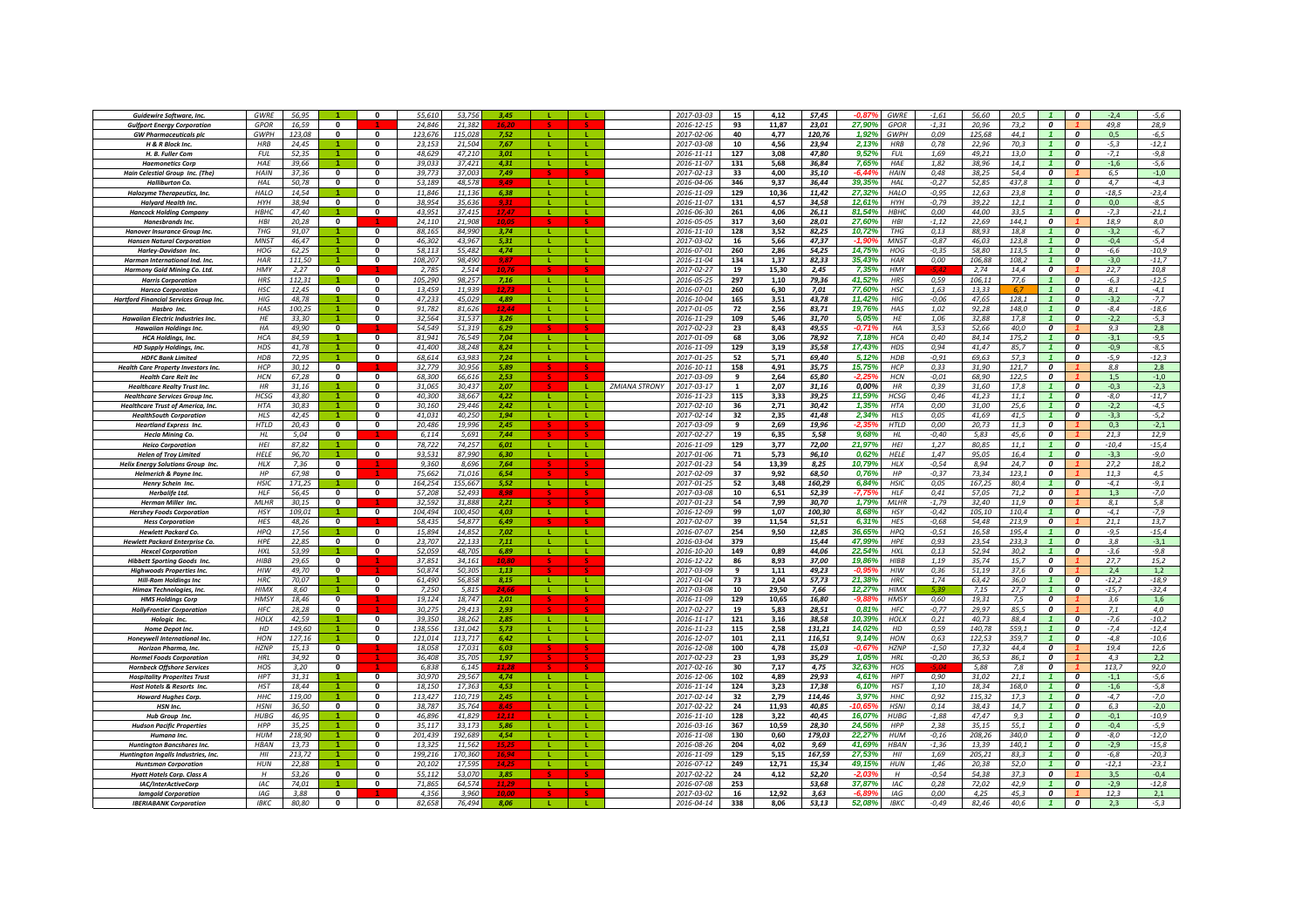| <b>IBM Corporation</b>                             | <b>IBM</b>         | 175.65         |                          |                          | 173.186          | 159.57           |               |                  |              | 2016-11-10               | 128                     | 2,52           | 160,22         | 9,63%<br><b>IBM</b>                    | $-0,90$            | 173.25<br>619,9                 |                         | 0                            | $-1,4$         | $-9,1$           |
|----------------------------------------------------|--------------------|----------------|--------------------------|--------------------------|------------------|------------------|---------------|------------------|--------------|--------------------------|-------------------------|----------------|----------------|----------------------------------------|--------------------|---------------------------------|-------------------------|------------------------------|----------------|------------------|
| <b>ICICI Bank Limited</b>                          | <b>IBN</b>         | 8,43           |                          | $\Omega$                 | 8,049            | 7.69             | 462           |                  |              | 2017-01-27               | 50                      | 2,57           | 8,10           | 4,07%<br><b>IBN</b>                    | $-3,99$            | 8,22<br>59.1                    |                         | $\boldsymbol{0}$             | $-4.5$         | $-8,7$           |
| <b>ICON plc</b>                                    | ICLR               | 79,75          | $\overline{\mathbf{0}}$  | $\mathbf{0}$             | 81,614           | 76,683           | 6.43          |                  | т.           | 2016-07-06               | 255                     | 3,61           | 71,10          | 12,17%<br>ICLR                         | $-0,49$            | 82,29<br>32,3                   | $\mathbf{1}$            | $\boldsymbol{0}$             | 2,3            | $-3,8$           |
| <b>Iconix Brand Group Inc.</b>                     | ICON               | 7,22           | $\mathbf{0}$             |                          | 9,683            | 8,954            | 8.14          |                  |              | 2017-02-23               | 23                      | 11,79          | 8,59           | 15,95%<br><b>ICON</b>                  | $-1,77$            | 8,75                            | $\boldsymbol{o}$        |                              | 34,1           | 24,0             |
| <b>Idacorp Inc.</b>                                | <b>IDA</b>         | 82.31          |                          | $\mathbf{0}$             | 79.114           | 77,483           | 2.10          |                  |              | 2016-12-07               | 101                     | 0.90           | 77,97          | 5.57%<br><b>IDA</b>                    | 1.47               | 80.98<br>13.7                   |                         | $\boldsymbol{o}$             | $-3.9$         | $-5.9$           |
| <b>IDEX Corporation</b>                            | IEX                | 92,63          |                          |                          | 91.67            | 90.65            | 1,13          |                  |              | 2017-02-15               | 31                      | 1,51           | 92,40          | 0,25<br>IEX                            | $-0,10$            | 93.10<br>24.8                   |                         | $\boldsymbol{o}$             | $-1.0$         | $-2,1$           |
| <b>IDEXX Laboratories Inc.</b>                     | IDXX               | 151,95         |                          | $\mathbf{0}$             | 131.877          | 112,140          |               |                  |              | 2016-02-25               | 387                     | 3,77           | 73,16          | 107,70%<br>IDXX                        | 0,22               | 139,81<br>144,2                 |                         | $\boldsymbol{0}$             | $-13,2$        | $-26,2$          |
| <b>Illinois Tool Works Inc.</b>                    | <b>ITW</b>         | 135.50         |                          | $\Omega$                 | 127.817          | 119,861          | 6.64          |                  | л.           | 2016-02-04               | 408                     | 3.31           | 91.46          | 48.15%<br><b>ITW</b>                   | 0.76               | 130.47<br>159.8                 |                         | $\boldsymbol{0}$             | $-5,7$         | $-11,5$          |
| Illumina Inc.                                      | <b>ILMN</b>        | 160,42         |                          | $\mathbf{0}$             | 155.158          | 147,448          | 5.23          | - 11             |              | $2017 - 01 - 10$         | 67                      | 11.24          | 165.04         | <b>ILMN</b><br>-2.8                    | 0.60               | 159.43<br>171.4                 |                         | $\overline{\mathbf{c}}$      | $-3,3$         | $-8,1$           |
| <b>Imax Corporation</b>                            | IMAX               | 33,65          |                          | $\Omega$                 | 32,222           | 31,854           | 1,16          | - 11 -           | л.           | 2017-02-24               | 22                      | 1,43           | 32,75          | <b>IMAX</b><br>2.75%                   | 2.59               | 32,83<br>24.9                   | $\overline{1}$          | $\Omega$                     | $-4,2$         | $-5,3$           |
| ImmunoGen, Inc.                                    | <b>IMGN</b>        | 3,58           |                          | $\mathbf{0}$             | 2,418            | 2,157            | 12.0          | ΠL.              | L.           | 2017-02-22               | 24                      | 29,63          | 2,47           | 44,94%<br><b>IMGN</b>                  | $-2,72$            | 3,08                            |                         | $\Omega$                     | $-32,5$        | $-39,7$          |
| <b>Impax Laboratories, Inc.</b>                    | IPYI               | 9.40           | $\mathbf{0}$             |                          | 19.075           | 14,456           | 31.9          |                  |              | 2016-01-08               | 435                     | 6,95           | 38,29          | 75,45%<br>IPXL                         | $-1,57$            | 14,51<br>21,5                   | $\overline{\mathbf{c}}$ |                              | 102,9          | 53,8             |
| Imperva, Inc. Co                                   | <b>IMPV</b>        | 41,10          | 0                        | $\mathbf 0$              | 42,331           | 39,426           | 7,37          | -11              | л.           | 2017-02-02               | 44                      | 6,74           | 42,30          | $-2,84%$<br><b>IMPV</b>                | $-3,07$            | 43,13<br>25,6                   | $\mathbf{1}$            | $\boldsymbol{o}$             | 3,0            | $-4,1$           |
| <b>INC Research Holdings, Inc.</b>                 | <b>INCR</b>        | 45,35          | 0                        |                          | 51.675           | 47.57            | 8,63          |                  |              | 2017-02-28               | 18                      | 8,78           | 43,65          | $-3.89$<br><b>INCR</b>                 | $-2,05$            | 50,67<br>29,0                   | $\boldsymbol{o}$        |                              | 13,9           | 4.9              |
| <b>Incyte Corporation</b>                          | <b>INCY</b>        | 147,96         |                          | $\mathbf{0}$             | 111.267          | 98.057           | 13.47         | - L              |              | 2016-09-19               | 180                     | 3,77           | 83,51          | 77,18%<br><b>INCY</b>                  | $-0,32$            | 126,04<br>289.1                 | $\mathbf{1}$            | $\boldsymbol{0}$             | $-24,8$        | $-33,7$          |
| <b>Infinera Corporation</b>                        | <b>INFN</b>        | 11.13          |                          | $\Omega$                 | 10.097           | 8.653            | 16.6          | - 11             | $\mathbf{L}$ | 2017-02-10               | 36                      | 9.32           | 11.96          | $-6.94$<br><b>INFN</b>                 | $-0.63$            | 10.54<br>20.9                   |                         | $\boldsymbol{o}$             | $-9.3$         | $-22,3$          |
| <b>Infosys Technologies Limited</b>                | <b>INFY</b>        | 15.34          | $\overline{0}$           | $\Omega$                 | 15.499           | 14,406           | 7.58          |                  |              | 2017-03-13               | 5                       | 7,90           | 15,59          | $-1.60$<br>INFY                        | $-2.73$            | 15,20<br>106.9                  |                         | $\Omega$                     | 1.0            | $-6.1$           |
| <b>ING Group</b>                                   | ING                | 15.45          | $\blacktriangleleft$     | $\Omega$                 | 14.063           | 13.324           | 5.55          | - 11             | $\mathbf{L}$ | 2016-08-23               | 207                     | 8.85           | 12,12          | 27.48%<br><b>ING</b>                   | $-0.90$            | 14,44<br>41.4                   |                         | $\Omega$                     | $-9.0$         | $-13.8$          |
| ING U.S. Inc.                                      | VOYA               | 39,94          | $\blacktriangleleft$     | $\mathbf{0}$             | 39,148           | 34,826           | 12.41         | -11              | т.           | 2016-09-12               | 187                     | 9,91           | 29,47          | 35,53%<br>VOYA                         | $-2,70$            | 39,16<br>66,3                   |                         | $\boldsymbol{o}$             | $-2,0$         | $-12,8$          |
| <b>Ingersoll-Rand Company</b>                      | IR                 | 80,99          |                          | $\Omega$                 | 78,376           | 72,182           |               |                  |              | 2016-06-30               | 261                     | 5,92           | 63,68          | 27,18%<br>IR                           | 0,55               | 78,45<br>143,7                  | $\mathbf{1}$            | $\boldsymbol{o}$             | $-3,2$         | $-10,9$          |
| <b>Ingredion Incorporated</b>                      | INGR               | 120,00         | $\mathbf 0$              |                          | 125,967          | 123,119          | 2,31          |                  |              | 2017-02-02               | 44                      | 0,85           | 115,81         | $-3,62$<br>INGR                        | 0,23               | 125,04<br>57,7                  | 0                       |                              | 5,0            | 2,6              |
| <b>Inphi Corporation</b>                           | <b>IPHI</b>        | 45.57          | $\bf{0}$                 | $\mathbf{0}$             | 46.839           | 42.682           |               |                  |              | 2017-03-14               | 4                       | 9,90           | 41,89          | <b>IPHI</b><br>-8.7                    | 1,65               | 46,63<br>37,9                   | $\boldsymbol{o}$        |                              | 2,8            | $-6,3$           |
| <b>Insulet Corporation</b>                         | PODD               | 44.57          |                          | $\mathbf{0}$             | 41.81            | 38.090           |               |                  |              | 2017-01-09               | 68                      | 3,36           | 38,29          | 16,40%<br>PODD                         | 0,70               | 43,17<br>21,8                   | $\mathbf{1}$            | $\boldsymbol{0}$             | $-6,2$         | $-14,5$          |
| <b>Insys Therapeutics Inc.</b>                     | INSY               | 9.97           | $\mathbf{0}$             |                          | 11.914           | 10.459           | 12 Q          |                  |              | 2017-03-16               | $\overline{2}$          | 14.18          | 10.06          | 0.89%<br>INSY                          | $-0.89$            | 12.03<br>11.2                   | 0                       |                              | 19.5           | 4.9              |
| <b>Integra LifeScie</b>                            | <b>IART</b>        | 43,32          |                          | 0                        | 42,621           | 41.302           | 3.19          | -11              | ъ.           | 2016-12-16               | 92                      | 3,71           | 83,32          | $-48.01$<br><b>IART</b>                | 2,48               | 43,15<br>29,5                   | $\mathbf{1}$            | $\boldsymbol{0}$             | $-1,6$         | $-4,7$           |
| <b>Integrated Device Technology Inc.</b>           | IDTI               | 24,46          |                          | $\mathbf{0}$             | 24.424           | 23.089           | 5.78          | -11              | - L.         | 2016-11-01               | 137                     | 5,58           | 22,87          | <b>IDTI</b><br>6,95%                   | 0,33               | 24,48<br>37,3                   | $\mathbf{1}$            | $\boldsymbol{0}$             | $-0,1$         | $-5,6$           |
| <b>Intel Corporation</b>                           | <b>INTC</b>        | 35,27          | 0                        |                          | 36,331           | 35,413           | 2.59          |                  |              | 2017-03-13               | - 5                     | 2,78           | 35,16          | $-0.31$<br><b>INTC</b>                 | 0,37               | 36,36<br>840,3                  | 0                       |                              | 3,0            | 0,4              |
| <b>Interactive Brokers Group Inc.</b>              | <b>IBKR</b>        | 36,35          | $\mathbf{0}$             |                          | 37,728           | 36,937           | 2,14          |                  |              | 2017-03-09               | 9                       | 2,30           | 36,80          | 1,22%<br><b>IBKR</b>                   | $-1,17$            | 38,05<br>16,2                   | 0                       |                              | 3,8            | 1,6              |
| <b>Intercept Pharmaceuticals, Inc.</b>             | ICPT               | 125,23         |                          | $\mathbf{0}$             | 123,336          | 112,801          | 9,34          | -11              | Æ.           | 2017-02-14               | 32                      | 11,75          | 126,96         | -1,369<br><b>ICPT</b>                  | 0,02               | 126,22<br>59,4                  | $\mathbf{1}$            | $\Omega$                     | $-1,5$         | $-9,9$           |
| Intercontinentalexchange Inc.                      | ICF                | 61.40          |                          | $\mathbf{0}$             | 57,558           | 55.846           | 3,07          |                  |              | 2016-11-09               | 129                     | 3,07           | 57.34          | 7,08%<br>ICE                           | $-0,24$            | 58.61<br>161.2                  | $\mathbf{1}$            | $\boldsymbol{o}$             | $-6.3$         | $-9.0$           |
| <b>InterDigital Communications Corp</b>            | <b>IDCC</b>        | 85,45          | $\bf{0}$                 | $\mathbf{0}$             | 93,001           | 80,050           | 16.18         |                  |              | 2016-02-24               | 388                     | 8,49           | 51,35          | 66,41%<br><b>IDCC</b>                  | $-0.47$            | 90,15<br>34,5                   |                         | $\boldsymbol{0}$             | 8,8            | $-6,3$           |
| Internationa Flavors & Fragrances Inc.             | <b>IFF</b>         | 132,10         |                          | $\mathbf{0}$             | 124,566          | 120,194          | 3,64          | - L              |              | 2017-03-01               | 17                      | 5,20           | 127,10         | 3,93%<br><b>IFF</b><br>$-5.38$         | 2,45               | 124,93<br>78,3                  |                         | $\boldsymbol{0}$             | $-5,7$         | $-9,0$           |
| <b>International Game Technology</b>               | IGT<br>IP          | 24.70          | $\mathbf{0}$<br>$\Omega$ | $\Omega$                 | 26.673           | 25.428<br>49.588 | 4.90<br>7.50  | - 11             |              | 2017-03-09               | $\mathbf{q}$            | 6.08           | 23.44          | IGT<br>IP                              | 2.36               | 26,52<br>21.7                   | $\boldsymbol{o}$        |                              | 8.0            | 2,9              |
| <b>International Paper Co.</b>                     | <b>IPG</b>         | 51,36<br>24.58 |                          | $\Omega$                 | 53.308<br>23.782 | 23.237           | 2.34          | - 11             | - 11<br>-11  | 2016-11-14<br>2017-02-10 | 124<br>36               | 4.27<br>1,25   | 47,21<br>24,23 | 8,79%<br>1,44%<br><b>IPG</b>           | $-0,19$<br>$-0.12$ | 52,80<br>165.6<br>24,11<br>86.5 | $\overline{1}$          | $\boldsymbol{o}$<br>$\Omega$ | 3,8<br>$-3.2$  | $-3.5$<br>$-5.5$ |
| Interpublic Group of Companies Inc.                | <b>ITCI</b>        | 15,16          | $\mathbf{0}$             | $\Omega$                 | 19.666           | 14,322           |               |                  |              | 2016-09-29               | 170                     | 6,67           | 15,42          | 1,69%                                  | $-3,75$            | 16,46                           | $\overline{\mathbf{c}}$ |                              | 29,7           | $-5,5$           |
| Intra-Cellular Therapies, Inc.                     | IPI                |                | $\mathbf 0$              |                          | 1.962            | 1.67             |               |                  |              |                          | 8                       | 12,89          | 1,65           | <b>ITCI</b><br>10,91%<br>IPI           |                    | 1,99<br>3,7                     | 0                       |                              | 33,5           | 14,1             |
| <b>Intrepid Potash Inc</b>                         | XON                | 1,47<br>20,99  | 0                        |                          | 27,484           | 23,71            |               |                  |              | 2017-03-10<br>2016-12-21 | 87                      | 6,73           | 26,13          | 19,67%<br>XON                          | $-1,82$            | 30,7<br>25,31                   | 0                       |                              | 30,9           | 13,0             |
| <b>Intrexon Corporation</b><br>Intuit Inc.         | INTU               | 123.92         |                          | $\mathbf{0}$             | 117.811          | 112,483          | 4,74          |                  |              | $2016 - 11 - 11$         | 127                     | 2,11           | 111,38         | 11.26<br><b>INTU</b>                   | $-0,35$            | 120,40<br>148.5                 |                         | $\boldsymbol{0}$             | $-4.9$         | $-9,2$           |
| <b>Intuitive Surgical Inc.</b>                     | <b>ISRG</b>        | 749,83         |                          |                          | 704.54           | 653,552          | 7,80          |                  |              | 2017-01-11               | 66                      | 3,67           | 678,16         | 10,579<br><b>ISRG</b>                  | 0,85               | 715.60<br>236,9                 |                         | $\boldsymbol{0}$             | -6,0           | $-12,8$          |
| <b>InvenSense, Inc.</b>                            | <b>INVN</b>        | 12.40          |                          | $\mathbf{0}$             | 11.758           | 10.049           |               |                  | т.           | 2016-12-05               | 103                     | 1.19           | 7.40           | 67.57%<br><b>INVN</b>                  | $-0.80$            | 11.69<br>38.7                   |                         | $\boldsymbol{o}$             | $-5.2$         | $-19.0$          |
| <b>Invesco Mortgage Capital Inc.</b>               | IVR                | 15.51          |                          | $\Omega$                 | 15.122           | 14.781           | 2.31          | -11              |              | 2017-03-15               | $\overline{\mathbf{a}}$ | 2.19           | 15.24          | 1.77%<br>IVR                           | 1,77               | 15.29<br>13.4                   |                         | $\Omega$                     | $-2,5$         | $-4,7$           |
| <b>Invesco Plc</b>                                 | IVZ                | 31,23          | $\mathbf{0}$             | $\Omega$                 | 31,623           | 30,455           | 3,83          | - 12             | ш.           | 2017-02-09               | 37                      | 1,93           | 31,50          | IVZ<br>-0.81                           |                    | 32,04<br>100,3                  |                         | $\boldsymbol{o}$             | 1,3            | $-2,5$           |
| <b>Investors Bancorp Inc.</b>                      | <b>ISBC</b>        | 14,59          |                          | $\mathbf{0}$             | 14,185           | 12,865           | 10,26         | -11              | л.           | 2016-08-22               | 208                     | 2,45           | 11,73          | 24,38%<br><b>ISBC</b>                  | 0,97               | 14,21<br>28,3                   |                         | $\boldsymbol{o}$             | $-2,8$         | $-11,8$          |
| Ionis Pharmaceuticals, Inc.                        | <b>IONS</b>        | 40,22          | $\mathbf{0}$             |                          | 45,129           | 40,812           | 10,58         |                  |              | 2017-03-14               | 4                       | 10,78          | 40,57          | 0,86%<br>IONS                          | $-3,60$            | 46,85<br>95,9                   | 0                       |                              | 12,2           | 1,5              |
| <b>IPG Photonics Corporation</b>                   | <b>IPGP</b>        | 121,46         |                          | $\mathbf{0}$             | 108,483          | 91,620           | 18,41         | -11              | л.           | 2016-10-27               | 142                     | 2,24           | 94,10          | 29,08%<br>IPGP                         | 1,08               | 108,89<br>29,4                  | $\mathbf{1}$            | $\boldsymbol{o}$             | $-10,7$        | $-24,6$          |
| <b>iRobot Corporation</b>                          | <b>IRBT</b>        | 59.46          |                          | $\mathbf{0}$             | 56.159           | 49.132           | 14.30         | $\mathbf{L}$     |              | 2016-03-11               | 372                     | 1,76           | 33,14          | 79,42%<br><b>IRBT</b>                  | 1.35               | 56.05<br>32.0                   | $\mathbf{1}$            | $\boldsymbol{o}$             | $-5.6$         | $-17,4$          |
| <b>Iron Mountain Inc.</b>                          | <b>IRM</b>         | 35.06          | $\Omega$                 | $\Omega$                 | 35.877           | 33.568           | 6.88          |                  |              | 2017-01-26               | 51                      | 5.61           | 36.17          | -3.07<br><b>IRM</b>                    | 1.42               | 35.86<br>487                    |                         | $\Omega$                     | 2.3            | $-4.3$           |
| <b>Ironwood Pharmaceuticals, Inc.</b>              | <b>IRWD</b>        | 17,56          |                          | $\mathbf{0}$             | 15,945           | 14,685           | 8.58          |                  |              | 2017-02-02               | 44                      | 6,26           | 15,46          | 13,58%<br><b>IRWD</b>                  | $-0,62$            | 16,56<br>22,4                   |                         | $\boldsymbol{0}$             | $-9,2$         | $-16,4$          |
| iShares Nasdaq Biotechnology Index Fund            | <b>IBB</b>         | 295.28         |                          | $\Omega$                 | 282.641          | 275.138          | 2.73          | - 11             | -11          | 2017-02-01               | 45                      | 1,45           | 280,42         | 5,30%<br><b>IBB</b>                    | $-1, 11$           | 289,65<br>384.4                 |                         | $\boldsymbol{o}$             | $-4.3$         | $-6,8$           |
| iStar Financial Inc.                               | <b>STAR</b>        | 11,63          | $\overline{\mathbf{0}}$  | $\overline{0}$           | 12,017           | 11.548           | 4.06          |                  |              | 2017-03-09               | 9                       | 4.21           | 11,41          | $-1.93$<br><b>STAR</b>                 | $-0,17$            | 11,99                           | $\overline{\mathbf{c}}$ |                              | 3.3            | $-0,7$           |
| <b>Itron</b> Inc                                   | <b>ITRI</b>        | 64,00          |                          | $\Omega$                 | 62,785           | 58,120           | 803           | - 11             | -11          | 2016-02-12               | 400                     | 4,93           | 35,50          | 80,28%<br><b>ITRI</b>                  | 2,89               | 62,18<br>12,1                   |                         | $\boldsymbol{o}$             | $-1.9$         | $-9,2$           |
| <b>ITT Industries Inc.</b>                         | ITT                | 40,96          |                          | $\Omega$                 | 40,819           | 38,319           | 6.53          | -11              | T.           | 2016-11-09               | 129                     | 0,74           | 35,67          | 14,83%<br>ITT                          | $-0.82$            | 25,7<br>41,04                   |                         | $\boldsymbol{0}$             | $-0,3$         | $-6,4$           |
| J. M. Smucker Company                              | <b>SJM</b>         | 138,55         |                          | $\Omega$                 | 135,304          | 132,085          | 2.44          |                  |              | 2017-02-02               | 44                      | 2,95           | 137,58         | 0,71%<br><b>SIM</b>                    | $-0,12$            | 138,11<br>155,7                 |                         | $\boldsymbol{0}$             | $-2,3$         | $-4,7$           |
| J.B. Hunt Transport Services Inc.                  | <b>JBHT</b>        | 93,95          | $\overline{\mathbf{0}}$  | $\mathbf{0}$             | 96,431           | 90,750           | 6,26          |                  |              | 2016-11-07               | 131                     | 0,84           | 82,62          | 13,71%<br><b>JBHT</b>                  | $-0,54$            | 96,31<br>87,8                   |                         | $\boldsymbol{o}$             | 2,6            | $-3,4$           |
| J.C. Penney Company Inc.                           | JCP                | 5,99           | 0                        |                          | 8,469            | 7,435            | 13.9.         |                  |              | 2016-12-16               | 92                      | 2,67           | 8,62           | 30,519<br>ICP                          | $-2,76$            | 7,60<br>147,4                   | 0                       |                              | 41,4           | 24,1             |
| J.P. Morgan Chase & Co.                            | <b>JPM</b>         | 90,68          |                          | $\mathbf{0}$             | 86,325           | 77,828           |               |                  |              | 2016-07-12               | 249                     | 2,95           | 63,20          | 43,48%<br><b>JPM</b>                   | $-1,05$            | 86,72<br>1332,6                 | $\mathbf{1}$            | $\boldsymbol{0}$             | $-4,8$         | $-14,2$          |
| <b>i2 Global Communications Inc.</b>               | <b>JCOM</b>        | 85.89          |                          | $\mathbf{0}$             | 81.230           | 75.640           | 7.39          | <b>L</b>         | L.           | 2016-10-24               | 145                     | 2.10           | 70.43          | 21.95%<br><b>JCOM</b>                  | $-0,34$            | 82.00<br>32.6                   |                         | $\boldsymbol{o}$             | $-5,4$         | $-11,9$          |
| JA Solar Holdings Co. Ltd.                         | <b>JASO</b>        | 5,06           | $\Omega$                 | $\Omega$                 | 5.885            | 5.053            | 16,46         |                  |              | 2016-04-29               | 323                     | 1,56           | 8,67           | 41.64%<br>JASO                         |                    | 5,43<br>1,6                     | $\overline{0}$          |                              | 16,3           | $-0,1$           |
| Jabil Circuit Inc.                                 | <b>JBL</b>         | 28.80          |                          | $\mathbf{0}$             | 24.723           | 22.069           |               | - 11 -           | л.           | 2016-12-06               | 102                     | 3,34           | 21.49          | 34.02%<br>IBI                          | 1.91               | 25.24<br>40.7                   | $\overline{1}$          | $\mathbf{a}$                 | $-14,2$        | $-23,4$          |
| Jack Henry & Associates Inc.                       | <b>JKHY</b>        | 95,10          |                          | $\mathbf 0$              | 90,268           | 86,417           | 4.46          | л.               | L.           | 2016-11-17               | 121                     | 3,07           | 86,55          | 9,88%<br><b>JKHY</b>                   | 0,37               | 91,54<br>22,6                   | $\mathbf{1}$            | $\boldsymbol{0}$             | $-5,1$         | $-9,1$           |
| Jack In The Box Inc.                               | JACK               | 99,71          | 0                        |                          | 107,051          | 101,436          | 5,54          |                  |              | 2017-02-23               | 23                      | 6.69           | 96,70          | -3,119<br>JACK                         | $-0,18$            | 102,39<br>68,9                  | 0                       |                              | 7,4            | 1,7              |
| Jacobs Engineering Group Inc.                      | JEC                | 55,46          | 0                        | $\mathbf 0$              | 58,047           | 55,376           | 4.83          | -11              | л.           | 2016-11-09               | 129                     | 3,37           | 54,91          | 1,00%<br>JEC                           | $-0,73$            | 58,04<br>52,2                   |                         | $\boldsymbol{0}$             | 4,7            | $-0,2$           |
| <b>Janus Capital Group Inc.</b>                    | JNS                | 12.82          | $\bf{0}$                 |                          | 13,849           | 12.85            | 7,70          |                  |              | 2016-10-11               | 158                     | 1.39           | 14,34          | 10,60%<br>JNS                          | $-1,08$            | 13,27<br>17.8                   | $\boldsymbol{o}$        |                              | 8.0            | 0,3              |
| Jazz Pharmaceuticals Inc.                          | IAZZ               | 134.77         |                          | $\mathbf{0}$<br>$\Omega$ | 126.904          | 113.71           | 11,59<br>10.9 | <b>L</b><br>- 11 |              | 2017-01-18               | 59                      | 13.53          | 128,61         | $4.79^{\circ}$<br>IAZZ                 | $-0,80$            | 130.04<br>74.7                  |                         | $\boldsymbol{0}$             | $-5,8$         | $-15,6$          |
| JD.com. Inc.                                       | JD                 | 31.56          |                          |                          | 28.604           | 25.772           |               |                  |              | 2016-11-15               | 123                     | 3.41           | 26.41          | 19.50%<br>JD<br>$-3A$                  | 0.06               | 29.32<br>191.9                  |                         | $\boldsymbol{o}$             | $-9.4$         | $-18.3$          |
| <b>JetBlue Airways Corporation</b>                 | IBL                | 20,16          | $\mathbf{0}$             | $\Omega$                 | 20,874           | 19.785           | 5.50          |                  |              | 2017-03-06               | 12                      | 6,27           | 19,41          | <b>IBIU</b>                            | 0,70               | 20,55<br>140,8                  | $\overline{\mathbf{c}}$ |                              | 3.5            | $-1,9$           |
| Johnson & Johnson                                  | JNJ                | 128,06         |                          | $\mathbf{0}$             | 117,257          | 114.33           | 2.56          | -11              | - 11         | 2017-02-14               | 32                      | 1,21           | 116,36         | 10,06%<br>JNJ                          | $-0, 31$           | 122,83<br>814,4                 | $\mathbf{1}$            | $\boldsymbol{0}$             | $-8,4$         | $-10,7$          |
| Johnson Controls Inc.                              | IC                 | 41,97          | $\mathbf{0}$             |                          | 43.522           | 42,702           | 1.92          |                  |              | 2017-02-01               | 45                      | 2,29           | 42,50          | 1,25%<br>ICI                           | 0,48               | 43,44<br>235,2                  | $\boldsymbol{o}$        |                              | 3,7            | 1,7              |
| Jones Lana Lasalle Inc.                            | JLL                | 110,65         |                          | $\Omega$                 | 107,786          | 102,62           | 5,03          |                  | T.           | 2017-02-03               | 43                      | 3,90           | 106,26         | 4,13%<br>JLL                           | $-0,71$            | 110,62<br>39,3                  |                         | $\boldsymbol{0}$             | $-2,6$         | $-7,2$           |
|                                                    |                    |                |                          |                          |                  |                  |               |                  |              |                          |                         |                |                |                                        |                    |                                 |                         |                              |                |                  |
| Joy Global Inc.<br>Jumei International Holding Ltd | JOY<br><b>JMEI</b> | 28,20<br>3,89  | $\mathbf{0}$             | $\mathbf{0}$             | 27,872<br>4.875  | 25,999<br>4,399  | 7,20          |                  |              | 2016-03-04<br>2016-11-03 | 379<br>135              | 57,47<br>10,61 | 17,68<br>4,66  | 59,50%<br>JOY<br>16.529<br><b>JMEI</b> | $-0.07$<br>2,64    | 27,44<br>29,4<br>4.50<br>1.4    | $\boldsymbol{o}$        | 0                            | $-1,2$<br>25,3 | $-7,8$<br>13,1   |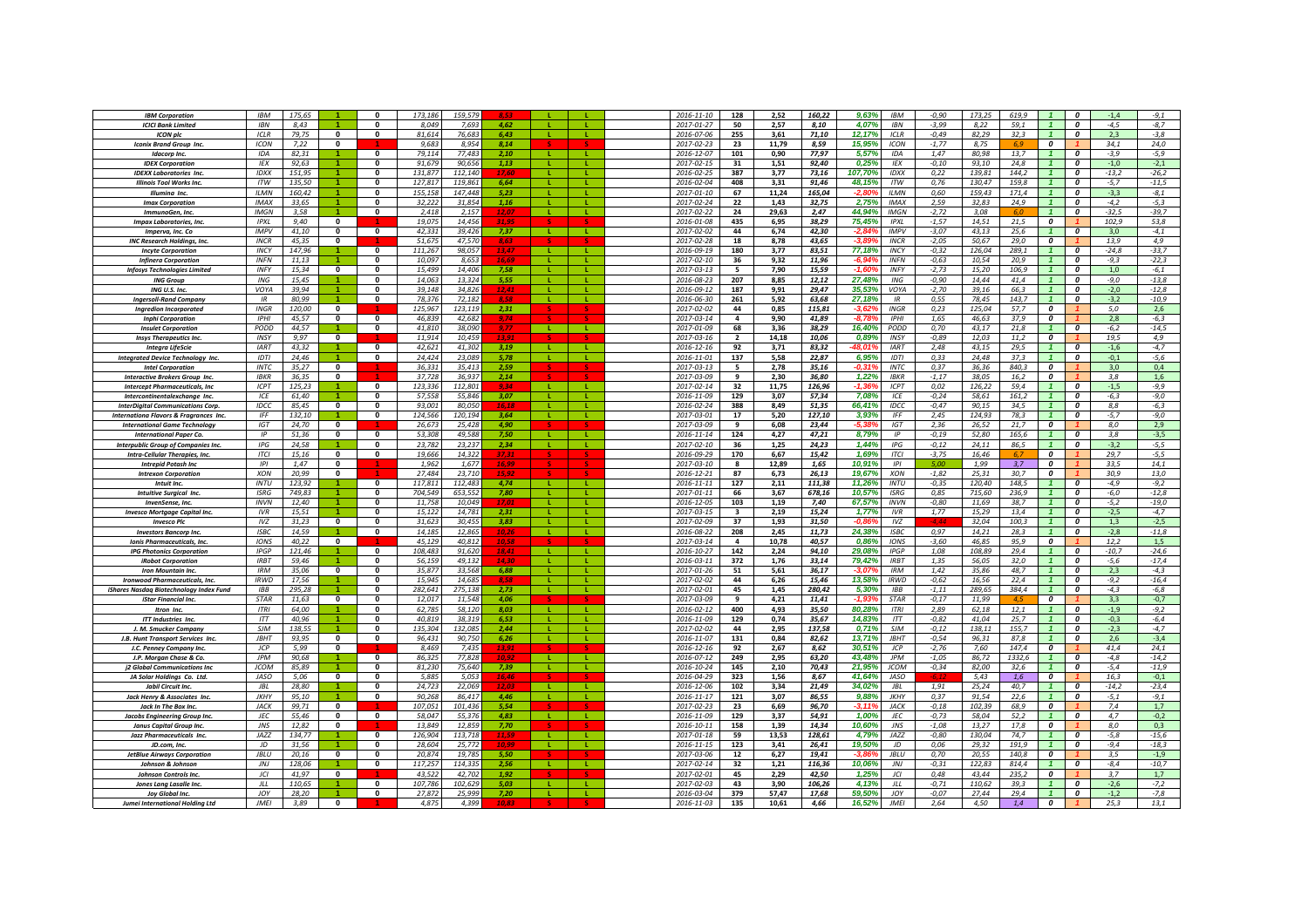| <b>Juniper Networks, Inc.</b>                                          | <b>JNPR</b>       | 28,68           |                         |                              | 27.72             | 26.19              | 5,86          |                      |                    |                      | 2016-10-26               | 143                            | 2,27          | 26,15           | 9,67%<br><b>JNPR</b>                     | 0.56               | 27,81           | 95,4          |                                    |                                      | $-3,3$           | $-8.7$             |
|------------------------------------------------------------------------|-------------------|-----------------|-------------------------|------------------------------|-------------------|--------------------|---------------|----------------------|--------------------|----------------------|--------------------------|--------------------------------|---------------|-----------------|------------------------------------------|--------------------|-----------------|---------------|------------------------------------|--------------------------------------|------------------|--------------------|
| <b>Juno Therapeutics Inc.</b>                                          | JUNO              | 22,95           | $\bf{0}$                | $\Omega$                     | 24.862            | 21.38              | 16.2          |                      |                    |                      | 2016-06-27               | 264                            | 5,27          | 37.43           | 38,69%<br>JUNO                           | $-1,03$            | 24,24           | 36,2          | $\boldsymbol{o}$                   |                                      | 8,3              | $-6,8$             |
| <b>Kaiser Aluminum Corporation</b>                                     | KALU              | 78,49           | $\mathbf 0$             |                              | 81,270            | 80.274             | 1.24          |                      |                    |                      | 2017-02-23               | 23                             | 1,22          | 76,03           | $-324$<br>KALU                           | 1,63               | 82,60           | 12,1          | 0                                  |                                      | 3,5              | 2,3                |
| <b>Kansas City Southern</b>                                            | <b>KSU</b>        | 84,13           | $\mathbf{0}$            |                              | 88.332            | 86,262             | 2.40          | - 11                 | п.                 |                      | 2017-03-16               | $\overline{\phantom{a}}$       | 2,47          | 85,86           | 2,01%<br>KSU                             | $-2,01$            | 89,17           | 139.7         | $\boldsymbol{o}$                   |                                      | 5.0              | 2,5                |
| KapStone Paper and Packaging Corp<br><b>KAR Auction Services, Inc.</b> | ΚS<br>KAR         | 23,74<br>45.64  |                         | $\Omega$<br>$\Omega$         | 22,400<br>44 992  | 19.57<br>42.90f    | 4.86          |                      |                    |                      | 2016-08-08<br>2016-12-06 | 222<br>102                     | 6,35<br>3,31  | 15,50<br>42,69  | 53,16%<br>KS<br>6,91%<br><b>KAR</b>      | 2,59<br>0,26       | 22,38<br>45,05  | 19,5<br>39.0  |                                    | $\boldsymbol{0}$<br>$\boldsymbol{0}$ | $-5,6$<br>$-1,4$ | $-17,5$<br>$-6,0$  |
| Kate Spade & Company                                                   | KATE              | 23,87           |                         | $\mathbf{0}$                 | 19,81             | 16.88              |               |                      |                    |                      | 2017-01-26               | 51                             | 15,99         | 18,67           | 27,85<br>KATE                            | $-0.08$            | 20,98           | 87,7          |                                    | 0                                    | $-17,0$          | $-29,2$            |
| <b>KB Home</b>                                                         | KBH               | 19,47           |                         | $\mathbf{0}$                 | 16,209            | 15,545             | 4,27          |                      |                    |                      | 2016-11-14               | 124                            | 5,18          | 15,73           | 23,78<br>KBH                             | $-0,71$            | 17,42           | 43,4          |                                    | $\boldsymbol{0}$                     | $-16,8$          | $-20,2$            |
| <b>KBR</b> Inc.                                                        | <b>KBR</b>        | 14,18           | $\mathbf{0}$            |                              | 16,605            | 15,801             | 5,09          |                      |                    |                      | 2017-02-27               | 19                             | 5,61          | 15,61           | 9,16%<br>KBR                             | $-1,46$            | 16,03           | 26,9          | 0                                  |                                      | 17,1             | 11,4               |
| <b>Kellogg Company</b>                                                 | К                 | 75,11           |                         | $\mathbf{0}$                 | 74.917            | 73,479             | 1,96          |                      |                    | <b>ZMIANA STRONY</b> | 2017-03-17               | $\mathbf{1}$                   | 1,96          | 75.11           | 0.00%<br>к                               | 0.47               | 75.27           | 134.5         |                                    | $\boldsymbol{o}$                     | $-0,3$           | $-2,2$             |
| Kennametal Inc.                                                        | <b>KMT</b>        | 38,81           |                         | $\Omega$                     | 35.433            | 30,701             | 15,41         | -11                  |                    |                      | 2016-07-15               | 246                            | 5,85          | 23,61           | 64,38%<br>KMT                            | 0,18               | 35.66           | 32,2          | $\mathbf{1}$                       | $\Omega$                             | $-8.7$           | $-20,9$            |
| Keryx Biopharmaceuticals Inc.                                          | <b>KFRX</b>       | 5,83            |                         | $\Omega$                     | 5.698             | 5.25               |               | - 11 -               | л.                 |                      | 2017-03-15               | $\mathbf{3}$                   | 7,73          | 5,71            | 2,10%<br><b>KFRX</b>                     | 5.42               | 5.57            | 8.0           |                                    | $\Omega$                             | $-2,3$           | $-9,9$             |
| KevCorp                                                                | KFY               | 18,35           |                         | $\Omega$                     | 17,728            | 15.50 <sup>5</sup> | 14.35         | -11                  |                    |                      | 2016-08-15               | 215                            | 3,88          | 12,20           | 50,41%<br>KEY                            | $-0,65$            | 17,61           | 200.3         |                                    | $\Omega$                             | $-3,4$           | $-15,5$            |
| Keysight Technologies Inc.                                             | KEYS              | 39,02           |                         | $\Omega$                     | 36.315            | 33,825             | 7,36          |                      |                    |                      | 2016-08-15               | 215                            | 3,29          | 29,67           | 31,51%<br>KEYS                           | $-0,26$            | 36,53           | 25,2          |                                    | $\boldsymbol{o}$                     | -6,9             | $-13,3$            |
| <b>Kilroy Realty Corporation</b>                                       | KRC               | 73,41           | 0                       | $\Omega$                     | 74,588            | 70.96              | 5,11          |                      |                    |                      | 2017-03-14               | $\overline{a}$                 | 4,34          | 70,84           | KRC<br>-3.63'                            | 1,82               | 74,61           | 51,9          | 0                                  |                                      | 1,6              | $-3,3$             |
| <b>Kimberly Clark Corp</b>                                             | <b>KMB</b>        | 133,26          |                         | $\mathbf{0}$                 | 125.206           | 116.66             | 7,32          | -11                  |                    |                      | 2017-01-24               | 53                             | 3,82          | 121,79          | 9,42%<br><b>KMB</b>                      | $-0,94$            | 128.06          | 249.4         | $\overline{1}$                     | $\boldsymbol{0}$                     | -6,0             | $-12,5$            |
| <b>Kimco Realty Corporation</b>                                        | KIM               | 22.79           | $\Omega$<br>$\bf{0}$    | $\Omega$                     | 27 238            | 25.596             | 6.41          |                      |                    |                      | 2016-09-09               | 190<br>$\Delta$                | 5.05          | 28.96           | 21.31%<br><b>KIM</b>                     | 0.00               | 25.14           | 87.4          | 0                                  |                                      | 19.5             | 12.3               |
| Kinder Morgan, Inc.<br>Kindred Healthcare Inc.                         | KMI<br><b>KND</b> | 21.28<br>8.25   | $\mathbf{0}$            | $\Omega$                     | 21.826<br>9.032   | 21.201<br>7.335    | 2.95<br>23.11 | $\mathbf{L}$         | - 11               |                      | 2017-03-14<br>2017-03-03 | 15                             | 3.48<br>25.03 | 21.04<br>9,80   | $-1.149$<br>KMI<br>$-15.8$<br><b>KND</b> | $-1,30$<br>$-1,79$ | 21.97<br>8,61   | 258.6<br>9.0  | $\boldsymbol{o}$<br>$\overline{1}$ | $\Omega$                             | 2.6<br>9.5       | $-0,4$<br>$-11,1$  |
| <b>Kinross Gold Corporation</b>                                        | KGC               | 3,40            | $\mathbf{0}$            |                              | 3,794             | 3,481              |               |                      |                    |                      | 2017-03-02               | 16                             | 9,23          | 3,33            | $-2.10$<br>KGC                           | $-1, 16$           | 3,75            | 43,6          | $\overline{\mathbf{c}}$            |                                      | 11,6             | 2,4                |
| <b>Kirby Corporation</b>                                               | KEX               | 70,10           |                         | $\Omega$                     | 67,568            | 62,293             | 8.47          | - 11                 | л.                 |                      | $2016 - 11 - 01$         | 137                            | 4,09          | 60,45           | 15,96%<br>KEX                            | 0,00               | 68,34           | 35,8          |                                    | 0                                    | $-3,6$           | $-11,1$            |
| Kite Pharma, Inc                                                       | KITE              | 83,98           |                         | $\mathbf{0}$                 | 51,465            | 48,952             | 5,13          |                      |                    |                      | 2017-02-01               | 45                             | 4,34          | 52,57           | 59,75%<br>KITE                           | $-0,44$            | 65,61           | 80,4          |                                    | 0                                    | $-38,7$          | $-41,7$            |
| <b>KLA-Tencor Corporation</b>                                          | KLAC              | 94,69           |                         | $\mathbf{0}$                 | 84,05.            | 76,133             |               |                      |                    |                      | 2016-10-21               | 148                            | 1,57          | 73,64           | 28,59%<br>KLAC                           | 0,52               | 86,94           | 98,9          |                                    | $\boldsymbol{o}$                     | $-11,2$          | $-19,6$            |
| <b>Knight Transportation Inc.</b>                                      | KNX               | 33,45           | $\mathbf{0}$            | $\mathbf{0}$                 | 33.709            | 32.368             | 4,14          |                      |                    |                      | 2017-02-22               | 24                             | 6,04          | 31,95           | -4.69<br><b>KNX</b>                      | 0,91               | 33.71           | 27,6          | 0                                  |                                      | 0,8              | $-3,2$             |
| <b>Kohl's Corporation</b>                                              | KSS               | 40.49           | $\mathbf{0}$            |                              | 46.750            | 43.838             | 6.64          |                      |                    |                      | 2017-01-05               | 72                             | 19.10         | 42.01           | 3.62%<br><b>KSS</b>                      | 0.00               | 45.03           | 205.4         | $\boldsymbol{o}$                   |                                      | 15.5             | 8.3                |
| Kohlberg Kravis Roberts & Co.                                          | <b>KKR</b>        | 18.16           |                         | $\mathbf{0}$                 | 17.064            | 15.595             | 9.42          |                      |                    |                      | 2016-11-10               | 128                            | 1.30          | 14.25           | 27.44%<br><b>KKR</b>                     | $-1.04$            | 17.16           | 48.4          | $\mathbf{1}$                       | $\boldsymbol{0}$                     | $-6.0$           | $-14.1$            |
| Korn/Ferry International                                               | KFY               | 32,43           |                         | $\overline{\mathbf{0}}$      | 29,080            | 26,169             |               | ш.                   | ъ.                 |                      | 2016-11-17               |                                | 8,95          | 24,05           | 34,84%<br>KFY                            | 0,15               | 29,55           | 11,6          | $\mathbf{1}$                       | $\boldsymbol{0}$                     | $-10,3$          | $-19,3$            |
| <b>Kosmos Energy Lt</b>                                                | KOS               | 5.85            | $\bf{0}$                |                              | 6,399             | 6.06               | 5.44          |                      |                    |                      | 2017-03-07               | 11                             | 6,92          | 5,84            | KOS<br>-0.17                             | 0,00               | 6,38            | 17,5          | 0                                  |                                      | 9,4              | 3,7                |
| <b>Kraft Heinz Company</b>                                             | KHC               | 91,98           |                         | $\mathbf{0}$                 | 88,662            | 85.392             | 3.83          | л.                   | л.                 |                      | 2016-12-23               | 85                             | 3,33          | 87,57           | 5,04%<br>KHC                             | $-0,85$            | 89.96           | 298,5         | $\mathbf{1}$                       | $\boldsymbol{0}$                     | -3,6             | $-7,2$             |
| <b>Kraton Performance Polymers Inc</b>                                 | KRA               | 29,66           | $\mathbf{0}$            | $\mathbf 0$                  | 29,826            | 28,751             | 3,74          |                      |                    |                      | 2016-12-22               | 86                             | 12,42         | 28,94           | $-2,49$<br>KRA                           | 0,41               | 29,86           | 11,2          | 0                                  |                                      | 0,6              | $-3,1$             |
| Kroger Co.<br>L 3 Communication Holdings Inc.                          | KR<br>111         | 29.55<br>169,46 | $\mathbf{0}$            | $\mathbf{0}$                 | 33.591<br>161.313 | 33.42<br>149.70    | 0,49<br>7,75  | -11                  |                    |                      | 2017-02-23<br>2016-11-09 | 23<br>129                      | 1,25<br>5,26  | 32,99<br>148,35 | 10.43%<br>KR<br>14.23%<br>111            | 0.78<br>0.95       | 32,30<br>162,42 | 268.6<br>86.4 | $\boldsymbol{o}$<br>$\overline{1}$ | $\boldsymbol{0}$                     | 13.7<br>$-4.8$   | 13,1<br>$-11,7$    |
| La Quinta Holdings Inc                                                 | LQ                | 13,76           |                         | $\Omega$                     | 13,61.            | 12,57              | 8,23          |                      |                    |                      | 2016-11-21               | 117                            | 7,73          | 11,84           | 16,22%<br>LQ                             | $-1,36$            | 13,65           | 14,8          |                                    | $\Omega$                             | $-1,1$           | $-8,6$             |
| <b>Laboratory Corporation of America Holdings</b>                      | LH                | 143.75          |                         | $\Omega$                     | 134.946           | 130.60             | 3.32          |                      |                    |                      | 2017-01-10               | 67                             | 1,29          | 132,06          | 8,85%<br>1H                              | $-0.30$            | 138.57          | 108.5         |                                    | $\boldsymbol{0}$                     | $-6,1$           | $-9.1$             |
| <b>Lam Research Corporation</b>                                        | LRCX              | 126,48          | $\blacktriangleleft$    | $\mathbf{0}$                 | 110.629           | 99.029             | 11.7          | - 11                 | -11                |                      | 2016-05-24               | 298                            | 4,86          | 79,27           | 59,56%<br><b>LRCX</b>                    | 0,40               | 112,87          | 196,2         |                                    | $\boldsymbol{o}$                     | $-12,5$          | $-21,7$            |
| <b>Lamar Advertising Company</b>                                       | LAMR              | 77,70           | $\blacktriangleleft$    | $\Omega$                     | 74.308            | 66.442             |               | - 11                 | т.                 |                      | $2016 - 11 - 21$         | 117                            | 1,56          | 64,27           | 20,90%<br><b>LAMR</b>                    | 1,38               | 74,45           | 45,0          |                                    | $\boldsymbol{0}$                     | $-4.4$           | $-14,5$            |
| Lance, Inc.                                                            | LNCE              | 40,56           |                         | $\Omega$                     | 37.388            | 35.780             | 4 4 9         | -11                  | т.                 |                      | 2016-06-09               | 282                            | 2,78          | 32,98           | 22,98%<br>LNCE                           | 0,70               | 38,23           | 18,5          |                                    | $\boldsymbol{0}$                     | $-7.8$           | $-11,8$            |
| Landstar System Inc.                                                   | LSTR              | 85,30           | $\blacktriangleleft$    | $\Omega$                     | 84.415            | 78,57              | 7,43          | - 11                 | <b>L</b>           |                      | 2016-10-20               | 149                            | 2,41          | 69,90           | 22,03%<br>LSTR                           | $-0.18$            | 84,36           | 27,2          |                                    | $\boldsymbol{0}$                     | $-1,0$           | $-7,9$             |
| Lannett Company, Inc.                                                  | LCI               | 21.05           | $\mathbf{0}$            |                              | 24.275            | 21.42              |               |                      |                    |                      | 2016-09-29               | 170                            | 11.97         | 26,79           | 21,43%<br>ICI                            | $-1,86$            | 23.38           | 21.8          | $\boldsymbol{o}$                   |                                      | 15.3             | 1.8                |
| Laredo Petroleum Holdings, Inc.                                        | LP                | 13.46           | 0                       | $\mathbf{0}$                 | 13.87             | 12.99              | 6,77          |                      |                    |                      | 2017-03-08               | 10                             | 6,75          | 12,90           | LPI                                      | 0,45               | 14,08           | 47.5          | $\overline{\mathbf{c}}$            |                                      | 3,0              | $-3.5$             |
| Las Vegas Sands Corp.                                                  | LVS<br>LHO        | 57,17<br>29.64  |                         | $\mathbf{0}$<br>$\mathbf{0}$ | 56,250<br>29.286  | 54.29              | 3,60<br>7.05  |                      |                    |                      | 2017-03-16<br>2016-11-11 | $\overline{\mathbf{2}}$<br>127 | 3,52<br>3.25  | 56,52<br>26.20  | 1, 15<br>LVS<br>13.13%<br>LHO            | 1,15<br>0.68       | 55,60<br>29.34  | 209,6<br>46.1 |                                    | $\boldsymbol{0}$<br>$\boldsymbol{o}$ | $-1,6$           | $-5,0$             |
| <b>Lasalle Hotel Properties</b><br>Lazard Ltd.                         | LAZ               | 45,25           |                         | $\Omega$                     | 41.835            | 27,357<br>38.728   | 8.02          | - 12                 |                    |                      | 2016-10-19               | 150                            | 2.04          | 35.60           | 27,11%<br>LAZ                            | $-1,54$            | 42.55           | 39.9          |                                    | $\boldsymbol{o}$                     | $-1,2$<br>$-7,5$ | $-7,7$<br>$-14,4$  |
| <b>Lear Corporation</b>                                                | LEA               | 145,01          |                         | $\Omega$                     | 136.979           | 127,512            | 7,42          | -11                  | л.                 |                      | 2016-08-05               | 225                            | 3,40          | 113,76          | 27,47%<br>LEA                            | $-1,20$            | 138.00          | 83.9          | $\overline{1}$                     | $\Omega$                             | $-5,5$           | $-12,1$            |
| Legg Mason Inc.                                                        | IM                | 35,78           |                         | $\Omega$                     | 34.439            | 31,473             |               |                      |                    |                      | 2017-01-30               | 47                             | 1,37          | 32,09           | 11,50%<br>IM                             | $-2,75$            | 35,53           | 53,5          |                                    | $\Omega$                             | $-3,7$           | $-12,0$            |
| Leggett & Platt Inc.                                                   | <b>IFG</b>        | 50,58           |                         | $\mathbf{0}$                 | 48.493            | 48.326             | 0.34          | -11                  | т.                 |                      | 2017-03-10               | 8                              | 0,81          | 48,84           | 3,56%<br>LEG                             | 0,82               | 49,32           | 46,5          |                                    | $\Omega$                             | $-4,1$           | $-4,5$             |
| Leidos Holdings Inc.                                                   | LDOS              | 53,95           |                         | $\mathbf 0$                  | 50,950            | 47,154             | 8,05          | -11                  | Æ.                 |                      | 2016-08-12               | 218                            | 1,26          | 36,74           | 46,84%<br>LDOS                           | 0,39               | 51,58           | 42,8          | $\mathbf{1}$                       | $\boldsymbol{o}$                     | $-5,6$           | $-12,6$            |
| <b>LendingClub Corp</b>                                                |                   | 5,36            | $\mathbf{0}$            |                              | 5.941             | 5.535              | 7,34          |                      |                    |                      | 2017-02-24               | 22                             | 5,01          | 5,45            | 1,65%<br>IC                              | $-2,37$            | 5,86            | 34,7          | $\boldsymbol{o}$                   |                                      | 10,8             | 3,3                |
| LendingTree Inc.                                                       | <b>TRFF</b>       | 124,00          |                         | $\mathbf{0}$                 | 108.989           | 96.888             | 12.49         | - L                  |                    |                      | 2016-11-18               | 120                            | 4,95          | 100,00          | 24,00%<br><b>TRFF</b>                    | 0,08               | 112,01          | 18.9          | $\overline{1}$                     | $\boldsymbol{0}$                     | $-12,1$          | $-21,9$            |
| <b>Lennar Corporation</b>                                              | LEN               | 52.83           | $\blacktriangleleft$    | $\Omega$                     | 45.131            | 43.679             | 3.32          | - 11                 | $\mathbf{L}$       |                      | 2017-01-24               | 53                             | 2.26          | 46.37           | 13.93%<br>LEN                            | $-0,26$            | 48.88           | 120.9         |                                    | $\boldsymbol{o}$                     | $-14.6$          | $-17,3$            |
| Lennox International Inc.                                              | 1.11<br>LUK       | 172.03          | $\blacktriangleleft$    | $\Omega$<br>$\Omega$         | 157.055<br>23,916 | 151.599<br>2103    | 3.60<br>12 C  | $\mathbf{L}$<br>- 11 | т.<br>$\mathbf{L}$ |                      | 2017-01-24               | 53<br>131                      | 2.20<br>3,83  | 156,12          | 10.19%<br>111<br>41,16%<br>111k          | $-0.05$<br>$-1,20$ | 161.15<br>24,80 | 52.6<br>41.5  |                                    | $\boldsymbol{0}$<br>$\boldsymbol{o}$ | $-8.7$<br>$-9.2$ | $-11,9$<br>$-20,1$ |
| <b>Leucadia National Corporation</b><br>Level 3 Communications Inc.    | LVLT              | 26,34<br>57,47  | $\blacktriangleleft$    | $\Omega$                     | 57,053            | 53,657             | 6,33          |                      | $\mathbf{L}$       |                      | 2016-11-07<br>2016-10-27 | 142                            | 4,93          | 18,66<br>51,87  | 10,80%<br>LVLT                           | 0,77               | 56,72           | 123,9         |                                    | $\boldsymbol{0}$                     | $-0,7$           | $-6,6$             |
| <b>Lexington Corporate Properties Trust</b>                            | <b>LXP</b>        | 10,27           | $\overline{\mathbf{0}}$ | $\Omega$                     | 10,726            | 10,179             | 5,38          |                      |                    |                      | 2017-03-09               | 9                              | 4,62          | 9,98            | $-2,91$<br><b>LXP</b>                    | 1,28               | 10,58           | 14,2          | $\boldsymbol{0}$                   |                                      | 4,4              | $-0,9$             |
| LGI Homes, Inc.                                                        | LGIH              | 32,18           |                         | $\Omega$                     | 31,406            | 29,881             | 5,10          |                      |                    |                      | 2017-03-07               | 11                             | 4,32          | 32,71           | -1,62<br>LGIH                            | 0,03               | 31,83           | 14,2          |                                    | 0                                    | $-2,4$           | $-7,1$             |
| Liberty Global Inc.                                                    | <b>IBTYK</b>      | 36,63           |                         |                              | 34.116            | 31.623             | 7,88          |                      |                    |                      | 2017-01-09               | 68                             | 7,40          | 32,70           | 12,02%<br><b>IBTYK</b>                   | 0,36               | 35,04           | 99,1          |                                    | $\boldsymbol{0}$                     | -6,9             | $-13,7$            |
| <b>Liberty Interactive Corporation</b>                                 | QVCA              | 20,00           | $\bf{0}$                |                              | 20,410            | 19,618             | 4,03          |                      |                    |                      | 2016-08-05               | 225                            | 3,64          | 20,61           | 2,96%<br>QVCA                            | $-0,35$            | 20,40           | 56,3          | 0                                  |                                      | 2,0              | $-1,9$             |
| <b>Liberty LiLAC Group</b>                                             | <b>LILAK</b>      | 23.25           | $\bf{0}$                | $\mathbf{0}$                 | 24.383            | 22.176             | Q QI          |                      |                    |                      | 2017-02-16               | 30                             | 13.44         | 25.50           | LILAK<br>$-8,82$                         | $-0.30$            | 24.48           | 16.4          |                                    | $\boldsymbol{o}$                     | 4.9              | $-4,6$             |
| Liberty Media International Inc.                                       | <b>IRTYA</b>      | 37,36           |                         | $\Omega$                     | 35,150            | 32.747             | 7.34          |                      |                    |                      | 2017-01-09               | 68                             | 7,05          | 33.79           | 10.57%<br><b>IRTYA</b>                   | 0.62               | 35.91           | 77.4          |                                    | $\Omega$                             | $-5,9$           | $-12,3$            |
| <b>Liberty Property Trust</b>                                          | <b>IPT</b>        | 38,53           | $\mathbf{0}$            |                              | 39,748            | 39,015             | 1,88          |                      |                    |                      | 2017-03-08               | 10                             | 1,84          | 38,36           | IPT<br>$-0.44$                           | 0,73               | 39,57           | 33,4          | $\overline{\mathbf{c}}$            |                                      | 3,2              | 1,3                |
| <b>LifePoint Hospitals Inc.</b>                                        | LPNT              | 62,10           |                         | $\mathbf{0}$                 | 61,003            | 58,326             | 4,59          | л.                   | л.                 |                      | 2017-01-17               | 60                             | 5,92          | 61,35           | LPNT<br>1,22%                            | 0,00               | 62,68           | 24,8          | $\mathbf{1}$                       | $\boldsymbol{o}$                     | $-1,8$           | $-6,1$             |
| <b>Ligand Pharmaceuticals Inc</b>                                      | LGND              | 109,50          |                         | $\mathbf 0$                  | 106,328           | 104,401            | 1,85          | -11                  |                    |                      | 2017-03-08               | 10                             | 2,03          | 106,92          | 2,41%<br>LGND                            | 0,88               | 108,51          | 32,5          | $\mathbf{1}$<br>0                  | $\boldsymbol{o}$                     | $-2,9$           | $-4,7$             |
| <b>Limited Brands Inc.</b><br><b>Lincoln Electric Holdings Inc.</b>    | LB<br><b>LECO</b> | 51.18<br>88.47  | 0                       | $\mathbf{0}$                 | 68,013<br>80.587  | 61.01<br>71.29     | 11,48<br>13.0 | -11                  |                    |                      | 2016-12-16<br>2016-07-12 | 92<br>249                      | 5,30<br>3,42  | 69,38<br>60,36  | 26,23%<br>LB<br>46.57%<br>LECO           | 2,42<br>0.73       | 61,48<br>80.67  | 220,7<br>29.9 | $\mathbf{1}$                       | $\boldsymbol{o}$                     | 32,9<br>$-8.9$   | 19,2<br>$-19,4$    |
| <b>Lincoln National Corporation</b>                                    | INC               | 67.96           |                         | $\Omega$                     | 66.13             | 56.27              | 17.5          |                      |                    |                      | 2016-07-18               | 243                            | 2.82          | 43,22           | 57,24%<br>INC                            | $-1,98$            | 65.85           | 106.8         |                                    | $\boldsymbol{0}$                     | $-2.7$           | $-17,2$            |
| <b>Lindsay Manufacturing Co</b>                                        | LNN               | 82.85           |                         | $\Omega$                     | 78.25             | 77.432             | 1.06          |                      |                    |                      | 2017-02-24               | 22                             | 3.90          | 81.35           | 1.84%<br>LNN                             | 1.42               | 80.28           | 8.0           |                                    | $\Omega$                             | $-5.5$           | $-6.5$             |
| <b>Linear Technology Corporation</b>                                   | 11TC              | 65,00           |                         | $\Omega$                     | 62,489            | 58.492             | 6.83          | - 11                 | -11                |                      | 2016-02-17               | 395                            | 4,65          | 43,65           | 48,91%<br>IITC                           | $-0.41$            | 62,78           | 129.3         |                                    | $\boldsymbol{0}$                     | $-3.9$           | $-10,0$            |
| Lithia Motors, Inc.                                                    | LAD               | 92,31           | $\mathbf{0}$            | $\Omega$                     | 96,171            | 90.75              | 5.97          | - 11                 | -11                |                      | 2016-11-21               | 117                            | 4,51          | 88,80           | 3,95%<br>IAD                             | $-1,20$            | 96,61           | 22.9          |                                    | $\boldsymbol{0}$                     | 4.2              | $-1,7$             |
| Littelfuse Inc.                                                        | LFUS              | 161,60          |                         | $\Omega$                     | 154.818           | 137.53             |               | -11                  | л.                 |                      | 2016-06-07               | 284                            |               | 116,86          | 38,29%<br><b>IFIJS</b>                   | $-0,04$            | 154,35          | 17.2          |                                    | $\boldsymbol{0}$                     | $-4,2$           | $-14,9$            |
| Live Nation Entertainment Inc.                                         | LYV               | 29,25           |                         | $\Omega$                     | 28,737            | 26,664             | 7,77          |                      | L.                 |                      | 2016-05-05               | 317                            | 4,93          | 23,23           | 25,91%<br>LYV                            | 0,76               | 28,80           | 25,0          |                                    | $\boldsymbol{0}$                     | $-1,8$           | $-8,8$             |
| <b>LKO</b> Corporation                                                 | LKQ               | 30,31           | 0                       |                              | 32,540            | 32,02.             | 1.62          |                      |                    |                      | 2017-02-23               | 23                             | 2,42          | 31,58           | 4,02%<br>LKQ                             | $-0,33$            | 32,38           | 73,6          | 0                                  |                                      | 7,4              | 5,6                |
| <b>Lloyds TSB Group plc</b>                                            | LYG               | 3,49            |                         | $\mathbf{0}$                 | 3.226             | 3.083              | 4.64          |                      |                    |                      | 2016-12-13               | 95                             | 10.87         | 3.18            | 9.75%<br>LYG                             | $-0.85$            | 3.30            | 24,7          |                                    | $\boldsymbol{o}$                     | $-7,6$           | $-11,7$            |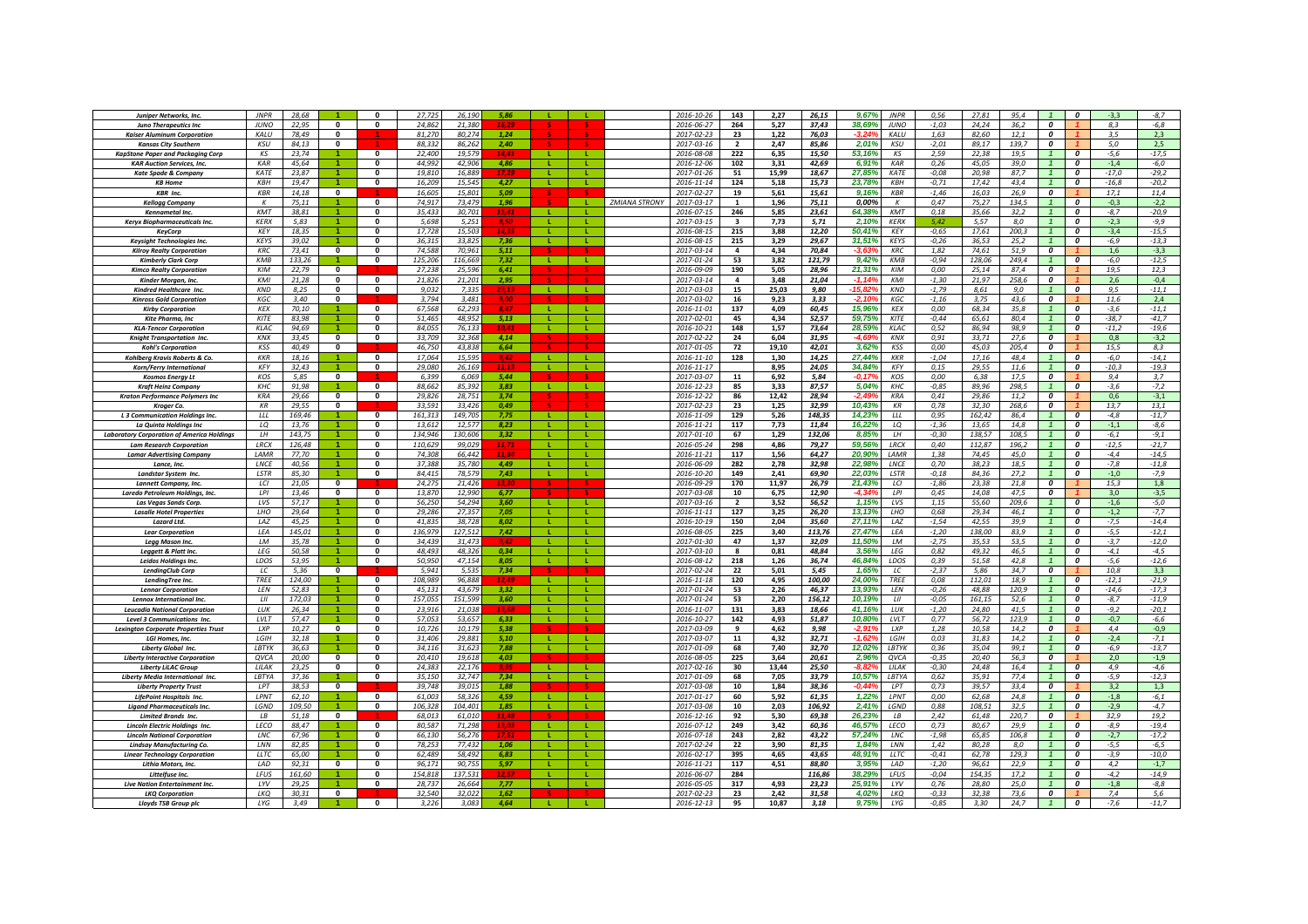| <b>Lockheed Martir</b>                                              | LMT                       | 271.98           |                         |                              | 260.402            | 251.27             | 3.63          |              |              | 2016-11-09               | 129                     | 3,62         | 253.46           | 7,31%           | LMT                       | 1.51               | 262,85<br>307.5                 |                     | 0                                    | $-4,3$           | $-7,6$             |
|---------------------------------------------------------------------|---------------------------|------------------|-------------------------|------------------------------|--------------------|--------------------|---------------|--------------|--------------|--------------------------|-------------------------|--------------|------------------|-----------------|---------------------------|--------------------|---------------------------------|---------------------|--------------------------------------|------------------|--------------------|
| <b>Loews Corporation</b>                                            |                           | 47,21            |                         | $\Omega$                     | 46,374             | 44.279             | 4,73          |              |              | 2016-03-11               | 372                     | 3,66         | 37,72            | 25,16%          |                           | $-0,34$            | 46,36<br>36.7                   |                     | $\mathbf{a}$                         | $-1,8$           | $-6,2$             |
| LoaMein, Inc.                                                       | LOGM                      | 97,95            | $\mathbf{0}$            | $\Omega$                     | 100.50             | 92,600             |               |              |              | 2016-04-29               | 323                     | 8,58         | 59,70            | 64,07%          | LOGM                      | 0,31               | 99,86<br>101,7                  |                     | $\boldsymbol{0}$                     | 2,6              | $-5,5$             |
| <b>Louisiana Pacific Corporation</b>                                | LPX                       | 24,70            |                         | $\Omega$                     | 22,055             | 19,229             |               | - 11         | <b>T</b>     | 2016-11-17               | 121                     | 3,14         | 19,63            | 25,83%          | LPX                       | $-0,04$            | 22,34<br>34,1                   |                     | $\boldsymbol{0}$                     | $-10,7$          | $-22,2$            |
| Lowe's Companies Inc.                                               | LOW                       | 83.53            |                         |                              | 73.743             | 71.762             | 2.76          |              |              | 2016-12-07               | 101                     | 6,75         | 76,40            | $9.33^{\circ}$  | 10W                       | 0.37               | 409.5<br>76.98                  |                     | 0                                    | $-11.7$          | $-14,1$            |
| <b>LPL Investment Holdings Inc.</b>                                 | LPLA                      | 40.31            |                         | $\mathbf 0$                  | 38.31              | 34.47              |               |              |              | 2016-08-11               | 219                     | 10.45        | 27,05            | 49,02%          | LPLA                      | $-1,13$            | 38.32<br>30.8                   |                     | 0                                    | $-4,9$           | $-14,5$            |
| Iululemon athletica inc.                                            | LULU                      | 64,04            | $\mathbf{0}$            |                              | 65,947             | 65,217             | 1,12          |              |              | 2017-03-13               | 5                       | 1,40         | 63,79            |                 | LULU                      | 0,31               | 66,86<br>93,7                   | 0                   |                                      | 3,0              | 1,8                |
| Lumber Liquidators Holdings, Inc.                                   | $\overline{11}$           | 19.29            |                         | $\mathbf{0}$                 | 16.463             | 16.189             | 1.69          | - L.         | л.           | 2017-02-21               | 25                      | 4.28         | 17.98            | 7.29%           | $\mu$                     | 1.15               | 17.35<br>12,2                   |                     | $\boldsymbol{0}$                     | $-14,7$          | $-16,1$            |
| Luxoft Holding, Inc.                                                | <b>LXFT</b>               | 58.30            |                         | $\mathbf{0}$                 | 56,904             | 55.062             | 3,35          | л.           | a ka         | 2016-12-08               | 100                     | 4.47         | 56.20            | 3.74%           | <b>LXFT</b>               | 0.00               | 58.12<br>11.8                   |                     | $\overline{\mathbf{c}}$              | $-2.4$           | $-5,6$             |
| <b>M&amp;T Bank Corp.</b>                                           | <b>MTB</b>                | 162,09           |                         | $\Omega$                     | 159.236            | 137,984            | 15.46         | -11          | л.           | 2016-10-19               | 150                     | 0.30         | 117,50           | 37.95%          | <b>MTB</b>                | $-1,46$            | 158.56<br>142,4                 | $\overline{1}$      | $\mathbf{a}$                         | $-1.8$           | $-14,9$            |
| M.D.C. Holdings Inc.                                                | MDC                       | 30,21            |                         | $\mathbf{0}$                 | 27,477             | 25,680             | 7,00          | л.           | L.           | 2016-11-15               | 123                     | 2,27         | 25,89            | 16,69%          | MDC                       | $-2,55$            | 28.28<br>13,9                   |                     | $\boldsymbol{0}$                     | $-9,0$           | $-15,0$            |
| M/A-Com Technology Solutions Hld                                    | <b>MTSI</b>               | 46,98            |                         | $\Omega$                     | 46.418             | 43,293             | 7,22          | -11          | <b>L</b>     | 2016-11-11               | 127                     | 5,26         | 40,78            | 15,20%          | <b>MTSI</b>               | 1,05               | 46,64<br>22,4                   |                     | $\boldsymbol{0}$                     | $-1,2$           | $-7,8$             |
| Macerich Co.                                                        | MAC.                      | 64,15            | 0                       |                              | 73,626             | 69,723             | 5,60          |              |              | 2016-09-09               | 190                     | 5,01         | 80,03            | 19,84%          | MAC                       | $-0,73$            | 70,13<br>73,9                   | 0                   |                                      | 14,8             | 8,7                |
| <b>Mack Cali Realty Corporation</b>                                 | CLI                       | 27,40            | 0                       | $\mathbf{0}$                 | 28.106             | 27.034             | 3,97          |              |              | 2017-03-10               | 8                       | 3,53         | 26,77            |                 | C11                       | 0,40               | 28.25<br>15.2                   | 0                   |                                      | 2,6              | $-1,3$             |
| Macquarie Infrastructure Co. LLC                                    | MIC.                      | 79.80            | $\mathbf{0}$            | $\mathbf{0}$                 | 81.26              | 78.537             | 3,47          |              |              | 2017-01-27               | 50                      | 3,75         | 76,10            | -4 RF           | MIC.                      | 2,22               | 79,68<br>53.1                   | 0                   |                                      | 1.8              | $-1,6$             |
| Macy's Inc.                                                         | M                         | 30.54            | $\Omega$                |                              | 35.735             | 32.756             | 9.09          |              |              | 2016-12-22               | 86                      | 12.04        | 36.17            | 15.57%          | $\boldsymbol{M}$          | 0.43               | 34.25<br>285.0                  | 0                   |                                      | 17.0             | 7,3                |
| <b>Madison Sauare Garden Compan</b>                                 | MSG                       | 198.72           |                         | $\Omega$                     | 173.689            | 171 763            | 1.12          | - 11         |              | $2017 - 02 - 13$         | 33                      | 0.59         | 173,49           | 14.54%          | MSG                       | $-0.45$            | 187.54<br>31.3                  |                     | $\Omega$                             | $-12.6$          | $-13.6$            |
| <b>Magellan Health Services Inc.</b>                                | <b>MGLN</b>               | 67,85            | $\overline{0}$          |                              | 75.188             | 68 15.             | 102           |              |              | 2017-03-14               | $\Delta$                | 9.60         | 66,40            | $-2.189$        | MGLN                      | 0.82               | 73.13<br>10.5                   | $\overline{0}$      |                                      | 10.8             | 0,5                |
| Magellan Midstream Partners L.P.                                    | MMP                       | 77,65            |                         | $\Omega$                     | 77,226             | 71,719             | 7,68          | - 11         | л.           | 2016-12-07               | 101                     | 3,45         | 71,53            | 8,56%           | <b>MMP</b>                | $-0,93$            | 77,39<br>58,7                   |                     | $\boldsymbol{0}$                     | $-0,5$           | $-7,6$             |
| Magna International Inc.                                            | MGA                       | 44,04            | $\mathbf{0}$            | $\Omega$                     | 44.088             | 42,443             | 3,88          |              |              | 2017-03-15               | $\overline{\mathbf{3}}$ | 3,83         | 44,39            | -0.79           | MGA                       | $-0,86$            | 44,23<br>51.9                   |                     | $\boldsymbol{0}$                     | 0,1              | $-3,6$             |
| <b>Mallinckrodt</b> pla                                             | MNK                       | 46,90            | 0                       |                              | 60,836             | 52,650             |               |              |              | 2016-10-11               | 158                     | 7,12         | 68,16            | 31,19%          | MNK                       | $-2,19$            | 55,10<br>107,5                  | 0                   |                                      | 29,7             | 12,3               |
| <b>Manhattan Associates, Inc.</b>                                   | <b>MANH</b>               | 51.00            | $\bf{0}$                |                              | 54.740             | 51.185             | 6,95          |              |              | 2016-07-21               | 240                     | 6,79         | 59,32            | 14,03%          | MANH                      | $-1,45$            | 52,64<br>32.2                   | 0                   |                                      | 7,3              | 0,4                |
| <b>MannKind Corporation</b>                                         | <b>MNKD</b>               | 2,22             | 0                       |                              | 3.39               | 2.96 <sup>1</sup>  |               |              |              | 2017-02-06               | 40                      | 20,61        | 2,70             | 17,78%          | MNK <sub>E</sub>          | 7,25               | 2.97<br>3.3                     | $\overline{0}$      |                                      | 53.1             | 33,5               |
| <b>Mannower Inc.</b>                                                | <b>MAN</b>                | 103.61           |                         | $\mathbf{0}$                 | 92.148             | 83.374             |               | л.           | л.           | 2016-10-03               | 166                     | 4.48         | 72.94            | 42.05%          | <b>MAN</b>                | 0.48               | 94.01<br>62.1                   |                     | $\boldsymbol{o}$                     | $-11.1$          | $-19.5$            |
| <b>ManTech International Corporation</b>                            | <b>MANT</b>               | 36,14            | $\mathbf{0}$            |                              | 41,542             | 40,012             | 3.82          |              |              | 2017-01-27               | 50                      | 5,21         | 39,82            | 9.24%           | <b>MANT</b>               | $-0,99$            | 39,96                           | 0                   |                                      | 14,9             | 10,7               |
| <b>Manulife Financial Corp.</b>                                     | <b>MFC</b>                | 18.11            | $\mathbf{0}$            | $\mathbf{0}$                 | 18,230             | 16.620             | 9.69          | - L -        | - L -        | 2016-09-30               | 169                     | 2.81         | 14.11            | 28,35%          | <b>MFC</b>                | $-1,36$            | 18.09<br>44,2                   | $\mathbf{1}$        | $\boldsymbol{0}$                     | 0,7              | $-8,2$             |
| <b>Marathon Oil Coporation</b>                                      | <b>MRO</b>                | 15,46            | $\mathbf{0}$            | $\Omega$                     | 16.858             | 15,921             | 5.88          |              |              | 2017-03-08               | 10                      | 6,63         | 14,87            | $-3.97$         | <b>MRO</b>                | $-0,58$            | 16,87<br>198,0                  | 0<br>$\overline{1}$ |                                      | 9,0              | 3,0                |
| <b>Marathon Petroleum Corporation</b>                               | MPC<br>MKI                | 50,79            |                         | $\mathbf{0}$                 | 48.432             | 44,745             | 8,24          | л.           | L.           | 2016-07-29               | 232<br>74               | 8,12         | 39,39            | 28,94%          | MPC<br><b>MKI</b>         | $-0,76$            | 48,71<br>260,6<br>945.33        |                     | $\boldsymbol{0}$<br>$\boldsymbol{0}$ | $-4,6$           | -11,9              |
| <b>Markel Corporation</b>                                           | <b>MKTX</b>               | 980,17<br>190.05 |                         | $\mathbf{0}$                 | 934,282<br>180.333 | 896,284<br>156.344 | 4,24          | $\mathbf{L}$ |              | 2017-01-03<br>2017-01-25 | 52                      | 2,28<br>4.03 | 912,67<br>175,99 | 7,40%<br>7.99%  | <b>MKTX</b>               | $-0.05$<br>$-0.38$ | 32,3<br>183.36<br>38.9          |                     | $\boldsymbol{0}$                     | $-4,7$<br>$-5,1$ | $-8,6$<br>$-17,7$  |
| <b>MarketAxess Holdings Inc</b>                                     | MAR                       | 88.33            |                         | $\mathbf{0}$                 | 85.04              | 77.79              | 15,34<br>9.32 |              |              | 2016-11-07               | 131                     |              |                  | $24.23^{\circ}$ | MAR                       | 0.31               | 84.91<br>196.7                  | $\overline{1}$      | $\boldsymbol{0}$                     | $-3.7$           |                    |
| <b>Marriot International</b><br><b>Marriott Vacations Worldwide</b> | VAC                       | 95,42            |                         | $\mathbf{0}$                 | 87,30              | 78,769             | 10.84         | -L           |              | 2016-11-14               | 124                     | 1,45<br>5,68 | 71,10<br>76,26   | 25,12%          | VAC.                      | 0,89               | 88,96<br>19.8                   |                     | $\boldsymbol{0}$                     | $-8,5$           | $-11,9$<br>$-17,5$ |
| <b>Marsh &amp; Mclennan Companies Inc.</b>                          | <b>MMC</b>                | 75,14            |                         | $\mathbf{0}$                 | 70.574             | 67.022             | 5.30          | $\mathbf{I}$ | л.           | 2016-11-09               | 129                     | 2.83         | 66,91            | 12,30%          | <b>MMC</b>                | 0,62               | 71.31<br>121.7                  |                     | $\boldsymbol{o}$                     | $-6,1$           | $-10,8$            |
| <b>Martin Marietta Materials Inc.</b>                               | MIM                       | 211.95           | $\Omega$                | $\Omega$                     | 223 651            | 203.06             | 10.14         |              |              | 2016-11-01               | 137                     | 5,08         | 192,88           | 9.89%           | <b>MIM</b>                | 0,75               | 222.03<br>1601                  |                     | $\mathbf{r}$                         | 5.5              | $-4.2$             |
| Marvell Technology Group Ltd.                                       | <b>MRVL</b>               | 16,12            |                         | $\Omega$                     | 14,890             | 13.06              |               | - 11         | $\mathbf{L}$ | 2016-07-08               | 253                     | 2,19         | 10,00            | 61,20%          | <b>MRVL</b>               | 0,31               | 14,92<br>73.8                   |                     | $\mathbf{a}$                         | $-7,6$           | $-19,0$            |
| <b>Masco Corporation</b>                                            | MAS                       | 34,66            |                         | $\mathbf{r}$                 | 32.686             | 32.093             | 1,83          |              | т.           | 2017-01-24               | 53                      | 1,72         | 32,92            | 5,29%           | MAS                       | 0,03               | 33.45<br>104.4                  |                     | $\boldsymbol{0}$                     | $-5,7$           | $-7,4$             |
| <b>Masimo Corp</b>                                                  | MASI                      | 93,22            |                         | $\Omega$                     | 77.35              | 63,729             |               |              | L.           | 2016-03-18               | 365                     | 3,15         | 39,84            | 133,99%         | MASI                      | 1,00               | 87,11<br>62,6                   |                     | 0                                    | $-17,0$          | $-31,6$            |
| MasTec Inc.                                                         | MTZ                       | 39,35            |                         | $\Omega$                     | 36,882             | 32,829             |               |              |              | 2016-03-03               | 380                     | 17,48        | 18,42            | 113,63%         | MTZ                       | 0,64               | 37,47<br>32,6                   |                     | 0                                    | $-6,3$           | $-16,6$            |
| <b>Mastercard Incorporated</b>                                      | MA                        | 112.83           |                         | $\mathbf{0}$                 | 107.89             | 101.948            | 5,84          |              |              | 2016-07-28               | 233                     | 1,75         | 96,01            | 17,52%          | MA                        | 0,14               | 108.63<br>341,9                 |                     | $\boldsymbol{0}$                     | $-4,4$           | $-9,6$             |
| <b>Matador Resources Co</b>                                         | <b>MTDR</b>               | 23.10            | $\mathbf{0}$            |                              | 25.46              | 23.57              | 8,03          |              |              | 2017-03-08               | 10                      | 8,46         | 22,54            |                 | <b>MTDR</b>               | $-0,69$            | 25.48<br>30.7                   | 0                   |                                      | 10,3             | 2,1                |
| Mattel, Inc.                                                        | <b>MAT</b>                | 25.66            | $\mathbf{0}$            |                              | 30.374             | 28.090             | 8.13          |              |              | 2016-12-01               | 107                     | 1.91         | 30.39            | 15.569          | <b>MAT</b>                | 1.14               | 28.69<br>150.6                  | 0                   |                                      | 18.4             | 9,5                |
| <b>Maxim Integrated Products, Inc.</b>                              | <b>MXIM</b>               | 45.62            |                         | $\Omega$                     | 42,228             | 39.087             | 8.04          | - 11         | -11          | 2017-01-06               | 71                      | 1,93         | 39,74            | 14.80%          | <b>MXIM</b>               | 0.57               | 42.93<br>87.2                   |                     | $\Omega$                             | $-7,4$           | $-14,3$            |
| Maximus, Inc.                                                       | <b>MMS</b>                | 62,22            |                         | 0                            | 57.47              | 55,629             | 3.31          | - L.         | л.           | $2017 - 02 - 10$         | 36                      | 1,61         | 56,22            | 10,67%          | <b>MMS</b>                | 0,65               | 58.78<br>21,6                   | -1                  | 0                                    | $-7,6$           | -10,6              |
| <b>MB Financial Inc.</b>                                            | <b>MBFI</b>               | 44,44            | $\mathbf{0}$            | $\mathbf 0$                  | 44,740             | 41,970             | 6,60          | л.           | л.           | 2016-11-09               | 129                     | 4,10         | 38,61            | 15,10%          | <b>MBFI</b>               | $-0,29$            | 44.95<br>16,4                   |                     | $\boldsymbol{0}$                     | 0,7              | $-5,6$             |
| MBIA Inc.                                                           | MBI                       | 8,91             | $\mathbf{0}$            |                              | 10,529             | 9.56               |               |              |              | 2017-03-08               | 10                      | 11,16        | 9,31             | 4,30%           | MBI                       |                    | 10,15<br>14,5                   | $\boldsymbol{0}$    |                                      | 18,2             | 7,4                |
| McCormick & Company Inc.                                            | MKC.                      | 102,00           |                         | $\mathbf{0}$                 | 95,436             | 93,251             | 2,34          | -11          | -11          | 2017-02-08               | 38                      | 3,25         | 96,50            | 5,70%           | МКС                       | 0,51               | 97,92<br>72,2                   |                     | $\boldsymbol{0}$                     | $-6,4$           | $-8,6$             |
| McDermott International Inc.                                        | <b>MDR</b>                | 6.59             | $\mathbf{0}$            | $\mathbf{0}$                 | 7.59               | 6.454              | 17.59         |              |              | 2017-03-14               | 4                       | 18.33        | 6,34             | $-3.94$         | <b>MDR</b>                | 0,76               | 23.3<br>7.33                    | 0                   |                                      | 15.2             | $-2,1$             |
| <b>Mcdonalds Corporation</b>                                        | <b>MCD</b>                | 128.64           |                         | $\Omega$                     | 124 71             | 119.883            | 4.03          | - 11         |              | 2016-11-18               | 120                     | 3.10         | 120.00           | 7.20%           | <b>MCD</b>                | 0.52               | 125.46<br>456.3                 | $\overline{1}$      | $\Omega$                             | $-3.1$           | $-6.8$             |
| <b>McEwen Mining In</b>                                             | MUX                       | 3,08             | $\mathbf{0}$            |                              | 3.71               | 3.308              | 12.43         |              |              | 2017-03-06               | 12                      | 13,71        | 3,10             | 0,65%           | MUX                       |                    | 3,70<br>16,1                    | 0                   |                                      | 20,8             | 7,4                |
| <b>McKesson Corporation</b>                                         | <b>MCK</b>                | 147.93           | $\mathbf{0}$            | $\mathbf{0}$                 | 155.837            | 144.964            | 7.50          |              |              | 2016-09-09               | 190                     | 5,70         | 176,09           | 15,99%          | <b>MCK</b>                | $-0,60$            | 152,29<br>274,6                 | 0                   |                                      | 5,3              | $-2,0$             |
| <b>MDU Resources Group Inc</b>                                      | <b>MDU</b>                | 27,26            | $\overline{\mathbf{0}}$ | $\mathbf{0}$                 | 27.690             | 25.814             | 7.27          | - 11         | -11          | 2016-03-04               | 379                     | 6.82         | 18,74            | 45,46%          | <b>MDU</b>                | 0,85               | 27.09<br>32.6                   | $\mathbf{1}$        | $\boldsymbol{0}$                     | 1,6              | $-5,3$             |
| <b>Mead Johnson Nutrition Company</b>                               | MJN                       | 87,63            |                         | $\Omega$                     | 81,410             | 74,613             | 0.1           | -11          | т.           | 2017-02-02               | 44                      | 5,83         | 84,38            | 3,85%           | MJN                       | $-0,14$            | 83,32<br>314,0                  | $\overline{1}$      | $\Omega$                             | $-7,1$           | $-14,9$            |
| <b>Medical Properties Trust Inc.</b>                                | <b>MPW</b>                | 12,41            | $\Omega$                |                              | 13,191             | 12,745             | 3.51          |              | т.           | 2017-03-06               | 12                      | 4,62         | 12,74            | 2,59%           | <b>MPW</b>                | $-0.08$            | 13,17<br>41.9                   | $\boldsymbol{o}$    |                                      | 6,3              | 2,7                |
| <b>Medidata Solutions, Inc.</b>                                     | MDSO                      | 57,90            |                         | $\Omega$                     | 53,180             | 50.950             | 4.38          |              |              | 2017-02-09               | 37                      | 3,27         | 55,80            | 3,76%           | <b>MDSO</b>               | $-0,14$            | 54,54<br>22,9                   |                     | $\boldsymbol{0}$                     | $-8,2$           | $-12,0$            |
| Mednax Inc.                                                         | MD                        | 70,55            |                         | $\mathbf{0}$                 | 68,319             | 66,848             | 2,20          |              |              | 2016-12-22               | 86                      | 5,45         | 67,82            | 4,03%           | MD                        | 1,13               | 69,82<br>48,1                   |                     | 0                                    | $-3,2$           | $-5,2$             |
| <b>Medtronic Inc</b><br>Melco Crown Entertainment Ltd.              | <b>MDT</b><br><b>MPEL</b> | 82,23<br>18,55   |                         | $\mathbf{0}$<br>$\mathbf{0}$ | 77,52<br>16,976    | 75,018<br>16,549   | 3,35<br>2,58  |              |              | 2017-02-21<br>2017-03-01 | 25<br>17                | 6,31<br>3,03 | 80,56<br>17,19   | 2,07%<br>7,91%  | <b>MDT</b><br><b>MPEL</b> | 0,49<br>4,04       | 80,02<br>417,3<br>17,25<br>70,4 |                     | 0<br>0                               | $-5,7$<br>$-8,5$ | $-8,8$<br>$-10,8$  |
|                                                                     | <b>MLNX</b>               | 51.60            |                         | $\mathbf{0}$                 | 46.647             | 42.344             |               |              | т.           | 2017-01-11               | 66                      | 3.98         | 43.85            | 17.67%          | <b>MLNX</b>               | 0, 10              | 48.24<br>34,5                   |                     | $\boldsymbol{o}$                     |                  |                    |
| Mellanox Technologies Ltd.                                          | <b>MENT</b>               | 37,24            |                         | $\Omega$                     | 36,007             | 32,567             | 10.16         |              |              | 2016-04-04               | 348                     | 10,82        |                  | 80.51%          | MENT                      | 0,11               | 35,53<br>75.0                   |                     | $\Omega$                             | $-9,6$           | $-17,9$            |
| <b>Mentor Graphics Corporation</b><br>MercadoLibre Inc.             | <b>MELI</b>               | 211,29           |                         | $\Omega$                     | 190.684            | 165,329            | 15 27         | -11          | л.           | 2017-01-06               | 71                      | 5,64         | 20,63<br>172,16  | 22,73%          | <b>MELI</b>               | $-0,13$            | 198.32<br>73.1                  | $\overline{1}$      | $\Omega$                             | $-3,3$<br>$-9.8$ | $-12,5$<br>$-21,8$ |
| Merck & Co Inc.                                                     | <b>MRK</b>                | 63,90            |                         | 0                            | 63,171             | 60,462             | 4,48          | л.           | L.           | 2017-01-11               | 66                      | 3,07         | 61,63            | 3,68%           | MRK                       | $-0,44$            | 672,2<br>64,11                  |                     | 0                                    | $-1,1$           | $-5,4$             |
| <b>Meredith Corporation</b>                                         | <b>MDP</b>                | 62,40            |                         | $\mathbf{0}$                 | 59,530             | 54,005             | 10.23         |              |              | 2016-11-16               | 122                     | 4,01         | 53,35            | 16,96%          | <b>MDP</b>                | 0,56               | 60,43<br>42,8                   |                     | 0                                    | $-4,6$           | $-13,5$            |
| <b>Meritage Homes Corp.</b>                                         | <b>MTH</b>                | 38,25            |                         | $\mathbf{0}$                 | 35,697             | 35,111             | 1,67          | -11          | L.           | 2017-02-27               | 19                      | 1,58         | 35,80            | 6,84%           | MTH                       | $-1,29$            | 36,69<br>10,4                   |                     | 0                                    | $-6,7$           | $-8,2$             |
| Meritor, Inc.                                                       | <b>MTOR</b>               | 16.85            |                         | $\mathbf{0}$                 | 14,428             | 11.51              | 25,32         | <b>L</b>     |              | 2016-08-03               | 227                     | 6.60         | 9,45             | 78,31%          | <b>MTOR</b>               | $-1.06$            | 14.56<br>14.6                   | $\mathbf{1}$        | $\boldsymbol{0}$                     | $-14,4$          | $-31,7$            |
| <b>Methanex Corporation</b>                                         | <b>MFOF</b>               | 46.60            | $\bf{0}$                | $\mathbf{0}$                 | 47.23              | 39.57              | 19.35         |              |              | 2016-09-27               | 172                     | 5,32         | 32,35            | 44.05           | <b>MFO<sub>F</sub></b>    | $-0,96$            | 47.43<br>36.4                   |                     | $\boldsymbol{0}$                     | 1,4              | $-15,1$            |
| MetLife Inc                                                         | <b>MET</b>                | 53.36            | $\Omega$                | $\Omega$                     | 53.46              | 50.50              | 5.88          | $\mathbf{L}$ | $\mathbf{L}$ | 2016-08-31               | 199                     | 3.11         | 43.40            | 22.95%          | <b>MET</b>                | $-1.22$            | 53.34<br>318.0                  |                     | $\boldsymbol{o}$                     | 0.2              | $-5.4$             |
| Metro-Goldwyn-Mayer Inc.                                            | <b>MGM</b>                | 27,58            | $\mathbf{0}$            | $\Omega$                     | 28.242             | 26.479             | 6.66          |              |              | 2017-03-07               | 11                      | 7,51         | 25,74            | $-7.15$         | <b>MGM</b>                | 2,95               | 27.75<br>236.6                  | $\boldsymbol{0}$    |                                      | 2,4              | $-4,0$             |
| Mettler Toledo International Inc.                                   | <b>MTD</b>                | 481.83           |                         | $\mathbf{0}$                 | 449.109            | 403.827            |               | $\mathbf{L}$ | $\mathbf{L}$ | 2016-03-01               | 382                     | 3,24         | 329,41           | 46,27%          | <b>MTD</b>                | 0,35               | 460.94<br>80,6                  | $\overline{1}$      | $\overline{\mathbf{c}}$              | $-6,8$           | $-16,2$            |
| <b>MFA Financial Inc.</b>                                           | <b>MFA</b>                | 8,09             |                         | $\Omega$                     | 7,828              | 7,482              | 4.63          | - 11         | л.           | 2016-11-18               | 120                     | 2,94         | 7,64             | 5,89%           | <b>MFA</b>                | 1,00               | 7,88<br>15.9                    |                     | $\mathbf{a}$                         | $-3,2$           | $-7,5$             |
| <b>MGIC Investment Corporation</b>                                  | <b>MTG</b>                | 10,63            |                         | $\Omega$                     | 10,400             | 9,130              |               | -11          | <b>L</b>     | 2016-08-05               | 225                     | 15,47        | 7,49             | 41,92%          | <b>MTG</b>                | $-1,39$            | 10,37<br>44,5                   |                     | $\boldsymbol{0}$                     | $-2,2$           | $-14,1$            |
| <b>Michael Kors Holdings Limited</b>                                | <b>KORS</b>               | 37,83            | 0                       |                              | 46,57              | 41,939             |               |              |              | 2016-12-12               | 96                      | 0,73         | 47,87            | 20,97           | <b>KORS</b>               | 0,24               | 42,52<br>117,9                  | 0                   |                                      | 23,1             | 10,9               |
| <b>Michaels Companies, Inc.</b>                                     | MIK                       | 22,20            | $\mathbf{0}$            | $\mathbf{0}$                 | 23.302             | 21,076             |               |              |              | 2016-08-02               | 228                     |              | 25,49            | 12,91%          | <b>MIK</b>                | $-0.89$            | 22.37<br>42,0                   | $\boldsymbol{o}$    |                                      | 5.0              | $-5,1$             |
|                                                                     |                           |                  |                         |                              |                    |                    |               |              |              |                          |                         |              |                  |                 |                           |                    |                                 |                     |                                      |                  |                    |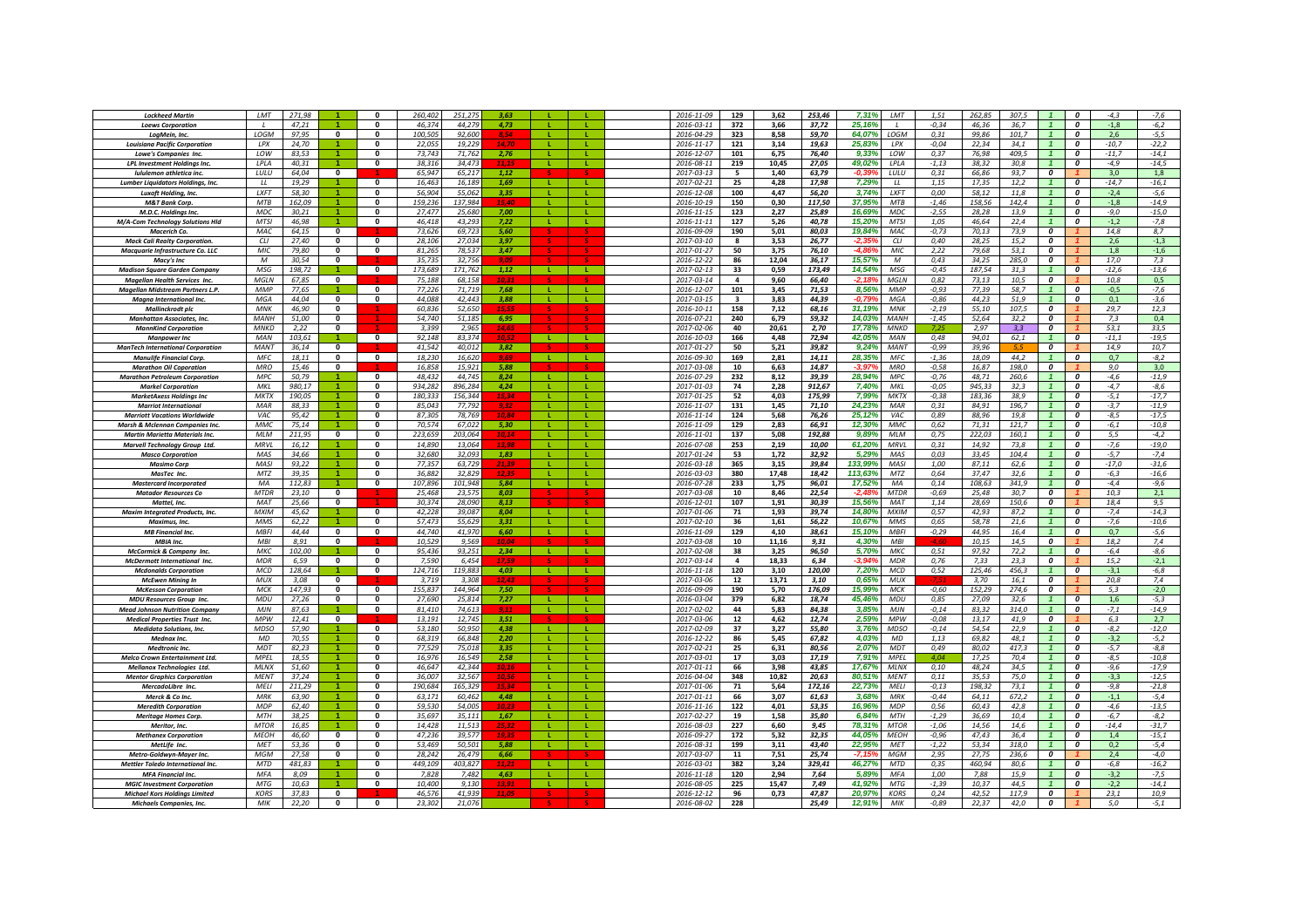| <b>Microchip Technology Incorporated</b>                 | <b>MCHP</b>               | 74,28          |                         | $\Omega$     | 67,331           | 61,535           |               |              |              |                      | 2016-03-04               | 379            | 6,67         | 46,83          | 58,62%<br><b>MCHP</b>                 | 0,22               | 68,80          | 235.4        |                         | 0                     | $-9,4$         | $-17,2$            |
|----------------------------------------------------------|---------------------------|----------------|-------------------------|--------------|------------------|------------------|---------------|--------------|--------------|----------------------|--------------------------|----------------|--------------|----------------|---------------------------------------|--------------------|----------------|--------------|-------------------------|-----------------------|----------------|--------------------|
| Micron Technology, Inc.                                  | MU                        | 25,80          |                         |              | 22,615           | 18,75            |               |              |              |                      | 2016-06-23               | 268            | 21,34        | 14,05          | 83,63%<br>MU                          | $-0.92$            | 23,50          | 602,1        |                         | 0                     | $-12,3$        | $-27,3$            |
| <b>Microsemi Corporation</b>                             | MSCC                      | 52.64          | $\mathbf{0}$            | $\mathbf{0}$ | 52.764           | 47.748           |               |              |              |                      | 2016-07-12               | 249            | 1,61         | 34,25          | 53.699<br><b>MSCC</b>                 | $-0.15$            | 52.06          | 52.6         |                         | $\boldsymbol{0}$      | 0,2            | $-9,3$             |
| <b>Microsoft Corporation</b>                             | <b>MSFT</b>               | 64.87          |                         |              | 62.927           | 59.11            | 6.45          |              |              |                      | 2016-07-08               | 253            | 1,07         | 52.30          | 24,03<br><b>MSFT</b>                  | 0.36               | 62.89          | 1458.5       |                         | $\boldsymbol{0}$      | $-3,0$         | $-8,9$             |
| <b>MicroStrategy Incorporated</b>                        | <b>MSTR</b>               | 191.86         | $\mathbf{0}$            | $\Omega$     | 194.175          | 187,350          | 3.64          |              |              |                      | 2016-10-28               | 141            | 2.18         | 191.47         | 0.20%<br><b>MSTR</b>                  | 0.42               | 194.56         | 13.6         |                         | $\Omega$              | 1.2            | $-2,4$             |
| Mid America Apartment Communities Inc.                   | MAA                       | 101,78         |                         | $\mathbf{0}$ | 97,158           | 94,625           | 2,68          |              | л.           |                      | 2016-12-16               | 92             | 3,42         | 96,71          | 5,24%<br>MAA                          | 0,55               | 99,52          | 78,6         |                         | $\overline{a}$        | $-4,5$         | $-7,0$             |
| <b>Minerals Technologies Inc.</b>                        | <b>MTX</b>                | 75,45          | $\mathbf{0}$            | $\Omega$     | 78.019           | 72,615           | 7,44          |              |              |                      | 2017-03-14               | 4              | 7,53         | 72.20          | <b>MTX</b><br>-4.50                   | 0,53               | 77.45          | 11.5         | $\boldsymbol{o}$        |                       | 3,4            | $-3,8$             |
|                                                          | MKSI                      | 69,70          |                         | $\Omega$     | 62,250           | 53,087           |               | -1.          |              |                      | 2016-03-17               | 366            |              | 35,60          | 95,79%<br>MKSI                        | 0,87               | 62,20          | 22,0         | $\mathbf{1}$            | $\Omega$              | $-10,7$        | $-23,8$            |
| <b>MKS Instruments,</b>                                  | <b>MBT</b>                |                |                         | $\Omega$     | 9.852            | 8.791            | 17,26         |              | л.           |                      |                          |                |              |                | <b>MBT</b>                            |                    |                |              | $\mathbf{1}$            | $\Omega$              |                | $-17,5$            |
| <b>Mobile TeleSystems</b>                                |                           | 10,65          |                         |              |                  |                  |               |              |              |                      | 2016-12-02               | 106            | 4,52         | 8,55           | 24,56%                                | 4.31               | 9,88           | 28,8         |                         | $\Omega$              | $-7,5$         |                    |
| Mohawk Industries Inc.                                   | MHK                       | 230,20         |                         | $\mathbf{0}$ | 215,042          | 197,397          | 8.94          | л.           | L.           |                      | 2016-12-21               | 87             | 3,64         | 204,87         | 12,36%<br>MHK                         | $-0,52$            | 219,01         | 114,5        |                         |                       | $-6,6$         | $-14,2$            |
| <b>Molina Healthcare Inc.</b>                            | <b>MOH</b>                | 45,86          | $\mathbf{0}$            |              | 56,626           | 54.759           | 3,41          |              |              |                      | 2017-02-16               | 30             | 3,64         | 49,18          | 6,75%<br><b>MOH</b>                   | 1,55               | 53,36          | 65.1         | 0                       |                       | 23,5           | 19,4               |
| <b>Molson Coors Brewing Company</b>                      | <b>TAP</b>                | 98,38          | 0                       |              | 100,566          | 98.85            | 1,73          |              |              |                      | 2017-03-02               | 16             | 2,07         | 98,49          | 0,11%<br><b>TAP</b>                   | 0,15               | 100,61         | 148.6        | 0                       |                       | 2,2            | 0,5                |
| <b>Momenta Pharmaceuticals Inc.</b>                      | <b>MNTA</b>               | 13.75          | 0                       | $\mathbf{0}$ | 16.80            | 13.20            | 27,28         | <b>L</b>     |              |                      | 2016-11-09               | 129            | 2,48         | 12,60          | 9,13%<br><b>MNTA</b>                  | $-0,72$            | 15.86          | 12.4         | $\overline{1}$          | $\boldsymbol{0}$      | 22,2           | $-4,0$             |
| Momo Inc.                                                | <b>MOMO</b>               | 35.01          |                         | $\Omega$     | 23.905           | 20.135           | 18.7          |              |              |                      | 2017-01-23               | 54             | 12.86        | 23.42          | 49.49%<br>момо                        | 0.81               | 26.42          | 74.7         | $\overline{1}$          | $\Omega$              | $-31.7$        | $-42.5$            |
| Mondelez International Inc. CLA                          | MDLZ                      | 44.75          | $\blacktriangleleft$    | $\Omega$     | 44.031           | 43.520           | 1.17          | - 11         |              |                      | 2017-03-13               | 5              | 1.10         | 44.21          | 1.22%<br>MDLZ                         | $-0,29$            | 44.57          | 354.3        |                         | $\boldsymbol{0}$      | $-1,6$         | $-2,7$             |
| <b>Monolithic Powe</b>                                   | <b>MPWR</b>               | 92,96          |                         | $\mathbf{r}$ | 84.679           | 79.638           | 6.33          | $\mathbf{L}$ |              |                      | 2016-03-11               | 372            |              | 61,08          | 52,19%<br><b>MPWR</b>                 | 0,69               | 86,50          | 28.5         |                         | $\Omega$              | $-8.9$         | $-14,3$            |
| Monro Muffler Brake Inc.                                 | <b>MNRO</b>               | 54,35          | $\overline{\mathbf{0}}$ |              | 58,506           | 57,184           | 2,31          |              |              |                      | 2017-03-03               | 15             | 2,31         | 57,05          | 4,73%<br><b>MNRO</b>                  | $-0,73$            | 58,66          | 15,7         | $\overline{\mathbf{c}}$ |                       | 7,6            | 5,2                |
| <b>Monsanto Company</b>                                  | <b>MON</b>                | 112,76         |                         | $\Omega$     | 108,001          | 103,810          | 4,04          | -11          | л.           |                      | 2016-12-05               | 103            | 2,94         | 104,27         | 8,14%<br><b>MON</b>                   | 0,22               | 110,97         | 202,1        |                         | 0                     | $-4,2$         | $-7,9$             |
| <b>Moody's Corporation</b>                               | MCO                       | 111,94         |                         | $\mathbf{0}$ | 108,259          | 98,931           | 9,43          |              |              |                      | 2017-01-25               | 52             | 3,65         | 103,73         | 7,91%<br>MCO                          | $-1,41$            | 109,16         | 110,0        |                         | 0                     | $-3,3$         | $-11,6$            |
| <b>Morgan Stanley</b>                                    | MS                        | 45.02          |                         | $\Omega$     | 42.83            | 37.29            |               |              |              |                      | 2016-07-14               | 247            | 5,04         | 28,00          | 60,79%<br>MS                          | $-2,83$            | 42.48          | 459.4        |                         | $\boldsymbol{0}$      | $-4.9$         | $-17,2$            |
| <b>Mosaic Company (The)</b>                              | <b>MOS</b>                | 29,17          | $\mathbf{0}$            | $\mathbf{0}$ | 31.064           | 28.292           |               |              |              |                      | $2016 - 11 - 10$         | 128            | 9,22         | 28,23          | 3,33%<br>MO <sub>S</sub>              | 0,62               | 30.69          | 150.5        |                         | $\boldsymbol{0}$      | 6,5            | $-3,0$             |
| <b>Motorola Solutions, Inc.</b>                          | MSI                       | 84.72          |                         | $\Omega$     | 80.861           | 78.194           | 3.41          |              |              |                      | 2016-11-04               | 134            | 3.18         | 75.90          | 11,62%<br>MSI                         | $-0.51$            | 81.55          | 110.0        |                         | $\Omega$              | $-4.6$         | $-7,7$             |
| <b>MRC</b> Global Inc.                                   | MRC                       | 18,06          | $\mathbf 0$             | 0            | 19,980           | 17,962           | 11,24         |              |              |                      | 2017-03-14               | $\overline{a}$ | 11,43        | 17,79          | MRC<br>-1,52                          | 0,11               | 19,76          | 20,0         | 0                       |                       | 10,6           | $-0,5$             |
| <b>MSC Industrial Direct Company Inc.</b>                | <b>MSM</b>                | 102,04         |                         | $\Omega$     | 99,490           | 86,421           |               |              |              |                      | 2016-11-04               | 134            | 1,51         | 73,51          | 38,81%<br><b>MSM</b>                  | 0,70               | 98.71          | 52,4         |                         | $\boldsymbol{0}$      | $-2,5$         | $-15,3$            |
| <b>MSCI Inc Class A</b>                                  | MSCI                      | 97,33          |                         | $\mathbf{0}$ | 88,630           | 81.332           | 8.97          | -11          | л.           |                      | 2017-01-25               | 52             | 1,82         | 82,72          | <b>MSCI</b><br>17,66%                 | $-0,35$            | 91,05          | 71,8         | $\mathbf{1}$            | $\overline{a}$        | $-8,9$         | $-16,4$            |
| <b>Mueller Inds Inc</b>                                  | MLI                       | 33.96          | 0                       |              | 40,464           | 36.122           |               |              |              |                      | 2017-03-10               | 8              | 11.59        | 33.18          | -2,359<br>MLI                         | 1.40               | 39,36          | 7,6          | 0                       |                       | 19,2           | 6,4                |
| <b>Murphy Oil Corporation</b>                            | MUR                       | 27,23          | $\mathbf{0}$            |              | 30,761           | 29.57            | 4,02          |              |              |                      | 2017-01-30               | 47             | 5,84         | 28,41          | 4,15%<br>MUR                          | 0,48               | 30,14          | 81,8         | $\boldsymbol{0}$        |                       | 13,0           | 8,6                |
| <b>Murphy USA</b>                                        | <b>MUSA</b>               | 70,12          |                         | $\mathbf 0$  | 67,097           | 65.397           | 2,60          |              |              |                      | 2017-03-13               | 5              | 2,61         | 67,15          | 4,42%<br>MUSA                         | 1,26               | 67,93          | 38,1         | $\overline{1}$          | $\boldsymbol{0}$      | $-4,3$         | $-6,7$             |
| Mylan Inc.                                               | MYL                       | 42,03          |                         | 0            | 39,805           | 37.65            | 5.72          | -11          |              |                      | 2017-02-14               | 32             | 6.72         | 40,75          | 3,14%<br>MYL                          | $-1,08$            | 41,87          | 212,6        |                         | 0                     | $-5,3$         | $-10,4$            |
| <b>Myriad Genetics Inc.</b>                              | <b>MYGN</b>               | 19.05          | $\bf{0}$                | $\mathbf{0}$ | 20,67            | 17.25            | 19,82         |              |              |                      | 2016-04-19               | 333            | 2,58         | 36,00          | 47,08%<br>MYGN                        | 0,11               | 19.50          | 29.7         | 0                       |                       | 8.5            | $-9,4$             |
| <b>Nabors Industries Inc.</b>                            | <b>NBR</b>                | 13.49          | $\mathbf{0}$            |              | 15.984           | 14.206           |               |              |              |                      | 2017-03-08               | 10             | 15.38        | 13.47          | -0.11<br><b>NBR</b>                   | $-0.37$            | 15.40          | 99.4         | $\Omega$                |                       | 18.5           | 5.3                |
| Nasdaq Stock Market Inc. (The)                           | <b>NDAO</b>               | 70.88          |                         | $\mathbf 0$  | 69.238           | 67.018           | 3.31          | - 11         | -11          |                      | 2016-12-09               | 99             | 2,48         | 68.62          | 3,29%<br><b>NDAO</b>                  | $-0.39$            | 69.91          | 57.5         |                         | $\boldsymbol{0}$      | $-2.3$         | $-5,4$             |
| <b>National Fuel Gas Co.</b>                             | <b>NFG</b>                | 60.37          |                         | $\Omega$     | 57.477           | 55.055           | 440           | - 11         |              |                      | 2016-11-21               | 117            | 3.97         | 56,00          | 7,80%<br><b>NFG</b>                   | $-0.53$            | 58.65          | 26.3         |                         | $\Omega$              | $-4.8$         | $-8.8$             |
| <b>National Health Investors Inc</b>                     | NHI                       | 71,09          | $\mathbf{0}$            |              | 74, 11           | 73,788           | 0.44          |              |              |                      | 2017-03-06               | 12             | 0,46         | 73,59          | 3,40%<br>NHI                          | 0,58               | 74,18          | 15,3         | $\overline{\mathbf{c}}$ |                       | 4,3            | 3,8                |
| <b>National Instruments Corporation</b>                  | <b>NATI</b>               | 32,50          |                         | $\mathbf{0}$ | 30,991           | 29.34            | 5.62          | - 11         | $\mathbf{L}$ |                      | 2016-11-07               | 131            | 0,91         | 28,48          | 14,12%<br><b>NATI</b>                 | 0,00               | 31,33          | 13,3         |                         | $\boldsymbol{0}$      | -4,6           | $-9,7$             |
| <b>National Retail Properties Inc.</b>                   | <b>NNN</b>                | 44,36          | 0                       |              | 45,702           | 44,361           | 3,02          |              |              |                      | 2017-03-06               | 12             | 3,18         | 44,15          | $-0.48$<br><b>NNN</b>                 | 1,23               | 45,11          | 47,5         | $\boldsymbol{0}$        |                       | 3,0            | 0,0                |
| <b>National Semiconductor Corporation</b>                | <b>NSM</b>                | 16,22          | $\mathbf{0}$            |              | 18,172           | 16,553           |               |              |              |                      | 2017-03-15               | 3              | 9,93         | 16,50          | 1,70%<br><b>NSM</b>                   | $-1,22$            | 17,97          | 8,2          | $\boldsymbol{0}$        |                       | 12,0           | 2,1                |
| National-Oilwell Inc.                                    | <b>NOV</b>                | 39.31          |                         | $\mathbf{0}$ | 38.038           | 36.13            | 5,26          |              |              |                      | $2016 - 11 - 14$         | 124            | 4.44         | 34,90          | 12,64%<br><b>NOV</b>                  | 0,41               | 38.73          | 137.5        |                         | $\boldsymbol{0}$      | $-3,2$         | $-8,1$             |
| <b>Navient Corp.</b>                                     | <b>NAVI</b>               | 14.99          | $\bf{0}$                |              | 16.251           | 15.398           | 5.54          |              |              |                      | 2017-02-01               | 45             | 8.11         | 15.00          | 0.07%<br><b>NAVI</b>                  | 2.39               | 15.59          | 38.8         | $\boldsymbol{o}$        |                       | 8.4            | 2.7                |
| <b>Navistar International Corp.</b>                      | NAV                       | 27,49          | 0                       | 0            | 28,930           | 25,814           |               |              |              |                      | 2017-03-07               | 11             | 15,43        | 24,85          | NAV<br>10.6.                          | 0,11               | 28,19          | 18,9         | 0                       |                       | 5,2            | $-6,1$             |
| <b>NCR Corporation</b>                                   | <b>NCR</b>                | 44.53          |                         | $\mathbf{0}$ | 44.426           | 36,923           |               | -1.          |              |                      | 2016-10-26               | 143            | 4,67         | 34,64          | 28,55%<br><b>NCR</b>                  | 0,32               | 44,85          | 54,9         |                         | $\boldsymbol{0}$      | $-0,2$         | $-17,1$            |
|                                                          | <b>NKTR</b>               | 15,50          |                         | $\Omega$     | 13.993           | 12,963           | 7,94          |              |              |                      | 2017-03-02               | 16             | 9,14         | 14,79          | 4.80%<br><b>NKTR</b>                  | $-1,34$            | 14,49          | 16,4         | $\mathbf{1}$            | $\Omega$              | $-9.7$         | $-16,4$            |
| <b>Nektar Therapeutics</b><br>Netease.com Inc.           | <b>NTFS</b>               | 291,50         |                         | $\Omega$     | 259.479          | 225.272          | 15,18         | - 11 -       |              |                      | 2017-01-17               | 60             | 7,57         | 243,08         | 19,92%<br><b>NTES</b>                 | 2,91               | 271.95         | 284,2        |                         | $\Omega$              | $-11,0$        | $-22,7$            |
| Netflix Inc.                                             | <b>NFLX</b>               | 145,11         |                         | $\mathbf{0}$ | 133,200          | 117,562          | 13.30         | <b>L</b>     | L.           |                      | 2016-08-25               | 205            | 3,94         | 97,32          | 49,11%<br>NFLX                        | 0,50               | 133.50         | 853,6        |                         | $\Omega$              | $-8,2$         | $-19,0$            |
| <b>NETGEAR Inc</b>                                       | <b>NTGR</b>               | 54,15          | $\mathbf 0$             | $\mathbf 0$  | 55.372           | 54.041           | 2,46          |              |              |                      | 2017-03-06               | 12             | 3,13         | 53,55          | <b>NTGR</b><br>$-1.12$                | $-0.18$            | 55,61          | 15,4         | 0                       |                       | 2,3            | $-0,2$             |
|                                                          | <b>NTCT</b>               | 37,35          |                         | 0            | 35.20:           | 30.29            | 16.2          | -11          | ÷.           |                      | 2016-07-22               | 239            | 9,93         | 25,10          | 48,80%<br><b>NTCT</b>                 | $-1,58$            | 35,56          | 21,0         | $\mathbf{1}$            | $\boldsymbol{0}$      | $-5,7$         | $-18,9$            |
| NetScout Systems, Inc.<br><b>Network Appliance Inc</b>   | <b>NTAP</b>               | 42.06          |                         | $\mathbf{0}$ | 38.26            | 33.80            | 13.20         |              |              |                      | 2016-07-13               | 248            | 4,14         | 25,51          | 64,88%<br><b>NTAP</b>                 | $-0,33$            | 39,44          | 105.5        | $\mathbf{1}$            | $\boldsymbol{0}$      | -9,0           | $-19,6$            |
|                                                          |                           |                | $\Omega$                | $\Omega$     |                  |                  |               |              |              |                      |                          | $\mathbf{R}$   |              |                | $-3.91$                               |                    |                |              |                         | $\Omega$              |                |                    |
| <b>Neurocrine Biosciences Inc.</b><br>Neustar Inc        | <b>NBIX</b><br><b>NSR</b> | 44.50<br>32.95 |                         | $\Omega$     | 45.076<br>31.726 | 43.088<br>28.048 | 4.61<br>13.11 | $\mathbf{I}$ | $\mathbf{L}$ |                      | 2017-03-10<br>2016-12-05 | 103            | 4.92<br>7.67 | 46.31<br>27.00 | <b>NBIX</b><br>22.04%<br><b>NSR</b>   | $-1.48$<br>$-0.60$ | 45.95<br>31.36 | 45.4<br>28.6 |                         | $\boldsymbol{0}$      | 1.3<br>$-3.7$  | $-3.2$<br>$-14.9$  |
|                                                          | <b>NVRO</b>               | 94.02          | $\overline{4}$          | $\Omega$     | 90.098           | 82.96            | 8.60          | $\mathbf{L}$ | $\mathbf{L}$ |                      |                          | 44             | 10.64        |                | 1.19%<br><b>NVRO</b>                  | 1.39               | 91.95          |              |                         | $\Omega$              | $-4.2$         |                    |
| <b>Nevro Corp</b>                                        | <b>NJR</b>                | 39,20          | $\blacktriangleleft$    | $\Omega$     | 36,707           | 34.662           | 5.90          | -11          | <b>L</b>     |                      | 2017-02-02<br>2016-11-29 | 109            | 4,99         | 92,91          | 11,05%<br><b>NJR</b>                  | 1,29               | 37,93          | 40.2<br>20,0 |                         | 0                     | $-6,4$         | $-11,8$<br>$-11,6$ |
| <b>New Jersey Resources Corporation</b>                  |                           |                | $\blacktriangleleft$    | $\Omega$     | 47,582           |                  | 5.07          | - 11         | т.           |                      |                          |                |              | 35,30          |                                       |                    |                | 50,3         |                         |                       |                | $-17,8$            |
| <b>New Oriental Education &amp; Technology Group Inc</b> | EDU                       | 55,10          | $\blacktriangleleft$    | $\mathbf{0}$ |                  | 45,285           |               |              | т.           |                      | 2017-01-06               | 71             | 7,72         | 47,66          | 15,61%<br><b>EDU</b>                  | 1,66               | 49,22          |              |                         | 0<br>$\boldsymbol{o}$ | $-13,6$        |                    |
| <b>New Residential Investment Corp</b>                   | <b>NRZ</b>                | 17,08          | $\mathbf{0}$            |              | 15,985           | 14,929           | 7,06          |              |              |                      | 2016-04-19               | 333            | 7,93         | 12,03          | 41,98%<br><b>NRZ</b>                  | 0,83               | 16,35          | 75,2         |                         |                       | $-6,4$         | $-12,6$            |
| <b>New York Community Bancorp Inc.</b>                   | NYCB<br><b>NYT</b>        | 14,39<br>14.70 |                         | $\mathbf{0}$ | 15,928<br>14.424 | 15,464<br>12.700 | 3,00<br>13.5  |              |              |                      | 2017-02-01               | 45<br>116      | 5,80<br>6,89 | 14,98<br>12,65 | 3,94%<br>NYCB<br>16,219<br><b>NYT</b> | 0,21<br>0.34       | 15,31<br>14,51 | 78,7<br>10,4 | 0<br>$\mathbf{1}$       | $\boldsymbol{o}$      | 10,7<br>$-1.9$ | 7,5<br>$-13,6$     |
| New York Times Co.                                       |                           |                |                         |              |                  |                  |               |              |              |                      | 2016-11-22               |                |              |                |                                       |                    |                |              |                         |                       |                |                    |
| <b>Newell Rubbermaid Inc.</b>                            | NWL                       | 48,42          |                         | $\mathbf 0$  | 47,882           | 47,033           | 1,80          |              |              |                      | 2017-02-24               | 22             | 2,56         | 48,67          | NWL<br>$-0.51$                        | 0,02               | 48,69          | 191,1        |                         | 0                     | $-1,1$         | $-2,9$             |
| <b>Newfield Exploration Co.</b>                          | <b>NFX</b>                | 34,48          | $\mathbf 0$             |              | 42,436           | 41,503           | 2,25          |              |              |                      | 2017-02-22               | 24             | 3,30         | 39,07          | 11,75%<br>NFX                         | $-1,15$            | 40,06          | 110,7        | 0                       |                       | 23,1           | 20,4               |
| <b>NewMarket Corporation</b>                             | <b>NEU</b>                | 453.36         |                         | $\mathbf{0}$ | 429,722          | 412.977          | 4.05          | - 11         | - L -        |                      | 2016-11-29               | 109            | 2,86         | 422,33         | 7,35%<br><b>NFU</b><br><b>NFM</b>     | 0,82               | 436.05         | 15,0         | $\mathbf{1}$            | $\boldsymbol{0}$      | $-5,2$         | $-8,9$             |
| <b>Newmont Mining Corporation</b>                        | <b>NEM</b><br><b>NR</b>   | 32,84          | $\bf{0}$                |              | 35,736           | 34,867           | 2.49          |              |              |                      | 2017-02-27               | 19             | 1,88         | 33,97          | 3,33%<br><b>NR</b>                    | 0,09               | 35,98          | 244,2        | $\boldsymbol{o}$        |                       | 8,8            | 6,2                |
| <b>Newpark Resources Inc.</b>                            |                           | 7.60           |                         | $\Omega$     | 7,599            | 7.099            | 7.04          |              |              | <b>ZMIANA STRONY</b> | 2017-03-17               | $\mathbf{1}$   | 7,04         | 7,60           | 0,00%                                 | 4.11               | 7.69           |              | $\mathbf{1}$            | $\boldsymbol{0}$      | 0.0            | $-6,6$             |
| <b>News Corporation</b>                                  | <b>NWSA</b>               | 12,65          |                         | $\mathbf{0}$ | 12,616           | 12,206           | 3,35          | -11          |              |                      | 2017-02-10               | 36             | 3,86         | 13,29          | $-4.82$<br><b>NWSA</b>                | 0,08               | 12,88          | 26,2         |                         | $\Omega$              | $-0,3$         | $-3,5$             |
| <b>Nexstar Broadcasting Group, Inc.</b>                  | <b>NXST</b>               | 68,25          |                         | $\mathbf 0$  | 63,814           | 56.840           | 12.2.         |              |              |                      | 2016-11-10               | 128            | 6.40         | 55,05          | 23,98%<br><b>NXST</b>                 | $-0,80$            | 65,93          | 41,4         |                         | $\boldsymbol{0}$      | $-6.5$         | $-16,7$            |
| NextEra Energy, Inc.                                     | <b>NEE</b>                | 130,23         |                         | $\Omega$     | 123,495          | 119.06           | 3,73          | -1.          |              |                      | 2017-01-27               | 50             | 1,06         | 121,37         | 7,30%<br><b>NEE</b>                   | 0,25               | 126,08         | 214,2        |                         | $\boldsymbol{o}$      | $-5,2$         | -8,6               |
| Nike Inc.                                                | <b>NKF</b>                | 57.80          |                         | $\mathbf{0}$ | 54.88            | 52.56            | 4.41          |              |              |                      | 2017-02-09               | 37             | 3,43         | 55,31          | $4.50^{\circ}$<br><b>NKF</b>          | 0.35               | 56,12          | 499.7        | $\mathbf{1}$            | $\boldsymbol{0}$      | $-5.0$         | $-9,1$             |
| Nimble Storage, Inc                                      | <b>NMB</b>                | 12,46          |                         |              | 8,435            | 8.21             | 2,63          |              |              |                      | 2017-01-09               | 68             | 6,07         | 8,46           | 47,28%<br><b>NMBI</b>                 | $-0,64$            | 10,06          | 22,7         |                         | $\boldsymbol{0}$      | $-32,3$        | $-34,1$            |
| <b>NiSource Inc.</b>                                     | $\overline{M}$            | 23.50          |                         | $\Omega$     | 23.112           | 22.553           | 2.48          | - 11         | $\mathbf{L}$ |                      | 2017-02-23               | 23             | 2.76         | 23.77          | $-114$<br>Nl                          | 0.56               | 23.55          | 66.3         |                         | $\boldsymbol{o}$      | $-1.6$         | $-4.0$             |
| <b>Noble Corporation</b>                                 | NF                        | 5.87           | $\Omega$                |              | 6.766            | 6.53             | 3.55          |              |              |                      | 2017-03-08               | 10             | 7.27         | 6,10           | 3.77%<br>NF                           | $-2.81$            | 6.89           | 80.4         | $\overline{a}$          |                       | 15.3           | 11.3               |
| <b>Noble Energy Inc.</b>                                 | <b>NBL</b>                | 33.86          | $\bf{0}$                |              | 38.65            | 37,142           | 4.06          |              |              |                      | 2017-02-28               | 18             | 5,32         | 36,41          | 7,00%<br><b>NBI</b>                   | $-0,15$            | 37,95          | 157.6        | $\overline{\mathbf{c}}$ |                       | 14,1           | 9,7                |
| <b>Nordic American Tankers Ltd</b>                       | <b>NAT</b>                | 8,14           | $\mathbf{0}$            |              | 9.530            | 8,634            |               |              |              |                      | 2016-06-27               | 264            | 3,03         | 13,78          | 40,93%<br><b>NAT</b>                  | 0,87               | 8,81           | 12,6         | $\boldsymbol{o}$        |                       | 17,1           | 6,1                |
| <b>Nordson Corporation</b>                               | <b>NDSN</b>               | 126,22         |                         | $\mathbf 0$  | 113,230          | 101,956          |               | -11          | <b>L</b>     |                      | 2016-02-23               | 389            | 14,64        | 69,68          | 81,14%<br><b>NDSN</b>                 | $-0,44$            | 116,10         | 31,1         |                         | $\boldsymbol{0}$      | $-10,3$        | $-19,2$            |
| Nordstrom Inc.                                           | JWN                       | 43,92          | 0                       |              | 50,191           | 47,674           | 5,28          |              |              |                      | 2016-12-22               | 86             | 11,78        | 48,24          | 8,96<br>JWN                           | $-0,88$            | 49,32          | 151,6        | 0                       |                       | 14,3           | 8,5                |
| <b>Norfolk Souther Corporation</b>                       | NSC                       | 114,71         | $\mathbf 0$             | $\mathbf{0}$ | 115.162          | 100,755          |               |              |              |                      | 2016-07-08               | 253            | 2,61         | 86,42          | 32.74%<br>NSC                         | $-0,55$            | 114.88         | 241.9        | $\mathbf{1}$            | $\boldsymbol{o}$      | 0,4            | $-12,2$            |
|                                                          |                           |                |                         |              |                  |                  |               |              |              |                      |                          |                |              |                |                                       |                    |                |              |                         |                       |                |                    |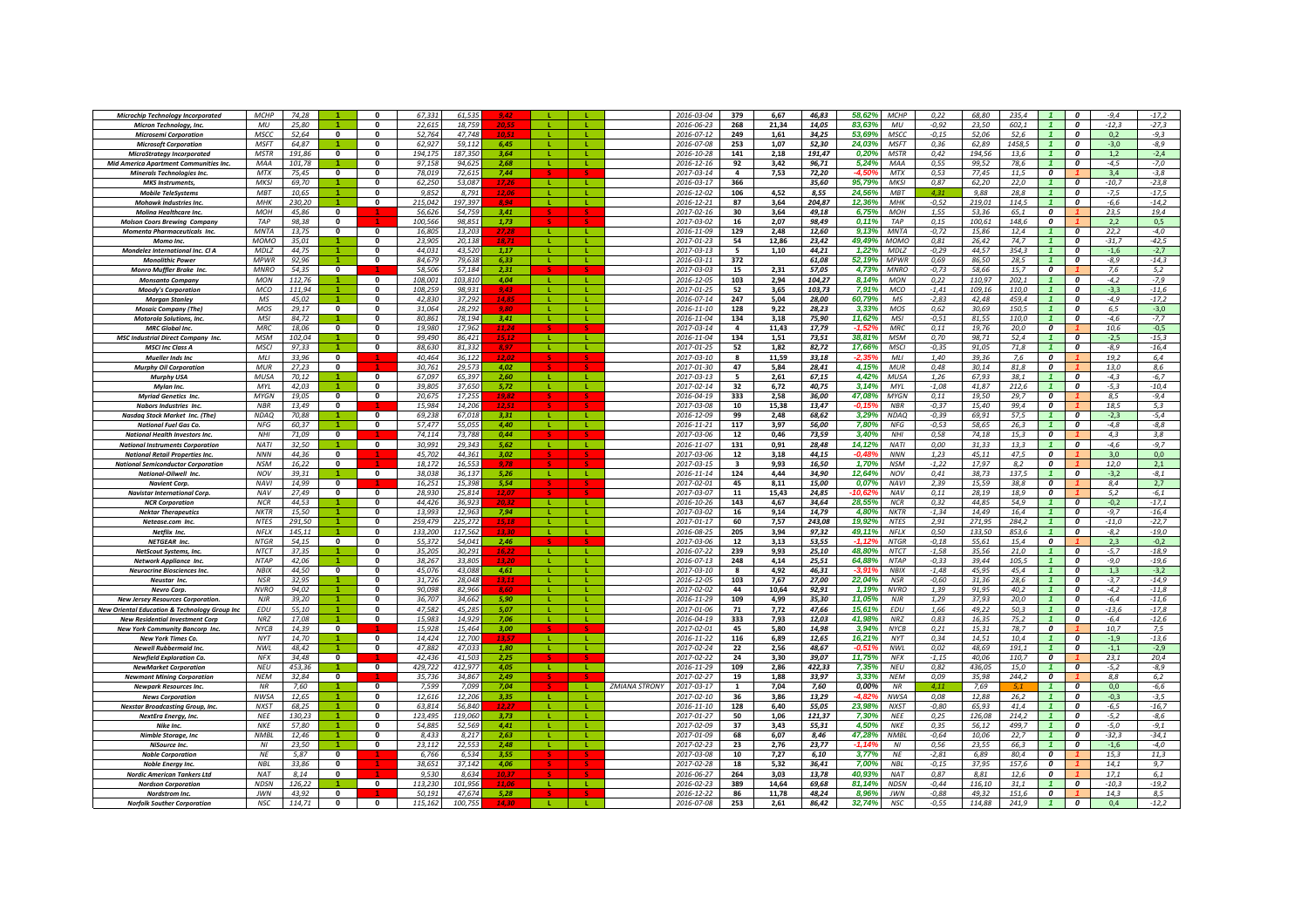| <b>Northern Border Partners L.P.</b>          | OKS              | 51,07   |                         | n                       | 48.52    | 41.90    |       |              |              | 2016-03-03       | 380                     | 10,50 | 31,15   | 63.95%   | OKS         | $-1,33$  | 49.47   | 62.8           |                         | $\boldsymbol{0}$        | $-5,0$  | $-17,9$ |
|-----------------------------------------------|------------------|---------|-------------------------|-------------------------|----------|----------|-------|--------------|--------------|------------------|-------------------------|-------|---------|----------|-------------|----------|---------|----------------|-------------------------|-------------------------|---------|---------|
|                                               | <b>NTRS</b>      | 88,68   |                         | n                       | 85,195   | 79,680   | 6.92  |              |              | 2016-10-04       | 165                     | 1,38  | 69,83   | 26,99%   | <b>NTRS</b> | $-1,46$  | 85,79   | 95,2           |                         | $\boldsymbol{o}$        | $-3,9$  | $-10,1$ |
| <b>Northern Trust Corporation</b>             |                  |         |                         |                         |          |          |       |              |              |                  |                         |       |         |          |             |          |         |                |                         |                         |         |         |
| <b>Northrop Grumman Corporation</b>           | <b>NOC</b>       | 244,25  |                         | $\Omega$                | 238.581  | 228,789  | 4.28  |              |              | 2015-06-17       | 640                     | 3,53  | 162,87  | 49,97%   | <b>NOC</b>  | 1,65     | 240,64  | 232,1          |                         | $\boldsymbol{0}$        | $-2,3$  | $-6,3$  |
| <b>Northwest Bancorp Inc.</b>                 | <b>NWBI</b>      | 17,70   | $\mathbf{0}$            | $\mathbf{0}$            | 17,810   | 16,900   | 5.38  | -11          | <b>T</b>     | 2016-03-11       | 372                     | 4,82  | 13,28   | 33,28%   | <b>NWBI</b> | 0,91     | 17,86   | 9,6            |                         | $\boldsymbol{0}$        | 0,6     | $-4,5$  |
| <b>NorthWestern Corporation</b>               | <b>NWE</b>       | 57.75   |                         | 0                       | 57.32    | 56.850   | 0.83  |              | л.           | 2017-03-15       | $\overline{\mathbf{3}}$ | 0.85  | 58,14   | $-0.67$  | <b>NWE</b>  | 0.30     | 58.29   | 21.6           |                         | 0                       | $-0.7$  | $-1,6$  |
| Novavax Inc.                                  | <b>NVAX</b>      | 1.34    | $\mathbf 0$             |                         | 2.740    | 1,58     |       |              |              | 2016-09-16       | 183                     | 7,23  | 1.29    |          | <b>NVAX</b> | $-2,90$  | 1.99    | 8.7            | 0                       |                         | 104,5   | 18,0    |
| Now Inc.                                      | DNOW             | 16,83   | $\mathbf{0}$            |                         | 21,464   | 20,660   |       |              |              | 2017-02-17       | 29                      |       | 20,36   | 17,349   | DNOW        | 0,18     | 20,32   | 22,6           | 0                       |                         | 27,5    | 22,8    |
| NRG Energy Inc.                               | <b>NRG</b>       | 18.06   |                         | $\mathbf{0}$            | 15.613   | 13.188   | 18.39 | - 12         | . L .        | 2017-01-04       | 73                      | 8.32  | 13.03   | 38.60%   | NRG         | 0,95     | 15.94   | 105.8          |                         | $\boldsymbol{0}$        | $-13,5$ | $-27,0$ |
| <b>Nu Skin Enterprises Inc.</b>               | <b>NUS</b>       | 52,46   | $\overline{\mathbf{0}}$ | $\mathbf{0}$            | 53.39    | 52.105   | 2.48  |              |              | 2017-02-17       | 29                      | 4.89  | 48.23   | -8.77°   | <b>NUS</b>  | 0,25     | 53.17   | 45.3           | $\overline{\mathbf{c}}$ |                         | 1,8     | $-0,7$  |
|                                               |                  |         |                         |                         |          |          |       |              |              |                  |                         |       |         |          |             |          |         |                |                         |                         |         |         |
| <b>Nuance Communications Inc.</b>             | <b>NUAN</b>      | 16,95   |                         | $\Omega$                | 16.214   | 15,427   | 5.10  | -1.          | -11          | $2016 - 11 - 18$ | 120                     | 8,95  | 16.91   | 0.24%    | <b>NUAN</b> | $-0,76$  | 16,45   | 50.4           | $\overline{1}$          | $\Omega$                | $-4,3$  | $-9,0$  |
| <b>Nucor Corporation</b>                      | <b>NUF</b>       | 64,72   |                         | $\mathbf{0}$            | 61,187   | 57,058   | 7,24  | -11          | L.           | 2016-11-07       | 131                     | 3,94  | 51,33   | 26,09%   | <b>NUE</b>  | 0, 19    | 61,64   | 187,7          |                         | $\boldsymbol{0}$        | $-5,5$  | $-11,8$ |
| <b>NuStar Energy L.P.</b>                     | <b>NS</b>        | 50,67   | $\mathbf{0}$            | $\Omega$                | 52,398   | 48,343   | 8,39  | л.           | L.           | 2016-11-30       | 108                     | 2,46  | 47,74   | 6,14%    | NS          | $-1,71$  | 52,51   | 11,6           |                         | $\boldsymbol{0}$        | 3,4     | -4,6    |
| <b>NuVasive Inc.</b>                          | NUVA             | 75,36   |                         | 0                       | 70,128   | 63,764   | 9,98  | -11          | ÷.           | 2016-11-17       | 121                     | 8,19  | 64,20   | 17,38%   | <b>NUVA</b> | 1,52     | 70,86   | 36,6           |                         | 0                       | -6,9    | $-15,4$ |
| <b>NVIDIA Corporation</b>                     | NVD <sub>A</sub> | 106,07  |                         | $\bf{0}$                | 105.02   | 83.84    |       |              |              | 2016-02-19       | 393                     | 9,96  | 30,44   | 248.46%  | <b>NVDA</b> | 2,18     | 102,66  | 2044.1         |                         | $\boldsymbol{0}$        | $-1,0$  | $-20,9$ |
| <b>NVR Inc</b>                                | <b>NVR</b>       | 2059,05 |                         | 0                       | 1786.147 | 1626.304 | 9.83  | $\mathbf{L}$ | <b>L</b>     | 2016-12-13       | 95                      | 5,73  | 1674,14 | 22,99%   | <b>NVR</b>  | 0,03     | 1868.27 | 48.5           |                         | $\boldsymbol{0}$        | $-13,3$ | $-21,0$ |
|                                               | ORLY             | 274.20  | $\mathbf{0}$            | $\bf{0}$                | 275.886  | 269,000  | 2.56  |              |              |                  | 54                      | 1.34  | 264.99  | $-3.48$  | ORLY        | 0.79     | 274.35  | 243.4          | $\boldsymbol{o}$        |                         | 0.6     |         |
| O'Reilly Automotive Inc.                      |                  |         |                         |                         |          |          |       |              |              | 2017-01-23       |                         |       |         |          |             |          |         |                |                         |                         |         | $-1,9$  |
| <b>Oaktree Capital Group, LLC</b>             | OAK              | 45.35   |                         | $\Omega$                | 43.210   | 40.284   | 7.27  | $\mathbf{I}$ |              | 2017-02-02       | 44                      | 8.52  | 43,00   | 5,47%    | 04K         | $-0,44$  | 43.91   | 16.1           |                         | $\Omega$                | $-4.7$  | $-11,2$ |
| <b>Oasis Petroleum Inc.</b>                   | OAS              | 12,80   | $\overline{0}$          | $\Omega$                | 13.931   | 12.34    | 12.81 | $\mathbf{L}$ | $\mathbf{L}$ | 2016-08-12       | 218                     | 5,07  | 9,35    | 36.90%   | 045         | $-1,46$  | 13.90   | 107.4          |                         | $\overline{0}$          | 8.8     | $-3,6$  |
| <b>Occidental Petroleum Corporation</b>       | OXY              | 64,09   | $\mathbf{0}$            |                         | 70,794   | 68,507   | 3.34  |              |              | 2016-09-14       | 185                     | 2,78  | 71,80   | 10,74%   | OXY         | 0,42     | 68,94   | 332,3          | 0                       |                         | 10,5    | 6,9     |
| Oceaneering International Inc.                | OII              | 25,93   | $\mathbf{0}$            |                         | 28,164   | 27,776   | 1,40  |              |              | 2017-03-06       | 12                      | 1,72  | 27,67   | 6,29%    | OII         | $-0,58$  | 28,35   | 37,3           | $\boldsymbol{o}$        |                         | 8,6     | 7,1     |
| <b>Och-Ziff Capital Management Class A</b>    | OZM              | 2,39    | $\mathbf{0}$            |                         | 3,432    | 3,207    | 7,00  |              |              | 2017-02-16       | 30                      | 9,15  | 2,91    | 17,87%   | OZM         |          | 3,11    | 3,5            | 0                       |                         | 43,6    | 34,2    |
| <b>Ocwen Financial Corporation</b>            | OCN              | 4,87    | $\mathbf{0}$            | $\mathbf{0}$            | 5.174    | 4.349    | 18.9. |              |              | 2016-08-11       | 219                     | 55,40 | 3,01    | 61,79%   | OCN         | $-0,20$  | 5.07    | 16.7           |                         | $\boldsymbol{0}$        | 6,2     | $-10,7$ |
|                                               |                  |         |                         |                         |          |          |       |              |              |                  |                         |       |         |          |             |          |         |                |                         |                         |         |         |
| <b>OGE Energy Corp.</b>                       | OGE              | 36,79   |                         | 0                       | 33,67;   | 31,548   | 6,75  |              |              | 2016-11-08       | 130                     | 4,27  | 31,59   | 16,46%   | OGE         | 0,46     | 34,90   | 32.1           |                         | $\boldsymbol{0}$        | $-8,5$  | $-14,2$ |
| <b>Oil States International, Inc.</b>         | OIS              | 32.70   | $\mathbf{0}$            |                         | 37.351   | 34.387   | 8.62  |              |              | 2017-03-08       | 10                      | 9.30  | 33.00   | 0.91%    | OIS         | 1.08     | 36.39   | 20.7           | 0                       |                         | 14.2    | 5,2     |
| Old Dominion Freight Line Inc.                | ODFL             | 87,35   |                         | $\mathbf{0}$            | 87.348   | 79.319   | 10,12 | - L -        | л.           | 2016-07-22       | 239                     | 4,57  | 67,34   | 29.71%   | ODFL        | $-0,52$  | 87,10   | 37.7           | $\overline{1}$          | $\boldsymbol{o}$        | 0,0     | $-9,2$  |
| <b>Old Republic International Corporation</b> | ORI              | 20,17   |                         | $\mathbf{0}$            | 20,142   | 18.362   |       | - L.         | л.           | 2016-12-09       | 99                      | 4,94  | 18,59   | 8,50%    | ORI         | $-0,69$  | 20,13   | 35,3           | $\mathbf{1}$            | $\boldsymbol{0}$        | $-0,1$  | $-9,0$  |
| <b>Olin Corporation</b>                       | OLN              | 33,07   |                         | 0                       | 27,882   | 23,911   | 16,61 | -11          |              | 2016-10-27       | 142                     | 7,19  | 22,24   | 48.70%   | OLN         | 0,00     | 28,43   | 64,3           | $\mathbf{1}$            | $\boldsymbol{0}$        | $-15,7$ | $-27,7$ |
| Ollie's Bargain Outlet Holdings, Inc.         | OLLI             | 32,50   |                         | $\mathbf{0}$            | 30,553   | 27,978   |       | -11          | л.           | 2016-01-05       | 438                     |       | 17,98   | 80,76%   | OLLI        | 0,78     | 30,83   | 16,1           |                         | $\boldsymbol{0}$        | -6,0    | $-13,9$ |
| Omega Healthcare Investors Inc                | OHI              | 31,62   | $\mathbf{0}$            |                         | 32,197   | 31,683   | 1,62  |              |              | 2017-03-09       | 9                       | 2,22  | 31,14   | $-1.549$ | OHI         | 0,22     | 32,49   | 57,1           | $\boldsymbol{0}$        |                         | 1,8     | 0,2     |
|                                               |                  |         |                         |                         |          |          |       |              |              |                  |                         |       |         |          |             |          |         |                |                         |                         |         |         |
| <b>Omnicom Group Inc.</b>                     | OMC              | 84.94   | $\mathbf{0}$            | $\mathbf{0}$            | 85.27    | 83.929   | 1.60  | -11          | <b>L</b>     | 2016-11-16       | 122                     | 2.34  | 84.92   | 0.02%    | OMC         | 0.12     | 85.83   | 125.1          | $\overline{1}$          | $\boldsymbol{0}$        | 0.4     | $-1,2$  |
| <b>ON Semiconductor Corp</b>                  | ON               | 15,25   |                         | $\bf{0}$                | 14,20    | 11.75    | 20.83 |              |              | 2016-07-20       | 241                     | 3,65  | 9,66    | 57,879   | ON          | 0,07     | 14,22   | 93,0           |                         | $\boldsymbol{0}$        | -6,9    | $-22,9$ |
| ONE Gas, Inc.                                 | OGS              | 66,26   |                         | 0                       | 63,01    | 61,428   |       |              |              | 2016-12-07       | 101                     |       | 61,95   | 6,96%    | OGS         | 0,71     | 64,14   | 13,4           |                         | $\boldsymbol{0}$        | $-4,9$  | $-7,3$  |
| Oneok Inc.                                    | OKF              | 52,82   | $\mathbf{0}$            | 0                       | 54.637   | 51.22    | 6.67  | $\mathbf{I}$ | -11          | 2016-03-16       | 367                     | 21,45 | 29.51   | 78,99%   | OKE         | $-0,79$  | 54.78   | 152.0          | $\overline{1}$          | $\boldsymbol{o}$        | 3.4     | $-3.0$  |
| <b>Open Joint/Vimpel-Communications</b>       | VIP              | 4,10    |                         | $\Omega$                | 4.050    | 3.724    |       |              |              | 2016-12-12       | 96                      | 8,95  | 3,85    | 6,49%    | <b>VIP</b>  | 0,00     | 4.09    | 17.1           |                         | $\boldsymbol{o}$        | $-1,2$  | $-9,2$  |
|                                               | <b>OTEX</b>      | 34.47   | $\blacktriangleleft$    | $\Omega$                | 32.681   | 30.754   | 6.27  | - 11         | $\mathbf{L}$ | 2016-02-12       | 400                     | 2,65  | 23,93   | 44.05%   | <b>OTEX</b> | $-0,26$  | 33.15   | 15.6           | $\overline{1}$          | $\Omega$                | $-5.2$  | $-10,8$ |
| <b>Open Text Corporation</b>                  |                  |         |                         |                         |          |          |       |              |              |                  |                         |       |         |          |             |          |         |                |                         |                         |         |         |
| OPKO Health Inc.                              | OPK              | 8,12    | $\Omega$                |                         | 10.038   | 9,11     |       |              |              | 2016-12-30       | 78                      | 3,23  | 9,30    | 12,69%   | OPK         | $-2,87$  | 9,20    | 44.3           | $\overline{\mathbf{c}}$ |                         | 23,6    | 12,3    |
| <b>Oracle Corporation</b>                     | ORCL             | 45,66   |                         | $\mathbf{0}$            | 41,01    | 39,253   | 4.49  | <b>TIME</b>  | -11          | 2017-01-20       | 57                      | 0,64  | 39,87   | 14,52%   | ORCL        | $-0,15$  | 41,96   | 519,1          |                         | 0                       | $-10,2$ | $-14,0$ |
| <b>Orbital ATK Inc.</b>                       | OA               | 102,11  |                         | 0                       | 87,745   | 83,36.   | 5.26  |              |              | 2016-11-11       | 127                     | 5,90  | 81,61   | 25,12%   | OA          | 0,91     | 93,23   | 30,4           |                         | 0                       | $-14,1$ | $-18,4$ |
| <b>Oshkosh Truck Corporation</b>              | OSK              | 70,28   |                         | 0                       | 67.71    | 62.35    |       |              |              | 2016-03-17       | 366                     | 9,53  | 39,37   | 78,519   | OSK         | 0,33     | 68.18   | 58.0           |                         | $\boldsymbol{0}$        | $-3,6$  | $-11,3$ |
| OSI Systems, Inc.                             | OSIS             | 72,93   | $\mathbf{0}$            | 0                       | 74.35    | 68,824   | 8,04  |              |              | 2016-08-04       | 226                     | 9,79  | 61,45   | 18,689   | OSIS        | 0,91     | 74,18   | 15,4           |                         | $\boldsymbol{0}$        | 2,0     | $-5,6$  |
| <b>Outfront Media Inc.</b>                    | OUT              | 26.74   |                         | 0                       | 26.175   | 24.067   |       |              | т.           | 2016-11-18       | 120                     | 3.16  | 22.99   | 16.319   | OUT         | 1.40     | 26.24   | 20.1           |                         | 0                       | $-2.1$  | $-10.0$ |
| <b>Owens &amp; Minor Inc.</b>                 | OMI              | 34.84   | $\overline{0}$          | $\Omega$                | 35.132   | 34,766   | 1.05  | -11          | л.           | 2016-12-09       | 99                      | 4,55  | 35,31   | $-1.33$  | OMI         | $-0.54$  | 35.92   | 24.7           |                         | $\Omega$                | 0.8     | $-0,2$  |
|                                               |                  |         |                         |                         |          |          |       |              |              |                  |                         |       | 53,59   |          |             |          |         | 59,7           |                         | $\boldsymbol{0}$        |         |         |
| <b>Owens Corning</b>                          | oc               | 62,02   |                         | 0                       | 55,294   | 52,032   | 6.27  | - L.         | п.           | 2016-11-18       | 120                     | 2,47  |         | 15,73%   | ОC          | $-0,66$  | 57,58   |                |                         |                         | $-10,8$ | $-16,1$ |
| <b>Owens Illinois Inc</b>                     | OI               | 20,39   |                         | 0                       | 18,928   | 18,250   | 3,72  | л.           | л.           | 2017-01-04       | 73                      | 1,42  | 18,59   | 9,68%    | OI          | 0,20     | 19,39   | 28,6           |                         | $\boldsymbol{0}$        | $-7,2$  | $-10,5$ |
| P.T. Telekomunikasi Indonesia                 | TLK              | 30,97   |                         | 0                       | 29,758   | 29,375   | 1,30  |              |              | 2017-03-14       | $\overline{a}$          | 1,30  | 29,93   | 3,47%    | TLK         | 0, 19    | 30,00   | 11,9           |                         | $\boldsymbol{0}$        | $-3,9$  | $-5,2$  |
| PACCAR Inc.                                   | <b>PCAR</b>      | 69,52   |                         | $\mathbf{0}$            | 65,255   | 61,143   | 6,72  | -11          | <b>L</b>     | 2016-11-09       | 129                     | 2,25  | 57,96   | 19,94%   | PCAR        | 0,91     | 65,58   | 129,0          |                         | $\boldsymbol{0}$        | $-6,1$  | $-12,0$ |
| <b>Pacific Ethanol</b>                        | PEIX             | 6,80    | $\mathbf{0}$            |                         | 8.583    | 7.76     | 10.60 |              |              | 2017-01-30       | 47                      | 26,21 | 6,85    | 0.73%    | PEIX        | 2,26     | 8.09    | $\overline{A}$ | 0                       |                         | 26,2    | 14,1    |
| Pacific Gas & Electric Co.                    | <b>PCG</b>       | 66.59   |                         | $\Omega$                | 62 25    | 60.57    | 2.78  | -11          |              | 2017-01-17       | 60                      | 0.87  | 61.78   | 7.79%    | PCG         | 0.86     | 63.79   | 125.2          |                         | $\Omega$                | $-6.5$  | $-9.0$  |
| <b>Pacira Pharmaceuticals, Inc</b>            | <b>PCRX</b>      | 47,40   |                         | $\mathbf{0}$            | 39,06    | 35.83    | 9,02  |              |              | 2017-01-19       | 58                      | 17,48 | 40,95   | 15,75%   | <b>PCRX</b> | $-3,17$  | 43,42   | 49,7           |                         | 0                       | $-17,6$ | $-24,4$ |
|                                               |                  |         | $\blacktriangleleft$    |                         |          |          |       | $\mathbf{L}$ | -11          |                  |                         |       |         |          |             |          |         |                | $\overline{1}$          |                         |         |         |
| <b>Packaging Corporation of America</b>       | PKG              | 92,36   |                         | 0                       | 89.476   | 80.43    | 11.23 |              |              | 2016-04-12       | 340                     | 12,68 | 60,68   | 52.21%   | <b>PKG</b>  | $-0.05$  | 89.69   | 79.2           |                         | $\boldsymbol{o}$        | $-3,1$  | $-12,9$ |
| <b>PacWest Bancorp</b>                        | PACW             | 55,81   |                         | $\mathbf{0}$            | 52.717   | 47.89    | 10.0i | -11          | -11          | 2016-07-11       | 250                     | 3,73  | 40,04   | 39,39%   | PACW        | 0,36     | 52.93   | 34.7           | $\overline{1}$          | $\overline{\mathbf{c}}$ | $-5,5$  | $-14,2$ |
| <b>Palo Alto Networks Inc.</b>                | PANW             | 115,81  | $\Omega$                |                         | 146.830  | 136.822  | 7.32  |              |              | 2017-03-01       | 17                      | 4,10  | 115,21  | -0.529   | PANW        | $-1,00$  | 137,45  | 280.6          | $\overline{\mathbf{c}}$ |                         | 26,8    | 18,1    |
| Pan American Silver Corp.                     | PAAS             | 17,03   | $\mathbf{0}$            | $\mathbf{0}$            | 18.89    | 16,295   | 15 Q  |              |              | 2017-03-09       | 9                       | 17,30 | 15,84   | $-7.519$ | PAAS        | $-1,33$  | 18,38   | 34.8           | $\boldsymbol{o}$        |                         | 10,9    | $-4,3$  |
| Pandora Media, Inc.                           | $\mathsf{P}$     | 11,48   | $\Omega$                |                         | 12,904   | 12,522   | 3.05  |              |              | 2017-02-28       | 18                      | 2,52  | 12,38   | 7,27%    | P           | $-1,03$  | 13,08   | 97,1           | $\overline{\mathbf{c}}$ |                         | 12,4    | 9,1     |
| <b>Panera Bread Company</b>                   | PNRA             | 238,39  |                         | $\mathbf 0$             | 220,356  | 206,848  | 6,53  |              |              | 2016-11-17       | 121                     | 4,43  | 210,52  | 13,24%   | PNRA        | 1,13     | 224,45  | 96,9           |                         | 0                       | $-7,6$  | $-13,2$ |
| Papa John's International                     | PZZA             | 76,00   | 0                       |                         | 83,914   | 79.544   | 5,49  |              |              | 2017-03-02       | 16                      | 6,43  | 78,34   | 2,99%    | PZZA        | 0,05     | 81,47   | 41,2           | 0                       |                         | 10,4    | 4,7     |
| <b>Parametric Technoloav Corporation</b>      | PTC              | 56,19   |                         | $\mathbf 0$             | 51,184   | 45,476   | 12.5. |              |              | 2016-04-15       | 337                     | 5,88  | 33,29   | 68,79%   | PTC         | $-0,14$  | 51,24   | 57,0           |                         | 0                       | -8,9    | $-19,1$ |
|                                               | PRXL             | 63.13   | $\mathbf{0}$            |                         | 67.527   | 65.634   | 2.88  |              |              | 2017-03-14       |                         | 3.90  | 64.44   | 2.03%    | PRXL        |          | 66.87   | 67.5           | 0                       |                         | 7.0     | 4.0     |
| <b>PAREXEL International Corporation</b>      |                  |         |                         |                         |          |          |       |              |              |                  | $\overline{\mathbf{a}}$ |       |         |          |             | $-0,82$  |         |                |                         |                         |         |         |
| <b>Parker Hannifin Corporation</b>            | PL               | 159.10  |                         | $\Omega$                | 145.202  | 130134   | 11.51 | л.           |              | 2016-07-12       | 249                     | 5,60  | 113,25  | 40.49%   | PH          | 0,54     | 146.24  | 153,2          | $\overline{1}$          | $\Omega$                | $-8,7$  | $-18,2$ |
| <b>Parsley Energy Inc</b>                     | PE               | 31,76   | $\mathbf{0}$            |                         | 35.292   | 33.074   | 6.71  |              |              | 2017-02-08       | 38                      | 8,16  | 31,04   | $-2.329$ | PE          | 1,93     | 33.99   | 172.5          | $\mathbf{r}$            |                         | 11.1    | 4,1     |
| <b>Pattern Energy Group Inc.</b>              | PEGI             | 20,41   | $\mathbf 0$             | $\mathbf{0}$            | 20,636   | 19,960   | 3,38  |              |              | 2017-03-01       | 17                      | 4,36  | 19,92   | $-2,46$  | PEGI        | 0,79     | 20,70   | 14,8           | 0                       |                         | 1,1     | $-2,2$  |
| <b>Patterson Companies Inc.</b>               | PDCO             | 45,48   |                         | 0                       | 43,379   | 41,955   | 3,39  | -11          |              | 2017-02-16       | 30                      | 4,30  | 43,79   | 3,86%    | PDCO        | $-0,13$  | 44,59   | 47,7           | $\mathbf{1}$            | $\boldsymbol{0}$        | -4,6    | $-7,7$  |
| Patterson-UTI Energy Inc.                     | PTEN             | 25,68   | $\mathbf{0}$            | 0                       | 26,922   | 24,78    | 8.62  | -11          | L.           | 2016-03-02       | 381                     | 15,71 | 16,26   | 57,93%   | PTEN        | $-1,27$  | 26,93   | 103,6          |                         | 0                       | 4,8     | $-3,5$  |
| Paychex Inc                                   | PAYX             | 62.84   |                         | 0                       | 59.948   | 58.69    | 2,14  | $\mathbf{L}$ |              | 2016-11-29       | 109                     | 4,96  | 59,46   | 5.689    | PAYX        | 0.34     | 60.94   | 104.2          |                         | $\boldsymbol{0}$        | $-4,6$  | $-6,6$  |
|                                               | PAYO             |         |                         |                         | 49.62    | 46.04    |       |              |              | 2017-02-09       | 37                      |       |         | 10.04    | <b>PAYC</b> |          | 51.78   | 38.1           |                         | $\boldsymbol{0}$        |         |         |
| Paycom Software, Inc.                         |                  | 56,47   |                         |                         |          |          | 7,79  |              |              |                  |                         | 2,11  | 51,32   |          |             | $-0,21$  |         |                |                         |                         | $-12,1$ | $-18,5$ |
| PayPal Holdings, Inc.                         | PYPL             | 43.08   |                         | 0                       | 41.20    | 39.87    | 3.35  | $\mathbf{I}$ | $\mathbf{L}$ | 2017-02-08       | 38                      | 2.34  | 40.88   | 5.38%    | PYPL        | 1.60     | 41.78   | 260.6          |                         | $\boldsymbol{o}$        | $-4.4$  | $-7.4$  |
| <b>PBF Energy Inc.</b>                        | PBF              | 21,90   | $\mathbf{0}$            |                         | 25.20:   | 24.55    | 2.66  |              |              | 2017-01-27       | 50                      | 8,02  | 23,31   | 6,05%    | PBF         | $-2,01$  | 24,97   | 55.9           | $\boldsymbol{0}$        |                         | 15,1    | 12,1    |
| <b>Pebblebrook Hotel Trust</b>                | PFB              | 28,53   | $\mathbf{0}$            | $\mathbf{0}$            | 29,446   | 28.23    | 4.30  |              |              | 2017-02-24       | 22                      | 5,00  | 28,03   | $-1.78$  | PEB         | 0,63     | 29,48   | 25.6           | $\overline{\mathbf{c}}$ |                         | 3,2     | $-1,0$  |
| <b>Penn National Gaming Inc.</b>              | PENN             | 15,82   |                         | <sup>0</sup>            | 13,805   | 13,641   | 1,21  | $\mathbf{L}$ | -11          | 2017-01-24       | 53                      | 2,44  | 13,89   | 13,89%   | PENN        | 2,39     | 14,43   | 15,2           |                         | $\boldsymbol{0}$        | $-12,7$ | $-13,8$ |
| Pennsylvania Real Estate Inv. Trust           | PEI              | 14,90   | $\mathbf{0}$            |                         | 20,412   | 18,397   |       |              |              | 2016-10-03       | 166                     | 5,99  | 22,50   | 33,78%   | PEI         | $-1,13$  | 18,01   | 14,6           | 0                       |                         | 37,0    | 23,5    |
|                                               |                  |         |                         | $\overline{\mathbf{0}}$ |          |          | 4,32  | л.           |              |                  |                         |       |         |          |             |          |         |                |                         | 0                       |         |         |
| PennyMac Mortgage Investment Trust            | PMT              | 17,14   |                         |                         | 16,521   | 15,836   |       |              |              | 2016-11-04       | 134                     | 2,27  | 15,65   | 9,52%    | PMT         | 1,24     | 16,61   | 7,6            |                         |                         | $-3,6$  | $-7,6$  |
| Penske Automotive Group Inc.                  | PAG              | 49,09   | $\mathbf{0}$            | 0                       | 51.953   | 48,008   | 8.22  |              |              | 2016-07-29       | 232                     | 8,74  | 39,62   | 23,90%   | PAG         | $-1, 35$ | 51.45   | 21,7           |                         | 0                       | 5,8     | $-2,2$  |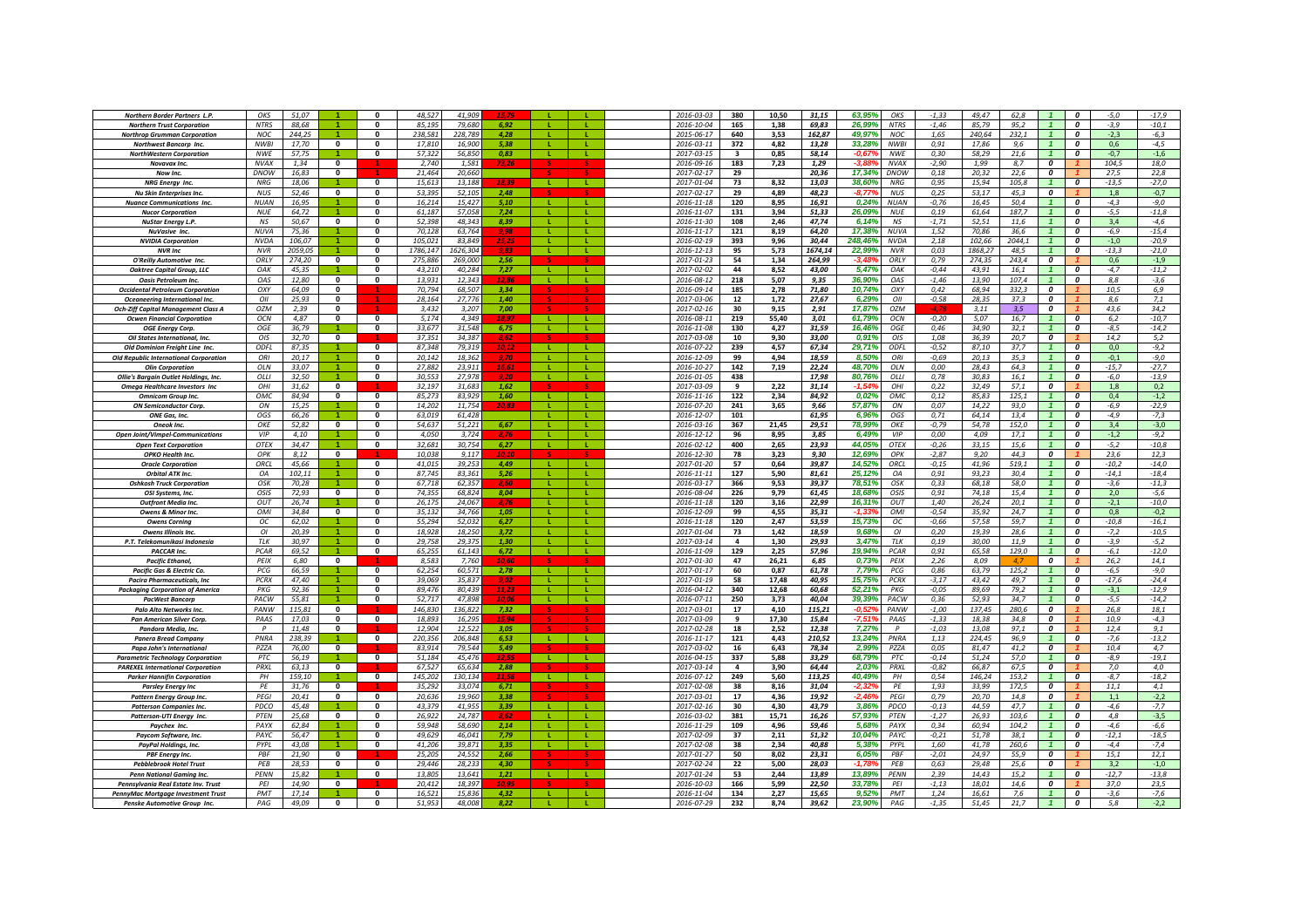| Pentair Inc.                                                           | PNR              | 62,87          |                         |              | 58,764           | 57.93            | 144               |              |          | 2017-02-13               | 33             | 1,62         | 59,48          | 5,70%<br>PNR           | 0,37            | 60,19          | 68,0         |                         | 0                | $-6,5$        | $-7,9$         |
|------------------------------------------------------------------------|------------------|----------------|-------------------------|--------------|------------------|------------------|-------------------|--------------|----------|--------------------------|----------------|--------------|----------------|------------------------|-----------------|----------------|--------------|-------------------------|------------------|---------------|----------------|
| <b>People's Bank</b>                                                   | PBCT             | 18,82          |                         |              | 18,729           | 17,46            | 7,21              |              |          | 2016-08-15               | 215            | 1,63         | 15,51          | 21,34%<br>PBCT         | $-0,32$         | 18,79          | 65,3         |                         | 0                | $-0,5$        | $-7,2$         |
| Pepsico Inc.                                                           | PEP              | 111.39         |                         | $\Omega$     | 106.427          | 103.67           | 2.65              |              |          | 2017-02-03               | 43             | 0.77         | 105,11         | 5.97%<br>PFP           | 0.22            | 107.89         | 432.0        |                         | $\boldsymbol{0}$ | $-4.5$        | $-6.9$         |
| <b>PerkinFlmer</b> Inc.                                                | PKI              | 57.27          |                         | $\mathbf{0}$ | 53.748           | 52.71            | 1.95              |              |          | 2017-02-08               | 38             | 0.89         | 53.21          | PKI<br>7,63%           | 2,05            | 54.67          | 36.2         |                         | $\boldsymbol{0}$ | $-6,1$        | $-7,9$         |
| <b>Perriao Company</b>                                                 | PRGO             | 69.50          | $\mathbf{0}$            |              | 88.90            | 79.120           |                   |              |          | 2015-08-24               | 572            | 3.45         | 178.50         | 61.06%<br><b>PRGO</b>  | $-1.93$         | 80.04          | 158.6        | $\boldsymbol{o}$        |                  | 27.9          | 13.8           |
| <b>Petroleum Development Corporation</b>                               | <b>PDCE</b>      | 64,65          | $\overline{\mathbf{0}}$ |              | 73,192           | 68,748           | 6.46              |              |          | 2017-02-28               | 18             | 7,83         | 67,59          | 4,35%<br><b>PDCE</b>   | 0,33            | 71,64          | 61,3         | $\overline{\mathbf{c}}$ |                  | 13,2          | 6,3            |
| Pfizer Inc.                                                            | PFE              | 34,32          |                         | $\mathbf{0}$ | 32.918           | 32.007           | 2.84              | -11          | -11      | 2017-02-15               | 31             | 2,37         | 33.51          | 2,42%<br>PFF           | $-0,32$         | 33.70          | 814,4        |                         | $\boldsymbol{0}$ | $-4,1$        | $-6,7$         |
| <b>PHH CORP</b>                                                        | PHH              | 12,56          | $\mathbf{0}$            |              | 14.601           | 13,926           | 4,85              |              |          | 2017-02-16               | 30             | 1,70         | 12,28          | PHH<br>-2.28           | $-0,71$         | 14,15          | 7,6          | $\boldsymbol{o}$        |                  | 16,3          | 10,9           |
| <b>Philip Morris Inti</b>                                              | <b>PM</b>        | 113,00         |                         | $\mathbf{0}$ | 100.774          | 92,617           |                   | - L -        | -11      | 2017-01-25               | 52             | 3,42         | 96,39          | 17,23%<br><b>PM</b>    | 0,27            | 105.51         | 442,0        | $\mathbf{1}$            | $\Omega$         | $-10,8$       | $-18,0$        |
| Phillips 66                                                            | PSX              | 79,94          | $\bf{0}$                |              | 83.680           | 81,492           | 2,68              |              |          | 2017-02-01               | 45             | 3,32         | 80,75          | 1,00%<br>PSX           | 0,31            | 82,38          | 193,5        | $\boldsymbol{o}$        |                  | 4,7           | 1,9            |
| <b>Phillips 66 Partners LP</b>                                         | <b>PSXP</b>      | 50,91          | 0                       | $\mathbf{0}$ | 53,191           | 48,094           | 10.60             | -11          | L.       | 2017-01-03               | 74             | 7,58         | 49,69          | 2,46%<br>PSXP          | $-0,47$         | 53,44          | 19,2         | $\overline{1}$          | $\mathbf{r}$     | 4,5           | $-5,5$         |
| <b>Phillips-Van Heusen Corporation</b>                                 | <b>PVH</b>       | 94,65          | 0                       | $\Omega$     | 99.077           | 94.487           | 4,86              |              |          | 2016-12-14               | 94             | 5,06         | 100,02         | 5,37%<br>PVH           | 0,87            | 97,47          | 106.4        | 0                       |                  | 4,7           | $-0,2$         |
| Piedmont Office Realty Trust, Inc. Class A                             | <b>PDM</b>       | 21.68          | 0                       | $\mathbf{0}$ | 21.686           | 20.507           | 5,75              |              |          | 2016-12-30               | 78             | 3,67         | 20,91          | 3,68%<br><b>PDM</b>    | 0,79            | 21,89          | 15.7         |                         | $\boldsymbol{0}$ | 0,0           | $-5,4$         |
| Pier 1 Imports Inc.                                                    | <b>PIR</b>       | 7.04           | $\Omega$                | $\Omega$     | 7.326            | 6.496            | 12.7 <sub>0</sub> |              |          | 2016-11-15               | 123            | 14.15        | 5.63           | 25.04%<br>PIR          | 0.43            | 7.27           | 20.3         |                         | $\Omega$         | 4.1           | $-7.7$         |
| Pilgrim's Pride Corp.                                                  | PPC              | 21.79          |                         | $\Omega$     | 20,600           | 19.375           | 6.32              |              |          | 2017-03-03               | 15             | 7,86         | 20.95          | 4.01%<br>PPC           | 0.65            | 20.87          | 23.3         |                         | $\boldsymbol{0}$ | $-5.5$        | $-11.1$        |
| Pinnacle Foods Inc.                                                    | $P$ F            | 58.96          | $\blacktriangleleft$    | $\mathbf{r}$ | 53.433           | 50.534           | 5.75              |              |          | 2016-11-17               | 121            | 4,90         | 49,80          | 18,39%<br><b>PF</b>    | 0,24            | 54,80          | 49.0         |                         | $\boldsymbol{o}$ | $-9,4$        | $-14,3$        |
| <b>Pinnacle West Capital Corporation</b>                               | PNW              | 83,23          |                         | $\Omega$     | 77,490           | 75,920           | 2.07              |              |          | 2016-12-09               | 99             | 0,85         | 76,19          | 9,24%<br>PNW           | 0,82            | 79,92          | 46,0         | $\overline{1}$          | 0                | $-6,9$        | $-8,8$         |
| <b>Pioneer Natural Resources Co.</b>                                   | <b>PXD</b>       | 184,79         | $\mathbf 0$             | $\Omega$     | 184,931          | 175,712          | 5,25              |              |          | 2016-03-11               | 372            | 8,94         | 137,04         | 34,84%<br><b>PXD</b>   | 0,78            | 187,59         | 319,4        |                         | $\boldsymbol{0}$ | 0,1           | $-4,9$         |
| <b>Pitney Bowes Inc.</b>                                               | PBI              | 12,84          | $\mathbf 0$             |              | 16,612           | 14,395           |                   |              |          | 2016-09-09               | 190            | 2,49         | 17,78          | 27,78%<br>PBI          |                 | 14,94          | 68,2         | 0                       |                  | 29,4          | 12,1           |
| Plains All American Pipeline L.P.                                      | PAA              | 31.14          | $\bf{0}$                | $\mathbf 0$  | 31.30            | 30.385           | 3,03              |              |          | 2016-06-01               | 290            | 12,23        | 24,57          | 26,74%<br>PAA          | $-1,14$         | 31.94          | 74.5         |                         | $\boldsymbol{0}$ | 0,5           | $-2,4$         |
| <b>Plains GP Holdings LP</b>                                           | PAGP             | 31.39          | $\bf{0}$                |              | 33.61            | 32.735           | 2.68              |              |          | 2017-02-09               | 37             | 4,81         | 32,14          | 2,33%<br>PAGP          | $-0.95$         | 33,66          | 45,6         | 0                       |                  | 7,1           | 4,3            |
| <b>Plantronics Inc.</b>                                                | PLT              | 54.46          |                         | $\mathbf{0}$ | 53.945           | 51.664           | 4.42              |              |          | 2016-11-10               | 128            | 5.95         | 50.25          | 8.38%<br>PLT           | $-0.48$         | 54.24          | 7.8          |                         | $\boldsymbol{o}$ | $-0,9$        | $-5,1$         |
| <b>Platform Specialty Products Corp</b>                                | PAH              | 13,09          |                         | $\mathbf{0}$ | 12,095           | 9,533            | 26.81             |              |          | 2016-11-29               | 109            | 14,67        | 9,25           | 41,519<br>PAH          | 0,46            | 12,15          | 26,3         |                         | 0                | -7,6          | $-27,2$        |
| <b>Plug Power Inc</b>                                                  | PLUG             | 1,20           | $\mathbf{0}$            | $\mathbf{0}$ | 1,475            | 1,112            |                   |              |          | 2016-05-06               | 316            | 3,72         | 1,92           | 37,50%<br>PLUG         | 7,14            | 1,22           |              | $\boldsymbol{o}$        |                  | 22,9          | $-7,4$         |
| <b>PNC Financial Services Group Inc. (The)</b>                         | PNC              | 124,35         |                         | $\Omega$     | 119,840          | 103.967          |                   | -11          | л.       | 2016-08-26               | 204            | 3,27         | 86,69          | 43,44%<br>PNC          | $-1,09$         | 119,87         | 293,7        | $\overline{1}$          | $\mathbf{a}$     | $-3,6$        | $-16,4$        |
| <b>PNM Resources Inc.</b>                                              | PNM              | 37.30          |                         | $\Omega$     | 33.929           | 33.018           | 2.76              | - 11 -       | л.       | 2016-12-09               | 99             | 0,91         | 33.00          | 13,03%<br>PNM          | 2,75            | 34,98          | 19.7         | $\mathbf{1}$            | $\overline{a}$   | $-9.0$        | $-11,5$        |
| <b>Polaris Inds Inc.</b>                                               | PII              | 89,01          |                         | $\mathbf{0}$ | 85,236           | 83,282           | 2,35              | л.           | Æ.       | 2016-11-10               | 128            | 9,88         | 89,43          | $-0,47$<br>PII         | $-1,98$         | 87,54          | 75,7         |                         | $\mathbf{a}$     | $-4,2$        | $-6,4$         |
| <b>Polo Ralph Lauren Corporation</b>                                   | RL               | 80,70          | 0                       |              | 96,926           | 84.782           | 14.3.             |              |          | 2016-12-15               | 93             | 5,49         | 96,93          | 16,74%<br><b>RL</b>    | $-0.42$         | 88,09          | 151,0        | 0                       |                  | 20,1          | 5,1            |
| PolyOne Corp.                                                          | POL              | 34.06          |                         | $\mathbf 0$  | 33,341           | 32,582           | 2,33              | -11          |          | 2016-12-08               | 100            | 7,80         | 34,41          | -1.02<br>POL           | 0,86            | 33,87          | 17.4         |                         | $\boldsymbol{0}$ | $-2,1$        | $-4,3$         |
| Pool Corp.                                                             | POOL             | 120,95         |                         | $\mathbf{0}$ | 109.65           | 99.55            | 10,15             |              |          | 2016-11-14               | 124            | 2,51         | 98,81          | 22,41%<br>POOL         | 1.15            | 111,15         | 22.1         |                         | $\boldsymbol{0}$ | $-9,3$        | $-17,7$        |
| Popular Inc                                                            | <b>BPOF</b>      | 40.77          | $\Omega$                | $\Omega$     | 43.261           | 39.843           |                   |              |          | 2016-07-12               | 249            | 6.36         | 30.33          | 34.42%<br><b>BPOP</b>  | $-0.44$         | 42.82          | 22.8         |                         | $\Omega$         | 6.1           | $-2.3$         |
| Portfolio Recovery Associates Inc.                                     | PRAA             | 34.05          | $\mathbf{0}$            |              | 39.463           | 35.032           | 12.6              |              |          | 2017-03-06               | 12             | 10.70        | 33.70          | $-1.04$<br>PRAA        | $-2,01$         | 37.52          | 15.8         | $\boldsymbol{o}$        |                  | 15.9          | 2,9            |
| <b>Portland General Electric Co</b>                                    | POR              | 45.00          |                         | $\Omega$     | 43.026           | 42.29            | 1.74              | - 13         | - 11     | 2016-12-09               | 99             | 1.26         | 42,70          | 5.399<br><b>POR</b>    | 0.78            | 44,11          | 22.4         |                         | $\Omega$         | $-4.4$        | $-6.0$         |
| Portola Pharmaceuticals, Inc.                                          | PTLA             | 39,44          |                         | $\Omega$     | 27,274           | 21.94            |                   |              | т.       | 2016-12-23               | 85             | 15,18        | 25,06          | 57,389<br>PTLA         | $-1,89$         | 33,03          | 40,6         |                         | 0                | $-30,8$       | $-44,4$        |
| Post Holdings, Inc. Common Stock                                       | POS <sub>7</sub> | 85,45          | $\mathbf{0}$            | $\Omega$     | 82,365           | 79,543           | 3.55              | - 11         |          | 2016-12-29               | 79             | 4,12         | 80,58          | 6,04%<br>POST<br>-0.99 | 1,03            | 83,18          | 60,6         | $\boldsymbol{0}$        | $\boldsymbol{o}$ | -3,6          | $-6,9$         |
| Potash Corporation of Saskatchewan Inc.<br><b>Potlatch Corporation</b> | POT<br>PCH       | 17,32<br>44,70 |                         | $\mathbf{0}$ | 18,388<br>42,277 | 17,626<br>39,257 | 4,33<br>7,69      |              |          | 2017-03-02<br>2016-03-18 | 16<br>365      | 4,87<br>9,24 | 17,15<br>30,81 | POT<br>45,08%<br>PCH   | 0,17<br>$-0.11$ | 18,17<br>42,65 | 104,8<br>9,9 |                         | $\boldsymbol{0}$ | 6,2<br>$-5,4$ | 1,8<br>$-12,2$ |
|                                                                        | POWI             | 67,15          |                         | $\mathbf{0}$ | 67.060           | 62.29            |                   |              |          | 2016-05-20               | 302            | 1,23         | 48,00          | 39.90<br>POWI          | 1.82            | 66.18          | 9.9          |                         | $\boldsymbol{0}$ | $-0,1$        | $-7,2$         |
| Power Integrations Inc.<br><b>PP&amp;L Corporation</b>                 | PPL              | 36.99          |                         | $\Omega$     | 34 98            | 34.049           | 7,65<br>2.75      |              |          | 2017-01-24               | 53             | 2.25         | 34.61          | 6.88<br>PPL            | 0.68            | 35.78          | 111.1        |                         | $\Omega$         | $-5.4$        | $-8.0$         |
| PPG Industries Inc.                                                    | PPG              | 104,49         |                         | 0            | 100,37           | 96,59            | 3.91              |              |          | 2017-01-23               | 54             | 3,27         | 100,24         | 4,24%<br>PPG           | 0,84            | 102,66         | 181,2        |                         | $\boldsymbol{0}$ | $-3,9$        | $-7,6$         |
| Praxair Inc.                                                           | PX               | 118,32         | $\mathbf 0$             | $\mathbf{0}$ | 118,431          | 117,846          | 0,50              |              | ъ.       | 2017-03-16               | $\overline{2}$ | 0,51         | 117,12         | PX<br>-1.02            | 1,02            | 119.53         | 179,0        | $\boldsymbol{o}$        |                  | 0,1           | $-0,4$         |
| <b>Precision Drilling Corporation</b>                                  | PDS              | 4,60           | $\mathbf{0}$            |              | 5.309            | 4.894            |                   |              |          | 2017-03-08               | 10             | 9,49         | 4,65           | 1,08%<br>PDS           | $-1,29$         | 5,22           | 14,2         | $\boldsymbol{o}$        |                  | 15,4          | 6,4            |
| Prestige Brands Holdings, Inc.                                         | PRH              | 57,21          |                         | $\Omega$     | 53.712           | 49.983           | 7,46              | - 11         | -11      | 2016-12-23               | 85             | 4,09         | 51,46          | 11,17%<br>PRH          | 0,33            | 54,26          | 17,3         | $\mathbf{1}$            | $\Omega$         | $-6,1$        | $-12,6$        |
| priceline.com Incorporated                                             | <b>PCLN</b>      | 1772,63        |                         | $\mathbf{0}$ | 1588.964         | 1468,038         | 8,24              | -11          | т.       | 2016-07-08               | 253            | 2,32         | 1329,46        | 33,33%<br>PCLN         | $-0.08$         | 1670,28        | 653,3        |                         | $\Omega$         | $-10,4$       | $-17,2$        |
| <b>PriceSmart Inc.</b>                                                 | <b>PSMT</b>      | 93,15          |                         | $\mathbf{0}$ | 86,699           | 85.122           | 1.85              |              |          | 2017-02-03               | 43             | 2,28         | 89,00          | 4,66%<br>PSMT          | 3,04            | 88,69          | 11,3         |                         | $\boldsymbol{0}$ | $-6,9$        | $-8,6$         |
| Primerica, Inc.                                                        | PRI              | 82,30          |                         | $\Omega$     | 75,344           | 62.38            |                   |              |          | 2016-11-08               | 130            |              | 55,60          | 48,02%<br>PRI          | $-1,32$         | 75,26          | 27,6         |                         | $\boldsymbol{0}$ | $-8,5$        | $-24,2$        |
| <b>Principal Financial Group Inc</b>                                   | PFG              | 63,44          |                         | $\mathbf{0}$ | 59.934           | 53.342           | 12,36             |              |          | 2016-07-12               | 249            | 2,63         | 43,18          | 46.92%<br>PFG          | $-1,18$         | 59.93          | 76,4         | $\overline{1}$          | $\boldsymbol{0}$ | $-5,5$        | $-15,9$        |
| <b>PrivateBancorr</b>                                                  | PVTB             | 58.03          |                         | $\Omega$     | 54.568           | 48.858           |                   |              |          | 2016-06-29               | 262            | 6.12         | 44.29          | 31.02%<br>PVTB         | 0.05            | 54.45          | 29.1         |                         | $\Omega$         | $-6.0$        | $-15.8$        |
| ProAssurance Corp.                                                     | PRA              | 60.70          | $\blacktriangleleft$    | $\Omega$     | 56.994           | 55.732           | 2.27              | $\mathbf{I}$ |          | 2016-11-11               | 127            | 1,98         | 54.00          | 12.41%<br>PRA          | 0.83            | 58.00          | 10.8         |                         | $\boldsymbol{0}$ | $-6.1$        | $-8,2$         |
| Procter & Gamble Co.                                                   | PG               | 91.00          | $\overline{1}$          | $\Omega$     | 87.558           | 84 361           | 3.79              | - 11         | <b>T</b> | 2017-01-20               | 57             | 1.06         | 87.45          | 4.06%<br>PG            | $-0.48$         | 88.55          | 814.2        |                         | $\Omega$         | $-3.8$        | $-7,3$         |
| <b>Progress Software Corporation</b>                                   | PRGS             | 28,91          | $\mathbf{0}$            |              | 30.254           | 29,139           | 3.83              |              |          | 2017-01-30               | 47             | 9,35         | 27,91          | $-3.58$<br><b>PRGS</b> | $-0,65$         | 29,66          | 8.9          | $\overline{\mathbf{c}}$ |                  | 4,6           | 0,8            |
| <b>Progressive Corporation.</b>                                        | PGR              | 40,31          |                         | $\Omega$     | 37,080           | 33.979           | 9.11              | - 11         | -11      | 2016-11-10               | 128            | 1,89         | 33,00          | 22,15%<br>PGR          | 0,70            | 37,59          | 97,7         |                         | $\boldsymbol{0}$ | $-8,0$        | $-15,7$        |
| Prologis                                                               | PLD              | 50,98          | $\mathbf{0}$            | $\Omega$     | 51,817           | 50,625           | 2,36              |              |          | 2017-01-27               | 50             | 1,95         | 49,25          | $-3.51'$<br>PLD        | 0,55            | 51,32          | 135,8        | 0                       |                  | 1,6           | $-0,7$         |
| Proofpoint Inc.                                                        | PFPT             | 80,94          |                         | $\Omega$     | 78,855           | 75,268           | 4,77              |              |          | 2017-01-06               | 71             | 12,11        | 79,18          | 2,22%<br>PFPT          | $-0.85$         | 79,71          | 46,0         |                         | 0                | $-2,6$        | $-7,0$         |
| <b>Prospect Energy Corporation</b>                                     | <b>PSEC</b>      | 9.31           |                         | $\mathbf{0}$ | 8.937            | 8.12.            |                   |              |          | 2016-11-25               | 113            | 2,60         | 8,20           | 13,54%<br><b>PSEC</b>  | 2,08            | 8.98           | 23.4         | $\mathbf{1}$            | $\boldsymbol{0}$ | $-4.0$        | $-12,8$        |
| <b>Prosperity Bancshares Inc.</b>                                      | $\cal PB$        | 73,52          |                         | $\mathbf{0}$ | 71,066           | 62,869           | 3.0               |              |          | 2016-06-30               | 261            | 7,23         | 50,99          | 44,19%<br>PB           | $-0,46$         | 71,17          | 29,1         |                         | 0                | $-3,3$        | $-14,5$        |
| Protein Desian Labs Inc.                                               | PDLI             | 2.21           | $\mathbf 0$             |              | 2,649            | 2,325            |                   |              |          | 2016-11-16               | 122            | 4,09         | 3,05           | 27,54%<br>PDLI         | 1,38            | 2,46           | 4.3          | 0                       |                  | 19,9          | 5,2            |
| <b>Prothena Corporation plc</b>                                        | PRTA             | 53,89          |                         | $\mathbf{0}$ | 53,795           | 52,556           | 2,36              | л.           | -11      | 2017-03-10               | 8              | 3,21         | 54,95          | PRTA<br>-1,93.         | $-0,55$         | 56,89          | 16,8         | $\mathbf{1}$            | $\boldsymbol{0}$ | $-0,2$        | $-2,5$         |
| Proto Labs Inc.                                                        | PRLB             | 52,05          | $\bf{0}$                |              | 54.040           | 52,125           | 3.68              |              |          | 2017-03-07               | 11             | 3,25         | 51,95          | <b>PRIR</b><br>$-0,19$ | 0,48            | 54.94          | 13,8         | $\boldsymbol{o}$        |                  | 3,8           | 0,1            |
| <b>Prudential Financial Inc.</b>                                       | PRU              | 109,92         |                         | $\mathbf{0}$ | 104.442          | 92,818           | 12,5.             | - 1.         | л.       | 2016-08-08               | 222            | 3,02         | 77,30          | 42,20%<br><b>PRII</b>  | $-1,52$         | 103,53         | 202,6        | $\overline{1}$          | $\overline{a}$   | $-5,0$        | $-15,6$        |
| <b>PTC Therapeutics Inc.</b>                                           | PTCT             | 9,06           | $\mathbf{0}$            |              | 12,873           | 11,468           |                   |              |          | 2017-03-03               |                | 24,69        | 9,81           | 7,65%<br><b>PTCT</b>   | 2,49            | 12,91          | 14,6         | $\boldsymbol{0}$        |                  | 42,1          | 26,6           |
| Public Service Enterprise Group Inc.                                   | PEG              | 44,73          |                         | $\mathbf 0$  | 43,126           | 42,689           | 1,02              |              |          | 2016-12-12               | 96             | 2,81         | 42,97          | 4,10%<br>PEG           | 0,72            | 44,35          | 104,4        | $\overline{1}$          | $\boldsymbol{0}$ | $-3.6$        | $-4,6$         |
| <b>Public Storage</b>                                                  | PSA              | 222,49         |                         | $\Omega$     | 221,343          | 218,07           | 1.50              | -11          |          | 2017-03-15               | 3              | 1.60         | 223,13         | PSA<br>-0.29           | 0,88            | 225,72         | 169,7        | $\mathbf{1}$            | $\boldsymbol{o}$ | $-0,5$        | $-2,0$         |
| Pulte Homes Inc.                                                       | PHM              | 23,72          |                         | $\mathbf{0}$ | 20.504           | 19.09            | 7,39              |              |          | 2017-01-24               | 53             | 2.18         | 20,34          | 16,62%<br>PHM          | $-0.38$         | 21,93          | 112.3        | $\mathbf{1}$            | $\boldsymbol{0}$ | $-13,6$       | $-19,5$        |
| Puma Biotechnology, Inc                                                | PRY              | 44.15          |                         | $\mathbf{0}$ | 41,378           | 36.65            | 12.8              | - L          |          | 2017-03-13               | 5              | 14,16        | 44,80          | -1.4<br>PRYI           | 0,91            | 41,25          | 34.5         |                         | $\boldsymbol{0}$ | $-6,3$        | $-17,0$        |
| <b>OEP Resources, Inc.</b>                                             | OEF              | 13.16          | $\mathbf{0}$            |              | 18.451           | 17.481           | 5.55              |              |          | 2017-01-30               | 47             | 5.61         | 17.44          | 24.54%<br><b>OEP</b>   | $-1.79$         | 16.45          | 58.0         | $\boldsymbol{o}$        |                  | 40.2          | 32.8           |
| <b>Qorvo Inc.</b>                                                      | ORVO             | 67.42          |                         | $\Omega$     | 63.282           | 54.786           |                   | - 11         | -11      | 2017-01-10               | 67             | 1.29         | 56.40          | 19.54%<br>ORVO         | $-1,17$         | 64.01          | 1000         |                         | $\Omega$         | $-6.1$        | $-18.7$        |
| QTS Realty Trust, Inc.                                                 | QTS              | 48.01          | $\bf{0}$                |              | 50.136           | 49.62            | 1.03              |              |          | 2017-03-08               | 10             | 1,09         | 48,71          | 1,449<br><b>QTS</b>    | 0,65            | 50,53          | 20.3         | $\overline{\mathbf{c}}$ |                  | 4.4           | 3,4            |
| QUALCOMM Incorporated                                                  | QCOM             | 57,55          | $\mathbf{0}$            |              | 65,895           | 57.976           |                   |              |          | 2017-01-23               | 54             | 6,02         | 54,88          | $-487$<br>QCOM         | $-1,37$         | 59,44          | 752,0        | $\boldsymbol{o}$        |                  | 14,5          | 0,7            |
| <b>Quality Systems Inc.</b>                                            | QSII             | 15,18          |                         | $\Omega$     | 14,460           | 13,108           |                   | -11          |          | 2016-10-31               | 138            | 8,50         | 12,89          | 17,77%<br>QSII         | $-0,20$         | 14,70          |              |                         | $\boldsymbol{0}$ | $-4,7$        | $-13,7$        |
| <b>Quanta Services Inc.</b>                                            | PWR              | 37,26          |                         | $\mathbf{0}$ | 35,36.           | 30,73            |                   |              |          | 2016-03-10               | 373            | 16,19        | 22,11          | 68,529<br>PWR          | $-0,59$         | 35,23          | 56,9         |                         | 0                | $-5,1$        | $-17,5$        |
| <b>Quest Diagnostics Incorporated</b>                                  | <b>DGX</b>       | 99.06          |                         | $\mathbf{0}$ | 92.574           | 86.09            | 7.53              |              |          | 2016-03-03               | 380            | 4,47         | 69,71          | 42.10%<br>DGX          | 0.34            | 94.88          | 80.3         |                         | $\boldsymbol{o}$ | $-6,5$        | $-13.1$        |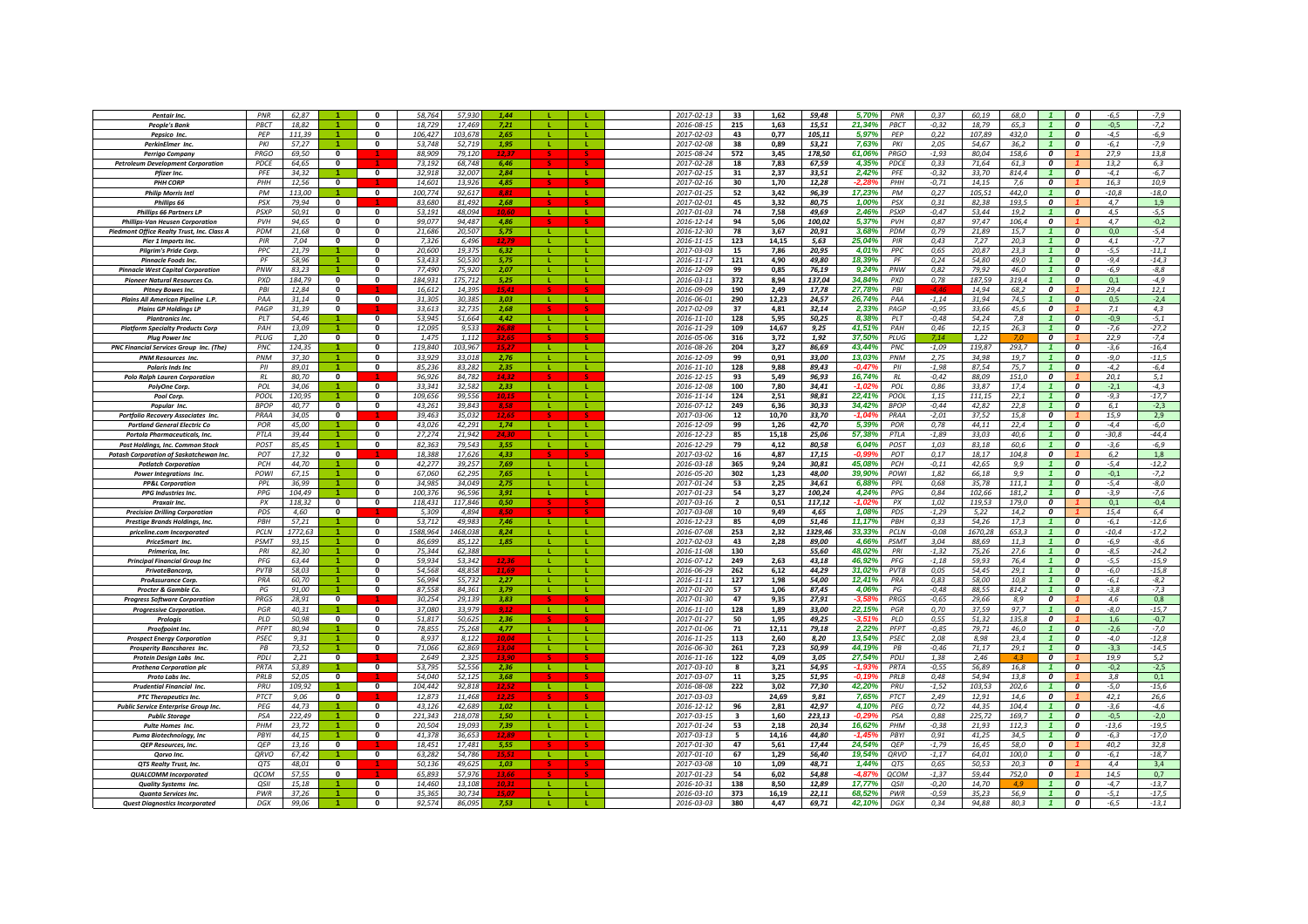| <b>Quintiles Transnational Holdings Inc</b>                             | $\Omega$                    | 81,51           |                          |              | 77,64            | 75.98              | 2.18           |              |              | 2016-12-06               | 102        | 3.88          | 77,58           | 5.079             | O                           | 1,37               | 79,12           | 110.2         |                                      |                       | $-4,7$           | $-6,8$            |
|-------------------------------------------------------------------------|-----------------------------|-----------------|--------------------------|--------------|------------------|--------------------|----------------|--------------|--------------|--------------------------|------------|---------------|-----------------|-------------------|-----------------------------|--------------------|-----------------|---------------|--------------------------------------|-----------------------|------------------|-------------------|
| <b>Qunar Cayman Islands Ltd</b>                                         | <b>QUNR</b>                 | 30,41           | $\mathbf{0}$             | 0            | 30.93            | 29.91              | 3.42           |              |              | 2017-02-09               | 37         | 3,86          | 31,06           | -2.09             | QUNR                        | $-0,13$            | 31.07           | 3.0           |                                      | $\boldsymbol{0}$      | 1,7              | $-1,6$            |
| R.R. Donnelley & Sons Company                                           | <b>RRD</b>                  | 13,65           | $\Omega$                 |              | 17.307           | 17.07              | 1.37           |              |              | 2017-03-06               | 12         | 1,01          | 15,40           | 11,36%            | <b>RRD</b>                  | 0,66               | 16,94           | 20,1          | $\boldsymbol{o}$                     |                       | 26,8             | 25,1              |
| Radian Group Inc.                                                       | <b>RDN</b>                  | 18,74           |                          | $\Omega$     | 18.188           | 15.854             | 14.7           | - 11         | - 11         | 2016-07-26               | 235        | 12,76         | 12,36           | 51,62%            | <b>RDN</b>                  | $-1,06$            | 18,17           | 36,1          |                                      | $\Omega$              | $-2,9$           | $-15,4$           |
| Radius Health, Inc.                                                     | <b>RDUS</b>                 | 37,94           | $\Omega$                 |              | 45,046           | 43.85              | 2,72           |              |              | 2017-02-21               | 25         | 6,13          | 43,81           | 13,40%            | <b>RDUS</b>                 | $-0.37$            | 46,44           | 31,6          | $\boldsymbol{o}$                     |                       | 18,7             | 15,6              |
| Rambus Inc.                                                             | <b>RMBS</b>                 | 13,24           | $\mathbf{0}$             | $\Omega$     | 13.42            | 13,029             | 3.05           | $\mathbf{L}$ |              | 2017-02-02               | 44         | 4,62          | 12,67           | -4.51             | <b>RMBS</b>                 | 1,07               | 13,30           | 8,5           | $\boldsymbol{o}$                     |                       | 1,4              | $-1,6$            |
| <b>Randgold Resources Limited</b><br><b>Range Resources Corporation</b> | GOLD<br><b>RRC</b>          | 87,41<br>27,51  | 0                        | 0            | 86,75<br>36,00   | 80,13<br>33,185    | 8,27           |              |              | 2017-02-06<br>2016-09-19 | 40<br>180  | 11,28<br>8,51 | 90,97<br>37,15  | 25,959            | GOLD<br><b>RRC</b>          | $-0,52$<br>$-0.65$ | 88,89<br>33,12  | 82,7<br>141,3 | 0                                    | 0                     | $-0,8$<br>30,9   | $-8,3$<br>20,6    |
| Raymond James Financial Inc.                                            | <b>RJF</b>                  | 77,90           |                          | $\mathbf{0}$ | 73,893           | 64,98              | 8.49           |              |              | 2016-07-15               | 246        | 5,37          | 52,81           | 47,51%            | <b>RJF</b>                  | $-0.01$            | 73,87           | 77,7          |                                      | $\boldsymbol{0}$      | $-5,1$           | $-16,6$           |
| <b>Raytheon Company</b>                                                 | <b>RTN</b>                  | 156.97          |                          | 0            | 149.217          | 141,757            | 5.26           |              |              | 2016-11-09               | 129        | 2.62          | 146.71          | 6.99%             | <b>RTN</b>                  | 2,15               | 150.22          | 253.2         |                                      | 0                     | $-4.9$           | $-9,7$            |
| <b>RBC Financial Group</b>                                              | <b>RV</b>                   | 72,59           |                          | $\Omega$     | 72,528           | 66,282             | 94.            | -11          | л.           | 2016-03-11               | 372        | 9,70          | 56,07           | 29,46%            | <b>RY</b>                   | $-0.48$            | 72,34           | 69,6          |                                      | $\Omega$              | $-0,1$           | $-8,7$            |
| <b>Realogy Holdings Corp.</b>                                           | RIGY                        | 29,27           |                          | $\Omega$     | 26,598           | 25.46              | 4.45           | -11          | <b>L</b>     | 2017-02-13               | 33         | 5,51          | 26,81           | 9.18%             | RLGY                        | 5.21               | 27,21           | 26,9          |                                      | $\Omega$              | $-9,1$           | $-13,0$           |
| <b>Realty Income Corporation</b>                                        | $\Omega$                    | 59,86           | $\mathbf{0}$             | $\mathbf{0}$ | 60.50            | 58.90              | 2,73           |              |              | 2017-03-08               | 10         | 2,93          | 57,70           | $-3.749$          | $\mathcal{O}$               | 1,35               | 60,70           | 119,1         | $\Omega$                             |                       | 1,1              | $-1,6$            |
| Red Hat Inc.                                                            | RHT                         | 83,65           |                          | 0            | 80,082           | 74,634             | 7,30           |              |              | 2017-02-02               | 44         | 3,73          | 77,71           | 7,64%             | RHT                         | $-0,54$            | 81,30           | 162,8         |                                      | 0                     | $-4,3$           | $-10,8$           |
| Red Robin Gourmet Burgers Inc.                                          | <b>RRGB</b>                 | 53,25           |                          | 0            | 51,597           | 49,182             | 4,91           | -11          | L.           | 2017-03-10               | 8          | 4,83          | 53,55           | -0.56             | <b>RRGB</b>                 | 0,47               | 51,98           | 16.0          |                                      | 0                     | $-3,1$           | $-7,6$            |
| <b>Redwood Trust Inc</b>                                                | <b>RWT</b>                  | 16,43           |                          | 0            | 15.94            | 14.60 <sub>i</sub> | 9.14           |              |              | 2016-11-09               | 129        | 2,07          | 14,46           | 13,62%            | RWT                         | 0,98               | 16.04           |               |                                      | $\boldsymbol{0}$      | $-3,0$           | $-11,1$           |
| <b>Reaal Entertainment Group</b>                                        | <b>RGC</b>                  | 22.48           |                          | $\Omega$     | 22.11            | 21 76              | 1.60           |              |              | 2017-03-09               | q          | 1.67          | 22,51           | -0.13             | RGC                         | 0.85               | 22.41           | 34.9          |                                      | $\Omega$              | $-1.6$           | $-3.2$            |
| <b>Regal-Beloit Corporation</b>                                         | <b>RBC</b>                  | 75.25           | $\blacktriangleleft$     | $\Omega$     | 71.657           | 67.434             | 6.26           | $\mathbf{L}$ | $\mathbf{L}$ | 2016-11-07               | 131        | 1,73          | 62.05           | 21.27%            | RBC                         | 0.67               | 72.34           | 18.0          |                                      | $\boldsymbol{o}$      | $-4.8$           | $-10,4$           |
| <b>Regency Centers Corporation</b>                                      | <b>REG</b>                  | 66,91           | $\Omega$                 |              | 72,486           | 70.227             | 3.22           |              |              | 2016-09-13               | 186        | 5,61          | 76,27           | 12,27%            | <b>REG</b>                  | 0,65               | 70,91           | 107.4         | $\boldsymbol{o}$                     |                       | 8.3              | 5.0               |
| Regeneron Pharmaceuticals Inc                                           | <b>REGN</b>                 | 380,29          | $\mathbf{0}$             | 0            | 384.600          | 368.28             | 4,43           | $\mathbf{I}$ | л.           | 2017-03-09               | 9          | 4,70          | 390,14          |                   | <b>REGN</b>                 | $-3,13$            | 385,72          | 344.5         |                                      | 0                     | 1,1              | $-3,2$            |
| <b>Regions Financial Corporation</b>                                    | <b>RF</b>                   | 15,05           |                          | n            | 14,330           | 12,112             | 18.32          | -11          | -11          | 2016-08-05               | 225        | 3,50          | 9,39            | 60,28%            | RF                          | 0,00               | 14,31           | 222,5         |                                      | 0                     | $-4,8$           | $-19,5$           |
| Reinsurance Group of America Inc.                                       | <b>RGA</b>                  | 129,91          |                          | 0            | 126,496          | 117,71             | 7,46           |              | L.           | 2016-06-30               | 261        | 4,09          | 96,99           | 33,94%            | <b>RGA</b>                  | $-0.02$            | 126,78          | 43,4          |                                      | 0                     | $-2,6$           | $-9,4$            |
| Reliance Steel & Aluminum Co.                                           | RS<br><b>RNR</b>            | 82,36           |                          | 0<br>0       | 82,302<br>139.75 | 77.15<br>127.37    | 6,67           |              |              | 2016-11-09               | 129        | 3,03          | 76,50           | 7,66%             | RS<br><b>RNR</b>            | $-0,33$            | 83.03<br>141.29 | 38,1<br>33.4  |                                      | 0<br>$\boldsymbol{0}$ | $-0,1$           | $-6,3$            |
| RenaissanceRe Holdings Ltd.<br>Renal Care Group Inc.                    | <b>RCI</b>                  | 148,09<br>42.25 |                          | 0            | 41.780           | 39.388             | 6.07           | л.           | L.           | 2016-06-30<br>2017-01-24 | 261<br>53  | 1,39<br>2.47  | 117,44<br>40.54 | 26,10%<br>4.22%   | RCI                         | 0,07<br>$-0.40$    | 42.13           | 11.1          |                                      | $\boldsymbol{o}$      | $-5,6$<br>$-1.1$ | $-14,0$<br>$-6,8$ |
| <b>Rent-A-Center Inc.</b>                                               | RCII                        | 9.33            | $\overline{\mathbf{0}}$  | $\mathbf{0}$ | 11.252           | 9.324              | 20.68          |              |              | 2017-01-11               | 66         | 6.47          | 10.69           | 12.72%            | RCII                        | $-0.53$            | 10.04           | 19.9          | $\overline{\mathbf{c}}$              |                       | 20.6             | $-0,1$            |
| <b>Republic Services Inc.</b>                                           | <b>RSG</b>                  | 63,37           |                          | $\mathbf{0}$ | 58,390           | 53,858             | 8.41           | -11          | ш.           | 2015-09-29               | 536        | 2,58          | 40,32           | 57,17%            | <b>RSG</b>                  | 0,49               | 59,97           | 72,0          | $\mathbf{1}$                         | $\boldsymbol{0}$      | $-7,9$           | $-15,0$           |
| <b>Research In Motion Ltd.</b>                                          | <b>BBRY</b>                 | 7,15            | $\Omega$                 |              | 7,344            | 7,234              | 1,52           |              |              | 2017-02-22               | 24         | 2,68          | 7,24            | 1,24%             | <b>BBRY</b>                 | $-0,28$            | 7,26            | 31,3          | 0                                    |                       | 2,7              | 1,2               |
| ResMed Inc.                                                             | <b>RMD</b>                  | 71,64           |                          | $\mathbf{0}$ | 68,655           | 62,249             | 10,29          | л.           | л.           | 2017-01-09               | 68         | 1,73          | 63,26           | 13,25%            | RMD                         | 0,51               | 69,16           | 53,4          | $\mathbf{1}$                         | $\boldsymbol{o}$      | $-4,2$           | $-13,1$           |
| <b>Restaurant Brand Int. Inc</b>                                        | QSR                         | 54,45           |                          | $\mathbf{0}$ | 51,239           | 46,402             | 10,42          | -11          | L.           | 2016-11-17               | 121        | 3,53          | 45,99           | 18,40%            | QSR                         | 0,28               | 52,05           | 39,4          |                                      | $\boldsymbol{0}$      | $-5,9$           | $-14,8$           |
| <b>Restoration Hardware Holdings, Inc.</b>                              | RH                          | 36,27           |                          | 0            | 32.78            | 29.47              | 11.24          |              |              | 2017-03-08               | 10         | 11,95         | 33.54           | 8.14%             | RH                          | 0,28               | 32.74           | 63.0          |                                      | $\boldsymbol{0}$      | $-9,6$           | $-18,7$           |
| <b>Retail Properties of America, Inc.</b>                               | <b>RPAI</b>                 | 14,62           | $\mathbf{0}$             |              | 15.731           | 15.27              | 3,01           |              |              | 2016-10-05               | 164        | 3,47          | 16.11           | 9.25%             | <b>RPAI</b>                 | 0.14               | 15.40           | 27.3          | $\boldsymbol{0}$                     |                       | 7,6              | 4,5               |
| RetailMeNot, Inc                                                        | SALE                        | 8,25            | $\Omega$                 |              | 9,535            | 9,23               | 3,26           |              |              | 2017-02-15               | 31         | 2,11          | 9,25            | 10,819            | SALE                        | $-0,60$            | 9,37            | 2,9           | 0                                    |                       | 15,6             | 12,0              |
| <b>Rexnord Corporal</b>                                                 | <b>RXN</b>                  | 24.28           |                          | $\mathbf{0}$ | 21.30            | 20.49              | 3.95           | - 11         |              | 2017-01-04               | 73         | 5,13          | 20,75           | 17.019            | <b>RXN</b>                  | $-0,25$            | 21,98           | 24.9          |                                      | $\boldsymbol{0}$      | $-12,3$          | $-15,6$           |
| <b>Revnolds American Inc.</b>                                           | <b>RAI</b>                  | 61,74           |                          | $\mathbf{0}$ | 58.73            | 53.29              | 10 P           | - 11         | л.           | 2016-10-21               | 148        | 2,79          | 53,78           | 14,80%            | <b>RAI</b>                  | 0,67               | 59,22           | 466.2         | $\overline{1}$                       | $\boldsymbol{o}$      | $-4.9$           | $-13,7$           |
| <b>Rice Energy Inc.</b>                                                 | <b>RICE</b>                 | 20,86           | $\mathbf{0}$             |              | 22.596           | 21,313             | 6.02           |              |              | 2016-12-12               | 96         | 11,19         | 22,45           | 7,08%             | <b>RICE</b>                 | $-0,05$            | 21,97           | 80,6          | $\boldsymbol{o}$                     |                       | 8.3              | 2,2               |
| <b>Ritchie Bros Auctioneers Inc.</b>                                    | <b>RBA</b>                  | 31,71           | $\mathbf{0}$<br>$\Omega$ |              | 35.04            | 33.60              | 4.29           |              |              | 2017-01-13               | 64         | 9,28          | 32,96           | 3,79%             | <b>RBA</b>                  | 0,63               | 33,89           | 20,0          | $\boldsymbol{0}$                     |                       | 10,5             | 6,0               |
| <b>Rite Aid Corporation</b>                                             | <b>RAD</b><br>RLJ           | 4,85<br>23.08   | $\mathbf{0}$             | $\mathbf{0}$ | 8.032<br>23.436  | 6,160<br>22.65     | 3.46           |              |              | 2017-01-23<br>2017-03-09 | 54<br>9    | 6,90          | 6,90<br>22.19   | 29,71%<br>$-4.01$ | RAD<br><b>RLJ</b>           | $-3,77$<br>$-0.30$ | 6,08<br>23.54   | 175,6<br>18.1 | $\boldsymbol{o}$<br>$\boldsymbol{o}$ |                       | 65,6<br>1.5      | 27,0<br>$-1.9$    |
| <b>RLJ Lodging Trust</b><br>Robert Half International Inc.              | RH                          | 49.54           |                          |              | 47.04            | 44.28              | 6.24           |              |              | 2016-11-09               | 129        | 4,04<br>3,32  | 40,34           | 22,81             | RHI                         | 0,32               | 47.23           | 57.4          |                                      | 0                     | $-5,0$           | $-10,6$           |
| <b>Rockwell Automation Inc.</b>                                         | <b>ROK</b>                  | 155,99          |                          | 0            | 144,668          | 128,748            |                |              |              | 2016-03-07               | 376        | 10,11         | 108,84          | 43,32             | ROK                         | 0,24               | 145,44          | 153,7         |                                      | $\boldsymbol{0}$      | $-7,3$           | $-17,5$           |
| <b>Rockwell Collins Inc.</b>                                            | COL                         | 98,55           |                          | 0            | 91.89            | 89,219             | 3,00           | -11          | -11          | 2016-11-11               | 127        | 2.14          | 88.54           | 11.31%            | COI                         | 0,24               | 94.38           | 116,2         |                                      | $\boldsymbol{0}$      | $-6,7$           | $-9,5$            |
| <b>Roper Industries Inc.</b>                                            | <b>ROP</b>                  | 210.94          |                          | 0            | 199.379          | 179.54             |                | п.           | п.           | 2016-11-09               | 129        | 1,05          | 176,95          | 19.21%            | <b>ROP</b>                  | 0.00               | 203.31          | 101.0         |                                      | $\boldsymbol{0}$      | $-5,5$           | $-14,9$           |
| Ross Stores Inc.                                                        | <b>ROST</b>                 | 67,65           |                          | $\Omega$     | 67,061           | 64,422             | 4,10           | -11          | <b>L</b>     | 2016-06-30               | 261        | 3,25          | 56,69           | 19.33%            | <b>ROST</b>                 | 0,51               | 67.36           | 153,7         |                                      | $\Omega$              | $-0.9$           | $-4,8$            |
| <b>Rowan Companies Inc.</b>                                             | <b>RDC</b>                  | 15,00           | $\mathbf{0}$             |              | 18.11            | 17.038             | 6,34           |              |              | 2017-03-07               | 11         | 7,55          | 16,76           | 10,50%            | <b>RDC</b>                  | $-1,38$            | 17,77           | 50,7          | $\Omega$                             |                       | 20,8             | 13,6              |
| Royal Caribbean Cruises Ltd.                                            | RCL                         | 97,80           |                          | $\Omega$     | 90,480           | 78,977             | 14.57          | <b>L</b>     | <b>L</b>     | 2016-10-31               | 138        | 6,46          | 76,87           | 27,23%            | RCL                         | 0,84               | 90,06           | 144,9         |                                      | $\boldsymbol{0}$      | $-7,5$           | $-19,2$           |
| Royal Gold Inc.                                                         | <b>RGLD</b>                 | 64,84           | $\mathbf{0}$             |              | 69,29            | 67,608             | 2,50           |              |              | 2017-02-27               | 19         | 2,43          | 66,26           | 2,14%             | RGLD                        | 0,06               | 69,09           | 41,6          | 0                                    |                       | 6,9              | 4,3               |
| <b>Rpc Inc</b>                                                          | <b>RFS</b>                  | 18,32           | 0                        |              | 20,494           | 18.89              | 8.50           |              |              | 2017-03-08               | 10         | 10,36         | 18,43           | 0,60%             | <b>RFS</b>                  | $-1,98$            | 20,21           | 38,6          | 0                                    |                       | 11,9             | 3,1               |
| RPM Inc.                                                                | <b>RPM</b>                  | 56,26           |                          | $\mathbf{0}$ | 52.71            | 51.65              | 2,05           | -11          | <b>L</b>     | 2016-11-21               | 117        | 5,40          | 53,06           | 6.03%             | <b>RPM</b>                  | 0.57               | 53.64           | 30.9          |                                      | $\boldsymbol{0}$      | -6,3             | $-8,2$            |
| <b>RSP Permian Inc.</b>                                                 | <b>RSPP</b><br><b>RYAAY</b> | 39.72<br>84.78  | $\mathbf{0}$             | $\mathbf{0}$ | 42.371<br>81.937 | 40.280<br>79.08    | 5.19<br>3.61   | - 11         | -11          | 2017-03-08<br>2017-03-09 | 10<br>9    | 6.43<br>3.97  | 38.59<br>81,90  | -2.93<br>3.52%    | <b>RSPP</b><br><b>RYAAY</b> | 1,20<br>1.84       | 42.36<br>82.54  | 73.0<br>23.7  | $\boldsymbol{o}$                     | $\boldsymbol{0}$      | 6,7<br>$-3.4$    | 1,4<br>$-6,7$     |
| <b>Ryanair Holdings plc</b><br><b>Ryder System Inc</b>                  | $\overline{R}$              | 75.23           | $\Omega$                 | $\Omega$     | 76.178           | 73.178             | 4.10           | $\mathbf{L}$ | $\mathbf{L}$ | 2016-10-25               | 144        | 0.86          | 66,07           | 13,86%            | $\overline{R}$              | $-0.54$            | 76.80           | 47.8          |                                      | $\Omega$              | 1.3              | $-2,7$            |
| <b>Ryman Hospitality Properties, Inc.</b>                               | <b>RHP</b>                  | 63,61           |                          | $\Omega$     | 62,840           | 56,718             | 10.79          |              | $\mathbf{L}$ | 2016-11-08               | 130        | 4,73          | 54,06           | 17,67%            | $R$ H $F$                   | 0,32               | 63,14           | 20,2          |                                      | $\boldsymbol{0}$      | $-1,2$           | $-10,8$           |
| S&P Global, Inc.                                                        | SPGI                        | 129,99          |                          | 0            | 124,993          | 114,228            |                |              | т.           | 2017-02-03               | 43         | 5,03          | 122,60          | 6,03%             | SPGI                        | $-1,33$            | 126,80          | 146,0         |                                      | 0                     | $-3,8$           | $-12,1$           |
| <b>Sabra Healthcare</b>                                                 | SBRA                        | 27,25           |                          | 0            | 24,86            | 23,742             | 4,75           |              |              | 2016-12-07               | 101        | 6,84          | 24,31           | 12,09%            | SBRA                        | 0,44               | 25,92           | 12,0          |                                      | 0                     | $-8,7$           | $-12,9$           |
| Sabre Corp.                                                             | SABR                        | 21,82           | 0                        |              | 26,067           | 23,697             | 10.00          |              |              | 2016-09-14               | 185        | 2,47          | 27,33           | 20,16%            | SARR                        | $-0.09$            | 24,33           | 75,9          | 0                                    |                       | 19,5             | 8,6               |
| <b>Sage Therapeutics Inc.</b>                                           | SAGE                        | 67,33           |                          | 0            | 55,041           | 47.25              | 16.49          |              |              | 2016-07-12               | 249        | 17,79         | 46,21           | 45,70%            | SAGE                        | $-1,09$            | 58.74           | 32.4          |                                      | $\boldsymbol{0}$      | $-18,3$          | $-29,8$           |
| salesforce.com Inc.                                                     | <b>CRM</b>                  | 83.03           |                          | $\mathbf{0}$ | 78.153           | 73.463             | 6.38           | л.           | L.           | 2017-01-20               | 57         | 4.58          | 76.03           | 9.219             | <b>CRM</b>                  | $-0.59$            | 79.73           | 373.8         |                                      | $\boldsymbol{o}$      | $-5.9$           | $-11,5$           |
| <b>Sally Beauty Company Inc.</b>                                        | <b>SRH</b>                  | 20.69           | $\Omega$                 |              | 27.284           | 24.68              | 10,54          |              |              | 2016-11-15               | 123        | 5,54          | 24,84           | 16.71%            | <b>SRH</b>                  | 0,73               | 24,29           | 52.9          | $\mathbf{r}$                         |                       | 31,9             | 19,3              |
| <b>Sanchez Energy Corporation</b>                                       | SN                          | 9.57            | $\mathbf{0}$             | 0            | 11,317           | 8.490              | 3.34           | - 12         | п.           | 2016-11-30               | 108        | 10,57         | 8,41            | 13,79%            | SN                          | $-0,62$            | 11,21           | 43,2          | $\mathbf{1}$                         | $\boldsymbol{0}$      | 18,3             | $-11,3$           |
| Sanderson Farms Inc.                                                    | SAFM                        | 94,72           |                          | $\mathbf{0}$ | 92,328           | 90,364             | 2,17           | л.           |              | 2016-12-19               | 89         | 5,86          | 92,35           | 2,57%             | SAFM                        | 0,86               | 94,01           | 39,0          | $\mathbf{1}$                         | $\boldsymbol{o}$      | $-2,5$           | $-4,6$            |
| <b>Sangamo Biosciences Inc</b>                                          | SGMO                        | 4,20            |                          | 0            | 3,969            | 3.61               | 9,66           |              |              | 2017-02-15               | 31         | 19,80         | 4,20            | 0,00%             | SGMO                        | $-3,45$            | 4,21            | 2,8           |                                      | $\boldsymbol{0}$      | $-5,5$           | $-13,8$           |
| <b>Sanmina-SCI Corporation</b>                                          | SANM<br>SRPT                | 40,50<br>30.30  | $\mathbf{0}$             | $\mathbf 0$  | 37,747<br>36.246 | 32,204<br>31.95    | 17.21<br>13.41 | -11          | Æ.           | 2016-03-03<br>2016-12-01 | 380<br>107 | 14,72         | 21,94           | 84,59%<br>5.90%   | SANM<br><b>SRPT</b>         | 0,50<br>$-0.16$    | 37,87<br>34.85  | 20,8<br>81.8  | $\boldsymbol{0}$                     | 0                     | $-6,8$<br>19,6   | $-20,5$<br>5.5    |
| <b>Sarepta Therapeutics, Inc.</b><br>Sasol Limited                      | SSI                         | 28,62           | $\mathbf{0}$             | 0            | 29.41            | 28.26              | 4.05           |              |              | 2017-03-08               | 10         | 36,26<br>5,92 | 32,20<br>27,57  | $-3.81$           | SSL                         | 0.04               | 29.24           | 9.2           | 0                                    |                       | 2.8              | $-1,2$            |
| <b>SBA Communications Corporation</b>                                   | <b>SRAC</b>                 | 115.65          |                          | $\Omega$     | 106.35           | 104.366            | 1.91           | - 11         | $\mathbf{L}$ | 2017-02-08               | 38         | 1.95          | 106.86          | 8.23%             | SBAC                        | $-0.42$            | 111.99          | 109.3         |                                      | $\boldsymbol{o}$      | $-8.0$           | $-9.8$            |
| <b>Scana Corporation</b>                                                | SCG                         | 67,88           | $\mathbf{0}$             |              | 71.958           | 69.96              | 2.85           |              |              | 2017-01-23               | 54         | 1,71          | 70,30           | 3.44%             | SCG                         | 0,30               | 71,17           | 66.0          | $\boldsymbol{o}$                     |                       | 6.0              | 3,1               |
| Schlumberger Limited                                                    | SL <sub>B</sub>             | 79,55           | $\mathbf{0}$             |              | 83.06            | 81.17              | 2.33           |              |              | 2017-02-22               | 24         | 3,16          | 79,70           | 0,19%             | <b>SLB</b>                  | $-0.13$            | 82,63           | 475.0         | $\overline{\mathbf{c}}$              |                       | 4.4              | 2,0               |
| Schnitzer Steel Industries Inc.                                         | <b>SCHN</b>                 | 21,90           | $\Omega$                 |              | 25.73            | 24,284             | 5.96           |              |              | 2017-02-27               | 19         | 8,84          | 24,25           | 9,69%             | <b>SCHN</b>                 | 0,00               | 25,19           | 10,9          | $\boldsymbol{o}$                     |                       | 17,5             | 10,9              |
| <b>Schweitzer Mauduit International Inc.</b>                            | SWM                         | 42,49           | $\mathbf{0}$             | 0            | 43,746           | 41,242             | 6,07           |              |              | 2017-03-07               | 11         | 6,82          | 40,93           | -3 81             | SWM                         | 2,76               | 43,17           |               | 0                                    |                       | 3,0              | $-2,9$            |
| <b>Scientific Games Corp</b>                                            | SGMS                        | 21,50           |                          | 0            | 18,59            | 13,368             |                |              |              | 2016-09-07               | 192        | 7,33          | 10,26           | 109,55%           | SGMS                        | 0,00               | 19,09           | 21,2          |                                      | 0                     | $-13,5$          | $-37,8$           |
| <b>Scotts Company (The)</b>                                             | SMG                         | 92,23           |                          | 0            | 92.115           | 87.381             | 5.42           |              |              | 2016-07-07               | 254        | 2,35          | 72,31           | 27.55%            | SMG                         | 0,22               | 91.93           | 43.3          |                                      | 0                     | $-0.1$           | $-5,3$            |
|                                                                         |                             |                 |                          |              |                  |                    |                |              |              |                          |            |               |                 |                   |                             |                    |                 |               |                                      |                       |                  |                   |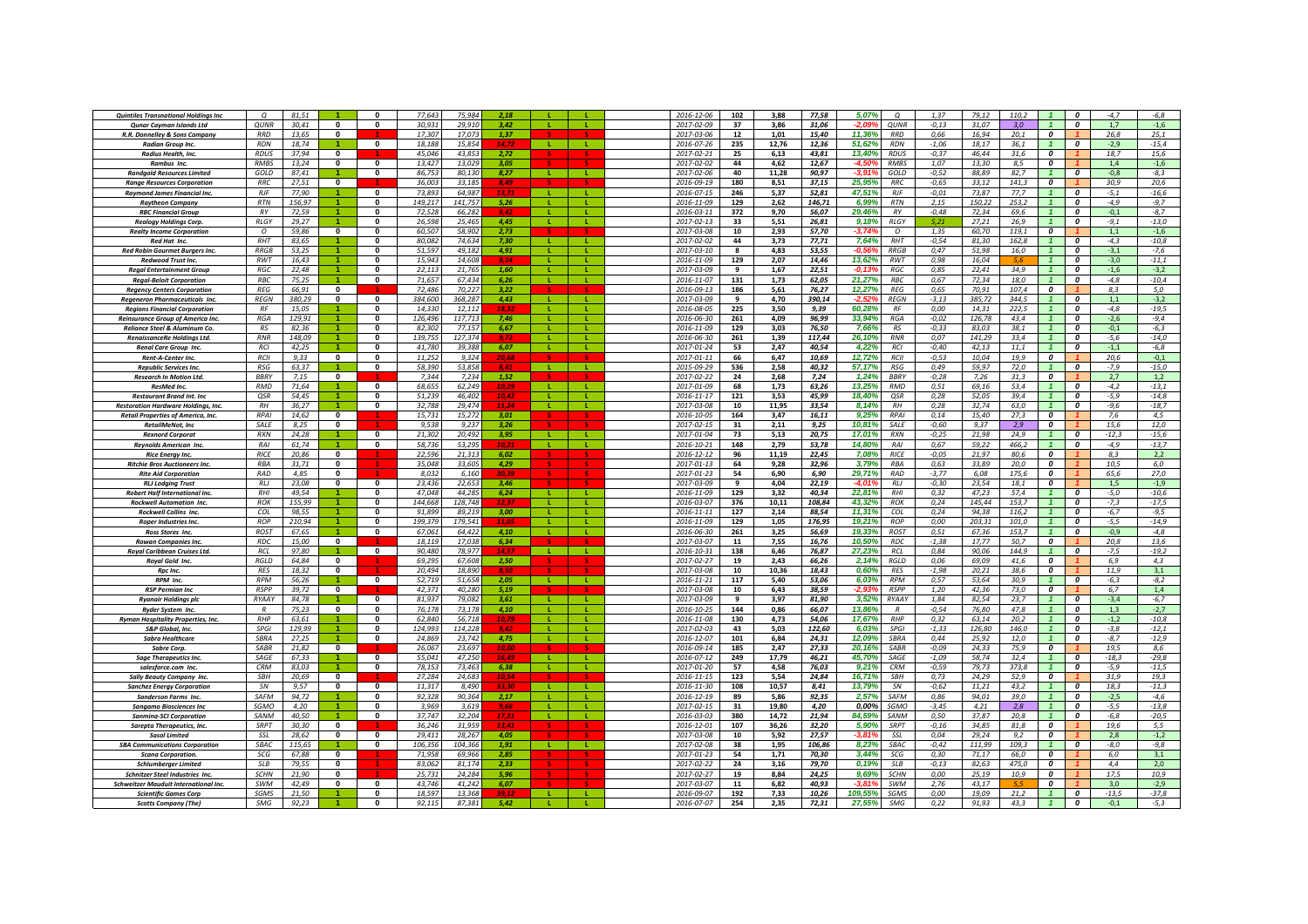| <b>Scripps Networks Interact Inc</b>                                | SNI                        | 79.14          |                           |                              | 74,264           | 67,92            | 9 R.A          |                          | 2016-10-21                         | 148                     | 2,01          | 65,99          | 19.93%            | SNI                        | $-0,43$          | 75,84          | 81,4          |                         | $\boldsymbol{0}$                     | $-6,2$           | $-14,2$            |
|---------------------------------------------------------------------|----------------------------|----------------|---------------------------|------------------------------|------------------|------------------|----------------|--------------------------|------------------------------------|-------------------------|---------------|----------------|-------------------|----------------------------|------------------|----------------|---------------|-------------------------|--------------------------------------|------------------|--------------------|
| SeaDrill Limited                                                    | SDRL                       | 1,49           | 0                         |                              | 3,064            | 2.365            |                |                          | 2017-01-31                         | 46                      | 24,45         | 1,87           | 20,32%            | SDRL                       | $-2,61$          | 2,29           | 33,6          | $\boldsymbol{o}$        |                                      | 105,6            | 58,7               |
| Seagate Technology.                                                 | STX                        | 46,87          |                           | $\mathbf{0}$                 | 43.750           | 36,028           |                | - Li<br>л.               | 2016-07-12                         | 249                     | 25,05         | 29,35          | 59,69%            | STX                        | $-0,76$          | 44,53          | 217,3         | $\mathbf{1}$            | $\boldsymbol{o}$                     | $-6,7$           | $-23,1$            |
| <b>Sealed Air Corporation</b>                                       | <b>SEE</b>                 | 46,06          | $\mathbf{0}$              |                              | 47,729           | 46,664           | 2,28           |                          | 2017-03-06                         | 12                      | 3,16          | 45,29          | $-1.70$           | SEE                        | 0,39             | 47,61          | 85,4          | $\boldsymbol{0}$        |                                      | 3,6              | 1,3                |
| <b>Sears Holdings Corporation</b>                                   | <b>SHLD</b>                | 9.05           | $\mathbf{0}$              | $\Omega$                     | 11.417           | 8.15             |                |                          | 2016-09-02                         | 197                     | 12.98         | 13.33          | 32.11%            | <b>SHLD</b>                | 1.00             | 9,43           | 15.8          | $\boldsymbol{o}$        |                                      | 26,2             | $-9.9$             |
| <b>Seattle Genetics Inc.</b><br>SeaWorld Entertainment, Inc.        | SGEN<br>SEAS               | 66,72<br>18,12 | $\mathbf{0}$              | $\mathbf{0}$                 | 60.85<br>18.53   | 57.42<br>16,981  | 5,98           |                          | 2016-05-18<br>2016-11-08           | 304<br>130              | 8.53<br>10,08 | 38,02<br>15,41 | 75,49%<br>17,599  | <b>SGEN</b><br>SEAS        | $-0,03$          | 63.66<br>18,55 | 63.9<br>19,8  |                         | 0<br>$\boldsymbol{0}$                | $-8,8$<br>2,3    | $-13,9$<br>$-6,3$  |
| <b>SEI Investments Company</b>                                      | <b>SEIC</b>                | 52.25          |                           | $\mathbf{0}$                 | 49.327           | 47.862           | 3.06           | -11<br>т.                | $2016 - 11 - 15$                   | 123                     | 2.11          | 47.37          | 10.30%            | <b>SEIC</b>                | 0.10             | 50.28          | 28.9          |                         | $\boldsymbol{0}$                     | -5,6             | $-8,4$             |
| <b>Select Comfort Corporation</b>                                   | SCSS                       | 24.47          |                           | $\overline{\mathbf{0}}$      | 22.262           | 21,192           | 5.05           | - L -<br>ъ.              | 2017-02-17                         | 29                      | 5,55          | 22.87          | 7.00%             | SCSS                       | $-0,49$          | 23.20          | 18.3          |                         | $\overline{\mathbf{c}}$              | $-9.0$           | $-13,4$            |
| <b>Semgroup Corporation Class A</b>                                 | <b>SFMG</b>                | 34.60          | $\mathbf{0}$              |                              | 39.056           | 36.115           | 8.14           |                          | 2017-02-28                         | 18                      | 10.78         | 35.15          | 1.56%             | <b>SFMG</b>                | 0.14             | 37.95          | 24.7          | $\overline{0}$          |                                      | 12.9             | 4,4                |
| <b>Sempra Energy</b>                                                | SRF                        | 110,76         |                           | $\mathbf{0}$                 | 104,259          | 102,541          | 1,68           | -1.<br>л.                | 2017-02-08                         | 38                      | 1,40          | 104,21         | 6,29%             | SRE                        | 0,54             | 107,42         | 92,8          | $\mathbf{1}$            | $\boldsymbol{o}$                     | $-5,9$           | $-7,4$             |
| <b>Semtech Corporation</b>                                          | <b>SMTC</b>                | 34,55          |                           | $\Omega$                     | 32.134           | 28,436           |                |                          | 2016-11-11                         | 127                     | 8,49          | 26,30          | 31,37%            | SMTC                       | 0,88             | 32,39          | 15,3          |                         | $\Omega$                             | -7,0             | $-17,7$            |
| <b>Senior Housing Properties Trust</b>                              | SNH                        | 19,96          | -1.                       | $\mathbf{0}$                 | 19,663           | 19,213           | 2,34           | -11<br>L.                | 2017-02-21                         | 25                      | 3,68          | 20,02          | $-0,30$           | SNH                        | 0,25             | 20,08          | 30,6          |                         | $\boldsymbol{o}$                     | $-1,5$           | $-3,7$             |
| <b>Sensient Technologies Corporation</b>                            | <b>SXT</b>                 | 81.72          |                           | $\Omega$                     | 78.328           | 75.013           | 4.42           |                          | 2016-03-16                         | 367                     | 6.44          | 63,14          | 29.43%            | <b>SXT</b>                 | 0.91             | 79.07          | 11.2          |                         | $\Omega$                             | $-4.2$           | $-8.2$             |
| <b>Service Corporation International</b>                            | <b>SCI</b>                 | 31.01          | $\blacktriangleleft$      | $\Omega$                     | 29.568           | 27.346           | 8.12           |                          | 2016-11-21                         | 117                     | 1.44          | 27,03          | 14.72%            | SCI                        | 0,42             | 29.79          | 36.5          | $\mathbf{1}$            | $\boldsymbol{o}$                     | $-4.7$           | $-11,8$            |
| ServiceMaster Global Holdings Inc.                                  | SERV                       | 40,85          | $\blacktriangleleft$      | $\mathbf{0}$                 | 38,048           | 37,060           | 2,66           | $\mathbf{L}$             | 2016-11-18                         |                         | 5,57          | 37,43          | 9,14%             | SERV                       | 0,39             | 38,99          | 29,6          |                         | $\boldsymbol{0}$                     | $-6,9$           | $-9,3$             |
| ServiceNow, Inc.                                                    | <b>NOW</b>                 | 88.71          |                           | $\Omega$                     | 87.125           | 78.630           | 10.81          |                          | 2017-01-06                         | 71                      | 7.00          | 82.10          | 8.05%             | <b>NOW</b>                 | $-0.10$          | 87.51          | 128.3         |                         | $\boldsymbol{o}$                     | $-1.8$           | $-11.4$            |
| <b>Shake Shack Inc.</b>                                             | <b>SHAK</b>                | 32,45          | $\mathbf{0}$              |                              | 36.204           | 35,880           | 0.90           |                          | 2017-02-28                         | 18                      | 1,66          | 35.83          | 9.43%             | <b>SHAK</b>                | 4.44             | 35.38          | 29.1          | $\boldsymbol{o}$        |                                      | 11,6             | 10,6               |
| Sherwin Williams Co.                                                | SHW                        | 313.38         |                           | $\Omega$                     | 298.081          | 273.898          | 99             | - 11<br>- 11             | 2017-01-04                         | 73                      | 3,75          | 276,40         | 13,38%            | <b>SHW</b>                 | 0,66             | 298,92         | 214.3         | $\overline{1}$          | $\Omega$                             | $-4.9$           | $-12,6$            |
| Shutterfly Inc.                                                     | <b>SFLY</b>                | 47.32          | $\ddot{\mathbf{0}}$       | $\Omega$                     | 50.863           | 47.302           | 7.53           |                          | 2017-02-02                         | 44                      | 3,81          | 43,70          | -8.28             | SFLY                       | 0.34             | 48.23          | 35.4          | $\overline{a}$          |                                      | 7.5              | 0,0                |
| Shutterstock, Inc                                                   | SSTK                       | 40,80          | $\mathbf 0$               |                              | 52,040           | 50,112           | 3,85           |                          | 2017-02-27                         | 19                      | 3,35          | 43,02          | 5,16%             | SSTK                       | 0,05             | 48,80          | 21,9          | $\overline{\mathbf{c}}$ |                                      | 27,5             | 22,8               |
| <b>Sianature Bank</b>                                               | SBNY                       | 154,63         |                           | 0                            | 150,734          | 137,294          |                | <b>L</b>                 | 2016-11-09                         | 129                     | 5,64          | 131,01         | 18,03%            | SBNY                       | $-0,62$          | 151,45         | 58,5          |                         | 0                                    | $-2,5$           | $-11,2$            |
| Signet Group plc                                                    | SIG                        | 68,25          | 0                         |                              | 88,936           | 79.66            |                |                          | 2017-01-12                         | 65                      | 6,72          | 84,36          | 19,10%            | SIG                        | $-0,89$          | 80,30          | 145,5         | 0                       |                                      | 30,3             | 16,7               |
| Silgan Holdings Inc.                                                | <b>SLGN</b>                | 61,20          |                           | $\mathbf{0}$<br>$\Omega$     | 56.50            | 51.33            |                |                          | 2016-12-08                         | 100                     | 1,94          | 50,52          | 21.14%            | <b>SLGN</b>                | 0,86             | 56,79          | 20,1          |                         | $\boldsymbol{0}$                     | $-7,7$           | $-16,1$            |
| Silicon Laboratories Inc.<br><b>Silicon Motion Tech.</b>            | <b>SLAB</b><br><b>SIMO</b> | 73.20<br>44,32 | $\overline{\mathbf{0}}$   | $\overline{\mathbf{0}}$      | 67.832<br>45,852 | 61.001<br>42,451 | 8.01           | л.                       | 2016-04-14<br>2016-10-20           | 338<br>149              | 6.00<br>10,96 | 45.49<br>45,50 | 60.91%<br>2,59%   | <b>SLAB</b><br><b>SIMO</b> | 1.11<br>0,45     | 68.53<br>44,45 | 21.5<br>28,9  | $\overline{\mathbf{c}}$ | $\boldsymbol{o}$                     | $-7.3$<br>3,5    | $-16.7$<br>$-4,2$  |
| <b>Silicon Valley Bancshares</b>                                    | SIVB                       | 197,19         |                           | $\mathbf{0}$                 | 171,986          | 144,311          | 19.11          | - L.                     | 2016-08-09                         | 221                     | 4,83          | 106,33         | 85,45%            | SIVB                       | 1,23             | 174.84         | 88.5          | $\mathbf{1}$            | 0                                    | $-12,8$          | $-26,8$            |
|                                                                     | <b>SSRI</b>                | 10,41          | 0                         | $\mathbf{0}$                 | 10,637           | 9.77             |                | -11                      | 2017-02-06                         | 40                      | 17,36         | 11,73          | -11.25            | SSRI                       |                  | 11,11          | 22,6          |                         | $\boldsymbol{0}$                     | 2,2              | $-6,1$             |
| <b>Silver Standard Resources Inc</b><br><b>Silver Wheaton Corp.</b> | SLW                        | 19,90          | 0                         |                              | 21,649           | 20,445           | 5.89           |                          | 2017-02-27                         | 19                      | 7,22          | 19,66          | $-1.22$           | SLW                        | $-0.85$          | 21,28          | 93,0          | $\boldsymbol{o}$        |                                      | 8,8              | 2,7                |
| <b>Simon Property Group Inc.</b>                                    | SPG                        | 168,02         | 0                         |                              | 191,815          | 184,350          | 4,05           |                          | 2016-09-29                         | 170                     | 3,24          | 207,58         | 19,06%            | SPG                        | $-0.81$          | 184,53         | 339,5         | 0                       |                                      | 14,2             | 9,7                |
| <b>Sina Corporation</b>                                             | SINA                       | 71.86          | $\mathbf{0}$              | $\mathbf 0$                  | 72.261           | 67.303           | 7,37           | $\mathbf{L}$             | 2017-02-07                         | 39                      | 8.44          | 74.21          | $-3.17$           | <b>SINA</b>                | $-0.01$          | 72.92          | 52.0          |                         | $\Omega$                             | 0.6              | $-6.3$             |
| <b>Sinclair Broadcast Group, Inc.</b>                               | SBGI                       | 39,90          |                           | $\mathbf{0}$                 | 35,329           | 30.685           | 15,13          |                          | 2016-11-14                         | 124                     | 8,52          | 31,00          | 28,71%            | SBGI                       | $-1.36$          | 37,92          | 47.5          | $\mathbf{1}$            | 0                                    | $-11,5$          | $-23,1$            |
| Sirius Satellite Radio Inc.                                         | SIRI                       | 5.36           |                           | $\mathbf{0}$                 | 4.74             | 4.32.            | 9.73           |                          | 2016-06-29                         | 262                     | 1,92          | 3,92           | 36,73%            | SIRI                       | 0,56             | 4,89           | 112.2         | $\mathbf{1}$            | $\boldsymbol{0}$                     | $-11,5$          | $-19,3$            |
| <b>SIX FLAGS INC</b>                                                | $\mathcal{L}$              | 59.38          |                           |                              | 58.973           | 56.475           | 4.42           |                          | 2016-10-26                         | 143                     | 4.07          | 53.89          | 10.19%            | $\zeta$                    | 0.75             | 59.21          | 40.8          |                         | $\Omega$                             | $-0.7$           | $-4.9$             |
| Skechers U.S.A. Inc.                                                | <b>SKX</b>                 | 27.92          | $\blacktriangleleft$      | $\Omega$                     | 24.811           | 24.134           | 2.81           | -11                      | 2017-02-10                         | 36                      | 2.34          | 27.78          | 0.50%             | <b>SKX</b>                 | 0.98             | 25.81          | 53.6          |                         | $\boldsymbol{o}$                     | $-11.1$          | $-13,6$            |
| <b>Skyworks Solutions Inc.</b>                                      | <b>SWKS</b>                | 97.93          | $\blacktriangleleft$      | $\mathbf{r}$                 | 87.118           | 74,206           |                | $\mathbf{L}$<br>×.       | 2016-08-15                         | 215                     | 5,84          | 69,50          | 40,91%            | <b>SWKS</b>                | $-0,18$          | 89.36          | 215.9         |                         | $\Omega$                             | $-11.0$          | $-24,2$            |
| <b>SL Green Realty Corporation</b>                                  | SLG                        | 109,31         | $\blacktriangleleft$      | $\mathbf{0}$                 | 109,110          | 106.871          | 2.10           | $\mathbf{I}$<br><b>T</b> | 2017-03-15                         | $\overline{\mathbf{3}}$ | 1,81          | 108,80         | 0,47%             | SLG                        | 1,02             | 110,82         | 69,4          | $\overline{1}$          | $\boldsymbol{0}$                     | $-0,2$           | $-2,2$             |
| <b>SLM Corporation</b>                                              | <b>SLM</b>                 | 12,28          | $\blacktriangleleft$      | $\Omega$                     | 11,510           | 9,324            |                | л.                       | 2016-07-11                         | 250                     | 5,35          | 6,76           | 81,66%            | <b>SLM</b>                 | $-0,57$          | 11,43          | 37,6          |                         | $\boldsymbol{0}$                     | $-6,3$           | $-24,1$            |
| Snap On Inc.                                                        | SNA                        | 172,88         |                           |                              | 171,499          | 164,083          | 4,52           |                          | 2016-11-07                         | 131                     | 2,72          | 157,76         | 9,58%             | SNA                        | $-0.01$          | 171,74         | 74,9          |                         | $\boldsymbol{0}$                     | $-0,8$           | $-5,1$             |
| SodaStream International Ltd.                                       | SODA                       | 48,77          |                           | $\Omega$                     | 43,408           | 34,092           |                |                          | 2016-05-10                         | 312                     | 5,10          | 18,22          | 167,67%           | SODA                       | $-0,16$          | 43,45          | 16,1          |                         | $\boldsymbol{0}$                     | $-11,0$          | $-30,1$            |
| Sohu.com Inc.                                                       | SOHU                       | 42.01          |                           |                              | 38.92            | 37.408           | 4.07           |                          | $2017 - 01 - 18$                   | 59                      | 8.36          | 39,70          | 5.82%             | SOHU                       | 0.67             | 40.46          | 9.2           |                         | $\boldsymbol{o}$                     | $-7,3$           | $-11,0$            |
| SolarEdge Technologies, Inc.                                        | <b>SEDG</b>                | 14,00          | $\mathbf 0$               | $\mathbf{0}$                 | 15,69            | 13,718           | 14.44          |                          | 2016-05-03                         |                         | 2,09          | 25,40          | 44,88             | SEDG                       | $-3, 11$         | 15,12          | 9,2           | 0                       |                                      | 12,1             | $-2,0$             |
| Sonic Corp.                                                         | <b>SONC</b><br>SON         | 23,78<br>53.19 | 0<br>$\mathbf{0}$         | $\mathbf{0}$                 | 26,877<br>53.702 | 26,036           | 3,23<br>3.32   |                          | 2017-01-17<br>2016-02-17           | 60<br>395               | 4,09<br>5.45  | 25,34<br>42.33 | 6,16%<br>25.66%   | SONC<br>SON                | 0,34<br>$-0,75$  | 26,03<br>53.72 | 21,4<br>26.5  | 0                       | $\boldsymbol{0}$                     | 13,0<br>1.0      | 9,5<br>$-2,3$      |
| <b>Sonoco Products Co.</b>                                          | RID                        | 47.58          |                           | $\Omega$                     | 39.622           | 51,976<br>36,700 | 7,96           | -1.<br>- 11              | $2016 - 07 - 18$                   | 243                     | 10.47         | 29,74          | 59.99%            | RID                        | $-0,61$          | 42.51          | 24.2          |                         | $\Omega$                             | $-16,7$          | $-22,9$            |
| Sotheby's Holdings Inc.<br>SouFun Holdinas Ltd.                     | <b>SFUN</b>                | 2.96           | $\Omega$                  |                              | 3.840            | 3.370            |                |                          | 2016-05-09                         | 313                     | 7,39          | 5,87           | 49.57%            | <b>SFUN</b>                | 0.34             | 3.57           | 9.1           | $\overline{\mathbf{c}}$ |                                      | 29.7             | 13,8               |
| <b>Southern Company</b>                                             | SO.                        | 50,67          |                           | $\mathbf{0}$                 | 49,705           | 49,059           | 1,32           | -11<br>L.                | 2017-02-24                         | 22                      | 1,47          | 50,50          | 0,34%             | so                         | 0,96             | 50,18          | 226,4         |                         | $\boldsymbol{0}$                     | $-1,9$           | $-3,2$             |
| <b>Southern Peru Copper Corporation</b>                             | <b>SCCO</b>                | 36,13          |                           | $\mathbf{0}$                 | 35,784           | 31,012           | 15,39          |                          | 2016-10-19                         | 150                     | 1,57          | 27,40          | 31,86%            | scco                       | 0,36             | 35,65          | 41,7          |                         | $\Omega$                             | $-1,0$           | $-14,2$            |
| Southwest Airlines Co.                                              | LUV                        | 53,18          | -1.                       | $\mathbf{0}$                 | 52,929           | 45.052           | 17.48          | л.                       | 2016-11-04                         | 134                     | 4,09          | 40,38          | 31,70%            | LUV                        | $-1,79$          | 53,54          | 301,5         |                         | $\boldsymbol{0}$                     | $-0,5$           | $-15,3$            |
| <b>Southwest Gas Corporation</b>                                    | SWX                        | 82.25          |                           | $\mathbf{0}$                 | 79,817           | 72.27.           | 10.44          | $\mathbf{I}$             | 2016-11-08                         | 130                     | 4,95          | 73,14          | 12,46%            | <b>SWX</b>                 | 0,49             | 81,70          | 21.5          | $\mathbf{1}$            | $\boldsymbol{o}$                     | $-3,0$           | $-12,1$            |
| Southwestern Energy Co.                                             | SWN                        | 7,63           | 0                         |                              | 11.30            | 9.77             | 15.51          |                          | 2016-10-21                         | 148                     | 9,81          | 11,59          | 34.17%            | SWN                        | $-1.55$          | 9.99           | 133.3         | $\overline{\mathbf{c}}$ |                                      | 48.1             | 28,1               |
| Spectra Energy Corp.                                                | SE                         | 40,68          | O                         | $\Omega$                     | 41,246           | 38,733           | 6,49           | $\mathbf{L}$             | 2016-02-04                         | 408                     | 13,68         | 29,28          | 38,93%            | SE                         | $-0,78$          | 41,22          | 216,1         |                         | $\Omega$                             | 1,4              | $-4,8$             |
| <b>Spectranetics Corp.</b>                                          | SPNC                       | 28,60          |                           | $\Omega$                     | 24.882           | 22.846           | R <sub>1</sub> | $\mathbf{I}$             | 2016-03-07                         | 376                     | 17,41         | 15,94          | 79,42%            | <b>SPNC</b>                | 0,00             | 25,80          | 7,9           |                         | $\boldsymbol{0}$                     | $-13,0$          | $-20,1$            |
| <b>Spectrum Brands Holdinas, Inc.</b>                               | <b>SPB</b>                 | 142,32         | и.                        | $\Omega$                     | 130,216          | 124,457          | 4.63           | $\mathbf{I}$<br>т.       | 2017-01-26                         | 51                      | 3,95          | 132,77         | 7,19%             | SPB                        | $-0.01$          | 133.47         | 47.1          | $\overline{1}$          | $\overline{\mathbf{c}}$              | $-8.5$           | $-12,6$            |
| <b>Spectrum Pharmaceuticals Inc.</b>                                | SPPI                       | 6,57           | $\blacktriangleleft$      | $\Omega$                     | 5,148            | 4,454            |                |                          | 2017-02-02                         | 44                      | 11,86         | 5,09           | 29,08%            | SPPI                       | $-0,76$          | 5,65           | 3,7           |                         | $\boldsymbol{o}$                     | $-21,7$          | $-32,2$            |
| Spirit Aerosystems Holdings Inc.                                    | <b>SPR</b>                 | 59,38          |                           | $\Omega$                     | 57,954           | 54,151           | 7,02           |                          | 2016-10-04                         | 165                     | 2,57          | 45,79          | 29,68%            | <b>SPR</b>                 | 1,11             | 59,23          | 59,2          |                         | $\Omega$                             | $-2,4$           | $-8,8$             |
| Spirit Airlines, Inc.                                               | SAVE                       | 50,91          | $\overline{\mathfrak{o}}$ | $\mathbf{r}$                 | 54,068           | 50,707           | 6,63           |                          | 2017-03-14                         | $\overline{a}$          | 6,97          | 49,53          | $-2,79$           | SAVE                       | $-0,39$          | 53,75          | 57,0          | $\overline{\mathbf{c}}$ |                                      | 6,2              | $-0,4$             |
| <b>Spirit Realty Capital, Inc.</b>                                  | SRC                        | 10,35          | 0                         |                              | 11,644           | 10,961           | 6,23           |                          | 2016-10-27                         | 142                     | 7,28          | 11,91          | 13,10%            | <b>SRC</b>                 | 0,58             | 11,04          | 50,8          | 0                       |                                      | 12,5             | 5,9                |
| Splunk, Inc.<br><b>SPRINT NEXTEL</b>                                | SPLK                       | 62,37<br>8,57  | $\mathbf{0}$              | $\mathbf{0}$<br>$\mathbf{0}$ | 60,166<br>8.585  | 55,796<br>7,087  | 7,83<br>21.11  |                          | 2017-02-03<br>2016-05-19           | 43<br>303               | 4,73<br>4,87  | 60,58<br>3,66  | 2,95%<br>134, 15% | <b>SPIK</b><br>.s          | 0, 19<br>$-0,46$ | 61,13<br>8,51  | 98.3<br>143.1 | $\mathbf{1}$            | $\boldsymbol{0}$<br>$\boldsymbol{0}$ | $-3,5$<br>0,2    | $-10,5$<br>$-17,3$ |
| <b>Sprouts Farmers Market, Inc.</b>                                 | <b>SFM</b>                 | 22.02          |                           | $\mathbf{0}$                 | 21.055           | 19,660           | 7.10           |                          | <b>ZMIANA STRONY</b><br>2017-03-17 |                         | 7.10          | 22.02          | 0.00%             | <b>SFM</b>                 | 5,46             | 20.24          | 58.9          |                         | $\boldsymbol{o}$                     |                  | $-10,7$            |
| SS&C Technologies Holdings, Inc.                                    | SSNC                       | 36,14          |                           | $\overline{0}$               | 32.983           | 30.579           | 7.86           | -1.                      | 2017-01-26                         | 1<br>51                 | 6.02          | 32.16          | 12.38%            | SSNC                       | $-0.80$          | 34.12          | 35.8          |                         | $\Omega$                             | $-4,4$<br>$-8,7$ | $-15,4$            |
| <b>St. Mary Land</b>                                                | SM                         | 21,27          | 0                         |                              | 34,756           | 30,948           | 12,30          |                          | 2017-01-17                         | 60                      | 7,00          | 32,54          | 34,63%            | SM                         | -1,21            | 30,19          | 91,6          | 0                       |                                      | 63,4             | 45,5               |
| Stamps.com Inc.                                                     | <b>STMP</b>                | 128,80         |                           | $\mathbf{0}$                 | 120,277          | 104,021          | 15.63          | - L                      | 2016-08-24                         | 206                     | 12,51         | 93,83          | 37,27%            | <b>STMP</b>                | $-2,24$          | 122,64         | 30.0          |                         | 0                                    | -6,6             | $-19,2$            |
| <b>Stanley Black &amp; Decker, Inc.</b>                             | SWK                        | 131,33         |                           |                              | 123,17           | 117.88           | 4,49           |                          | 2017-01-18                         | 59                      | 1,66          | 120,20         | 9,26%             | SWK                        | 0,14             | 125,56         | 109.1         |                         | $\boldsymbol{0}$                     | $-6,2$           | $-10,2$            |
| <b>Staples</b> Inc.                                                 | SPLS                       | 9.00           | $\bf{0}$                  |                              | 9.222            | 9.06             | 1.73           |                          | 2017-03-03                         | 15                      | 1,65          | 8,99           | $-0.11$           | SPLS                       | 2.74             | 9.40           | 56.0          | $\boldsymbol{o}$        |                                      | 2.5              | 0.7                |
| <b>Starbucks Corporation</b>                                        | SRIIX                      | 55.78          | $\Omega$                  |                              | 56.972           | 56.247           | 1.29           |                          | 2017-03-08                         | 10                      | 1,29          | 55,74          | $-0.07$           | SRIIX                      | 1.79             | 56.69          | 531.8         | $\overline{0}$          |                                      | 2.1              | 0.8                |
| <b>Starwood Property Trust Inc.</b>                                 | <b>STWD</b>                | 22,46          | $\overline{0}$            | $\overline{\mathbf{0}}$      | 22,491           | 21,915           | 2.63           | - L.<br>T.               | 2016-11-28                         | 110                     | 3,22          | 22,42          | 0,18              | <b>STWD</b>                | 0,31             | 22,58          | 43,4          | $\overline{1}$          | $\overline{\mathbf{c}}$              | 0,1              | $-2,4$             |
| <b>State Street Corp.</b>                                           | STT                        | 78,61          | 0                         | $\mathbf{0}$                 | 78,741           | 74,064           | 6,31           |                          | 2016-07-27                         | 234                     | 6,77          | 63,75          | 23,319            | STT                        | $-2,48$          | 78,88          | 179,8         |                         | 0                                    | 0,2              | $-5,8$             |
| <b>Steel Dynamics Inc</b>                                           | <b>STLD</b>                | 36,34          |                           | $\Omega$                     | 35,924           | 32,321           |                |                          | 2016-10-20                         | 149                     | 5,05          | 26,55          | 36,87%            | STLD                       | 2,57             | 35,91          | 127.3         |                         | 0                                    | $-1,1$           | $-11,0$            |
| Stericycle Inc.                                                     | SRCL                       | 84,15          |                           | $\mathbf 0$                  | 80,910           | 77,229           | 4,77           |                          | 2017-02-16                         | 30                      | 6,40          | 83,35          | 0,96%             | SRCL                       | 1,04             | 82,25          | 76,3          |                         | 0                                    | $-3,9$           | $-8,2$             |
| <b>Steris Corporation.</b>                                          | STE                        | 68,72          | $\mathbf{0}$              | $\mathbf{0}$                 | 68,980           | 68,401           | 0.85           |                          | 2017-02-14                         | 32                      | 1.16          | 68.94          | -0.3              | STE                        | 0,22             | 70.17          | 37,0          | $\mathbf{1}$            | $\boldsymbol{o}$                     | 0,4              | $-0,5$             |
|                                                                     |                            |                |                           |                              |                  |                  |                |                          |                                    |                         |               |                |                   |                            |                  |                |               |                         |                                      |                  |                    |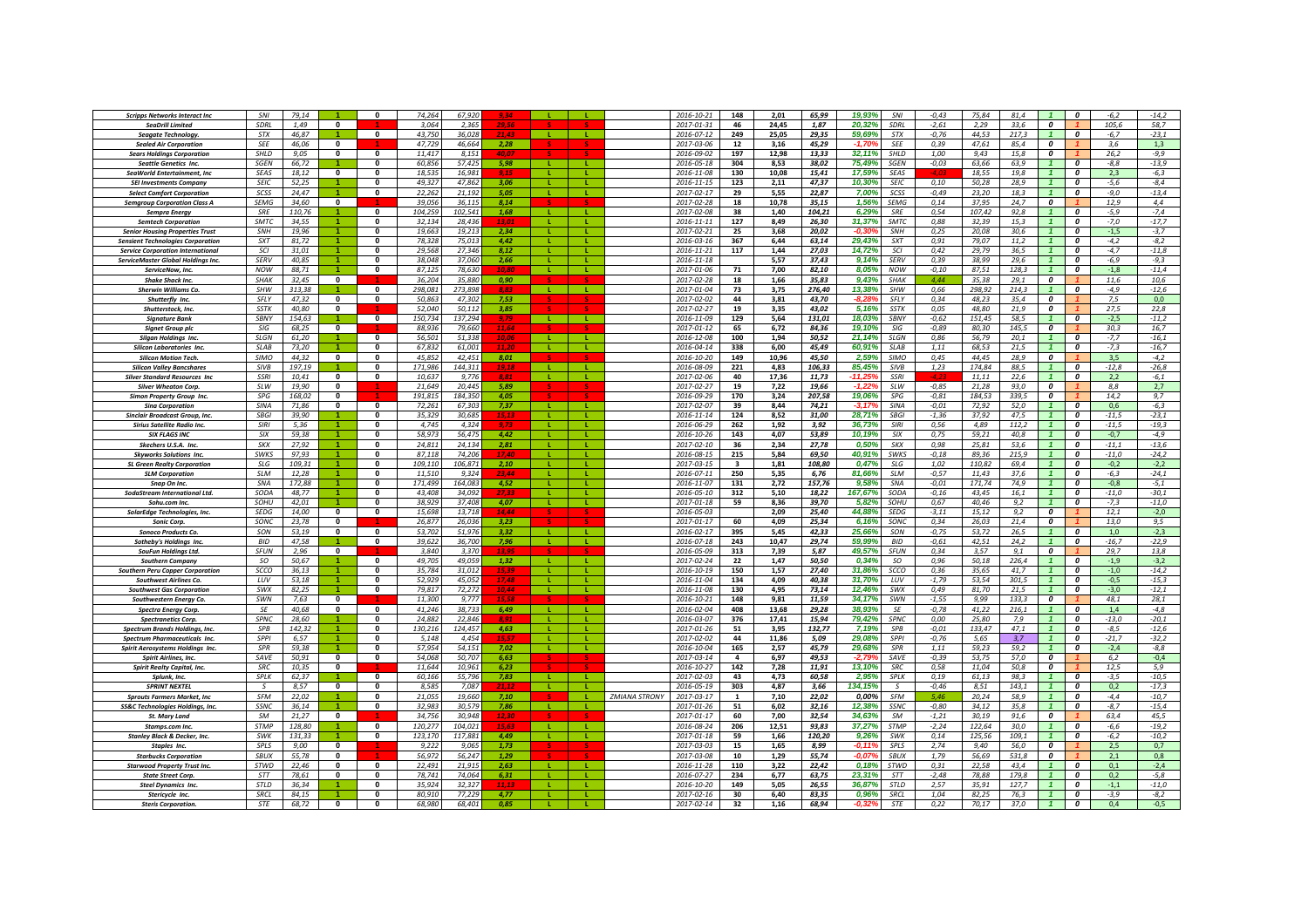| Steven Madden Ltd.                                                    | <b>SHOO</b>               | 38,00          |                          | $\Omega$     | 36,332<br>35,704           | 1.76         |              |              | 2017-02-21               | 25                      | 2,93         | 37,05          | 2,56%           | <b>SHOO</b> | 0,13               | 37,22          | 18,0        |                         | $\Omega$         | $-4,4$        | $-6,0$        |
|-----------------------------------------------------------------------|---------------------------|----------------|--------------------------|--------------|----------------------------|--------------|--------------|--------------|--------------------------|-------------------------|--------------|----------------|-----------------|-------------|--------------------|----------------|-------------|-------------------------|------------------|---------------|---------------|
| <b>Stifel Financial Corporation</b>                                   | SF                        | 52,90          |                          | $\Omega$     | 50,764<br>43,613           |              |              |              | 2016-08-03               | 227                     | 6,88         | 36,60          | 44,54%          | SF          | $-2,04$            | 50,64          | 20,6        |                         | 0                | $-4,0$        | $-17,6$       |
| <b>Stillwater Mining Company</b>                                      | <b>SWC</b>                | 17.36          |                          | $\Omega$     | 16,427<br>15.11            |              |              |              | 2016-10-31               | 138                     | 7,84         | 13.32          | 30.33%          | <b>SWC</b>  | 0.12               | 16.20          | 31.2        |                         | $\boldsymbol{0}$ | $-5.4$        | $-13,0$       |
| <b>Stone Energy Corp</b>                                              | SGY                       | 21.11          |                          | $\mathbf{0}$ | 7.766<br>6.91              |              |              |              | 2017-03-01               | 17                      | 15,64        | 26,01          |                 | SGY         | 2.68               | 14.16          | 9.1         |                         | $\boldsymbol{0}$ | $-63.2$       | $-67,3$       |
| <b>Store Capital Corp.</b>                                            | <b>STOR</b>               | 23.64          | $\mathbf{0}$             |              | 26.575<br>24.937           | 6.57         |              |              | 2016-10-05               | 164                     | 5.65         | 27.49          | 14.01%          | <b>STOR</b> | 1.63               | 25.09          | 33.1        | 0                       |                  | 12.4          | 5.5           |
| Stratasys Inc.                                                        | SSYS                      | 20,26          |                          | $\mathbf{0}$ | 20,103<br>18,955           | 6,05         |              |              | 2017-03-16               | $\overline{\mathbf{2}}$ | 6,56         | 20,16          | 0,50%           | SSYS        | 0,50               | 20,64          | 14,7        |                         | O                | $-0,8$        | $-6,4$        |
| <b>Strayer Education Inc.</b>                                         | <b>STRA</b>               | 80,47          |                          | $\Omega$     | 76.970<br>68.327           |              |              |              | 2016-10-26               | 143                     | 2,30         | 54.18          | 48.52%          | STRA        | 0,97               | 76.91          | 6.1         |                         | $\boldsymbol{0}$ | $-4,3$        | $-15,1$       |
| <b>Stryker Corporation</b>                                            | SYK                       | 132,66         |                          | $\mathbf{0}$ | 123.354<br>116,417         | 5,96         | <b>L</b>     | л.           | 2016-12-08               | 100                     | 1,58         | 115,51         | 14,85%          | SYK         | 0,88               | 125.79         | 164,5       |                         | $\boldsymbol{0}$ | $-7,0$        | $-12,2$       |
| Sturm, Ruger & Company, Inc.                                          | <b>RGR</b>                | 53,55          | 0                        | $\mathbf{0}$ | 56,420<br>52.781           | 6,89         |              |              | 2016-11-09               | 129                     | 6,90         | 55,10          | 2.81%           | RGR         | 0,66               | 54.77          | 17,4        | $\Omega$                |                  | 5,4           | $-1,4$        |
| Suburban Propane Partners, L.P.                                       | SPH                       | 25,74          | $\bf{0}$                 |              | 31,116<br>28.646           | 8.62         |              |              | 2017-01-30               | 47                      | 3,67         | 29,97          | 14,11%          | SPH         | 1,38               | 28,52          | 10,1        | $\mathbf{r}$            |                  | 20,9          | 11,3          |
| <b>SUI</b>                                                            | $S$ U                     | 80,55          |                          | $\Omega$     | 78,518<br>75.28            | 4,29         | $\mathbf{L}$ |              | 2017-01-05               | 72                      | 3,13         | 77,33          | 4,16%           | SUI         | 0,37               | 79,97          | 21,1        |                         | $\boldsymbol{0}$ | $-2,5$        | $-6,5$        |
| <b>Sun Life Financial Inc.</b>                                        | <b>SLF</b>                | 36.97          | $\mathbf{0}$             | $\Omega$     | 38,124<br>35.923           | 6.13         | -11          | л.           | 2016-10-05               | 164                     | 2.04         | 32,89          | 12,40%          | <b>SLF</b>  | $-0,65$            | 37.51          | 16.9        |                         | 0                | 3,1           | $-2,8$        |
| <b>Suncor Enerav Inc</b>                                              | SI                        | 30.88          | $\mathbf{0}$             | $\Omega$     | $31.50^{\circ}$<br>29.784  | 5,77         |              |              | 2016-09-29               | 170                     | 3,35         | 27,70          | 11,48%          | SU          | 0,49               | 31,41          | 111.8       |                         | $\boldsymbol{0}$ | 2,0           | $-3,5$        |
| <b>Sunoco Logistics Partners LP</b>                                   | $\zeta$                   | 23.84          | $\Omega$                 |              | 25.652<br>24.700           | 3.86         |              |              | 2017-03-09               | $\mathbf{q}$            | 3.78         | 24.37          | 2.17%           | SXL         | $-1.61$            | 25.82          | 65.9        | 0                       |                  | 7.6           | 3.6           |
| <b>SunPower Corporation</b>                                           | <b>SPWR</b>               | 6.98           | $\mathbf{0}$             |              | 9.360<br>7.292             | 28.34        |              |              | 2016-01-12               | 431                     | 5.30         | 24.31          | 71.29%          | <b>SPWR</b> |                    | 8.36           | 22.6        | 0                       |                  | 34.1          | 4,5           |
| <b>Sunstone Hotel Investors Inc</b>                                   | <b>SHO</b>                | 14,94          | $\Omega$                 | $\Omega$     | 14.941<br>14.201           | 5.21         | $\mathbf{L}$ | - 11         | 2016-11-08               | 130                     | 1,01         | 13,00          | 14,92%          | <b>SHO</b>  | $-0,73$            | 14,95          | 37.0        |                         | $\boldsymbol{0}$ | 0.0           | $-4,9$        |
| <b>Suntrust Banks Inc</b>                                             | STI                       | 57,71          |                          | $\Omega$     | 56,143<br>49.370           |              |              |              | 2016-07-11               | 250                     | 5,53         | 41,87          | 37,83%          | STI         | $-1,11$            | 56,19          | 188.3       | $\mathbf{1}$            | $\boldsymbol{0}$ | $-2,7$        | $-14,5$       |
| <b>Super Micro Computer Inc</b>                                       | SMCI                      | 25,30          | $\mathbf 0$              |              | 26,721<br>25.474           | 4.90         |              |              | 2017-03-03               | 15                      | 4,72         | 25,25          | -0.20           | SMCI        | 0,40               | 26,70          | 9,4         | 0                       |                  | 5,6           | 0,7           |
| <b>Superior Energy Services Inc.</b>                                  | SPN                       | 13,40          | $\mathbf 0$              |              | 17,476<br>16,892           | 3,46         |              |              | 2017-03-03               | 15                      | 6,03         | 16,42          | 18,39%          | SPN         | $-1,18$            | 17,18          | 54,9        | 0                       |                  | 30,4          | 26,1          |
| Supervalu Inc.                                                        | <b>SVU</b>                | 3.48           | $\bf{0}$                 |              | 4.768<br>4.198             |              |              |              | 2017-01-11               | 66                      | 4,77         | 4,43           | 21,44%          | SVIJ        | 0,29               | 4.17           | 16.4        | $\boldsymbol{0}$        |                  | 37,0          | 20,6          |
| <b>Swift Transportation Co</b>                                        | <b>SWFT</b>               | 20.96          | $\bf{0}$                 |              | 23.851<br>22.467           | 6.16         |              |              | 2017-02-21               | 25                      | 7,73         | 22,14          | 5,33%           | SWFT        | $-0,99$            | 23.31          | 48.2        | $\boldsymbol{0}$        |                  | 13,8          | 7,2           |
| <b>Symantec Corporation</b>                                           | <b>SYMC</b>               | 30.70          |                          | $\mathbf{0}$ | 27.365<br>24.283           | 12.69        | л.           | л.           | 2016-06-13               | 278                     | 3.38         | 18.21          | 68.59%          | SYMC        | $-0.10$            | 28.44          | 173.9       |                         | 0                | $-10.9$       | $-20.9$       |
| <b>Synaptics Incorporated</b>                                         | SYNA                      | 50,71          | $\mathbf 0$              |              | 58,098<br>55,958           | 3.83         |              |              | 2017-02-24               | 22                      | 4,85         | 55,55          | 8,71%           | SYNA        | 0,84               | 56,23          | 33,6        | 0                       |                  | 14,6          | 10,3          |
| Synchronoss Technologies Inc.                                         | <b>SNCR</b>               | 26,25          | $\mathbf{0}$             |              | 41,769<br>36.988           | 12,93        |              |              | 2017-01-09               | 68                      | 17,77        | 38,45          | 31,73%          | <b>SNCR</b> | $-0,08$            | 33,85          | 24.3        | 0                       |                  | 59,1          | 40,9          |
| <b>Synchrony Financial</b>                                            | SYF                       | 35,12          |                          | $\Omega$     | 34,800<br>31,920           | 9.0          | -11          | л.           | 2016-10-21               | 148                     | 2,02         | 28,23          | 24,41%          | SYF         | $-1,98$            | 34,76          | 188.9       | $\mathbf{1}$            | $\Omega$         | $-0,9$        | $-9,1$        |
| <b>Synnex Corp</b>                                                    | SNX                       | 119.90         | $\mathbf{0}$             | $\mathbf{0}$ | 120,136<br>114,901         | 4,56         | - 11 -       | т.           | 2016-06-02               | 289                     | 7,73         | 92,79          | 29,22%          | SNX         | 0,29               | 119.68         | 22.1        | $\mathbf{1}$            | $\boldsymbol{o}$ | 0,2           | $-4,2$        |
| Synopsys Inc.                                                         | SNPS                      | 71,14          |                          | $\mathbf{0}$ | 66,162<br>58,553           | 13,00        | -11          | л.           | 2016-03-15               | 368                     | 6,12         | 46,41          | 53,29%          | SNPS        | 0,54               | 67,17          | 85,7        |                         | $\boldsymbol{0}$ | $-7,0$        | $-17,7$       |
| <b>Synovus Financial Corp.</b>                                        | SNV                       | 42,04          |                          | $\mathbf 0$  | 40,305<br>36.51            | 10.39        |              |              | 2016-07-22               | 239                     | 2,42         | 30,89          | 36,10%          | SNV         | 0,41               | 40,33          | 30,3        |                         | $\boldsymbol{o}$ | $-4,1$        | $-13,2$       |
| Syntel Inc.                                                           | SYNT                      | 17,64          | $\mathbf{0}$             |              | 26,159<br>21.21            | 23,33        |              |              | 2016-09-02               | 197                     | 1,53         | 44,01          | 59,92%          | SYNT        | 1,32               | 21,70          | 12,0        | 0                       |                  | 48,3          | 20,2          |
| <b>Sysco Corporation</b>                                              | SYY                       | 52.74          | $\bf{0}$                 | $\Omega$     | 54.28<br>52.724            | 2,96         |              |              | 2017-03-03               | 15                      | 3,40         | 52,19          | $-1.05$         | SYY         | 0,82               | 53,42          | 184.3       | $\boldsymbol{0}$        |                  | 2,9           | 0,0           |
| T-Mobile US Inc.                                                      | <b>TMUS</b>               | 63.50          |                          | $\Omega$     | 58.196<br>51.620           | 12.74        | - 11         |              | 2016-04-01               | 351                     | 3.33         | 39,36          | 61.33%          | <b>TMUS</b> | 1.78               | 58.28          | 288.6       |                         | $\Omega$         | $-8.4$        | $-18.7$       |
| T. Rowe Price Group Inc.                                              | <b>TROW</b>               | 69.36          | $\mathbf{0}$             |              | 73.184<br>70.657           | 3.58         |              |              | 2017-01-27               | 50                      | 4.19         | 69.39          | 0.04%           | <b>TROW</b> | $-3.59$            | 72.11          | 134.9       | $\boldsymbol{o}$        |                  | 5.5           | 1,9           |
| <b>Tableau Software, Inc</b>                                          | DATA                      | 49.10          | $\mathbf{0}$             | $\Omega$     | 50.154<br>45.524           | 10.17        | $\mathbf{L}$ | - 11         | 2017-02-03               | 43                      | 12,58        | 55,28          | $-1111$         | DATA        | $-0,73$            | 51,06          | 58.3        |                         | $\Omega$         | 2.1           | $-7,3$        |
| <b>Tahoe Resources Inc</b>                                            | <b>TAHO</b>               | 7,45           | $\mathbf{0}$             |              | 10,766<br>9.55             |              |              |              | 2016-09-30               | 169                     | 13,39        | 12,83          | 41,939          | <b>TAHO</b> | $-1,46$            | 9,87           | 24,5        | $\overline{\mathbf{c}}$ |                  | 44,5          | 28,3          |
| Taiwan Semiconductor Manufacturing Co. Ltd                            | <b>TSM</b>                | 32,59          |                          | $\Omega$     | 30,675<br>28,808           | 6,48         | $\mathbf{L}$ | -11          | 2016-05-25               | 297                     | 4,94         | 24,62          | 32,37%          | <b>TSM</b>  | 0,56               | 30,92          | 197,1       |                         | $\boldsymbol{0}$ | $-5,9$        | $-11,6$       |
| Take-Two Interactive Software Inc.                                    | <b>TTWO</b>               | 58,01          |                          | $\Omega$     | 54,449<br>45,314           |              | $\mathbf{I}$ | <b>L</b>     | 2015-10-05               | 530                     | 5,25         | 30,50          | 90,20%          | <b>TTWO</b> | $-0.85$            | 54,70          | 86,3        |                         | $\boldsymbol{0}$ | $-6,1$        | $-21,9$       |
| <b>Tanger Factory Outlet Centers Inc.</b>                             | <b>SKT</b>                | 32,54          | $\mathbf{0}$             |              | 36,430<br>34,931           | 4,29         |              |              | 2016-10-03               | 166                     | 4,28         | 37,88          | 14, 109         | SKT         | 0,68               | 34,90          | 24.4        | $\boldsymbol{0}$        |                  | 12,0          | 7,3           |
| <b>Targa Resources Corp.</b>                                          | <b>TRGP</b>               | 56.47          |                          | $\mathbf{0}$ | 55.766<br>49.647           |              |              |              | 2016-04-19               | 333                     | 41,14        | 37,21          | 51.76           | <b>TRGP</b> | $-0,62$            | 55.85          | 114.6       |                         | $\boldsymbol{0}$ | $-1.2$        | $-12,1$       |
| <b>Target Corporation</b>                                             | <b>TGT</b>                | 54.29          | $\mathbf{0}$             |              | 72.727<br>67.748           | 7.35         |              |              | 2017-01-18               | 59                      | 5.08         | 66.85          | 18.79%          | <b>TGT</b>  | $-0.55$            | 63.94          | 475.7       | 0                       |                  | 34.0          | 24.8          |
| <b>Taro Pharmaceutical Industries Ltd.</b>                            | <b>TARO</b>               | 112,02         | $\mathbf 0$              | $\mathbf 0$  | 114,308<br>105,767         | 8,07         | . .          | ш.           | 2017-02-17               | 29                      | 9,90         | 116,71         | -4.02           | <b>TARO</b> | $-0,90$            | 115,58         | 12,4        |                         | 0                | 2,0           | -5,6          |
| <b>TASER International Inc.</b>                                       | <b>TASR</b><br><b>TTM</b> | 23,39          | $\bf{0}$                 |              | 25,928<br>25,164           | 3,03         |              |              | 2017-03-01               | 17                      | 1,22         | 24,34          | 3,90%           | <b>TASR</b> | 2,77               | 25,26          | 22,1        | 0<br>$\mathbf{a}$       |                  | 10,8          | 7,6           |
| <b>Tata Motors Limited</b>                                            | <b>TCO</b>                | 36,40          | $\mathbf{0}$<br>$\Omega$ | $\mathbf{0}$ | 37,605<br>36,116<br>73.411 | 4.12         |              |              | 2017-02-14               | 32                      | 4,79         | 33,41          | -8.95<br>9.07%  | <b>TTM</b>  | $-0,82$            | 36,69          | 47,0        | $\Omega$                |                  | 3,3           | $-0,8$        |
| <b>Taubman Centers, Inc.</b>                                          | <b>TCP</b>                | 66.03          |                          | $\Omega$     | 71.214<br>54.650           | 3,09<br>9.07 | -11          | л.           | 2017-01-11               | 66<br>87                | 0,77         | 72,62          |                 | TCO         | $-0,06$            | 71,46          | 28,8        |                         | $\boldsymbol{0}$ | 11,2          | 7,9<br>$-8,5$ |
| <b>TC PipeLines, LP</b>                                               | TCB                       | 59,74<br>17,44 | $\bf{0}$                 | $\mathbf{0}$ | 59,608<br>18,152<br>16.80  | 8,01         |              |              | 2016-12-21<br>2016-07-22 | 239                     | 7,09<br>3,55 | 55,64<br>13,65 | 7,37%<br>27,77% | TCP<br>TCB  | $-1,09$<br>$-0,29$ | 60,28<br>17,79 | 7,7<br>30,5 |                         | $\boldsymbol{0}$ | $-0,2$<br>4,1 | $-3,6$        |
| <b>TCF Financial Corporation</b><br><b>TD Ameritrade Holding Corp</b> | AMTD                      | 40,29          | $\mathbf{0}$             |              | 43,648<br>40.55:           | 7.64         |              |              | 2017-03-08               | 10                      | 10,97        | 39,24          | -2.68           | AMTD        | $-0,27$            | 42,43          | 132,9       | 0                       |                  | 8,3           | 0,6           |
| <b>Tech Data Corporation</b>                                          | <b>TFCD</b>               | 94.99          |                          | $\Omega$     | 85.520<br>82.14            | 4,11         | $\mathbf{L}$ |              | 2016-09-19               | 180                     | 5,00         | 84,80          | 12,02%          | <b>TECD</b> | 0, 19              | 88.84          | 22,1        |                         | $\boldsymbol{0}$ | 10,0          | $-13,5$       |
| <b>Techne Corporation</b>                                             | <b>TECH</b>               | 104.81         |                          | $\Omega$     | 104.767<br>102.144         | 2.57         |              |              | 2017-02-22               | 24                      | 3,35         | 105.71         | ۹۶.             | <b>TFCH</b> | 0.29               | 106.25         | 19.9        |                         | $\Omega$         | 0.0           | $-2.5$        |
| <b>Teekay Shipping Corporation</b>                                    | TK                        | 9.04           | $\mathbf{0}$             | $\Omega$     | 9.525<br>8.012             | 18.89        | $\mathbf{L}$ | $\mathbf{L}$ | 2016-12-06               | 102                     | 18.33        | 8.52           | 6.10%           | TK          | $-0.11$            | 9.68           | 11.8        |                         | $\boldsymbol{o}$ | 5.4           | $-11,4$       |
| <b>Teana Inc</b>                                                      | <b>TGNA</b>               | 26.07          | $\blacktriangleleft$     | $\Omega$     | 23.581<br>21,700           |              | -11          | $\mathbf{L}$ | 2016-11-15               | 123                     | 7,22         | 22,69          | 14.90%          | <b>TGNA</b> | 0.12               | 24.72          | 46.3        |                         | $\Omega$         | $-9.5$        | $-16,8$       |
| <b>Teledyne Technologies Inc</b>                                      | TDY                       | 131,46         | $\blacktriangleleft$     | $\mathbf{0}$ | 126,789<br>115,004         |              | -11          | -11          | 2016-03-18               | 365                     | 6,46         | 88,37          | 48,76%          | TDY         | 0,23               | 126,65         | 16,9        |                         | $\boldsymbol{0}$ | $-3,6$        | $-12,5$       |
| <b>Teleflex Inc.</b>                                                  | <b>TFX</b>                | 196,12         |                          | $\Omega$     | 174,293<br>160,398         |              |              | л.           | 2017-01-06               | 71                      | 4,42         | 165,32         | 18,63%          | <b>TFX</b>  | 0,44               | 182,26         | 47.9        |                         | $\boldsymbol{0}$ | $-11,1$       | $-18,2$       |
| <b>Telephone &amp; Data Systems Inc</b>                               | TDS                       | 26,35          | $\mathbf 0$              |              | 30,434<br>28,491           | 6,82         |              |              | 2017-02-28               | 18                      | 3,78         | 27,03          | 2,52%           | <b>TDS</b>  | 0,30               | 29,00          | 18,3        | 0                       |                  | 15,5          | 8,1           |
| Tempur-pedic International Inc                                        | TPX                       | 45,89          | 0                        |              | 64,370<br>52,515           |              |              |              | 2017-01-30               | 47                      | 5,91         | 45,49          | -0.81           | TPX         | 0,42               | 55,55          | 108,0       | 0                       |                  | 40,3          | 14,4          |
| <b>Tenet Healthcare Corporation</b>                                   | THC                       | 17.95          | $\mathbf{0}$             | $\mathbf{0}$ | 19.776<br>17.799           |              |              |              | 2017-02-21               | 25                      | 18.32        | 20,80          | $-13.70$        | THC         | $-0,28$            | 20.53          | 56.2        |                         | $\boldsymbol{0}$ | 10,2          | $-0,8$        |
| <b>Tenneco Automotive Inc.</b>                                        | TEN                       | 66,59          |                          | $\mathbf{0}$ | 63,734<br>58,542           | 8.87         |              |              | 2016-07-19               | 242                     | 5,01         | 51,45          | 29,43%          | TEN         | $-0.61$            | 63,90          | 30,1        |                         | 0                | $-4,3$        | $-12,1$       |
| <b>Teradata Corporation</b>                                           | TDC                       | 30,76          |                          | $\Omega$     | 29,724<br>28,090           | 5,82         |              |              | 2017-01-25               | 52                      | 2,84         | 29,16          | 5,49%           | TDC         | $-1,41$            | 30,13          | 44,4        |                         | 0                | $-3,4$        | $-8,7$        |
| Teradyne Inc.                                                         | <b>TER</b>                | 30,83          |                          | $\mathbf{0}$ | 27,339<br>23.597           | 15,86        |              | л.           | 2016-08-05               | 225                     | 1,57         | 20.13          | 53.15%          | <b>TFR</b>  | 0,00               | 27,80          | 57,5        |                         | $\boldsymbol{0}$ | $-11,3$       | $-23,5$       |
| <b>Terex Corporation</b>                                              | <b>TEX</b>                | 31,15          |                          | $\mathbf{0}$ | 30,095<br>27,097           |              | - 11 -       |              | 2016-11-09               | 129                     | 3,85         | 27,11          | 14,90%          | <b>TFX</b>  | 2,57               | 30,23          | 41,3        |                         | $\boldsymbol{o}$ | $-3,4$        | $-13,0$       |
| <b>TerraForm Power Inc.</b>                                           | TFRP                      | 12,50          | $\mathbf{0}$             | $\Omega$     | 12.883<br>12,288           | 4,84         |              |              | 2017-01-20               | 57                      | 5,00         | 12,17          | -2,719          | <b>TFRP</b> | $-0.08$            | 12,67          | 8.9         | $\mathbf{a}$            |                  | 3,1           | $-1,7$        |
| Tesaro, Inc.                                                          | <b>TSRO</b>               | 149,99         | $\mathbf{0}$             | $\Omega$     | 160,768<br>117,671         | 36,63        | -11          | ÷.           | 2016-06-29               | 262                     | 5,65         | 77,40          | 93,79%          | <b>TSRO</b> | $-2,13$            | 164,18         | 159,3       | $\mathbf{1}$            | $\boldsymbol{0}$ | 7,2           | $-21,5$       |
| Tesla Motors, Inc.                                                    | <b>TSLA</b>               | 261,50         |                          | 0            | 253,089<br>213,748         | 18.41        |              |              | 2016-12-23               | 85                      | 6.44         | 213,34         | 22,57%          | <b>TSLA</b> | $-0,21$            | 252,93         | 1290,4      |                         | $\boldsymbol{o}$ | $-3,2$        | $-18,3$       |
| <b>Tesoro Corporation</b>                                             | <b>TSO</b>                | 85,34          |                          | $\mathbf 0$  | 85,274<br>83.079           | 2,64         | -11          | ÷.           | 2017-03-15               | 3                       | 2,51         | 85,48          | -0.16           | <b>TSO</b>  | 0,25               | 86.36          | 206.1       |                         | 0                | $-0,1$        | $-2,6$        |
| <b>Teva Pharmaceutical Industries Limited</b>                         | <b>TFVA</b>               | 33.64          | $\mathbf{0}$             |              | 41.788<br>36.01            | 16,02        |              |              | 2016-01-28               | 415                     | 2,95         | 60,41          | 44.31%          | <b>TFVA</b> | $-0.85$            | 37,40          | 365.4       | $\boldsymbol{0}$        |                  | 24,2          | 7,1           |
| <b>Texas Capital Bancshares, Inc</b>                                  | TC <sub>B</sub>           | 86,95          |                          | $\Omega$     | 80,745<br>65.608           | 23.07        | $\mathbf{L}$ |              | 2016-04-20               | 332                     | 14,32        | 43,96          | 97,79%          | <b>TCBI</b> | $-0,06$            | 81,56          | 38.6        |                         | $\boldsymbol{0}$ | $-7,1$        | $-24,5$       |
| <b>Texas Instruments Inc</b>                                          | <b>TXN</b>                | 82.20          |                          | $\Omega$     | 75.053<br>70.471           | 6.50         | $\mathbf{L}$ | $\mathbf{L}$ | 2016-03-07               | 376                     | 4.59         | 55.49          | 48.13%          | <b>TXN</b>  | 0.60               | 77.31          | 401.6       |                         | $\boldsymbol{o}$ | $-8.7$        | $-14,3$       |
| <b>Texas Roadhouse Inc.</b>                                           | <b>TYRH</b>               | 44.15          | $\Omega$                 |              | 46.917<br>45.172           | 3.86         |              |              | 2017-02-22               | 24                      | 3.92         | 41,91          | -5.34           | <b>TXRH</b> | 3.20               | 45.51          | 42.8        | $\Omega$                |                  | 6.3           | 2.3           |
| <b>Textron Inc</b>                                                    | <b>TXT</b>                | 47,74          | $\mathbf{0}$             | $\Omega$     | 47.768<br>44.660           | 6.96         | - 11         | -11          | 2016-11-07               | 131                     | 2,17         | 40,75          | 17,15%          | <b>TXT</b>  | 0, 19              | 47.67          | 89.6        |                         | $\boldsymbol{0}$ | 0.1           | $-6,5$        |
| The Blackstone Group L.P.                                             | BX                        | 30,59          |                          | $\Omega$     | 29,441<br>27.527           | 6.95         |              |              | 2016-12-06               | 102                     | 7,01         | 26,55          | 15,229          | BX          | $-0,03$            | 29,62          | 137.4       |                         | $\boldsymbol{0}$ | $-3,8$        | $-10,0$       |
| <b>The Medicines Company</b>                                          | MDCO                      | 48,38          |                          | $\Omega$     | 35,628<br>46,208           |              |              |              | 2017-02-01               | 45                      | 2,93         | 37,25          | 29,889          | MDCO        |                    | 47,16          | 78,1        |                         | $\boldsymbol{0}$ | $-4,5$        | $-26,4$       |
| <b>The Middleby Corporation</b>                                       | <b>MIDD</b>               | 139,35         |                          | $\Omega$     | 133,739<br>128,309         | 4,23         |              |              | 2016-11-14               | 124                     | 3,35         | 125,31         | 11,20           | MIDD        | $-0.18$            | 135,81         | 45,2        |                         | 0                | $-4,0$        | $-7,9$        |
| <b>The Valspar Corporation</b>                                        | VAL                       | 111.51         |                          | $\mathbf{0}$ | 108.726<br>103,981         | 4.56         |              |              | 2017-01-04               | 73                      | 0,99         | 104.13         | 7.09%           | VAL         | 0,32               | 108.76         | 45.8        |                         | 0                | $-2,5$        | $-6,8$        |
|                                                                       |                           |                |                          |              |                            |              |              |              |                          |                         |              |                |                 |             |                    |                |             |                         |                  |               |               |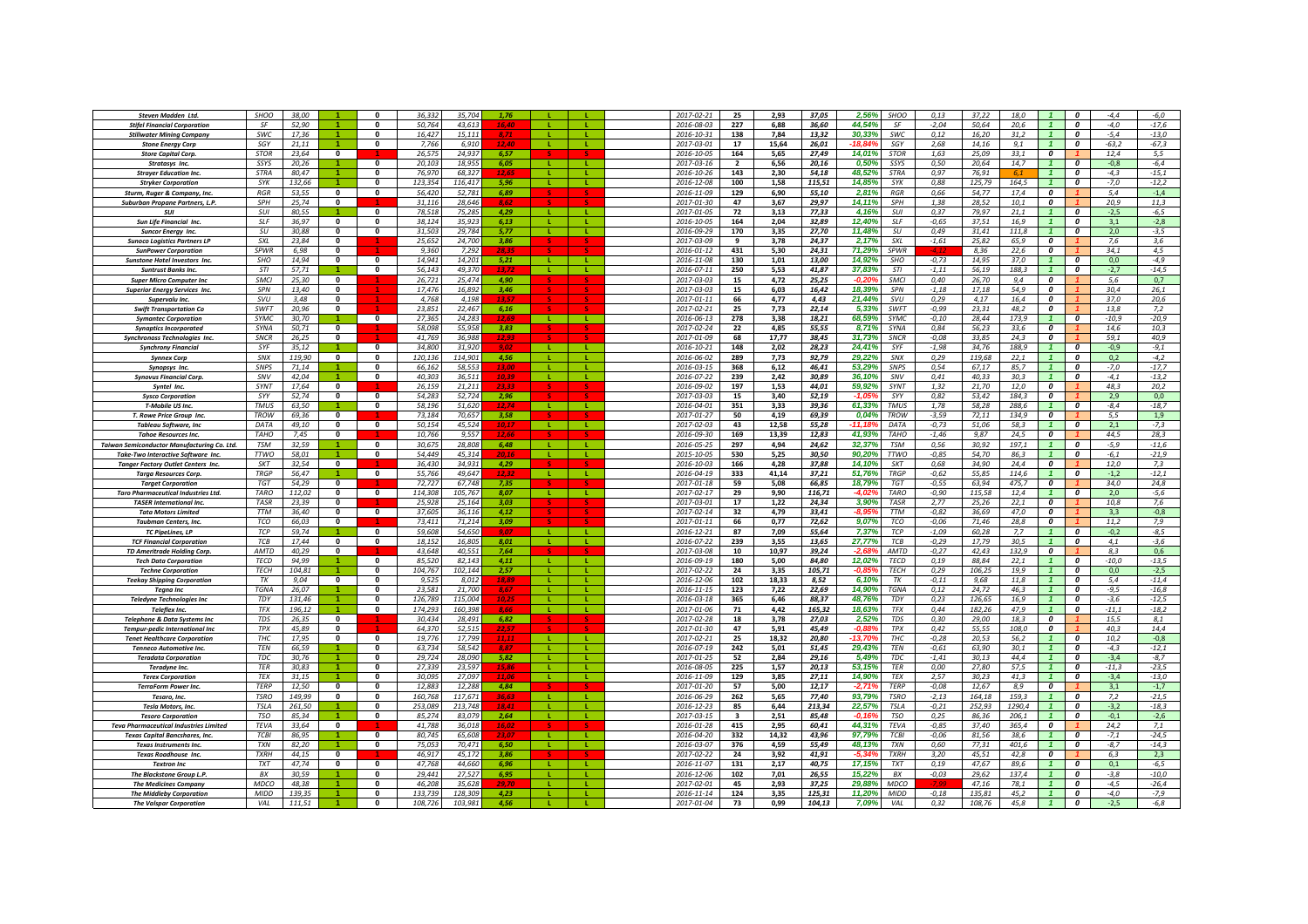| <b>The Walt Disney Company</b>                                                     | DIS                        | 111.76          |                             | $\Omega$                 | 106.501<br>100,660                     | 5.80           |              |              | 2016-11-11               | 127                     | 3,12         | 97,68           | 14,41%            | DIS               | 0.04               | 106.99<br>714.7                  |                                    | $\boldsymbol{0}$                   | $-4.7$           | -9,9              |
|------------------------------------------------------------------------------------|----------------------------|-----------------|-----------------------------|--------------------------|----------------------------------------|----------------|--------------|--------------|--------------------------|-------------------------|--------------|-----------------|-------------------|-------------------|--------------------|----------------------------------|------------------------------------|------------------------------------|------------------|-------------------|
| <b>The Western Union Company</b>                                                   | WU                         | 20,40           | $\mathbf{0}$                | $\Omega$                 | 20,323<br>21,337                       | 4.99           |              |              | 2017-01-25               | 52                      | 3,43         | 20,08           | $-1.59$           | WU                | 0,94               | 123,0<br>20,66                   | $\boldsymbol{o}$                   |                                    | 4,6              | $-0,4$            |
| <b>Thermo Electron Corp</b>                                                        | <b>TMO</b>                 | 157,89          |                             | $\Omega$                 | 152,906<br>144,922                     |                | - 11         | $\mathbf{I}$ | 2017-01-31               | 46                      | 2,31         | 152,39          | 3,61%             | <b>TMO</b>        | $-0.08$            | 154,79<br>262,8                  | $\overline{1}$                     | $\boldsymbol{o}$                   | $-3,2$           | $-8,2$            |
| <b>Thomson Reuters Corp</b>                                                        | TRI                        | 43,46           | $\mathbf{0}$                | $\Omega$                 | 44.040<br>43,057                       | 2,28           |              |              | 2017-02-27               | 19                      | 3,31         | 42,61           | -1.99             | TRI               | $-0,75$            | 43,82<br>49,4                    | 0                                  |                                    | 1,3              | $-0,9$            |
| Thor Industries Inc.                                                               | <b>THO</b>                 | 98.24           | $\bf{0}$                    | $\mathbf{0}$             | 103.451<br>90.396                      | 4.44           | $\mathbf{L}$ |              | 2016-03-03               | 380                     | 7,51         | 56,61           | 73.54%            | <b>THO</b>        | $-0,65$            | 71.1<br>103.43                   |                                    | 0                                  | 5.3              | $-8,0$            |
| <b>Tidewater Inc.</b>                                                              | <b>TDW</b>                 | 0.95            | $\mathbf 0$                 |                          | 3.29<br>1.967                          |                |              |              | 2017-01-17               | 60                      | 44,37        | 2,27            | 58,15%            | TDW               | 13.10              | 2.17                             | 0                                  |                                    | 247,3            | 107,0             |
| Tiffany & Co.                                                                      | TIF                        | 92,42           |                             | $\mathbf{0}$             | 83.004<br>75,908                       |                |              |              | 2016-08-18               | 212                     | 6,27         | 68,22           | 35,479            | TIF               | 2,71               | 161,0<br>85,75                   |                                    | 0                                  | $-10,2$          | $-17,9$           |
| <b>Time Warner Inc.</b>                                                            | <b>TWX</b>                 | 98.56           |                             | $\Omega$                 | 94.778<br>89.354                       | 6.07           |              | л.           | 2016-07-01               | 260                     | 3.08         | 74.31           | 32.63%            | <b>TWX</b>        | 0.10               | 361.6<br>95.65                   |                                    | $\boldsymbol{0}$                   | $-3,8$           | $-9,3$            |
| <b>Timken Company</b>                                                              | <b>TKR</b>                 | 44.95           |                             | $\mathbf{0}$             | 41.261<br>37,380                       | 10,38          | - 12         | л.           | 2016-11-08               | 130                     | 3.92         | 33.95           | 32.40%            | <b>TKR</b>        | $-1,32$            | 41.41<br>38.1                    |                                    | $\boldsymbol{0}$                   | $-8,2$           | $-16,8$           |
| <b>Titan International Inc.</b>                                                    | <b>TWI</b>                 | 10.59           | $\mathbf{0}$                | $\Omega$                 | 12.433<br>9.925                        |                | - 11 -       | -11          | 2016-03-11               | 372                     | 50,39        | 5,95            | 77,98%            | <b>TWI</b>        | $-2,67$            | 12,46                            | $\overline{1}$                     | $\Omega$                           | 17,4             | $-6,2$            |
| TiVo Inc.                                                                          | <b>TIVO</b>                | 18,60           | $\mathbf{0}$                | $\Omega$                 | 19.935<br>18,470                       | 7,93           |              |              | 2017-03-02               | 16                      | 10,00        | 18,00           | $-3.33$           | TIVO              | 1,64               | 14,6<br>19,55                    | $\boldsymbol{o}$                   |                                    | 7,2              | $-0,7$            |
| <b>TJX Companies Inc.</b>                                                          | <b>TIX</b>                 | 79,22           |                             | $\Omega$                 | 76,581<br>76,090                       | 0,65           | л.           | ÷.           | 2017-02-10               | 36                      | 0,55         | 77,05           | 2,82%             | <b>TIX</b>        | 0,00               | 289,9<br>77,94                   |                                    | $\boldsymbol{0}$                   | $-3,3$           | $-4,0$            |
| <b>Toll Brothers Inc</b>                                                           | TOL                        | 36,67           |                             | $\Omega$                 | 31,377<br>29,666                       | 5,77           | -11          | ÷.           | 2016-11-21               | 117                     | 1,63         | 29,66           | 23,63%            | TOL               | $-1, 11$           | 33,59<br>70,7                    |                                    | 0                                  | $-14,4$          | $-19,1$           |
| <b>Torchmark Corporation</b>                                                       | <b>TMK</b>                 | 78,63           |                             | $\mathbf{0}$             | 74.324<br>67.861                       | 9,53           |              |              | 2016-04-18               | 334                     | 3,20         | 55,80           | 40.91%            | TMK               | $-0, 10$           | 74,70<br>31.9                    |                                    | $\boldsymbol{0}$                   | $-5,5$           | $-13,7$           |
| <b>Toro Company</b>                                                                | TTC                        | 61,62           |                             | $\mathbf{0}$<br>$\Omega$ | 57.866<br>51.190                       | 13.04          |              |              | 2016-02-08               | 404                     | 3,61         | 35,32           | 74.46%            | TTC:              | 0,69               | 57.52<br>30.7                    |                                    | $\boldsymbol{0}$                   | $-6,1$           | $-16,9$           |
| <b>Toronto-Dominion Bank</b>                                                       | <b>TD</b><br><b>TSS</b>    | 49.50<br>53.40  | $\mathbf{0}$                | $\Omega$                 | 51.414<br>47.494<br>53.007<br>50.664   | 8.25<br>4.62   | -11          | $\mathbf{I}$ | 2016-03-07<br>2017-01-03 | 376<br>74               | 8.31         | 40.85           | 21.18%<br>3.81%   | TD<br>TSS         | $-0.42$<br>$-0.96$ | 51.27<br>83.9<br>53.60<br>68.4   |                                    | $\boldsymbol{o}$<br>$\overline{a}$ | 3.9<br>$-0.7$    | $-4,1$<br>$-5.1$  |
| <b>Total System Services Inc.</b>                                                  | <b>TSCO</b>                |                 | $\overline{\mathbf{0}}$     |                          | 75.428<br>73.696                       | 2.35           |              |              | 2017-02-01               | 45                      | 1,24         | 51,44<br>72.37  | 1.38%             | <b>TSCO</b>       | $-0.75$            | 75.33<br>123.1                   | $\overline{0}$                     |                                    | 5.7              | 3.3               |
| <b>Tractor Supply Company</b>                                                      | <b>TRP</b>                 | 71,37<br>45,89  |                             | $\Omega$                 | 46,429<br>44.977                       |                | $\mathbf{L}$ | л.           |                          |                         | 3,45         |                 | -0.80             |                   |                    | 46,58<br>43,8                    |                                    | $\boldsymbol{0}$                   | 1,2              | $-2,0$            |
| <b>TransCanada Corporation</b>                                                     | TDG                        | 240,05          | $\mathbf 0$<br>$\mathbf{0}$ | $\Omega$                 | 262,878<br>239.558                     | 3,23           |              |              | 2016-12-22<br>2016-10-20 | 86<br>149               | 4,05<br>7,09 | 46,26<br>260,19 | 7,74%             | <b>TRP</b><br>TDG | $-0,48$<br>1,22    | 250,90<br>300,9                  | 0                                  |                                    | 9.5              | $-0,2$            |
| <b>Transdigm Group Incorporated</b><br>Transocean Inc.                             | RIG                        | 12,47           | $\bf{0}$                    |                          | 13,930<br>12,663                       | ta a           |              |              | 2017-03-08               | 10                      | 12,07        | 12,40           | $-0.56$           | RIG               | $-0.48$            | 13,75<br>178,4                   | 0                                  |                                    | 11,7             | 1,5               |
| <b>Travelers Companies Inc</b>                                                     | <b>TRV</b>                 | 123,14          |                             | $\mathbf{0}$             | 119.945<br>116.853                     | 2,65           |              |              | 2016-12-05               | 103                     | 4,37         | 115,87          | 6,27%             | <b>TRV</b>        | 0,33               | 121.36<br>175.6                  |                                    | $\boldsymbol{0}$                   | $-2,6$           | $-5,1$            |
| Treehouse Foods Inc.                                                               | THS                        | 86,84           |                             | $\mathbf{0}$             | 79,351<br>73.457                       | 8.02           |              |              | 2017-02-09               | 37                      | 8,73         | 84,99           | 2,18%             | <b>THS</b>        | 1,15               | 81,16<br>43.7                    |                                    | $\boldsymbol{0}$                   | -8,6             | $-15,4$           |
| <b>Trex Company, In</b>                                                            | <b>TREX</b>                | 72.74           |                             | $\mathbf{0}$             | 66.728<br>62.109                       | 7.44           |              |              | 2016-11-08               | 130                     | 9.07         | 58.29           | 24.79%            | <b>TREX</b>       | $-0.21$            | 67.81<br>17.7                    |                                    | 0                                  | $-8.3$           | $-14,6$           |
| <b>Tribune Media Corporation</b>                                                   | <b>TRCO</b>                | 37,40           |                             | $\mathbf{0}$             | 34.184<br>31.154                       | 9.73           |              |              | 2017-03-01               | 17                      | 12,36        | 37,38           | 0,05%             | <b>TRCO</b>       | 0,30               | 35,74<br>43,5                    |                                    | $\boldsymbol{0}$                   | $-8,6$           | $-16,7$           |
| <b>Trimble Navigation Limited</b>                                                  | <b>TRMB</b>                | 31,72           |                             | $\mathbf{0}$             | 29.907<br>28.083                       | 6.50           | - 12         | п.           | $2016 - 11 - 14$         | 124                     | 8,10         | 28.48           | 11.38%            | <b>TRMB</b>       | $-0,28$            | 30.13<br>32,9                    |                                    | $\boldsymbol{0}$                   | $-5,7$           | $-11,5$           |
| <b>Tring Solar Limited</b>                                                         | <b>TSL</b>                 | 11,54           |                             | $\Omega$                 | 9,872<br>9.641                         | 2,39           |              |              | 2017-01-13               | 64                      | 4,10         | 10,12           | 14,03%            | TSL               | 0,09               | 10,53<br>19,7                    |                                    | $\boldsymbol{o}$                   | $-14,5$          | $-16,5$           |
| <b>Trinity Industries Inc.</b>                                                     | <b>TRN</b>                 | 27,38           |                             | $\Omega$                 | 27,053<br>25,013                       | 8,16           | -11          |              | 2016-11-09               | 129                     | 6,72         | 25,03           | 9,39%             | <b>TRN</b>        | 4,15               | 27,01<br>36,8                    | $\mathbf{1}$                       | $\boldsymbol{0}$                   | $-1,2$           | $-8,6$            |
| TripAdvisor, Inc.                                                                  | <b>TRIP</b>                | 43,27           | $\mathbf{0}$                |                          | 55,592<br>50,025                       | 11.13          |              |              | 2016-08-04               | 226                     | 4,94         | 63,59           | 31,95%            | <b>TRIP</b>       | 0,46               | 49,66<br>134,3                   | $\boldsymbol{0}$                   |                                    | 28,5             | 15,6              |
| <b>Triumph Group Inc.</b>                                                          | TGI                        | 25.40           | $\mathbf{0}$                |                          | 28.665<br>26.92                        | 6,47           |              |              | 2016-07-28               | 233                     | 6,02         | 29,93           | 15,14%            | TGI               | 1,60               | 27,73<br>21.4                    | 0                                  |                                    | 12.9             | 6,0               |
| <b>Tronox Limited</b>                                                              | <b>TROX</b>                | 16.86           |                             | $\mathbf{0}$             | 14,017<br>9.74                         | 43.91          | $\mathbf{L}$ |              | 2016-07-13               | 248                     | 15,35        | 6,19            | 172,37%           | TROX              | 1.87               | 14.80<br>15.4                    |                                    | $\boldsymbol{0}$                   | $-16,9$          | $-42,2$           |
| <b>Tupperware Corporation</b>                                                      | TUP                        | 60,93           |                             | $\mathbf{0}$             | 58,222<br>56.363                       | 3,30           |              |              | 2017-02-02               | 44                      | 6,66         | 60,40           | 0,88%             | TUP               | 0,20               | 59,74<br>38.3                    | $\overline{1}$                     | $\boldsymbol{0}$                   | $-4,4$           | $-7,5$            |
| Twenty-First Century Fox, Inc                                                      | <b>FOXA</b>                | 30.82           |                             | $\mathbf{0}$             | 29.822<br>27.602                       | 8.04           | -11          | л.           | 2016-11-03               | 135                     | 6,54         | 27,71           | 11,22%            | <b>FOXA</b>       | 0,20               | 29.88<br>212.6                   |                                    | $\boldsymbol{o}$                   | $-3,2$           | $-10,4$           |
| Twitter, Ind                                                                       | <b>TWTR</b>                | 15.08           | $\Omega$                    |                          | 17.224<br>18.041                       | 474            |              |              | 2016-10-13               | 156                     | 3,30         | 17,79           | 15.23%            | <b>TWTR</b>       | $-0,72$            | 17.02<br>310.8                   | $\Omega$                           |                                    | 19,6             | 14,2              |
| <b>Two Harbors Investment Corp</b>                                                 | <b>TWO</b>                 | 9,63            |                             | $\Omega$                 | 8.939<br>8.581                         | 4.17           | $\mathbf{L}$ | - 11         | 2016-11-30               | 108                     | 3,09         | 8,67            | 11,07%            | TWO               | 1,26               | 9,10<br>21.9                     |                                    | $\boldsymbol{0}$                   | $-7,2$           | $-10,9$           |
| <b>Tyco Electronics Ltd.</b>                                                       | TEL                        | 76,13           |                             | $\mathbf{r}$             | 72,164<br>65.979                       | 0.2            |              | т.           | 2016-08-15               | 215                     | 2,17         | 61,21           | 24,38%            | <b>TEL</b>        | 0,03               | 72,22<br>114.8                   |                                    | $\boldsymbol{0}$                   | $-5,2$           | $-13,3$           |
| <b>Tyler Technolog</b>                                                             | TYL                        | 156,35          |                             | $\Omega$                 | 154,389<br>150.424                     | 2,64           |              | ÷.           | 2017-02-09               | 37                      | 3,01         | 160,66          |                   | TYL.              | $-0,01$            | 155.83<br>38.7                   |                                    | $\boldsymbol{o}$                   | $-1,3$           | $-3,8$            |
| <b>Tyson Foods Inc.</b>                                                            | <b>TSN</b>                 | 61,84           | $\mathbf 0$                 |                          | 65,541<br>63,673                       | 2,93           |              |              | 2016-11-04               | 134                     | 6,38         | 67,18           | 7,95%             | <b>TSN</b>        | $-0,26$            | 65,49<br>180,5                   | 0                                  |                                    | 6,0              | 3,0               |
| <b>U.S. Bancorp</b>                                                                | <b>USB</b>                 | 54,69           |                             | $\mathbf{0}$             | 52.794<br>47.68                        |                |              |              | 2016-07-22               | 239                     | 1,57         | 42,19           | 29,639            | <b>USB</b>        | $-0,62$            | 52.92<br>342.6                   |                                    | $\boldsymbol{0}$                   | $-3,5$           | $-12,8$           |
| U.S. Silica Holdings, Inc.                                                         | SLCA                       | 46.52           | $\mathbf{0}$                |                          | 54.24<br>47,092                        |                |              |              | 2017-03-09               | 9                       | 15,08        | 46,20           | -0.6.             | SLCA              | $-1,44$            | 53.46<br>105.9                   | $\boldsymbol{o}$                   |                                    | 16,6             | 1,2               |
| <b>UAL Corporation</b>                                                             | <b>UAL</b>                 | 66.79           | $\mathbf{0}$                | $\mathbf{0}$             | 71.721<br>64.282                       |                | $\mathbf{L}$ | $\mathbf{L}$ | 2016-08-30               | 200                     | 7.66         | 50.99           | 30.99%            | <b>UAL</b>        | $-1.14$            | 71.62<br>266.6                   |                                    | $\boldsymbol{o}$                   | 7.4              | $-3,8$            |
| <b>Ubiquiti Networks Inc.</b>                                                      | <b>UBNT</b><br><b>UFPI</b> | 51,41           | $\Omega$                    |                          | 58.992<br>52.598                       |                |              |              | 2017-02-13               | 33                      | 10,26        | 50.40           | -2,00             | <b>UBNT</b>       | $-1,96$<br>0,57    | 54.36<br>35.4                    | $\overline{0}$<br>$\boldsymbol{0}$ |                                    | 14,7             | 2,3               |
| <b>UFPI</b>                                                                        |                            | 100,06          | $\mathbf{0}$                | $\Omega$<br>$\mathbf{0}$ | 101,291<br>97.87<br>44,591             | 3,49           |              | л.           | 2017-02-23               | 23                      | 3,17         | 96,09           | -4.13             | UFPI              |                    | 102,54<br>9,6                    | $\mathbf{1}$                       | $\boldsymbol{o}$                   | 1,2              | $-2,2$            |
| <b>UGI Corporation</b>                                                             | UGI<br>ULTA                | 49,15<br>288,81 |                             | $\mathbf 0$              | 46,235<br>264,725<br>250,570           | 3.69<br>5,65   | -11<br>-11   | ÷.           | 2016-11-21<br>2016-11-17 | 117<br>121              | 4,48<br>3,70 | 45,67<br>251,13 | 7,62%<br>15,00%   | UGI<br>ULTA       | 1,65<br>0,87       | 46,93<br>30,6<br>269,48<br>179,1 | $\overline{1}$                     | $\boldsymbol{0}$                   | $-5,9$<br>$-8,3$ | $-9,3$<br>$-13,2$ |
| Ulta Salon Cosmetics & Fragrance Inc.<br><b>Ultimate Software Group Inc. (The)</b> | ULTI                       | 194,65          | $\mathbf{0}$                |                          | 198,445<br>195,862                     | 1,32           |              |              | 2016-12-01               | 107                     | 2,24         | 195,40          | 0,38%             | ULTI              | $-0.28$            | 200,73<br>60,4                   | $\boldsymbol{0}$                   |                                    | 1,9              | 0,6               |
| <b>Ultragenyx Pharmaceutical Inc</b>                                               | <b>RARF</b>                | 84,61           |                             | $\Omega$                 | 73.791<br>70.28                        | 4,99           |              |              | 2017-01-31               | 46                      | 4,30         | 75,01           | 12.80%            | RARE              | $-1,12$            | 32.2<br>80.36                    | $\overline{1}$                     | $\boldsymbol{0}$                   | $-12,8$          | $-16.9$           |
| <b>UMB Financial Corporation</b>                                                   | <b>IIMRF</b>               | 77.05           |                             | $\Omega$                 | 76.470<br>69.639                       | 9.81           |              |              | 2016-07-12               | 249                     | 6.93         | 55,62           | 38.53%            | <b>UMBF</b>       | $-0.75$            | 76.80<br>21.3                    |                                    | $\Omega$                           | $-0.8$           | $-9.6$            |
| <b>Umpqua Holdings Corporation</b>                                                 | <b>UMPQ</b>                | 18,28           | $\mathbf 0$                 | $\mathbf{0}$             | 18,288<br>17,103                       | 6,93           | $\mathbf{L}$ |              | 2016-11-09               | 129                     | 2,18         | 16,11           | 13,47%            | UMPG              | 0,05               | 18,37<br>29,6                    |                                    | $\boldsymbol{0}$                   | 0,0              | $-6,4$            |
| <b>Under Armour Inc.</b>                                                           | UA                         | 18,08           | $\mathbf{0}$                |                          | 31.482<br>22.052                       | 42.71          |              |              | 2016-09-02               | 197                     | 3,47         | 38,56           | 53,11%            | UA                | $-0,50$            | 22,61<br>104.4                   | $\boldsymbol{o}$                   |                                    | 74,1             | 22,0              |
| <b>Union Pacific Corporation</b>                                                   | <b>UNP</b>                 | 105,99          |                             | $\Omega$                 | 105.041<br>97.306                      | 7.95           | - 11         | -11          | 2016-11-10               | 128                     | 5,28         | 97,49           | 8,72%             | <b>UNP</b>        | 0,51               | 105.03<br>405.1                  |                                    | $\boldsymbol{0}$                   | $-0,9$           | $-8,2$            |
| <b>UNISYS CORP</b>                                                                 | UIS                        | 14,85           |                             | $\Omega$                 | 13,811<br>12,793                       | 7.96           | - 11         |              | 2016-10-26               | 143                     | 4,18         | 10,74           | 38,27%            | UIS               | 0,00               | 14,00<br>11.4                    |                                    | $\Omega$                           | $-7,0$           | $-13,9$           |
| <b>Unit Corporation</b>                                                            | UNT                        | 22,21           | $\mathbf{0}$                | $\Omega$                 | 25,034<br>21,085                       |                |              |              | 2017-03-14               | $\overline{a}$          | 20,12        | 20,73           | $-7.149$          | <b>UNT</b>        | $-0,98$            | 24,59<br>16,8                    | 0                                  |                                    | 12,7             | $-5,1$            |
| <b>United Dominion Realty Trust</b>                                                | <b>UDR</b>                 | 36,17           |                             | $\Omega$                 | 35,261<br>35,115                       | 0.42           | Ŧ            | $\mathbf{L}$ | 2017-03-15               | $\overline{\mathbf{3}}$ | 0,48         | 36,07           | 0,28%             | <b>UDR</b>        | 0,28               | 52,1<br>36,02                    |                                    | $\boldsymbol{0}$                   | $-2,5$           | $-2,9$            |
| <b>United Natural Foods Inc.</b>                                                   | <b>UNFI</b>                | 44,32           | $\mathbf 0$                 |                          | 46,788<br>45,547                       | 2,72           |              |              | 2017-02-17               | 29                      | 4,50         | 44,32           | 0,00%             | <b>UNFI</b>       | $-0,34$            | 46,35<br>26,2                    | 0                                  |                                    | 5,6              | 2,8               |
| United Parcel Service Inc.                                                         | UPS                        | 108,15          | $\mathbf 0$                 |                          | 115,140<br>111,172                     | 3,57           |              |              | 2017-01-31               | 46                      | 4,69         | 109,13          | 0,90%             | UPS               | 0,32               | 111,87<br>345,0                  | 0                                  |                                    | 6,5              | 2,8               |
| <b>United Rentals Inc.</b>                                                         | URI                        | 125,19          |                             | $\mathbf{0}$             | 114,997<br>90,682                      | 26.81          |              |              | 2016-11-09               | 129                     | 6,86         | 88,86           | 40,88%            | URI               | $-0.07$            | 114,25<br>205,0                  |                                    | 0                                  | $-8,1$           | $-27,6$           |
| <b>United States Steel Corporation</b>                                             | $\boldsymbol{x}$           | 37,29           |                             | $\mathbf{0}$             | 34.762<br>26,986                       | 28 R           |              | л.           | 2016-11-07               | 131                     | 10,11        | 20.63           | 80.76%            | $\boldsymbol{x}$  | 0.00               | 34.81<br>605.9                   |                                    | $\boldsymbol{o}$                   | $-6,8$           | $-27,6$           |
| <b>United Technologies Corporation</b>                                             | UTX                        | 113,45          |                             | $\Omega$                 | 109.137<br>105,481                     | 3,47           |              |              | 2016-11-10               | 128                     | 2,29         | 108,41          | 4,65%             | UTX               | 0,99               | 110.02<br>328.3                  |                                    | $\Omega$                           | $-3,8$           | $-7,0$            |
| <b>United Therapeutics Corporation</b>                                             | <b>IITHR</b>               | 142,08          | $\Omega$                    | $\Omega$                 | 151,493<br>129,496                     | 16 Q           | - 11 -       | л.           | 2016-11-08               | 130                     | 1,20         | 121,29          | 17.14%            | <b>IITHR</b>      | 2,14               | 151,44<br>93.9                   | $\mathbf{1}$                       | $\Omega$                           | 6,6              | $-8,9$            |
| UnitedHealth Group Inc.                                                            | <b>UNH</b>                 | 169,70          |                             | $\mathbf 0$              | 157,769<br>148.875                     | 5.97           | л.           | L.           | 2016-02-17               | 395                     | 2,19         | 118,30          | 43,45%            | <b>UNH</b>        | $-0,93$            | 555,1<br>162,02                  | $\mathbf{1}$                       | $\boldsymbol{o}$                   | $-7,0$           | $-12,3$           |
| <b>Universal Corporation</b>                                                       | UW                         | 69,95           |                             | $\mathbf 0$<br>$\Omega$  | 69,791<br>61,427                       | 13,62          | л.           | ÷.           | 2016-12-06               | 102                     | 2,75         | 58,05           | 20,50%            | UW                | 2,87               | 69,28<br>28,2                    |                                    | 0                                  | $-0,2$           | $-12,2$           |
| <b>Universal Display Corporation</b>                                               | OLED<br><b>UHS</b>         | 85,50           |                             | $\mathbf{0}$             | 65,087<br>56,853<br>118.995<br>114.040 | 14,48<br>4,35  |              |              | 2016-12-08               | 100<br>31               | 7,18         | 58,95           | 45,04%<br>$-1.90$ | OLED              | 1,30               | 71,99<br>46,5<br>122,27<br>84.7  | $\mathbf{1}$                       | 0<br>$\boldsymbol{0}$              | $-23,9$          | $-33,5$           |
| <b>Universal Health Services Inc</b><br><b>UnumProvident Corporation</b>           | <b>UNM</b>                 | 120,08<br>47,77 |                             | $\mathbf{0}$             | 45,784<br>39.127                       | 17.0           | $\mathbf{L}$ |              | 2017-02-15<br>2016-08-19 | 211                     | 6,43<br>4,30 | 122,41<br>34,49 | 38.50%            | UHS<br><b>UNM</b> | $-0.51$<br>$-1,14$ | 45.62<br>58.0                    |                                    | $\boldsymbol{0}$                   | $-0,9$<br>$-4,2$ | $-5,0$<br>$-18,1$ |
| <b>Urban Edge Properties</b>                                                       | $U$ F                      | 26.11           | $\mathbf{0}$                |                          | 27.529<br>27.15:                       | 1.39           |              |              | 2017-03-06               |                         | 1.87         | 26.80           | 2.57%             | UE                | 0.15               | 27.47<br>13.2                    | 0                                  |                                    | 5.4              | 4.0               |
| Urban Outfitters Inc.                                                              | <b>URBN</b>                | 23.61           | $\mathbf{0}$                |                          | 31.335<br>28.574                       | 9 <sub>6</sub> |              |              | 2016-12-13               | 95                      | 9,70         | 32,34           | 26.99%            | <b>URBN</b>       | $-1,50$            | 29,24<br>78.5                    | $\boldsymbol{0}$                   |                                    | 32.7             | 21,0              |
| <b>USG Corporation</b>                                                             | USG                        | 34,11           |                             | $\overline{\mathbf{0}}$  | 31,362<br>28,108                       |                | - 11         | -11          | 2016-11-15               | 123                     | 2,16         | 27,81           | 22,65%            | USG               | $-0.35$            | 44.2<br>31,69                    | $\overline{1}$                     | $\boldsymbol{0}$                   | $-8,1$           | $-17,6$           |
| V.F. Corporation                                                                   | VFC                        | 53,95           | $\mathbf{0}$                | $\Omega$                 | 52.874<br>56,675                       | 7,19           |              |              | 2016-08-31               | 199                     | 1,34         | 62,05           | 13,05%            | <b>VFC</b>        | $-0,37$            | 54,80<br>209.9                   | $\boldsymbol{o}$                   |                                    | 5.0              | $-2,0$            |
| Vail Resorts Inc.                                                                  | <b>MTN</b>                 | 189,00          |                             | $\Omega$                 | 172,770<br>153,768                     |                | - 11         | л.           | 2014-06-02               | 1020                    | 3,87         | 70,78           | 167,02%           | <b>MTN</b>        | 1,49               | 174,52<br>69,3                   |                                    | $\boldsymbol{0}$                   | $-8,6$           | $-18,6$           |
| Vale S.A. ADR                                                                      | VALE                       | 10,13           |                             | $\mathbf{0}$             | 9,825<br>7,35                          |                |              |              | 2016-03-07               | 376                     | 53,12        | 4,65            | 117,85%           | VALE              | $-2,88$            | 9,82<br>269,2                    |                                    | 0                                  | $-3,0$           | $-27,4$           |
| <b>Valeant Pharmaceuticals International</b>                                       | <b>VRX</b>                 | 11,03           | $\mathbf{0}$                |                          | 21.783<br>15,663                       |                |              |              | 2015-09-24               | 541                     | 11,43        | 209.50          | 94,74%            | VRX               | $-1,52$            | 265,2<br>16.42                   | $\boldsymbol{o}$                   |                                    | 97,5             | 42,0              |
|                                                                                    |                            |                 |                             |                          |                                        |                |              |              |                          |                         |              |                 |                   |                   |                    |                                  |                                    |                                    |                  |                   |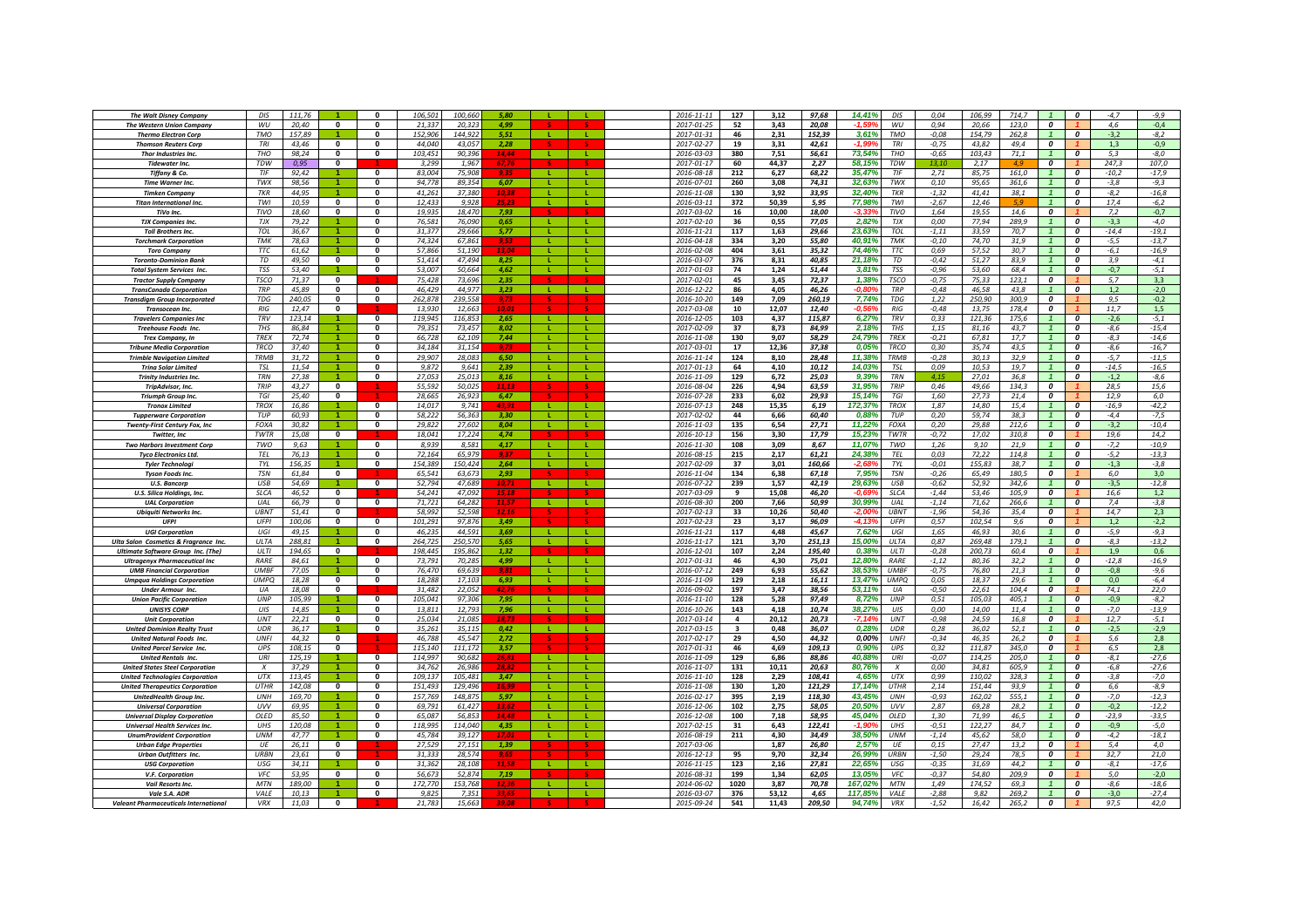| <b>Valero Energy Corporation</b>                                            | VLO                       | 68,90          |                                     | $\Omega$                 | 65,386           | 61,816           | 5.78          |              |              | 2016-10-24               | 145            | 3,91          | 56,16          | 22,69%             | VLO                      | 0,51               | 65,77<br>303,1                   |                         | $\boldsymbol{0}$                 | $-5,1$           | $-10,3$           |
|-----------------------------------------------------------------------------|---------------------------|----------------|-------------------------------------|--------------------------|------------------|------------------|---------------|--------------|--------------|--------------------------|----------------|---------------|----------------|--------------------|--------------------------|--------------------|----------------------------------|-------------------------|----------------------------------|------------------|-------------------|
| Validus Holdings Ltd.                                                       | VR                        | 56,67          |                                     | 0                        | 55,807           | 52,867           | 5.56          |              |              | 2016-04-29               | 323            | 1,88          | 46,09          | 22,96%             | VR                       | $-0.09$            | 55,81<br>26,8                    |                         | 0                                | $-1,5$           | $-6,7$            |
| <b>Valley National Bancorp</b>                                              | <b>VIY</b>                | 12,26          |                                     | $\mathbf{0}$             | 11.806           | 10.56            |               |              |              | 2016-08-23               | 207            | 1,87          | 9,41           | 30.29%             | <b>VIY</b>               | $-0.08$            | 25.5<br>11.85                    |                         | $\boldsymbol{0}$                 | $-3.7$           | $-13,9$           |
| Valmont Industries Inc.                                                     | <b>VMI</b>                | 153.45         |                                     | $\mathbf{0}$             | 146.610          | 140.35           | 4.46          |              |              | 2016-11-09               | 129            | 1,46          | 133.40         | 15.039             | VMI                      | 0.39               | 151.40<br>23.1                   |                         | 0                                | $-4,5$           | $-8,5$            |
| Vantiv. Inc. Class A                                                        | <b>VNTV</b>               | 65.01          |                                     | $\Omega$                 | 62.465           | 58.530           | 6.72          |              | <b>L</b>     | 2016-09-28               | 171            | 3.24          | 56.30          | 15.47%             | <b>VNTV</b>              | 1.48               | 63.08<br>59.3                    |                         | $\boldsymbol{o}$                 | $-3.9$           | $-10.0$           |
| <b>Varian Medical Systems Inc</b>                                           | VAR<br><b>VDSI</b>        | 91,52          | $\overline{0}$<br>$\mathbf{0}$      | $\overline{0}$           | 91,848<br>15.122 | 85,314           | 7.66          |              |              | 2016-11-03<br>2017-02-15 | 135<br>31      | 6,77          | 89,46          | 0.59%              | VAR<br><b>VDSI</b>       | 1,81<br>0.74       | 88,13<br>80,5                    | $\overline{0}$<br>0     |                                  | 0,4<br>11.6      | $-6,8$            |
| <b>Vasco Data Secutity Int.</b>                                             | <b>WOOF</b>               | 13,55<br>91,43 |                                     | $\mathbf{0}$             | 86,178           | 14,461<br>74.319 | 4,57<br>15.96 | <b>L</b>     | <b>L</b>     | 2016-12-23               | 85             | 6,70<br>4,94  | 13,63<br>67,87 | 34,71%             | <b>WOOF</b>              | $-0,04$            | 14,70<br>3,4<br>85.02<br>175,6   | $\overline{1}$          | $\boldsymbol{o}$                 | $-5,7$           | 6,7<br>$-18,7$    |
| VCA Antech Inc.<br><b>Vector Group Ltd</b>                                  | VGR                       | 21,06          | $\mathbf{0}$                        |                          | 22,250           | 21.874           | 1,72          |              |              | 2017-03-03               | 15             | 1,39          | 21,35          | 1,36%              | VGR                      | 0,86               | 22,26<br>17,9                    | $\overline{a}$          |                                  | 5,7              | 3,9               |
| <b>Vectren Corp</b>                                                         | <b>WC</b>                 | 57,41          |                                     | $\Omega$                 | 53,058           | 50,875           | 4,29          | -11          | л.           | 2016-12-06               | 102            | 1,12          | 49,84          | 15,19%             | <b>VVC</b>               | 0,81               | 54,21<br>22,5                    |                         | $\boldsymbol{0}$                 | $-7,6$           | $-11,4$           |
| Veeco Instruments Inc.                                                      | VECO                      | 29,60          |                                     | $\mathbf{0}$             | 26,884           | 24.73            | 8.67          |              |              | 2016-08-04               | 226            | 8,92          | 18,79          | 57,53%             | VECO                     | 1,02               | 27,49<br>14,8                    | $\overline{1}$          | 0                                | $-9,2$           | $-16,4$           |
| Veeva Systems Inc                                                           | <b>VEEV</b>               | 49.79          |                                     | $\Omega$                 | 42,988           | 40.664           | 5,71          | -11          | <b>L</b>     | 2016-04-06               | 346            | 7,19          | 26,17          | 90,26%             | <b>VEEV</b>              | 1,53               | 44.14<br>42.0                    |                         | 0                                | $-13,7$          | $-18,3$           |
| <b>Ventas Inc</b>                                                           | VTR                       | 60.51          | $\mathbf{0}$                        |                          | 65.067           | 63.087           | 3,14          |              |              | 2016-10-05               | 164            | 6,00          | 67,43          | 10.26%             | <b>VTR</b>               | 0,08               | 64.29<br>113,7                   | 0                       |                                  | 7,5              | 4,3               |
| Vera Bradley, Inc.                                                          | <b>VRA</b>                | 9.44           | $\Omega$                            |                          | 13.803           | 11 734           | 17.6          |              |              | 2016-12-07               | 101            | 9.97          | 12,75          | 25.96%             | VRA                      | 1.18               | 11.73<br>4.0                     | 0                       |                                  | 46.2             | 24.3              |
| <b>VEREIT, Inc.</b>                                                         | <b>VER</b>                | 8.51           | $\Omega$                            |                          | 9.221            | 8.768            | 5.17          |              |              | 2016-10-05               | 164            | 5,12          | 9.64           | 11.72%             | <b>VER</b>               | 0.59               | 8.96<br>54.2                     | 0                       |                                  | 8,4              | 3,0               |
| VeriFone Inc.                                                               | PAY                       | 19.00          |                                     | $\Omega$                 | 18.953           | 17,609           | 7.63          | m.           | - 11         | 2017-01-04               | 73             | 10,95         | 18,60          | 2.15%              | PAY                      | $-0,42$            | 19.65<br>34.8                    | $\overline{1}$          | $\Omega$                         | $-0.2$           | $-7,3$            |
| Verint Systems Inc                                                          | <b>VRNT</b>               | 40,50          | $\overline{4}$                      | $\Omega$                 | 37,108           | 36,265           | 2.32          |              |              | 2017-01-10               | 67             | 2,65          | 37,15          | 9,02%              | <b>VRNT</b>              | $-1,22$            | 38,27<br>14,0                    | $\mathbf{1}$            | 0                                | $-8,4$           | $-10,5$           |
| VeriSign Inc.                                                               | VRSN                      | 86,25          | $\blacktriangleleft$                | $\Omega$                 | 80,782           | 79,379           | 1,77          | -11          | т.           | 2017-01-11               | 66             | 0,70          | 80,90          | 6,61%              | VRSN                     | $-1,36$            | 83,24<br>73,0                    | $\mathbf{1}$            | $\boldsymbol{0}$                 | $-6,3$           | $-8,0$            |
| Verisk Analytics, Inc.                                                      | <b>VRSK</b>               | 81,19          | $\ddot{\mathbf{0}}$<br>$\mathbf{0}$ | $\mathbf{0}$             | 82,951           | 81,756<br>50.205 | 1,46          |              |              | 2017-03-08               | 10<br>51       | 1,22          | 80,71          | $-0.59$            | <b>VRSK</b><br>VZ        | 1,05               | 83,11<br>53,8<br>774.9           | 0<br>0                  |                                  | 2,2              | 0,7               |
| <b>Verizon Communications</b><br><b>Vertex Pharmaceuticals Incorporated</b> | VZ<br><b>VRTX</b>         | 50,39<br>91.92 |                                     | $\mathbf{0}$             | 52,088<br>84.860 | 81.33            | 3,75<br>4,33  |              |              | 2017-01-26<br>2017-02-08 | 38             | 4,32<br>7,55  | 49,12<br>87,72 | 4.79%              | <b>VRTX</b>              | 0,70<br>$-0,48$    | 50,84<br>89.40<br>141.7          | $\mathbf{1}$            | $\boldsymbol{0}$                 | 3,4<br>$-7,7$    | $-0,4$<br>$-11,5$ |
| Viacom                                                                      | <b>VIAB</b>               | 43.40          |                                     | $\mathbf{0}$             | 41.509           | 37,858           | 9.64          | Æ.           | т.           | 2017-01-18               | 59             | 5,56          | 39.76          | 9.15%              | VIAB                     | $-1,45$            | 42.13<br>170.4                   |                         | $\boldsymbol{o}$                 | $-4.4$           | $-12,8$           |
| ViaSat Inc.                                                                 | <b>VSAT</b>               | 65,04          | $\mathbf 0$                         |                          | 70,152           | 67,567           | 3,83          |              |              | 2016-11-30               | 108            | 2,53          | 71,28          | 8,75%              | VSAT                     | $-0.31$            | 69,01<br>28,1                    | 0                       |                                  | 7,9              | 3,9               |
| <b>Vipshop Holdings Ltd</b>                                                 | <b>VIPS</b>               | 14,10          |                                     | $\Omega$                 | 12,856           | 11.889           | 8.13          | - L.         | л.           | 2017-02-22               | 24             | 9,99          | 13.41          | 5,15%              | <b>VIPS</b>              | $-1,95$            | 12.98<br>64,6                    | $\mathbf{1}$            | $\boldsymbol{0}$                 | $-8,8$           | $-15,7$           |
| Visa                                                                        | $\mathcal{V}$             | 90,24          |                                     | $\Omega$                 | 84.540           | 79.718           | 6.05          | - 11 -       |              | 2017-01-05               | 72             | 2,05          | 81,09          | 11,28%             | $\mathcal{V}$            | 0,22               | 689.8<br>86,15                   | $\mathbf{1}$            | $\boldsymbol{0}$                 | $-6,3$           | $-11,7$           |
| Vishay Intertechnology Inc.                                                 | <b>VSH</b>                | 16.35          |                                     | $\mathbf{0}$             | 15,796           | 14.708           | 7,40          | <b>L</b>     | л.           | 2016-02-05               | 407            | 2,20          | 10,95          | 49,32%             | VSH                      | 1,55               | 15,85<br>16,8                    |                         | $\overline{a}$                   | $-3,4$           | -10,0             |
| Vista Outdoor Inc.                                                          | <b>VSTO</b>               | 20,89          | $\mathbf{0}$                        |                          | 38,203           | 26,562           | 43,83         |              |              | 2016-08-11               | 219            | 2,56          | 42,75          | 51,13%             | <b>VSTO</b>              | 0,82               | 29.58<br>47,3                    | $\boldsymbol{0}$        |                                  | 82,9             | 27,2              |
| <b>Visteon Corporation</b>                                                  | VC                        | 99,52          |                                     | $\mathbf 0$              | 86,942           | 78,618           | 10,59         | -11          | L.           | 2016-11-14               | 124            | 3,87          | 76,36          | 30,33%             | vc                       | $-0,94$            | 89,35<br>31,0                    | $\overline{1}$          | $\boldsymbol{o}$                 | $-12,6$          | $-21,0$           |
| Vitamin Shoppe, Inc.                                                        | <b>VSI</b>                | 19,55          | $\mathbf{0}$                        |                          | 26,039           | 23,233           | 12,08         |              |              | 2016-07-28               | 233            | 2,60          | 29,51          | 33,75%             | VSI                      | 1,30               | 23,65                            | 0                       |                                  | 33,2             | 18,8              |
| <b>Vmware</b> Inc                                                           | <b>VMW</b>                | 92.60          |                                     | $\mathbf{0}$             | 87,758           | 75,630           | 16.04         | -11          | $\mathbf{L}$ | 2016-04-20               | 332            | 12,64         | 58,53          | 58,21%             | <b>VMW</b>               | 0,58               | 87,38<br>117.4                   | $\mathbf{1}$            | $\boldsymbol{0}$                 | $-5,2$           | $-18,3$           |
| <b>Vodafone Group Plc</b>                                                   | VOD<br>VG                 | 26.55<br>6.60  | $\Omega$<br>$\mathbf{0}$            | $\Omega$<br>$\Omega$     | 27.050<br>6.933  | 25.32<br>6.459   | 6.82<br>7.33  |              |              | 2016-06-10<br>2017-02-21 | 281<br>25      | 3.45<br>12.26 | 31.17<br>6.09  | 14.82%<br>-8.37    | VOD<br>VG                | 0.64<br>1.07       | 26.03<br>142.6<br>6.67<br>20.2   | 0<br>0                  |                                  | 1.9<br>5.0       | $-4.6$<br>$-2,1$  |
| <b>Vonage Holdings Corp</b><br><b>Vornado Realty Trust</b>                  | <b>VNO</b>                | 105,13         | $\Omega$                            | $\Omega$                 | 106.303          | 99.56            | 6.77          | - 11         | - 11         | 2016-12-06               | 102            | 5.73          | 101,77         | 3.30%              | <b>VNO</b>               | 0.80               | 87.7<br>10630                    | $\overline{1}$          | $\Omega$                         | 1.1              | $-5,3$            |
| Vulcan Materials Co.                                                        | <b>VMC</b>                | 116,47         | $\mathbf{0}$                        |                          | 126,919          | 120.619          | 5.22          |              |              | 2017-02-17               | 29             | 5,91          | 119,33         | 2,40%              | VMC                      | 0,07               | 125.79<br>170,5                  | $\overline{\mathbf{c}}$ |                                  | 9.0              | 3,6               |
| <b>VWR Corporation</b>                                                      | <b>VWR</b>                | 28,17          |                                     | $\Omega$                 | 26,793           | 25.842           | 3.68          | - 11         | -11          | 2017-02-23               | 23             | 5,19          | 27,24          | 3,41%              | <b>VWR</b>               | 0,18               | 27,43<br>20,7                    |                         | $\mathbf{r}$                     | $-4,9$           | $-8,3$            |
| W R Grace & Co.                                                             | GRA                       | 70,76          | $\mathbf 0$                         | $\Omega$                 | 70,965           | 69,007           | 2,83          |              | L.           | 2017-02-08               | 38             | 4,59          | 71,95          |                    | GRA                      | 0,44               | 37,2<br>71,40                    |                         | $\boldsymbol{0}$                 | 0,3              | $-2,5$            |
| W. P. Carev Inc.                                                            | WPC                       | 62,22          | $\mathbf{0}$                        | $\Omega$                 | 62,442           | 60,821           | 2,67          |              |              | 2017-03-08               | 10             | 2,64          | 60,74          | .2 AA              | WPC                      | 1,80               | 62,63<br>20,4                    | 0                       |                                  | 0,4              | $-2,2$            |
| <b>Wabash National Corporation</b>                                          | <b>WNC</b>                | 21.14          |                                     |                          | 18.772           | 14.56            |               |              |              | 2016-12-05               | 103            | 11.70         | 14.19          | 48.98              | <b>WNC</b>               | 0.96               | 18.96<br>25.3                    |                         | 0                                | $-11,2$          | $-31,1$           |
| <b>Wabco Holdinas Inc.</b>                                                  | WBC                       | 117.00         |                                     | $\mathbf{0}$             | 110.873          | 104.827          | 5.77          |              | <b>L</b>     | 2016-12-06               | 102            | 5.07          | 108.40         | 7.939              | WBC                      | $-0.59$            | 112.48<br>39.5                   |                         | $\boldsymbol{o}$                 | $-5.2$           | $-10.4$           |
| <b>Wabtec Corporate</b>                                                     | <b>WAR</b>                | 77,33          | $\mathbf{0}$                        |                          | 84.083           | 81,074           | 3,71          |              |              | 2017-02-23               | 23             | 4,41          | 78,18          | 1,09%              | WAB                      | 0,14               | 83,12<br>68,4                    | 0                       |                                  | 8,7              | 4,8               |
| <b>Waddell &amp; Reed Financial Inc.</b>                                    | <b>WDR</b><br><b>M/MT</b> | 17,21          | $\mathbf{0}$                        |                          | 19.171           | 18.69            | 2.53          |              |              | 2017-03-03               | 15             | 2.71          | 18,65          | 7,72%              | <b>WDR</b>               |                    | 19.17<br>24.8                    | 0                       |                                  | 11.4             | 8,6               |
| <b>Wal Mart Stores Inc</b>                                                  | <b>WBA</b>                | 69.89<br>85.91 |                                     | $\Omega$<br>$\Omega$     | 69.701<br>84.489 | 68.779<br>82,401 | 1,34<br>2,53  | -1.<br>-11   | л.           | 2017-02-21<br>2017-02-10 | 25<br>36       | 2,08<br>1,47  | 71,45<br>83,31 | -2,189<br>3.12%    | <b>WMT</b><br><b>WBA</b> | $-0,78$<br>0,28    | 70.60<br>638.5<br>85.70<br>317,6 | $\mathbf{1}$            | $\boldsymbol{0}$<br>$\mathbf{r}$ | $-0,3$<br>$-1,7$ | $-1,6$<br>$-4,1$  |
| <b>Walgreens Boots Alliance, Inc.</b><br><b>Washington Federal Inc.</b>     | <b>WAFD</b>               | 33,50          | $\mathbf{0}$                        | $\Omega$                 | 33.566           | 30.609           | 9.66          | л.           | ÷.           | 2016-06-29               | 262            | 3,08          | 23,77          | 40,93%             | <b>WAFD</b>              | 1,67               | 33.45<br>14,2                    |                         | $\boldsymbol{0}$                 | 0,2              | $-8,6$            |
| <b>Washington Real Estate Investment</b>                                    | <b>WRF</b>                | 31,24          | $\mathbf 0$                         | $\mathbf 0$              | 32,174           | 31,170           | 3,22          |              |              | 2017-03-09               | 9              | 2,19          | 30,37          | -2 Rf              | WRE                      | 0,29               | 32,15<br>11,4                    | 0                       |                                  | 3,0              | $-0,2$            |
| <b>Waste Connections Inc.</b>                                               | WCN                       | 87,60          |                                     | $\Omega$                 | 81,567           | 75.92            | 7.43          | -11          |              | 2015-09-08               | 557            | 2,69          | 48,59          | 80,28%             | WCN                      | 0,88               | 83,73<br>45,9                    |                         | 0                                | -6,9             | $-13,3$           |
| <b>Waste Management Inc</b>                                                 | <b>WM</b>                 | 73.54          |                                     | $\mathbf{0}$             | 70,867           | 67.67.           | 4,72          |              |              | 2016-11-08               | 130            | 2,37          | 65,30          | 12,62%             | <b>WM</b>                | 0.59               | 71.53<br>109.4                   | $\overline{1}$          | $\boldsymbol{0}$                 | $-3,6$           | $-8,0$            |
| <b>Waters Corporation</b>                                                   | <b>WAT</b>                | 156.59         |                                     | $\Omega$                 | 148.522          | 140.371          | 5.81          |              |              | 2017-02-01               | 45             | 3.72          | 145.73         | 7.45%              | <b>WAT</b>               | 0.09               | 151.59<br>92.4                   | $\overline{1}$          | $\Omega$                         | $-5.2$           | $-10.4$           |
| Watsco Inc.                                                                 | <b>WSO</b>                | 147.91         | $\mathbf{0}$                        | $\Omega$                 | 151.190          | 146.227          | 3.39          | $\mathbf{L}$ | л.           | 2016-11-11               | 127            | 2.95          | 144.71         | 2.21%              | <b>WSO</b>               | $-0.32$            | 151.93<br>45.1                   | $\overline{1}$          | $\boldsymbol{o}$                 | 2,2              | $-1,1$            |
| <b>Wayfair Inc.</b>                                                         | $\overline{w}$            | 38,81          | $\Omega$                            | $\Omega$                 | 39.667           | 37.721           | 5.16          |              |              | 2017-03-03               | 15             | 8,27          | 36,37          | $-6.719$           | W                        | 0.18               | 39.58<br>44.4                    | $\overline{0}$          |                                  | 2,2              | $-2,8$            |
| Weatherford International Inc.                                              | WFT                       | 6,15           |                                     | $\Omega$                 | 5,568            | 5,279            | 5.47          | - 11         | $\mathbf{L}$ | 2017-01-04               | 73             | 15,20         | 5,75           | 6,96%<br>$-2.92$   | <b>WFT</b>               | $-2,84$            | 6,01<br>131.8                    | $\mathbf{1}$            | $\boldsymbol{0}$                 | $-9,5$           | $-14,2$           |
| <b>WebMD Health Corp.</b><br><b>Webster Financial Corporation</b>           | WBMD<br>WBS               | 51,11<br>54,03 | $\mathbf{0}$                        | $\Omega$<br>$\mathbf{0}$ | 52,596<br>52,894 | 50,637<br>46,847 | 3,87          |              | т.           | 2017-03-14<br>2016-08-05 | 4<br>225       | 3,92<br>4,20  | 52,65<br>37,05 | 45,83%             | WBMD<br>WBS              | $-0,23$<br>$-0.61$ | 52,76<br>39,6<br>52,88<br>34,2   |                         | $\boldsymbol{0}$<br>0            | 2,9<br>$-2,1$    | $-0,9$<br>$-13,3$ |
| <b>Weight Watchers International Inc</b>                                    | WTW                       | 14,98          |                                     | $\Omega$                 | 11,808           | 11,260           | 4.87          |              | л.           | 2016-12-23               | 85             | 8,59          | 12,05          | 24,32%             | WTW                      |                    | 14,84<br>32,2                    |                         | $\boldsymbol{0}$                 | $-21,2$          | $-24,8$           |
| <b>Weingarten Realty Investors</b>                                          | <b>WRI</b>                | 33.21          | $\mathbf{0}$                        |                          | 36.824           | 35.987           | 2,33          |              |              | 2016-10-03               | 166            | 5,38          | 38,25          | 13,18%             | WRI                      | 1,07               | 35.43<br>25.2                    | 0                       |                                  | 10.9             | 8,4               |
| <b>Wellcare Group</b>                                                       | WCG                       | 144,73         |                                     | $\mathbf 0$              | 139,371          | 126,304          | 10.3.         |              |              | 2016-02-17               | 395            | 6,75          | 84,71          | 70,859             | WCG                      | 0,87               | 139,90<br>60,5                   |                         | 0                                | $-3,7$           | $-12,7$           |
| Wells Fargo & Co.                                                           | WFC                       | 58,67          |                                     | 0                        | 55,039           | 50,949           | 8,03          |              |              | 2016-11-10               | 128            | 5,08          | 51,63          | 13,64%             | WFC                      | $-1,10$            | 55,28<br>997,7                   |                         | 0                                | $-6,2$           | $-13,2$           |
| Wendy's International Inc.                                                  | WEN                       | 13,49          |                                     | $\mathbf{0}$             | 13,465           | 12,202           | 10.3.         |              |              | 2016-09-02               | 197            | 1,80          | 10,20          | 32.25%             | WEN                      | 0,52               | 13,37<br>41,1                    |                         | $\boldsymbol{o}$                 | $-0,2$           | $-9,6$            |
| Werner Enterprises Inc.                                                     | <b>WERN</b>               | 27,35          |                                     | $\mathbf{0}$             | 26,969           | 25,811           | 4.49          |              |              | 2016-10-27               | 142            | 2,66          | 24,55          | 11.41%             | <b>WFRN</b>              | $-0,91$            | 19,0<br>27,29                    | $\mathbf{1}$            | $\mathbf{a}$                     | $-1,4$           | $-5,6$            |
| <b>WESCO International Inc.</b>                                             | <b>WCC</b>                | 69,80          | $\mathbf{0}$                        | $\Omega$                 | 69,816           | 64,929           | 7,53          | л.           |              | 2016-11-10               | 128            | 4,53          | 61,55          | 13,40%             | WCC                      | 0,79               | 36,2<br>70.30                    | $\mathbf{1}$            | $\mathbf{a}$                     | 0.0              | $-7,0$            |
| <b>West Pharmaceutical Services, Inc.</b>                                   | WST                       | 82,71          | $\mathbf{0}$                        | $\mathbf{0}$             | 83.860           | 79.90            | 4,95          | <b>L</b>     | ÷.           | 2016-11-16               | 122            | 6,19          | 79,53          | 4,00%              | WST                      | 0,60               | 83,80<br>28,2                    |                         | $\boldsymbol{0}$                 | 1,4              | $-3,4$            |
| <b>Westar Energy Inc.</b><br><b>Western Alliance Bancorporation</b>         | WR<br>WAL                 | 54,83<br>52,01 | $\mathbf 0$                         | $\mathbf 0$<br>0         | 55,774<br>48,811 | 54,237<br>42,779 | 2,84<br>14.10 | -11          | -11          | 2017-01-06<br>2016-08-11 | 71<br>219      | 2,91<br>4,23  | 54,68<br>35,58 | $-0,27%$<br>46,18% | WR<br>WAL                | 0,33<br>0,99       | 54,98<br>37,3<br>48,78<br>27,9   | 0                       | 0                                | 1,7              | $-1,1$            |
| <b>Western Asset Mortgage Cpt Corp</b>                                      | <b>WMC</b>                | 10,05          | $\mathbf{0}$                        |                          | 10,381           | 10,290           | 0,88          |              |              | 2017-03-02               | 16             | 1,39          | 10,12          | 0.69%              | WMC                      | 2,34               | 10,25<br>2.9                     | $\boldsymbol{0}$        |                                  | $-6,2$<br>3.3    | $-17,7$<br>2,4    |
| <b>Western Digital Corporation</b>                                          | WDC                       | 76,87          |                                     | $\mathbf{0}$             | 72,747           | 60.46            | 20.3          | -L.          |              | 2016-09-07               | 192            | 5,01          | 53,30          | 44.22              | WDC                      | $-0.35$            | 72,64<br>286.9                   |                         | $\boldsymbol{0}$                 | $-5,4$           | $-21,3$           |
| <b>Western Gas Partners LP</b>                                              | WES                       | 60.94          | $\mathbf{0}$                        | $\Omega$                 | 61.701           | 55.557           | 110           | $\mathbf{I}$ |              | 2016-04-08               | 344            | 18.97         | 43.72          | 39.39%             | WES                      | 1.58               | 62.08<br>19.8                    | $\overline{1}$          | $\boldsymbol{o}$                 | 1.2              | $-8,8$            |
| <b>Western Refining Inc.</b>                                                | <b>WNR</b>                | 36.75          |                                     | $\Omega$                 | 36.188           | 32.902           | 0.00          | -11          | $\mathbf{L}$ | 2016-09-08               | 191            | 19.74         | 27.03          | 35.96%             | <b>WNR</b>               | 0.36               | 41.3<br>36.15                    | $\overline{1}$          | $\Omega$                         | $-1.5$           | $-10.5$           |
| <b>Westlake Chemical Corporation</b>                                        | WLK                       | 67,21          | $\blacktriangleleft$                | $\Omega$                 | 59.568           | 53.049           |               | -11          | -11          | 2016-08-11               | 219            | 7,07          | 48,89          | 37,47%             | WLK                      | 0,10               | 52,6<br>60,29                    | $\overline{1}$          | $\boldsymbol{0}$                 | $-11,4$          | $-21,1$           |
| <b>WestRock Company</b>                                                     | WRK                       | 52,38          | $\blacktriangleleft$                | $\Omega$                 | 51,682           | 48.346           | 6.90          | - 11         | т.           | 2016-07-15               | 246            | 4,15          | 42,51          | 23,229             | WRK                      | $-0,13$            | 51,89<br>79,7                    |                         | $\boldsymbol{0}$                 | $-1,3$           | $-7,7$            |
| <b>Weverhaeuser Co.</b>                                                     | WY                        | 33,20          |                                     | $\Omega$                 | 31,952           | 30,77            | 3.84          |              |              | 2017-01-24               | 53             | 1,65          | 31,13          | 6,65%              | WY                       | $-1,60$            | 32,55<br>127,5                   |                         | $\boldsymbol{0}$                 | $-3,8$           | $-7,3$            |
| <b>WGL Holdings Inc</b>                                                     | WGL                       | 82,57          |                                     | $\mathbf{0}$             | 79,126           | 70,23            |               |              | L.           | 2016-11-21               | 117            | 5,96          | 66,57          | 24,039             | WGL                      | $-0.05$            | 78,99<br>44,7                    |                         | 0                                | $-4,2$           | $-14,9$           |
| <b>Whirlpool Corporation</b>                                                | WHR                       | 172,71         | $\mathbf{0}$                        |                          | 178.136          | 173,438          | 2.71          |              |              | 2017-03-16               | $\overline{2}$ | 2.83          | 172,69         | -0.01              | <b>WHR</b>               | 0,01               | 179.42<br>144.7                  | $\boldsymbol{o}$        |                                  | 3,1              | 0,4               |